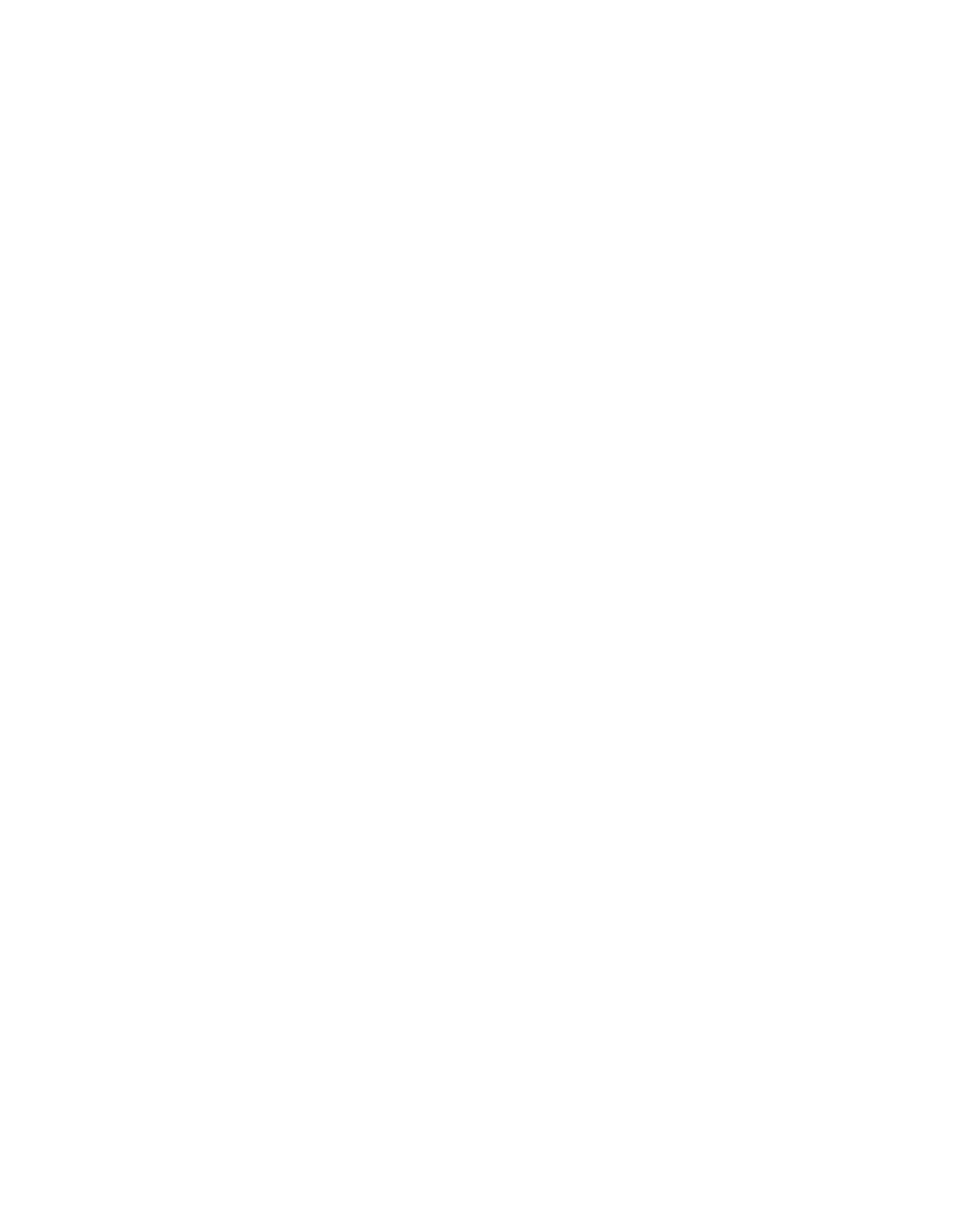# **Contents**

| 17.0 |      |         |                                                                     |  |  |  |
|------|------|---------|---------------------------------------------------------------------|--|--|--|
|      | 17.1 |         | Background Information on Stormwater Management for Highway         |  |  |  |
|      |      |         |                                                                     |  |  |  |
|      |      | 17.1.1  | Summary of WSDOT Highway Runoff Manual 17.3                         |  |  |  |
|      |      | 17.1.2  | Summary of WSDOT Highway Runoff Manual Stormwater                   |  |  |  |
|      |      |         |                                                                     |  |  |  |
|      | 17.2 |         |                                                                     |  |  |  |
|      |      | 17.2.1  | Step 1: Obtain the Endangered Species Act Stormwater Design         |  |  |  |
|      |      |         |                                                                     |  |  |  |
|      |      | 17.2.2  | Step 2: Incorporate Stormwater Information into the Project         |  |  |  |
|      |      |         |                                                                     |  |  |  |
|      |      | 17.2.3  | Step 3: Define the Action Area for the Proposed Project:            |  |  |  |
|      |      |         | Describe the Project's Stormwater Related Effects 17.24             |  |  |  |
|      |      | 17.2.4  | Step 4: Determine Species Use and Presence of Critical Habitat      |  |  |  |
|      |      |         | within the Action Area and in the Vicinity of Each TDA              |  |  |  |
|      |      |         |                                                                     |  |  |  |
|      |      | 17.2.5  | Step 5: Describe Water Quality Indicators and Relevant Habitat      |  |  |  |
|      |      |         | Characteristics in the Existing Environmental Conditions 17.25      |  |  |  |
|      |      | 17.2.6  | Step 6: Determine the Extent of Effects Associated with             |  |  |  |
|      |      |         |                                                                     |  |  |  |
|      |      | 17.2.7  | Step 7: Examine Site-Specific Conditions that May Lessen or         |  |  |  |
|      |      |         |                                                                     |  |  |  |
|      |      | 17.2.8  | Step 8: Revisit Action Area Extent to Reflect Effects from          |  |  |  |
|      |      |         | Stormwater BMP Construction and Stormwater Runoff. 17.68            |  |  |  |
|      |      | 17.2.9  | Step 9: Assess Potential Exposure and Response of Species and       |  |  |  |
|      |      |         |                                                                     |  |  |  |
|      |      | 17.2.10 | Step 10: Factor Stormwater Impacts into Effect Determinations 17.69 |  |  |  |
|      | 17.3 |         | Indirect Effects Stormwater Runoff Analytical Method17.72           |  |  |  |
|      |      | 17.3.1  | Steps for Analyzing Annual Pollutant Loadings Associated with       |  |  |  |
|      |      |         |                                                                     |  |  |  |
|      | 17.4 |         |                                                                     |  |  |  |
|      |      | 17.4.1  |                                                                     |  |  |  |
|      |      | 17.4.2  | Existing Soil/Water Quality and Stream Flow Information17.75        |  |  |  |
|      |      | 17.4.3  |                                                                     |  |  |  |
|      |      | 17.4.4  |                                                                     |  |  |  |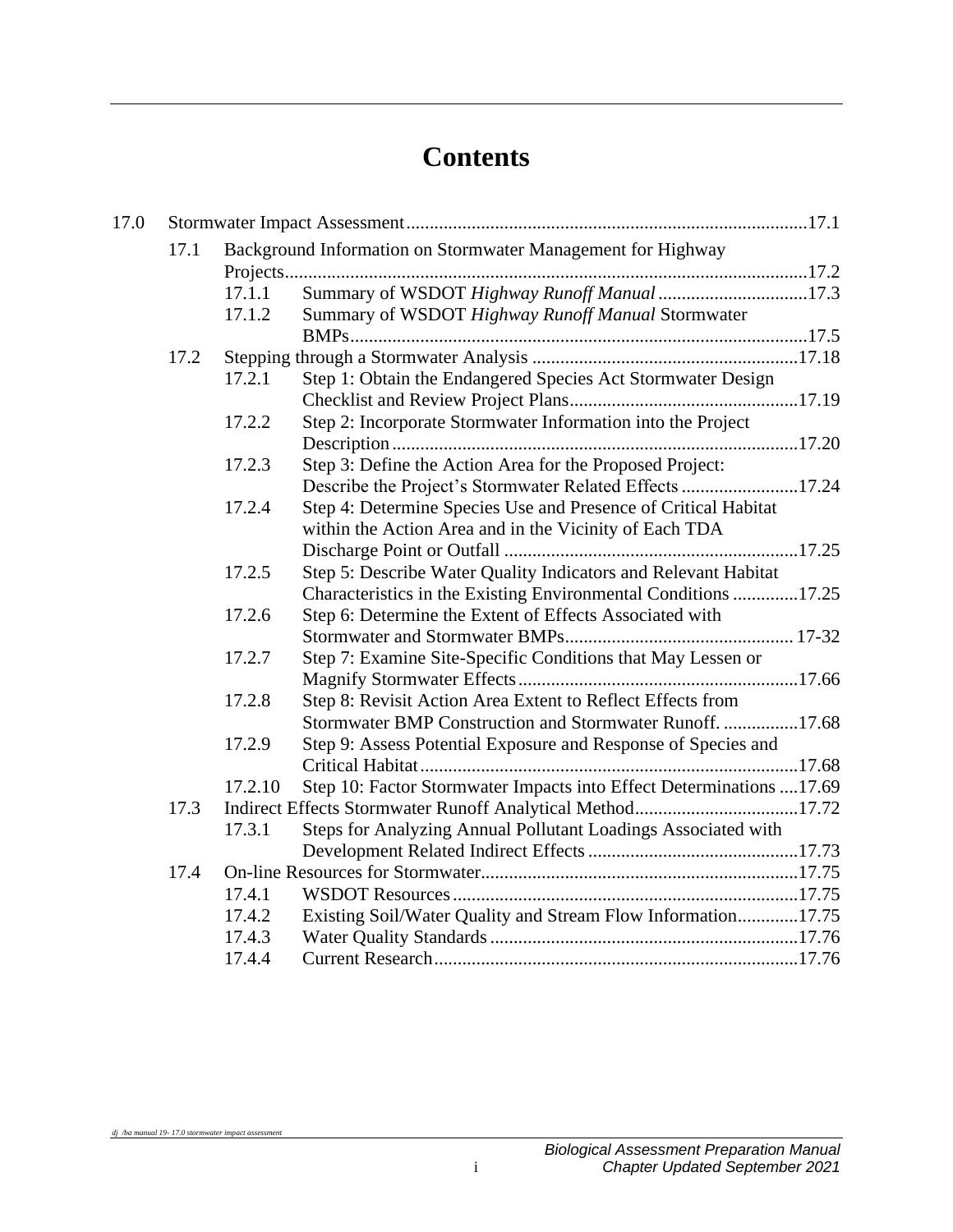# **Tables**

| Table 17-1. |                                                                         |  |
|-------------|-------------------------------------------------------------------------|--|
| Table 17-2. | Water quality indicators identified in the NMFS matrix of pathways and  |  |
| Table 17-3. | Water quality indicators identified in the USFWS matrix of pathways and |  |
| Table 17-4. | Channel condition and hydrology indicators identified in the NMFS       |  |
| Table 17-5. | Channel condition and hydrology indicators identified in the USFWS      |  |
| Table 17-6. | Example table format for summarizing results from annual pollutant load |  |
| Table 17-7. | Example table format for summarizing results from dilution analyses     |  |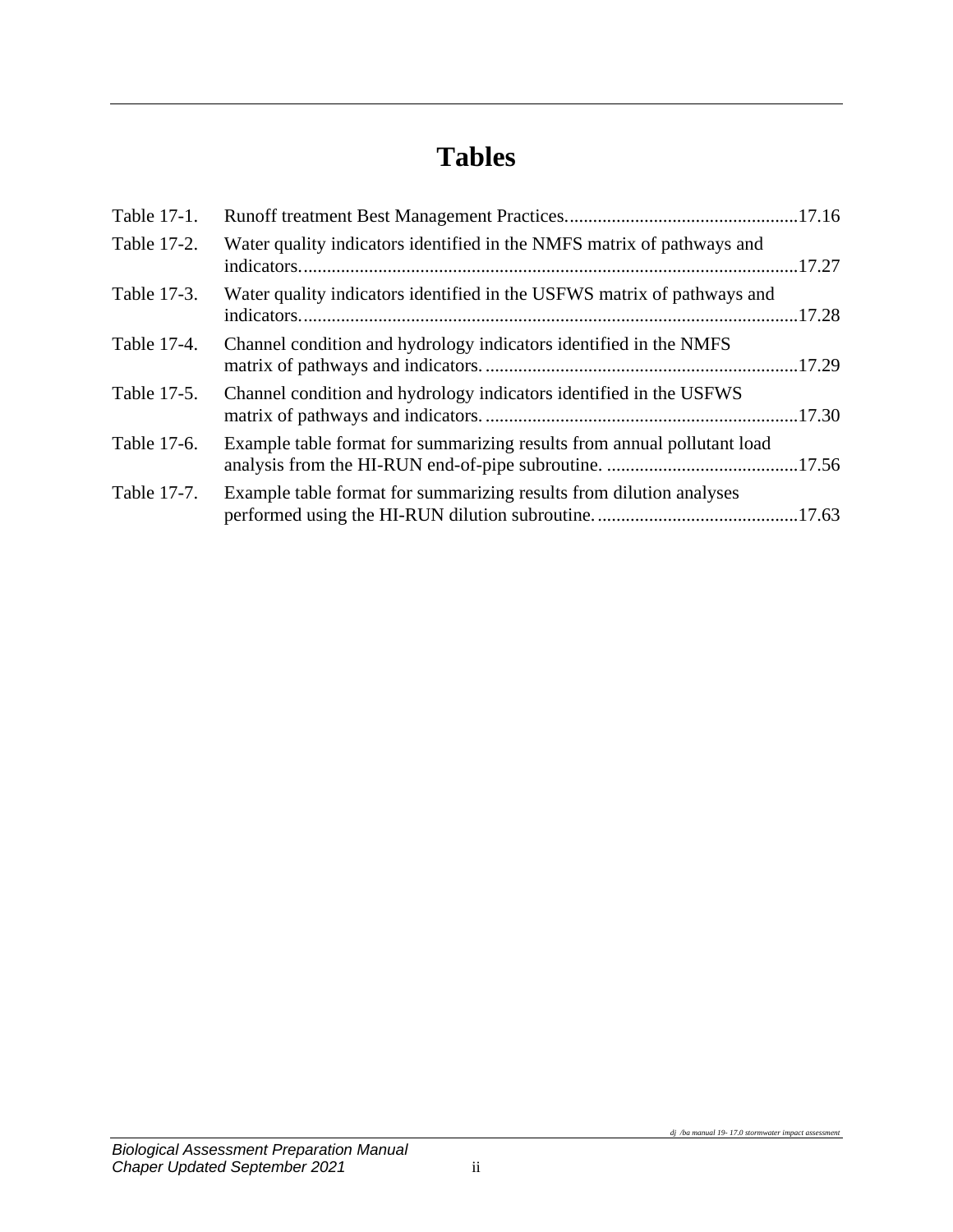# **Figures**

| Figure 17.1. Stormwater water quality analysis process for Eastern Washington 17-40      |  |
|------------------------------------------------------------------------------------------|--|
| Figure 17-2. HI-RUN model stormwater analysis decision tree: Western Washington17.51     |  |
|                                                                                          |  |
| Figure 17-4. End-of-pipe loading subroutine summary results – Case Study #217.60         |  |
| Figure 17-5. Overview of detailed receiving water dilution subroutine results – Case     |  |
|                                                                                          |  |
| Figure 17-6. Detailed receiving water dilution subroutine results – Case Study #2. 17.65 |  |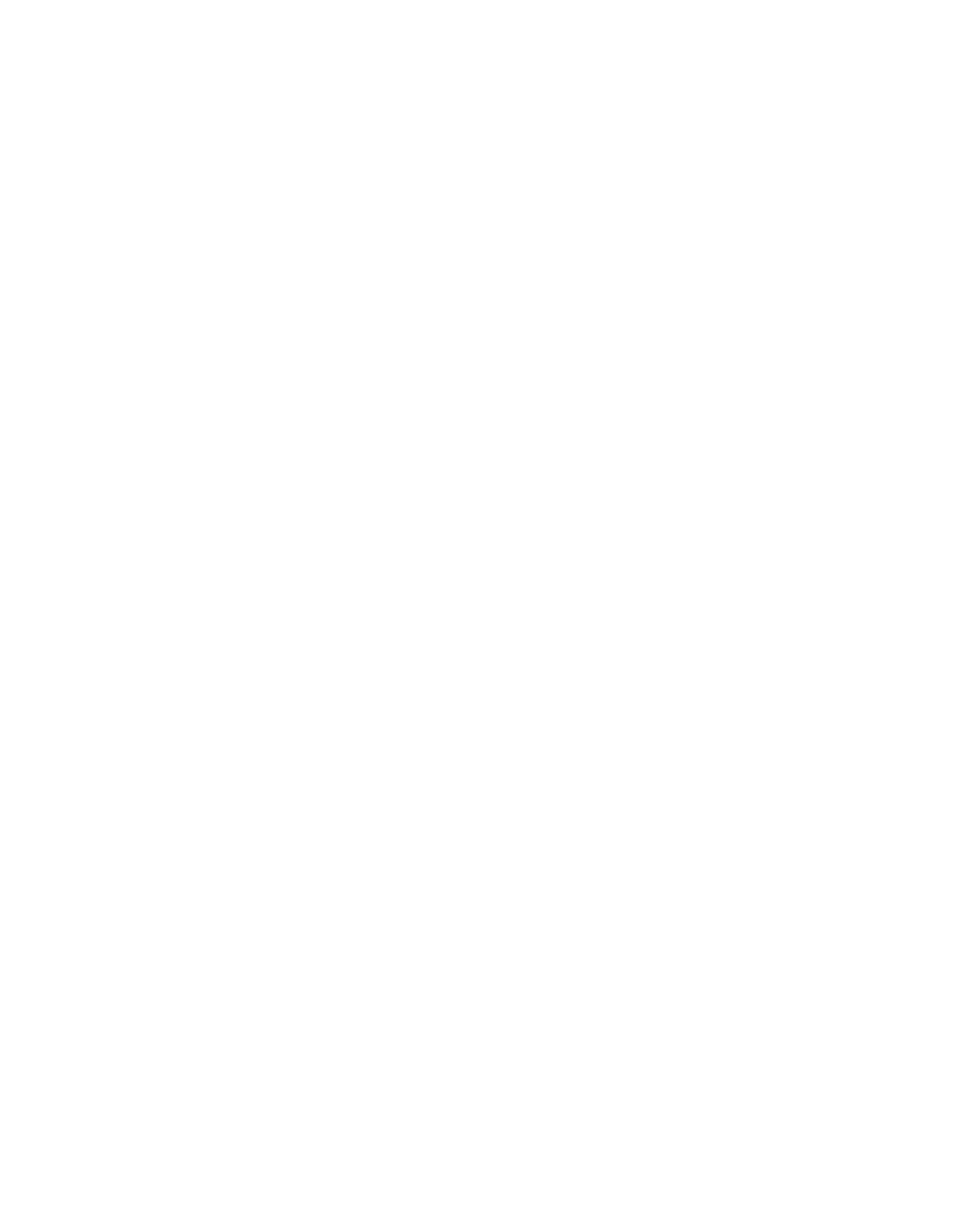# **17.0 Stormwater Impact Assessment**

## **Chapter Summary**

As part of a biological assessment, WSDOT assesses the environmental effects of stormwater and the construction of stormwater best management practices (BMPs) on the project site. This chapter provides background information on stormwater management as it relates to highway projects (Section 17.1), guidance to determine and quantify these effects to water quality and quantity (Section 17.2), guidance on analyzing water quality effects stemming from development or land use change that can be linked to transportation projects (Section 17.3), and a list of online resources (Section 17.4). This chapter provides an overview of the WSDOT *Highway Runoff Manual* but does not address the selection of BMPs that are incorporated into the project plans (Section 17.1.1). The selection process is outlined in the WSDOT *Highway Runoff Manual.*

The chapter also summarizes the BMP types identified in the WSDOT *Highway Runoff Manual* so that biologists who are writing BAs can be more familiar with stormwater treatment facilities (Section 17.1.2). BMPs for runoff treatment are described in Section 17.1.2.3, and BMPs for stormwater flow control are described in Section 17.1.2.4. This section describes the importance of maintenance of BMPs to ensure they function properly (Section 17.1.2.1) and describes design flows and volumes (Section 17.1.2.2).

Instructions are provided for incorporating a stormwater analysis into the BA in a stepwise fashion (Section 17.2), including:

- Step 1: Obtaining the Endangered Species Act Stormwater Design Checklist (Section 17.2.1)
- Step 2: Incorporating information about the selected BMPs into the project description (Section 17.2.2)
- Step 3: Incorporating stormwater effects into the action area analysis (Section 17.2.3)
- Step 4: Determining species use and presence of critical habitat within the action area (Section 17.2.4)
- **Example 5:** Describing existing environmental conditions (Section 17.2.5)
- Step 6: Determining the extent of stormwater related effects to species and critical habitat – separate protocols for analyzing flow impacts and for analyzing water quality impacts in Eastern (Section 17.2.6.1) and Western Washington (Section 17.2.6.2) are described
- Step 7: Examining site-specific conditions that may affect stormwaterrelated effects but that are not reflected in modeling results (Section 17.2.7)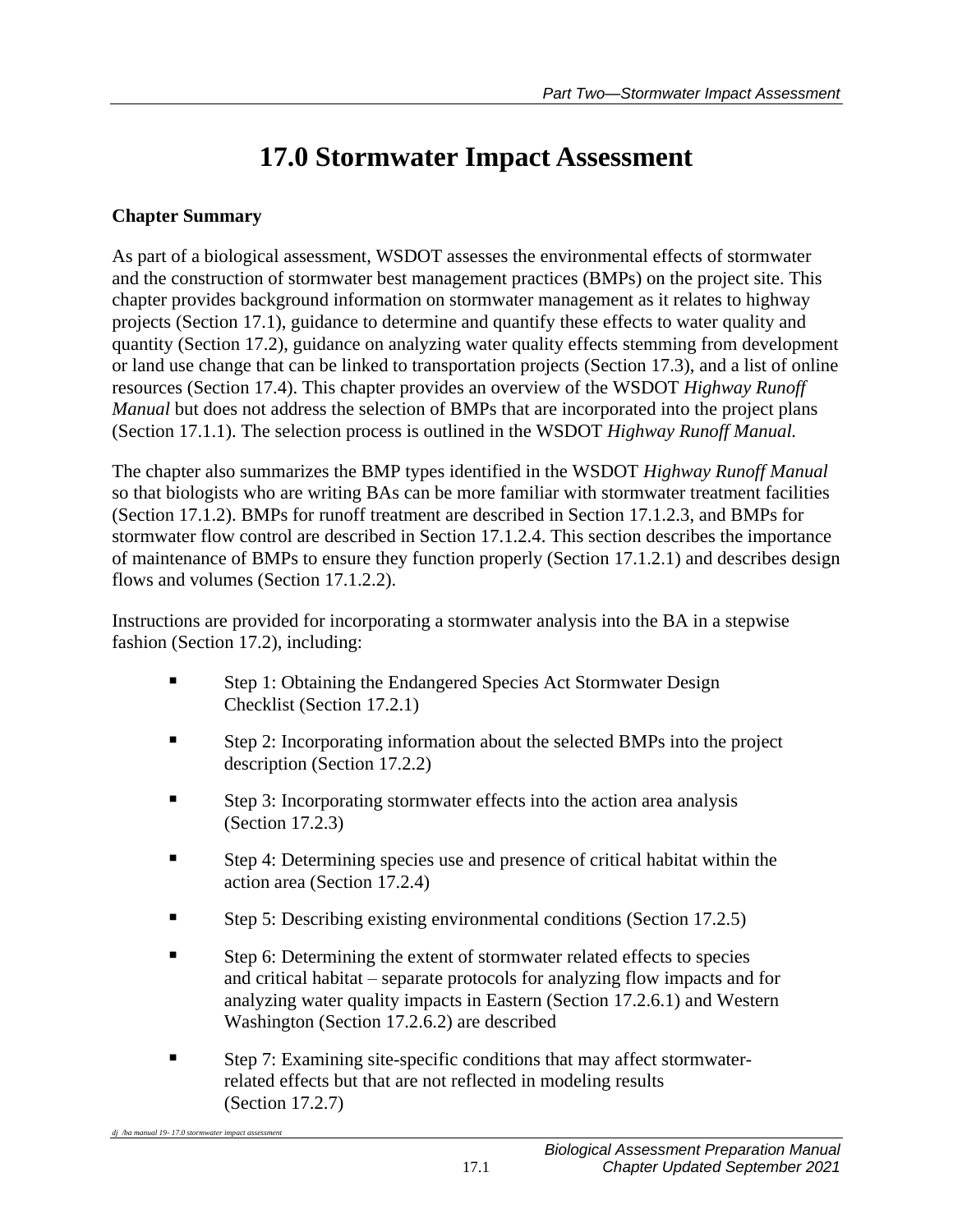- Step 8: Double-checking the action area to ensure it incorporates all anticipated physical, biological, chemical effects (Section 17.2.8)
- Step 9: Pulling it all together: completing a comprehensive exposure response analysis for listed species and critical habitat (Section 17.2.9)
- Step 10: Finally, guidance is provided to quantify stormwater-related effects and make effect determinations in accordance with Section 7 of the ESA (Section 17.2.10)

Online resources for stormwater are provided in Section 17.4.

It is important to understand that not all projects will have stormwater effects on listed species or proposed or designated critical habitat due to location, absence of the species and habitats, or a project type that does not have new impervious surface and does not alter flow conditions. These project types need not complete a detailed stormwater analysis. However, these projects are expected to include a brief stormwater discussion as part of the project description and to document project effects (or lack thereof) on listed species along with supporting rationale in the effects analysis section of the BA. These types of projects may include: bridge seismic retrofits, ACP overlays, guardrail installations, project areas that are located a great distance from surface water, and projects that can infiltrate all runoff due to highly permeable soils.

## **17.1 Background Information on Stormwater Management for Highway Projects**

Projects that construct new impervious surface may affect the quantity and quality of runoff originating from within the project area for the following reasons:

- **IMPER** Impervious surface prevents rainwater from infiltrating, can reduce groundwater recharge, and affect base flows of nearby surface water.
- Conversion of pervious surfaces (e.g., vegetated areas) to impervious surface can result in increased surface runoff. Changes to the pattern or rate of surface runoff may increase peak flows in receiving waters.
- The presence of impervious surface provides a platform that collects settled air pollutants, contaminants from vehicles and road maintenance activities, and sediment from the surrounding environment. These pollutants are mobile and become a part of the runoff that moves through the watershed.

WSDOT incorporates stormwater BMPs into the project design to manage the quality and quantity of runoff. Stormwater BMPs are designed to reduce pollution and attenuate peak flows and volumes associated with stormwater runoff. Some temporary BMPs are used only during the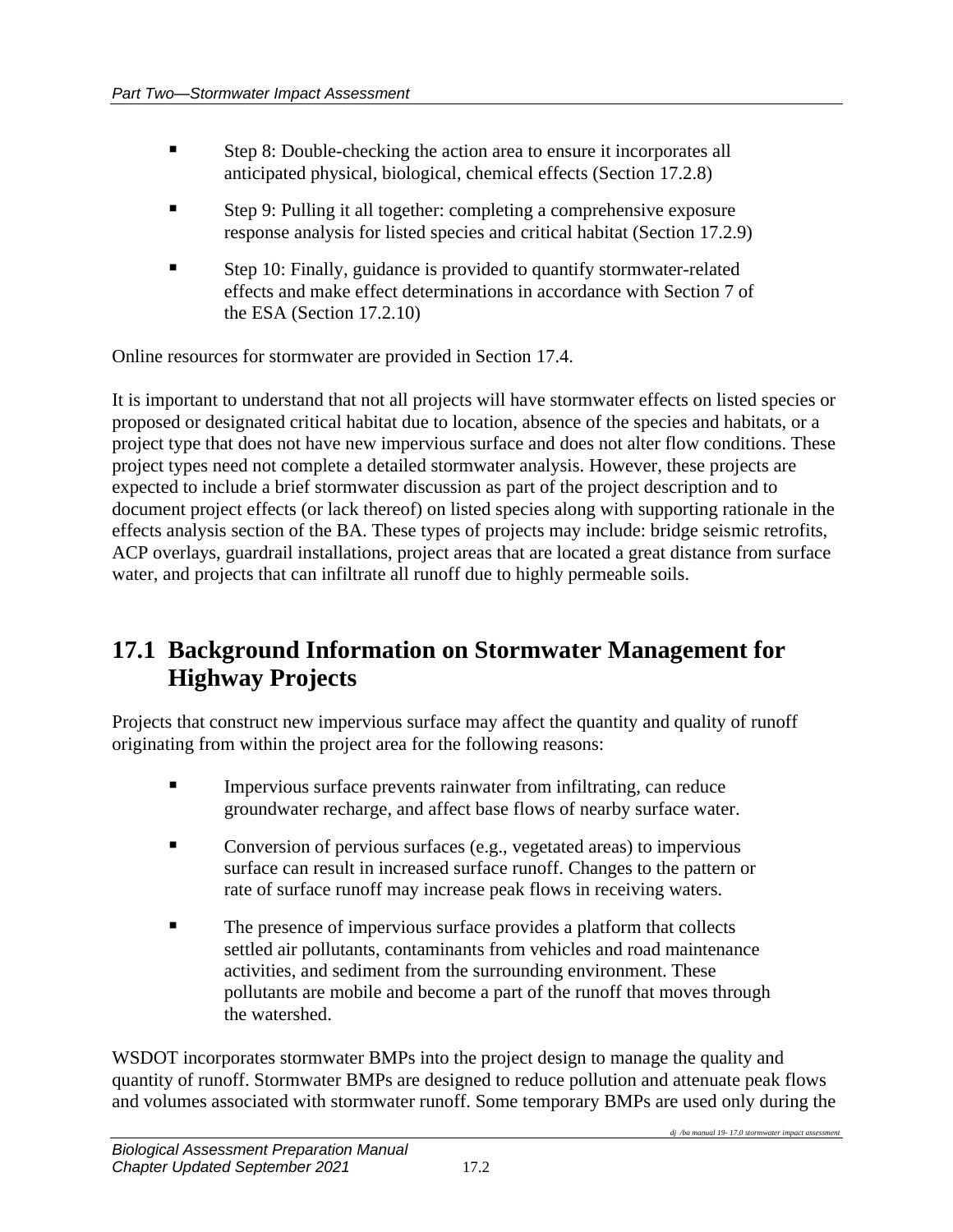construction phase of a project. Permanent BMPs are used to control and treat runoff generated by continued operation of the highway, park-and-ride lot, rest area, ferry holding area, or other transportation project site. Properly designed, constructed and maintained stormwater BMPs can provide important benefits. However, stormwater BMPs do not eliminate all stormwater impacts. Projects that construct new impervious surface need to address the potential short- and long-term effects on species and habitat listed or designated under the Endangered Species Act (ESA).

Project biologists must evaluate all of the short- and long-term stormwater effects associated with a project. These effects include:

- Changes in flows (peak, base, duration)
	- $\Box$  Direct effects associated with changes in flow or local hydrology
	- $\Box$  Indirect effects associated with changes in flow or local hydrology
- Changes in pollutant loads and concentrations
	- □ Direct effects associated with changes in pollutant loads and concentrations
	- Indirect effects associated with changes in pollutant loads and concentrations
- **EXECUTE:** Temporary impacts that occur during the construction of stormwater BMPs and conveyance facilities
	- $\Box$  Direct effects associated with installation or construction of stormwater treatment elements (BMPs, conveyance, ditches, outfalls, etc.)
- **Permanent impacts from the physical presence of stormwater treatment** elements (BMPs, conveyance, ditches, outfalls, etc.).
	- Indirect effects associated with installation or construction of stormwater treatment elements (BMPs, conveyance, ditches, outfalls, etc.)

## **17.1.1Summary of WSDOT** *Highway Runoff Manual*

The WSDOT *Highway Runoff Manual* provides uniform technical guidance and establishes minimum requirements for avoiding and mitigating water resource impacts associated with the development of state-owned and operated transportation infrastructure systems, and for reducing water resource impacts associated with redevelopment of those facilities.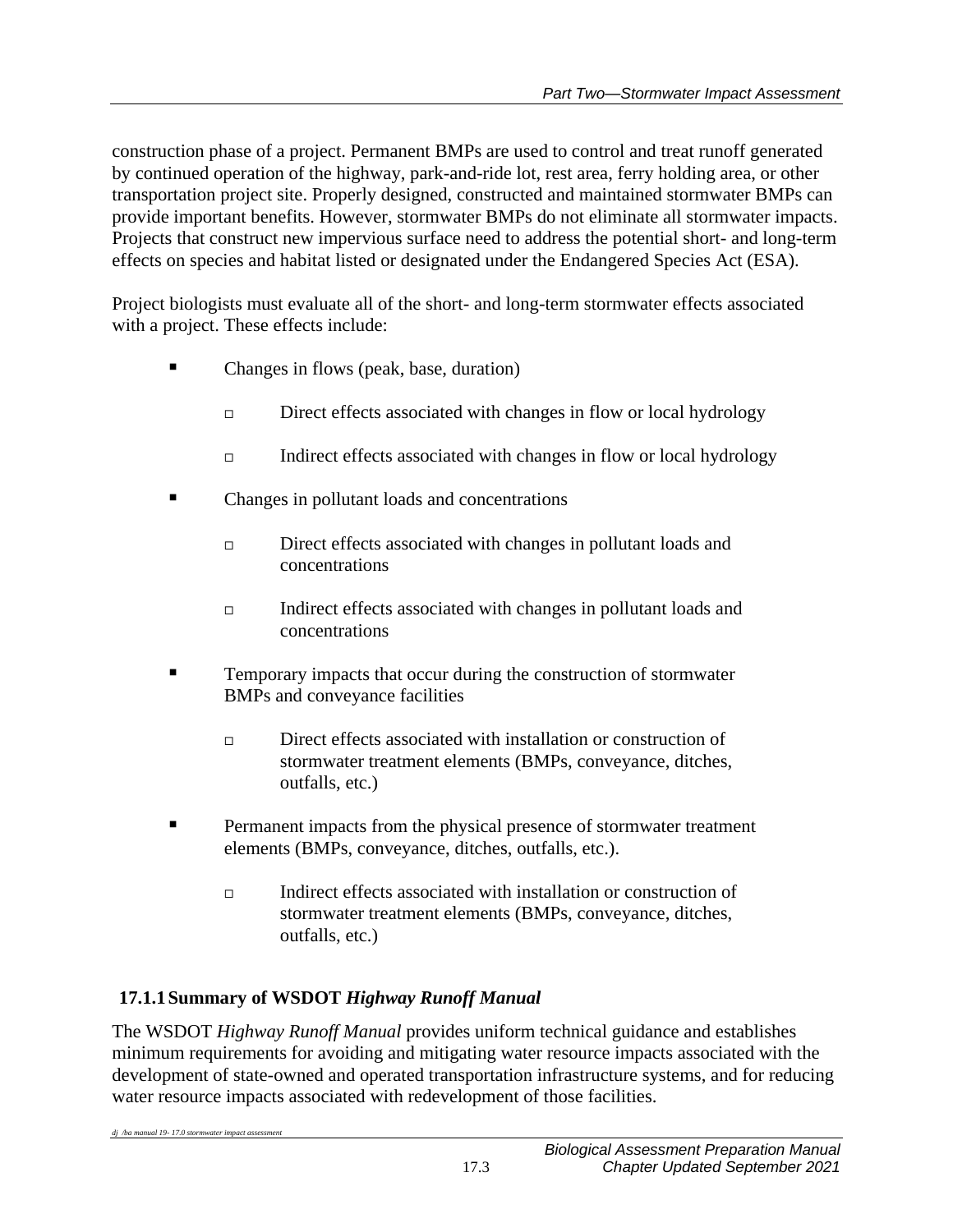The *Highway Runoff Manual* is used by project stormwater engineers and designers as guidance to evaluate site conditions, to help characterize the stormwater treatment needs for proposed projects and to identify and appropriately size BMPs to provide adequate treatment and flow control for stormwater runoff.

The *Highway Runoff Manual* meets the level of stormwater management established by the Washington Department of Ecology to achieve compliance with federal and state water quality regulations. These regulations require stormwater treatment systems to be properly designed, constructed, maintained, and operated to achieve the following goals:

- **•** Prevent pollution of state waters, protect water quality, and comply with state water quality standards
- Satisfy state requirements for all known, available, and reasonable methods of prevention, control, and treatment (AKART) of wastes prior to discharge to waters of the state
- Satisfy the federal technology-based treatment requirements under 40 CFR 125.3
- **EXECUTE:** Prevent further water quality impairment resulting from new stormwater discharges and make reasonable progress in addressing existing sources of water quality impairment.

The *Highway Runoff Manual* reflects the best available science in stormwater management to ensure that WSDOT projects protect environmental functions and values. WSDOT considers this manual to include all known, available, and reasonable methods of prevention, control, and treatment for stormwater runoff discharges, consistent with state and federal law.

To uphold federal and state wetland regulations, WSDOT strives to maintain the extent, quality and existing hydrology of wetlands to which its stormwater facilities discharge. WSDOT attempts to avoid discharges to wetlands that provide habitat for listed species. However, some wetlands are dependent upon the inputs from roadway runoff to maintain their hydrologic characteristics so stormwater-related flows to these systems are maintained.

Projects that design, construct and maintain stormwater BMPs in a manner consistent with the *Highway Runoff Manual* are considered by the Department of Ecology to have satisfied the above requirements. However, as projects undertake the ESA consultation process, additional treatment and analysis may be required in order to adequately assess, minimize or avoid impacts to listed species.

A summary of BMP types in the *Highway Runoff Manual* is provided in the section below. This information is provided so that biologists will better understand the information they are provided by project engineers.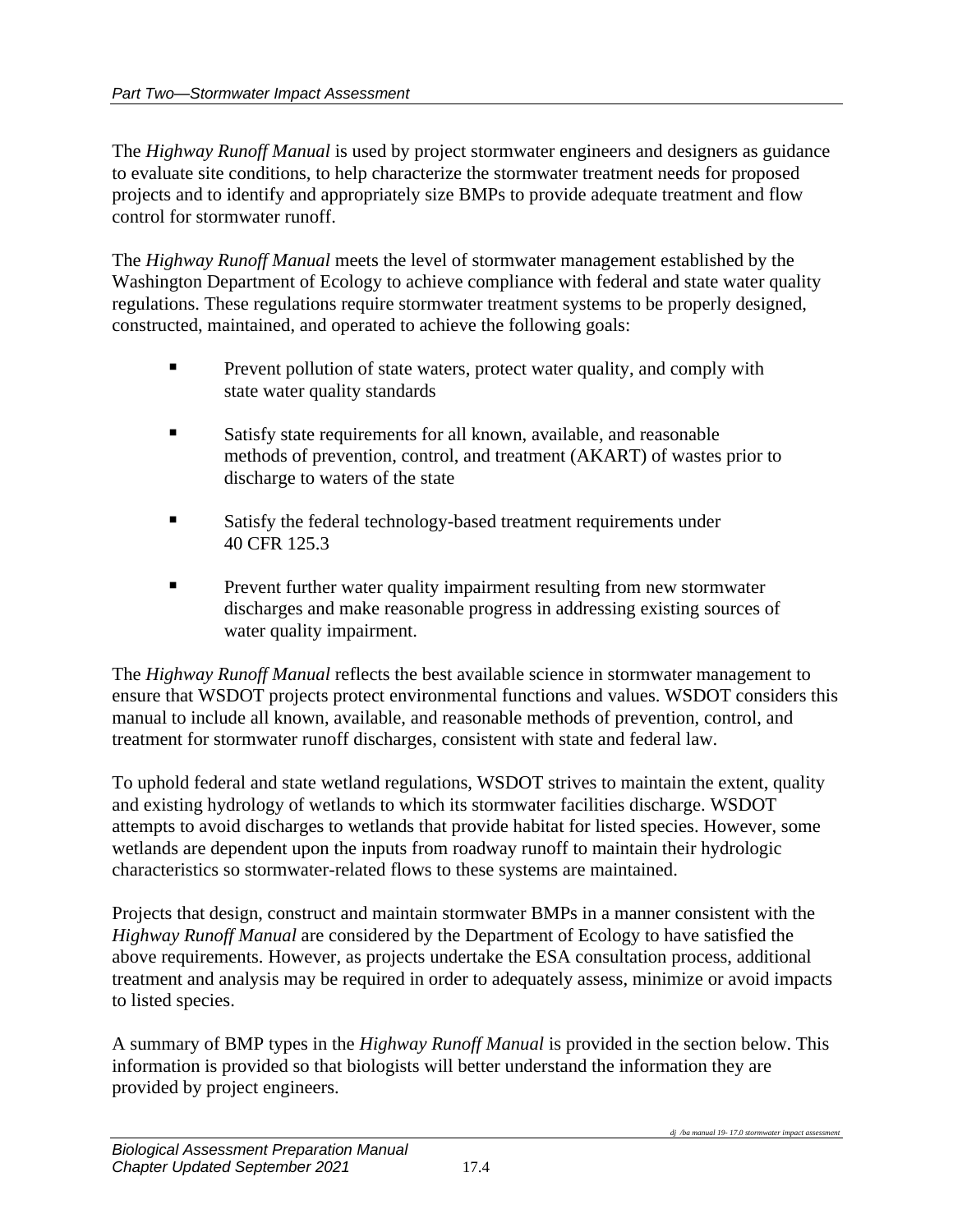## **17.1.2 Summary of WSDOT** *Highway Runoff Manual* **Stormwater BMPs**

This section provides background information to biologists who are writing BAs to familiarize them with stormwater management concepts. The section describes the design flows and volumes (Section 17.1.2.2), and also the function and effectiveness of the BMPs included in the *Highway Runoff Manual*. There are a total of 22 BMPs for runoff treatment (water quality – Section 17.1.2.3) and 9 BMPs for flow control (water quantity – Section 17.1.2.4) in the *Highway Runoff Manual*. The experimental and low-preference BMPs described herein may be used in unusual situations with project-specific approval. For further information on stormwater BMPs, the *Highway Runoff Manual* (or other documents referenced in the following sections) should be consulted. This manual can be found at: [<http://www.wsdot.wa.gov/Publications/Manuals/M31-16.htm>](http://www.wsdot.wa.gov/Publications/Manuals/M31-16.htm).

## *17.1.2.1 Maintenance of BMPs*

The effectiveness of runoff treatment and flow control BMPs is highly dependent on adequate and frequent maintenance. Lack of maintenance can result in excessive sediment buildup in ponds, which can reduce storage volume; die-off of vegetation in vegetated BMPs, leading to reduced pollutant uptake and filtration; and clogging of outlets and orifices, affecting hydraulic function. BMP effectiveness claims and assumptions are only applicable to maintained facilities. Maintenance standards for WSDOT BMPs are described in the *Highway Runoff Manual*. For ESA-related consultations, it is assumed that stormwater BMPs and conveyance and discharge structures will be maintained as described in the *Highway Runoff Manual.*

## *17.1.2.2 BMP Design Flows and Volumes*

Runoff treatment BMPs are designed using runoff volume (wet pool facilities) or discharge rates. Flow control BMPs are designed based on peak discharge rates and durations. In western Washington, wet pool runoff treatment BMPs (e.g., wet ponds, stormwater treatment wetlands) are designed with a wet pool volume that is equal to or greater than the runoff volume from 91st percentile, 24-hour storm event. In eastern Washington, wet pool BMPs are designed with a wet pool volume that is equal to the runoff volume from a 6-month, long duration storm event. In western Washington, discharge-based runoff treatment BMPs (e.g., biofiltration swales, media filters) located upstream of detention facilities (if present) are designed to treat the flow rate at or below which 91 percent of the annual runoff volume. In eastern Washington, discharge-based runoff treatment BMPs upstream of detention facilities (if present) are designed to treat the peak runoff discharge from a 6-month, short duration storm event. If discharge-based runoff treatment BMPs are located downstream of a detention facility in either western or eastern Washington, they are designed to treat the 2-year release rate from the facility.

Flow control BMPs are designed to meet the following criteria:

*dj* /ba manual 19-17.0 stormwater impact as

**In western Washington, stormwater discharges must match developed** discharge durations to predeveloped durations for the range of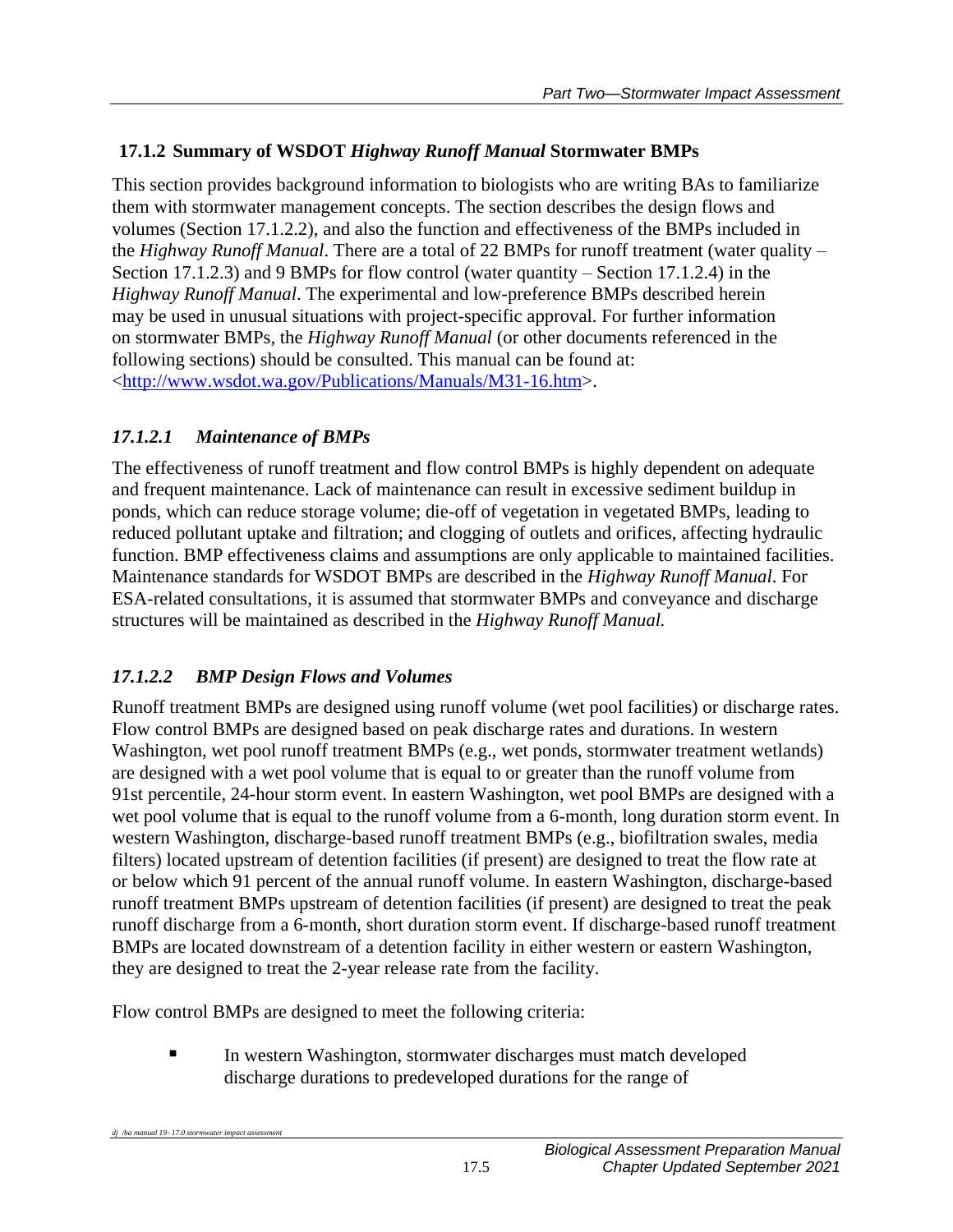predeveloped discharge rates from 50 percent of the 2-year peak flow up to the full 50-year peak flow.

**IF** In eastern Washington, limit the peak release rate of the postdeveloped 2-year runoff volume to 50 percent of the predeveloped 2-year peak and maintain the predeveloped 25-year peak runoff rate.

BMPs can be configured as **on-line** BMPs, in which all runoff is conveyed through the facility, or as **off-line** facilities, in which flows exceeding the design discharge rate bypass the BMP. All volume-based (wet pool) runoff treatment BMPs and flow control BMPs are designed as on-line facilities. Discharge-based runoff treatment BMPs can be designed as off-line or on-line facilities. However, on-line discharge-based runoff treatment BMPs in western Washington will be larger so that they can meet the 91 percent runoff volume treatment goal. This is because online discharge-based BMPs do not effectively treat runoff when flows exceed the design flow. Off-line BMPs do treat the design flow as excess flows bypass the facility.

## *17.1.2.3 BMPs for Runoff Treatment*

Runoff treatment BMPs are organized into four runoff treatment targets:

- 1. **Basic Treatment** BMPs are designed to effectively remove suspended solids from stormwater (80 percent removal) through physical treatment processes (sedimentation/settling, filtration). The basic treatment target applies to most projects that generate and discharge stormwater runoff to surface waters.
- 2. **Enhanced Treatment** BMPs are designed to remove dissolved metals from stormwater through enhanced treatment mechanisms (chemical and biological processes). Enhanced treatment BMPs also remove suspended solids from stormwater as or more effectively than basic treatment BMPs. The enhanced treatment target applies to runoff from higher-traffic roadways in some cases.
- 3. **Oil Control** BMPs are designed to remove non-polar petroleum products from stormwater through flotation and trapping. The oil control treatment target applies to runoff generated in high-use intersections, rest areas, and maintenance facilities statewide; and in higher-traffic roadways in eastern Washington.
- 4. **Phosphorus Control** BMPs are designed to remove phosphorus from stormwater (50 percent removal) through enhanced sedimentation, as well as chemical and biological processes. The phosphorus control treatment target applies to runoff generated in areas that discharge to phosphorussensitive surface water bodies.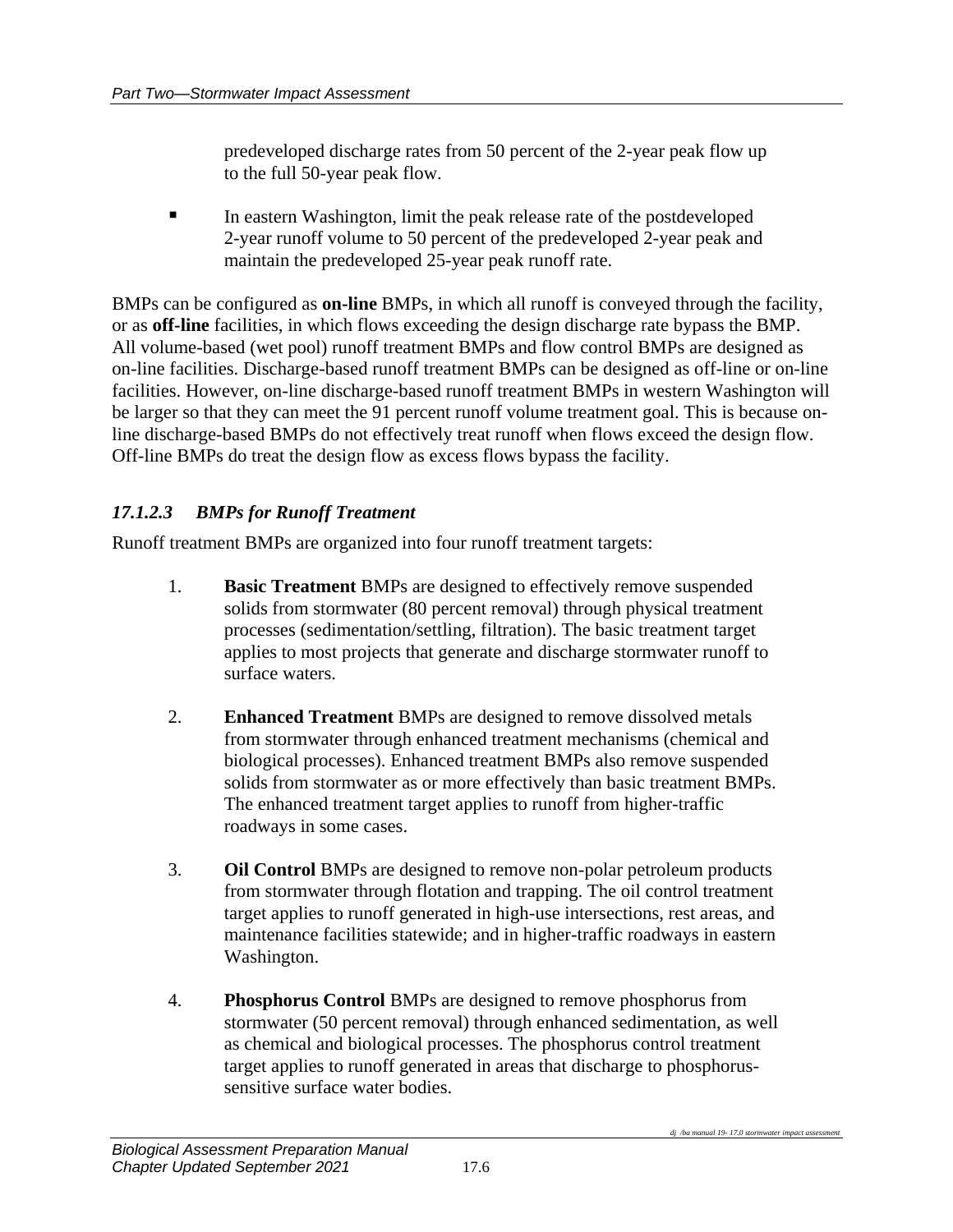Multiple treatment targets may apply to individual threshold discharge areas (TDAs) and to different TDAs within a project. The *Highway Runoff Manual* defines TDAs as follows: *An onsite area draining to a single natural discharge location or multiple natural discharge locations that combine within 1/4 mile downstream (as determined by the shortest flow path)*.

The following runoff BMP types are described in the subsections below:

- Infiltration BMPs
- Dispersion BMPs
- Biofiltration BMPs
- Wet Pool BMPs
- Media Filtration BMPs
- Oil Control BMPs

## *Infiltration BMPs*

*dj /ba manual 19-17.0 stormwater impact asse* 

Infiltration is the discharge of stormwater to shallow groundwater through porous soils, and infiltration BMPs treat stormwater through filtration and chemical soil processes (adsorption and ion exchange). The *Highway Runoff Manual* includes the following four infiltration BMPs:

- 1. Bioinfiltration pond (eastern Washington only)
- 2. Infiltration pond
- 3. Infiltration trench
- 4. Infiltration vault

Along with dispersion (described in the section below), infiltration is a preferred method of treatment, offering the highest level of pollutant removal. In order to use infiltration for runoff treatment, native soils must meet (or be amended to meet) specific permeability and chemical criteria. In addition to treatment, infiltration BMPs provide effective flow control by reducing the volume and peak surface water discharge rates. Another important advantage to using infiltration is that it recharges the ground water, thereby helping to maintain summertime base flows in streams and reducing stream temperature naturally. These are important factors in maintaining a healthy habitat for instream biota.

Infiltration facilities must be preceded by a presettling basin to remove most of the sediment particles that would otherwise reduce the infiltrative capacity of the soil. Infiltration strategies intended to meet runoff treatment goals may be challenging for many project locations in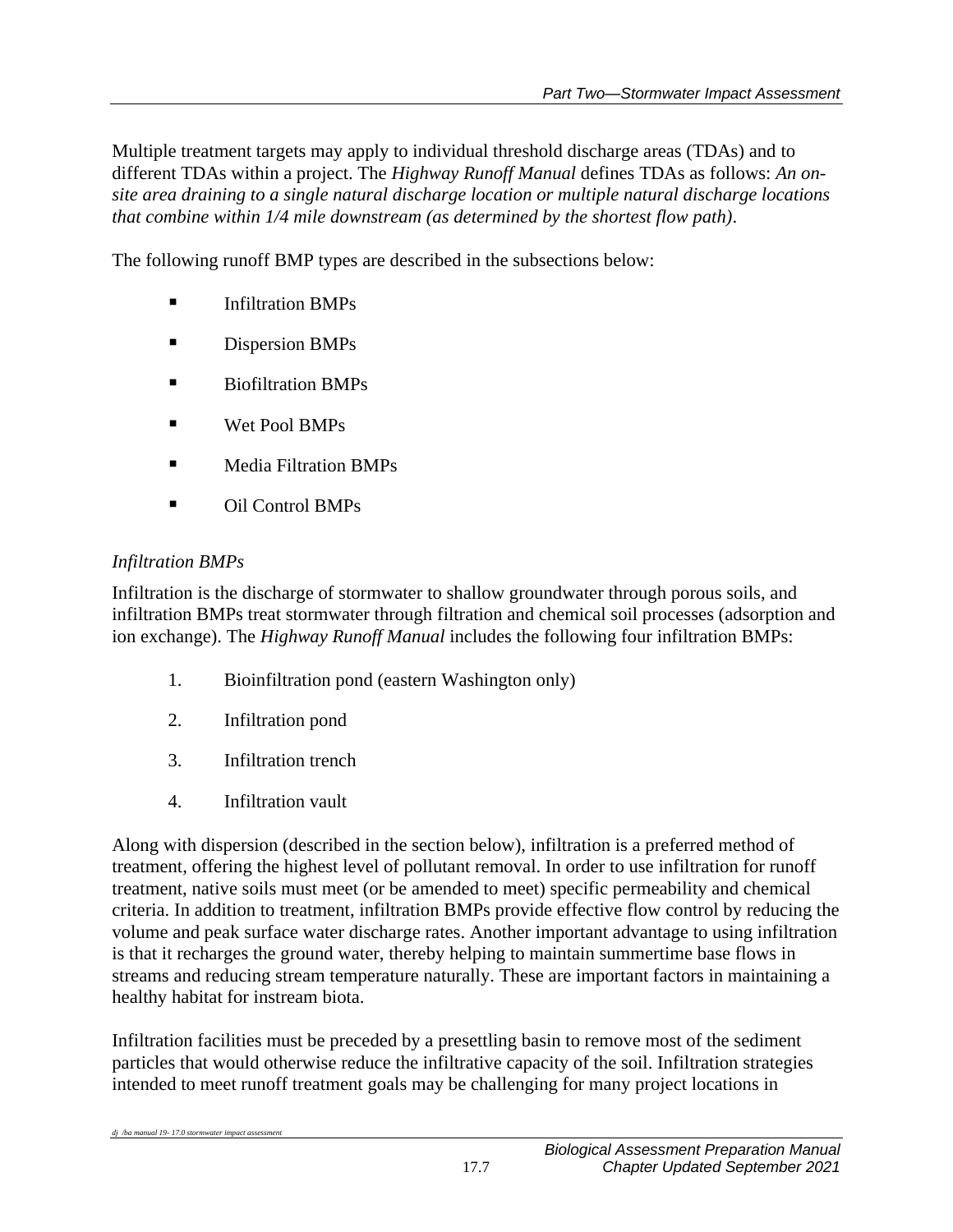western Washington due to strict soil and water table requirements. Eastern Washington generally offers more opportunities for the use of infiltration BMPs.

**Bioinfiltration ponds** are vegetated ponds that store and infiltrate stormwater while also removing pollutants through vegetative uptake. This BMP, developed and used more commonly in eastern Washington, functions as both a biofiltration BMP and an infiltration BMP and can meet basic, enhanced and oil control treatment targets. Bioinfiltration ponds can only be applied in eastern Washington, and because of limitations on ponding depth they require a large footprint to meet flow control requirements.

**Infiltration ponds** are open-water facilities that store and infiltrate stormwater vertically through the base. Implementation of infiltration ponds can be challenging due to their large space requirements. Because treated runoff is removed from the surface water system, specific treatment targets are not applicable to this BMP.

**Infiltration trenches** (also called infiltration galleries) are gravel-filled trenches designed to store and infiltrate stormwater. They commonly include perforated pipe for conveyance of stormwater throughout the trench. Limitations of infiltration trenches are similar to those of infiltration ponds, but they can be configured to more easily fit into constrained sites and linear roadway corridors. Below-ground infiltration BMPs such as infiltration trenches may also be subject to underground injection control (UIC) rules.

**Infiltration vaults** are below-ground storage facilities (tanks, concrete vaults) with perforations or open bases, allowing stormwater to infiltrate. Limitations of infiltration vaults are similar to those of infiltration ponds, but they can fit more constrained sites – even located beneath pavement. An additional challenge for infiltration vaults is the maintenance access challenges that below-ground facilities pose – potentially requiring confined-space entry by maintenance personnel. Like infiltration trenches, infiltration vaults may be subject to underground injection control (UIC) rules.

## *Dispersion BMPs*

Dispersion BMPs treat stormwater by vegetative and soil filtration and shallow infiltration of sheet flow discharge. The two dispersion BMPs included in the *Highway Runoff Manual* are:

- 1. Natural dispersion
- 2. Engineered dispersion

**Natural dispersion** is sheet flow discharge of runoff into a preserved, naturally vegetated area. It is perhaps the single most effective way of mitigating the effects of highway runoff in nonurban areas. Natural dispersion can meet the basic and enhanced treatment targets by making use of the pollutant-removal capacity of the existing naturally vegetated area. The naturally vegetated area must have topography, soil, and vegetation characteristics that provide for the removal of pollutants.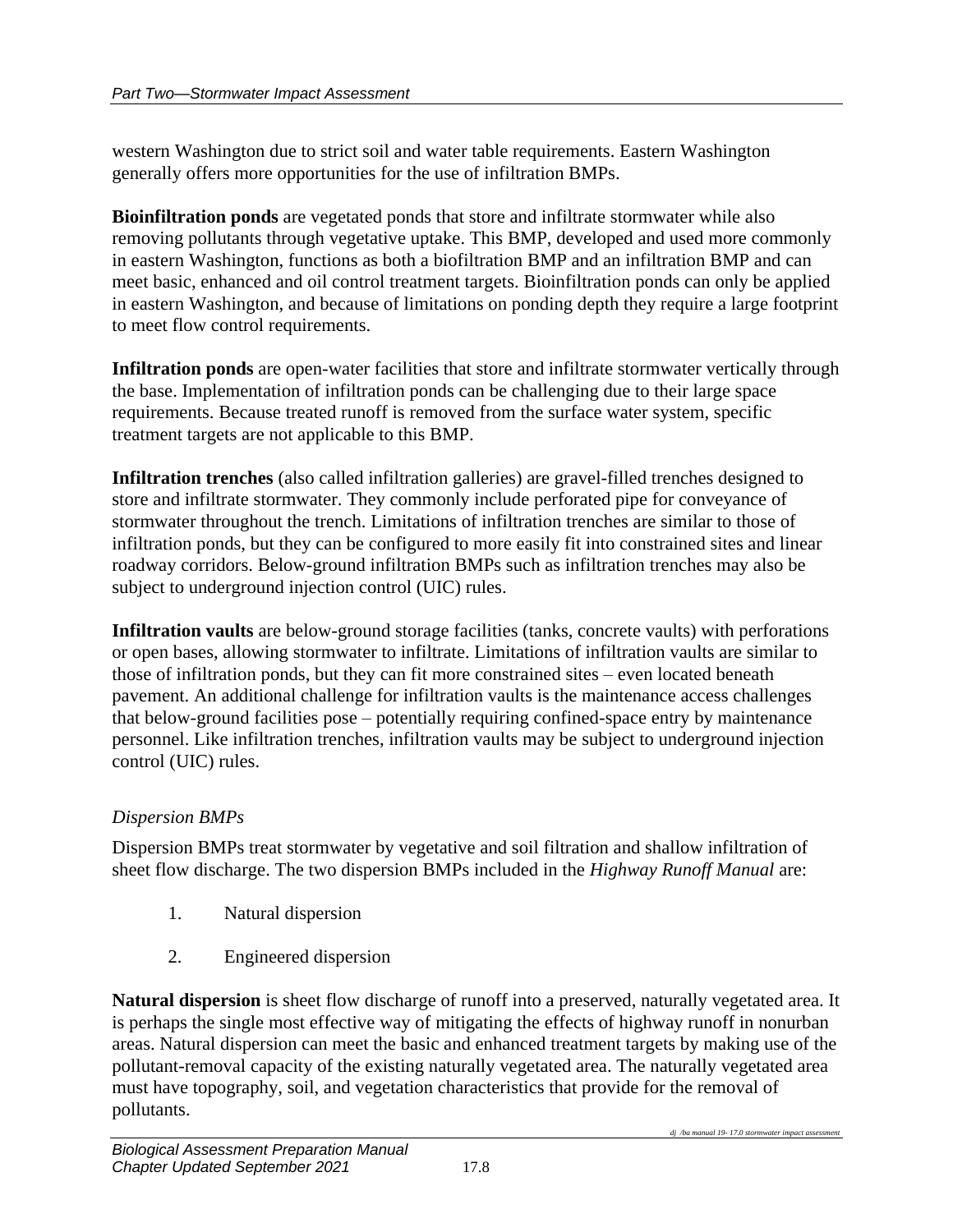Natural dispersion has several notable benefits: it can be very cost-effective, it maintains and preserves the natural functions, and it reduces the possibility of further impacts on the natural areas adjacent to constructed treatment facilities. In most cases this method not only meets the requirements for runoff treatment but also provides flow control. However, if channelized drainage features are near the runoff areas requiring treatment, then engineered dispersion or other types of engineered solutions may be more appropriate.

Despite the benefits described above, natural dispersion requires a substantial area of land adjacent to the runoff source area. This area must be protected from future development with a conservation easement or other measure. Because of this, applicability of this BMP is very limited for roadway/highway projects.

**Engineered dispersion** is sheet flow dispersion of concentrated stormwater (using flow spreaders). This BMP uses the same removal processes as natural dispersion, and can also meet basic and enhanced treatment targets. For engineered dispersion, a manmade conveyance system directs concentrated runoff to the dispersion area (via storm sewer pipe or ditch, for example). The concentrated flow is dispersed at the end of the conveyance system to mimic sheet-flow into the dispersion area. Engineered dispersion techniques coupled with compost-amended soils and additional vegetation enhance the modified area. These upgrades help to ensure that the dispersion area has the capacity and ability to infiltrate surface runoff.

The limitations described under natural dispersion above also apply to engineered dispersion.

## *Biofiltration BMPs*

*dj* /ba manual 19-17.0 stormwater impact asses

Biofiltration BMPs treat stormwater through vegetative and soil filtration and uptake. The *Highway Runoff Manual* includes the following five biofiltration BMPs:

- 1. Vegetated filter strip basic, narrow, and compost-amended
- 2. Biofiltration swale
- 3. Wet biofiltration swale
- 4. Continuous inflow biofiltration swale
- 5. Media filter drain (previously called ecology embankment)
- 6. Bioretention area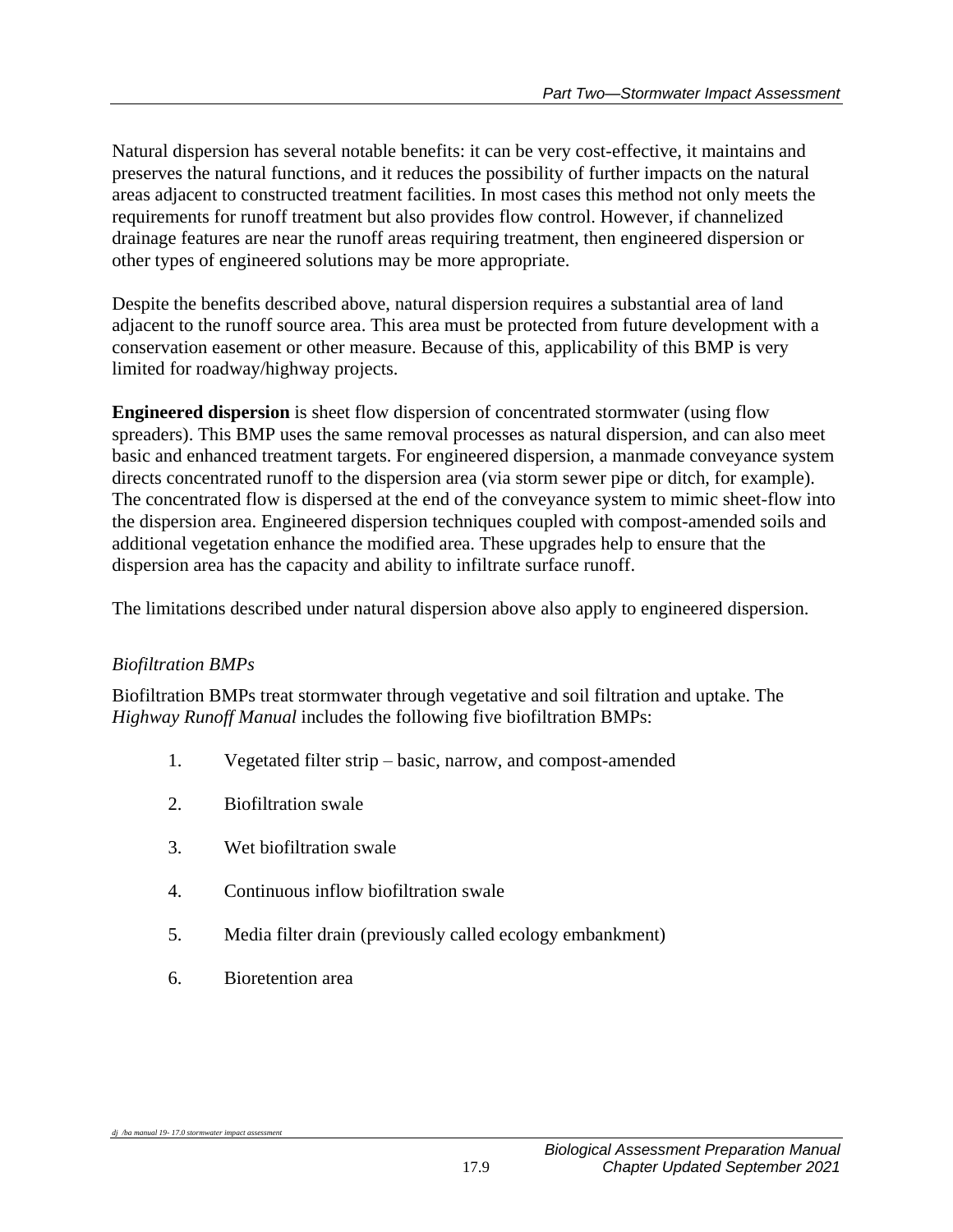**Vegetated filter strips** are gradually sloping areas adjacent to the roadway that treat runoff by maintaining sheet flow, reducing runoff velocities, filtering out sediment and other pollutants, and providing some infiltration into underlying soils. The flow can then be intercepted by a ditch or other conveyance system and routed to a flow control BMP or outfall. Vegetated filter strips can the meet basic treatment target, and are well suited for linear roadway projects where sheet flow can be maintained from the roadway surface (no curbs, gutters, or channelized drainage at the edge of pavement). In addition to the basic vegetated filter strip, there are two modifications to the vegetated filter strip BMP: the narrow area vegetated filter strip, and the compost-amended vegetated filter strip.

The **narrow-area vegetated filter strip** is similar to the basic vegetated filter strip, but is simpler to design. This BMP is limited to impervious flow paths of 30 feet or less, and also meets the basic treatment target.

The **compost-amended vegetated filter strip**  (CAVFS) is an enhanced version of the basic vegetated filter strip. By incorporating compost amendment and subsurface gravel courses, CAVFS can meet basic, enhanced, phosphorus control, and oil control treatment targets.

**Biofiltration swales** are relatively wide (compared to conveyance ditches) vegetated channels that treat runoff by filtering concentrated flow through grassy vegetation with a shallow flow depth. The swale functions by slowing runoff velocities, filtering out



WSDOT Highway Runoff Manual M 31-16.05. April 2019

sediment and other pollutants, and providing some infiltration into underlying soils. Biofiltration swales can meet the basic treatment target.

Biofiltration swales can also be integrated into the stormwater conveyance system, as they are typically designed as on-line BMPs (no bypass of flows exceeding design discharge). Existing roadside ditches may be good candidates for upgrading to biofiltration swales. Biofiltration swales are not recommended for use in arid climates. In semi-arid climates, drought-tolerant grasses should be specified.

The **wet biofiltration swale** is a variation of a basic biofiltration swale that is applicable where the longitudinal slope is slight, the water table is high, or continuous low base flow tends to cause saturated soil conditions. The wet biofiltration swale typically uses different vegetation that is suitable for saturated conditions, and meets the basic treatment target.

The **continuous inflow biofiltration swale** is another variation of the biofiltration swale that is applicable where water enters a channel continuously along the side slope rather than being concentrated at the upstream end. This BMP also meets the basic treatment target.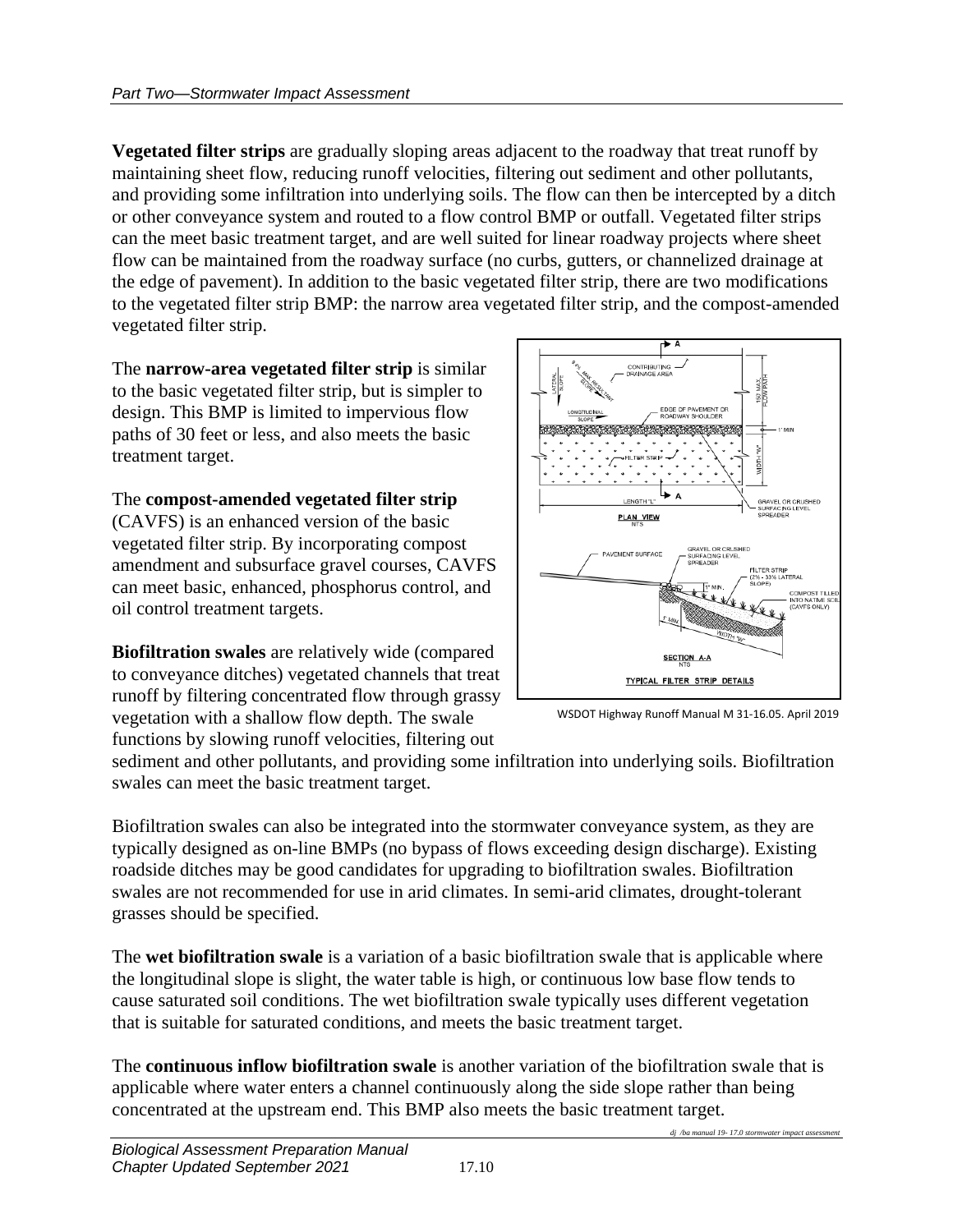The **media filter drain** (previously called ecology embankment) is a BMP that incorporates a treatment train of pollutant removal mechanisms immediately adjacent to a raised roadway and meets the basic, enhanced, and phosphorus control treatment targets. Unconcentrated runoff enters the media filter drain through a narrow grass strip, and is filtered through a shallow subsurface media consisting of mineral aggregate, dolomite, gypsum, and perlite. The media filter drain also provides infiltration through the base of the media gallery, but is not approved for use as a flow control BMP. The media filter drain integrates soil amendments in the grass strip, providing significant pollution reduction and flow attenuation. Its application is limited to raised highways located in relatively flat terrain. This BMP can often be constructed with little or no additional right-of-way, making it a cost-effective solution to managing highway runoff.

**Bioretention areas** provide enhanced runoff treatment by using an imported soil mix that has a moderate design infiltration rate. They are applied to small drainage areas near the source of stormwater.

## *Wet Pool BMPs*

Wet pool BMPs treat runoff by reducing velocities and settling particulate material. Vegetated portions of wet pool BMPs also treat runoff with vegetative and soil filtration and uptake. The *Highway Runoff Manual* includes the following four BMPs:

- 1. Wet pond
- 2. Combined wet/detention pond
- 3. Constructed stormwater treatment wetland
- 4. Combined stormwater treatment wetland/detention pond

In addition to the BMPs included in the *Highway Runoff Manual*, underground **wet vaults** are sometimes used for runoff treatment when site area constraints do not allow for a large surface

pond facility. Wet vaults are the least preferred method of runoff treatment, and are not included in the *Highway Runoff Manual*.

A **wet pond** is a constructed basin containing a permanent pool of water throughout the wet season. Wet ponds function primarily by settling suspended solids, and can meet the basic treatment target. Wet ponds can also be sized larger to meet the phosphorus control treatment target. Biological action of plants and bacteria provides some additional treatment. Wet ponds are usually more effective and efficient when

*dj /ba manual 19- 17.0 stormwater impact assessment*



Combined wet/detention pond SR 500 WSDOT Highway Runoff Manual M 31-16.05. April 2019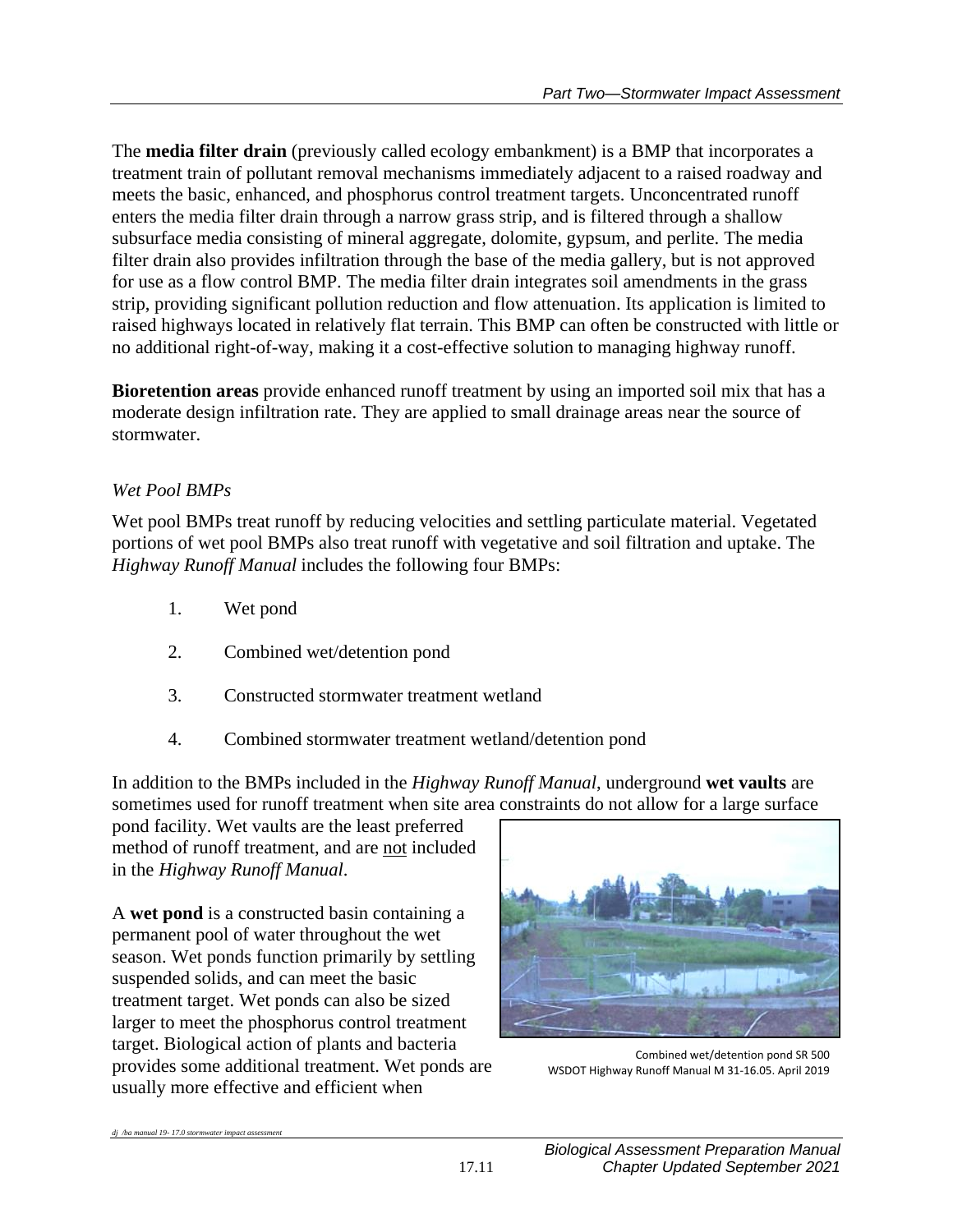constructed using multiple cells (i.e., a series of individual smaller basins), where coarser sediments become trapped in the first cell, or forebay.

Because the function of a wet pond depends upon maintaining a permanent pool of water to provide treatment, wet ponds are generally not recommended for use in arid or semi-arid climates. Cold-climate applications can be problematic, and additional modifications must be considered. The spring snowmelt may have a high pollutant load and produce a larger runoff volume to be treated. In addition, cold winters may cause freezing of the permanent pool or freezing at inlets and outlets. High runoff salt concentrations resulting from road salting may affect pond vegetation, and sediment loads from road sanding may quickly reduce pond capacity.

Wet ponds can be configured to provide flow control by adding **detention** volume (live storage) above the permanent wet pool. This is called a **combined wet/detention pond**.

**Constructed stormwater treatment wetlands** are similar to wet ponds, but are configured to include shallower zones with substantial vegetation for enhanced filtration and uptake. This BMP can meet basic and enhanced treatment targets. Sediment and associated pollutants are removed in the first cell of the system via settling. The processes of settling, biofiltration, biodegradation, and bioaccumulation provide additional treatment in the subsequent cell or cells. In general, constructed stormwater treatment wetlands could be incorporated into drainage designs wherever water can be collected and conveyed to a maintainable artificial basin.

Constructed stormwater treatment wetlands offer a suitable alternative to wet ponds or biofiltration swales and can also provide treatment for dissolved metals. The landscape context for stormwater wetland placement must be appropriate for creation of an artificial wetland (i.e., ground water, soils, and surrounding vegetation). Natural wetlands cannot be used for stormwater treatment purposes.

Very few constructed stormwater wetlands exist in Washington State. However, constructed stormwater wetlands can be a preferred stormwater management option over other surface treatment and flow control facilities. In general, this option is a more aesthetically appealing alternative to ponds.

Constructed stormwater treatment wetlands can be configured to provide flow control by adding **detention** volume (live storage) above the permanent wet pool. This is called a **combined stormwater treatment wetland/detention pond**.

### *Oil Control BMPs*

BMPs that have the primary function of removing oil from stormwater include the following:

■ Oil containment boom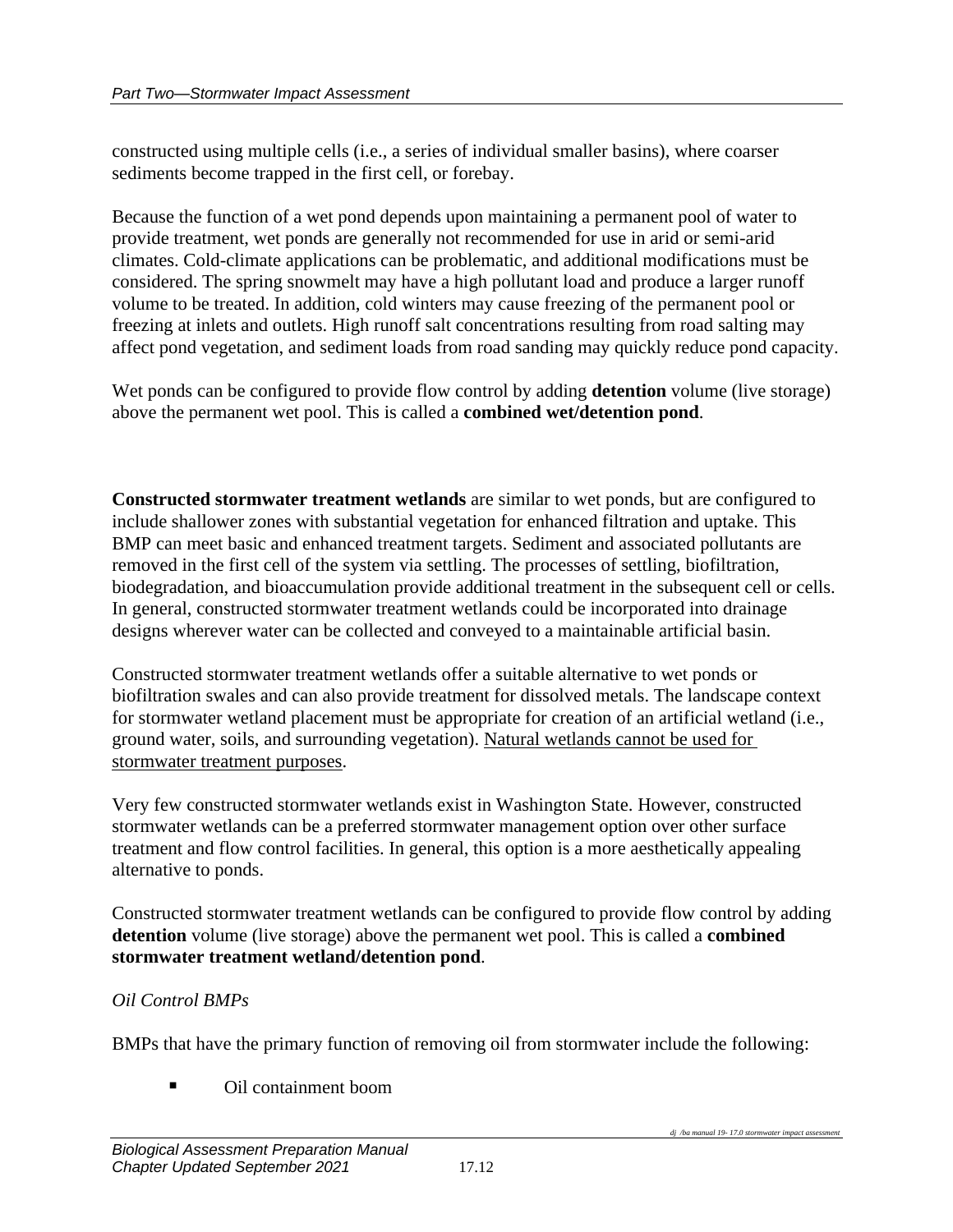- Baffle-type oil/water separator
- Coalescing plate separator
- Catch basin inserts

Of these BMPs, only the oil containment boom is included in the *Highway Runoff Manual*. The baffle-type oil/water separator and the coalescing plate separator are not included in the *Highway Runoff Manual* because of maintenance challenges associated with them. The following other BMPs can perform the oil control function in addition to meeting other runoff treatment functions:

- Bioinfiltration pond (eastern Washington only; see Infiltration BMPs section above)
- Compost-amended vegetated filter strip (see Biofiltration BMPs section above)

**Oil containment booms** contain sorptive material that captures oil and grease at the molecular level. These booms are applied to open water stormwater treatment BMPs including wet ponds, and capture floating petroleum product. An oil control BMP should be placed as close to the source as possible but protected from sediment. Sorptive oil containment booms can be placed on top of the water in sediment control devices and can be used in ponds and vaults.

**Baffle-type oil/water separators** and **coalescing plate separators** are below-ground vault facilities that collect oil and grease by trapping the floating material. These BMPs are configured as below-ground vault-type facilities, are expensive to maintain, and usually pose safety hazards for maintenance workers who must work in confined spaces or out in roadway traffic. Moreover, it is difficult to verify whether these BMPs are working effectively. Baffle oil/water separators and coalescing plate devices should be installed downstream of primary sediment control devices and can be used at pond outlets. For more information on these oil control BMPs, see the *Stormwater Management Manual for Western Washington* (Ecology 2018).

**Catch basin inserts** with sorptive media are appropriate only for the very lowest sediment yield areas because they can easily plug and cause roadway flooding. Catch basin inserts must be maintained (inspected and replaced) frequently to effectively remove pollutants from stormwater.

## *Media Filtration BMPs*

*dj* /ba manual 19-17.0 stormwater impact asses

Media filtration BMPs treat stormwater through physical filtration (straining) of particulates when using inert media, as well as chemical processes (e.g., adsorption, ion exchange) when media are reactive. The *Highway Runoff Manual* does not include any media filtration BMPs. However, some media filtration BMPs that can be used with approval from the regional WSDOT Hydraulics Office and Maintenance Supervisor include: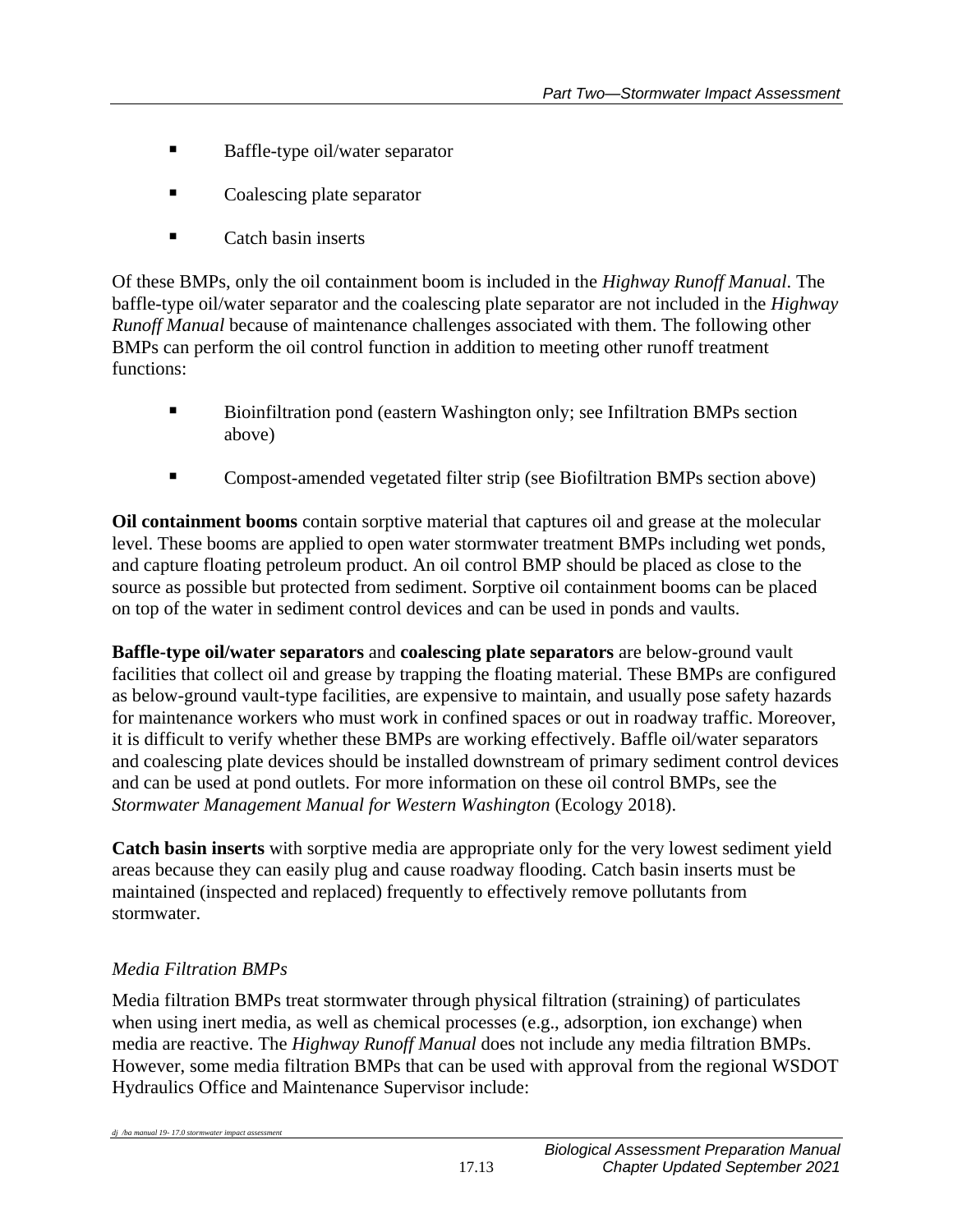- Sand filter basin
- Linear sand filter
- Sand filter vault
- **Proprietary canister filters**

Media filtration BMPs capture and temporarily store stormwater runoff and then slowly filter it through a bed of granular media such as sand, organic matter, perlite, soil, or combinations of organic and inorganic materials. In this process, stormwater passes through the filter medium, and particulate materials either accumulate on the surface of the medium (which strains surficial solids) or are removed by deep-bed filtration. Silica sands are relatively inert materials for sorption and ion exchange. However, sands that contain significant quantities of calcitic lime, iron, magnesium, or humic materials can remove soluble contaminants such as heavy metals or pesticides through precipitation, sorption, or ion exchange. For more information on media filtration BMPs, see the *Stormwater Management Manual for Western Washington* (Ecology 2018).

The **sand filter basin** is a pond-type open water facility where water is stored and travels vertically through the media filter in the bed of the basin. Sand filter basins require a substantial amount of area, and like all media filtration BMPs require intensive maintenance. In general, surface sand filters are not recommended where high sediment loads are expected, because sediments readily clog the filter. Sodding the surface of the filter bed can reduce clogging to some degree. This treatment method is not reliable in cold climates because water is unable to penetrate the filter bed if it becomes frozen.

The **linear sand filter** is a below-ground sand filter configuration that can be installed at the edge of impervious areas, and can fit more constrained sites than the sand filter basin.

The **sand filter vault** is a below-ground facility incorporating a settling chamber and a filtration bed. While the underground configuration allows for application in more constrained sites than the above-ground sand filter basin, the already intensive maintenance requirements are more challenging due to access constraints.

Proprietary **canister filters** (including the CONTECH StormFilter and the CONTECH MFS) are vault-style facilities that provide filtration of stormwater through replaceable cartridge cylinders filled with filter media. These BMPs can be configured as above-ground or below-ground vaults, and the media can be designed for specific treatment needs.

Media filtration BMPs are not included in the *Highway Runoff Manual*.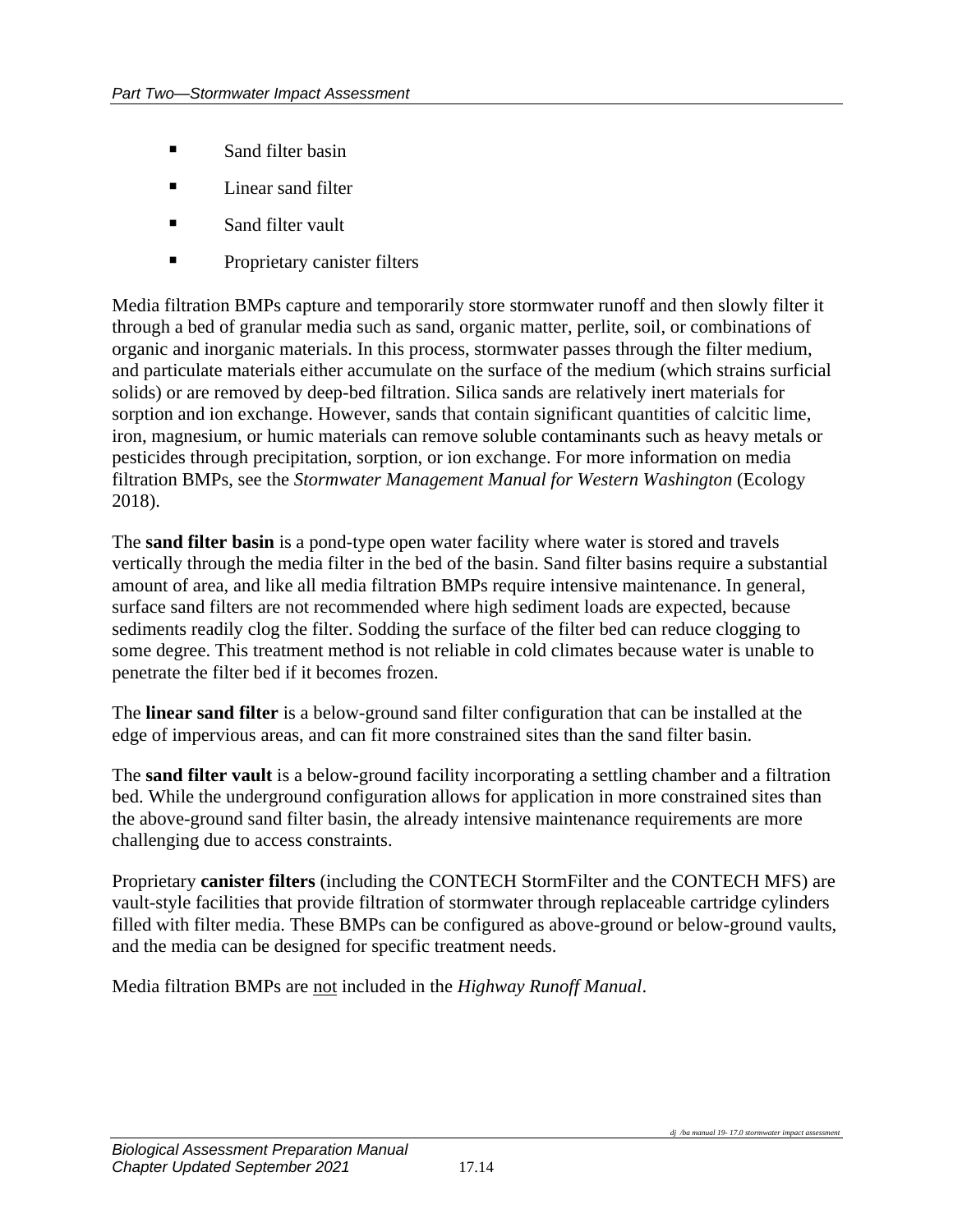## *Runoff Treatment Trains*

Runoff treatment is often achieved using a series of BMPs rather than a single facility. However, the *Highway Runoff Manual* does not recognize treatment trains as a viable approach to meeting enhanced or phosphorus control treatment targets without project-specific approval.

Treatment trains often involve a basic treatment BMP such as wet pool or biofiltration followed by a media filtration BMP. This provides settling of the coarser solid material in stormwater before additional removal of finer material can be achieved. By removing solids prior to filtration the rate at which the media filter clogs can be reduced, extending the maintenance cycle of the facility.

See Table 17-1 on the following page for a list of runoff treatment BMPs, their treatment type (e.g., basic treatment, phosphorous control), and regional applicability.

## *17.1.2.4 BMPs for Stormwater Flow Control*

Stormwater flow control BMPs are designed to control the flow rate or the volume of runoff leaving a developed site. The primary flow control mechanisms are dispersion, infiltration, and detention. Increased peak flows and increased durations of sustained high flows can cause downstream damage due to flooding, erosion, and scour, as well as degradation of water quality and instream habitat through channel and stream bank erosion. The following provides an overview of the most commonly used flow control BMPs for highway application.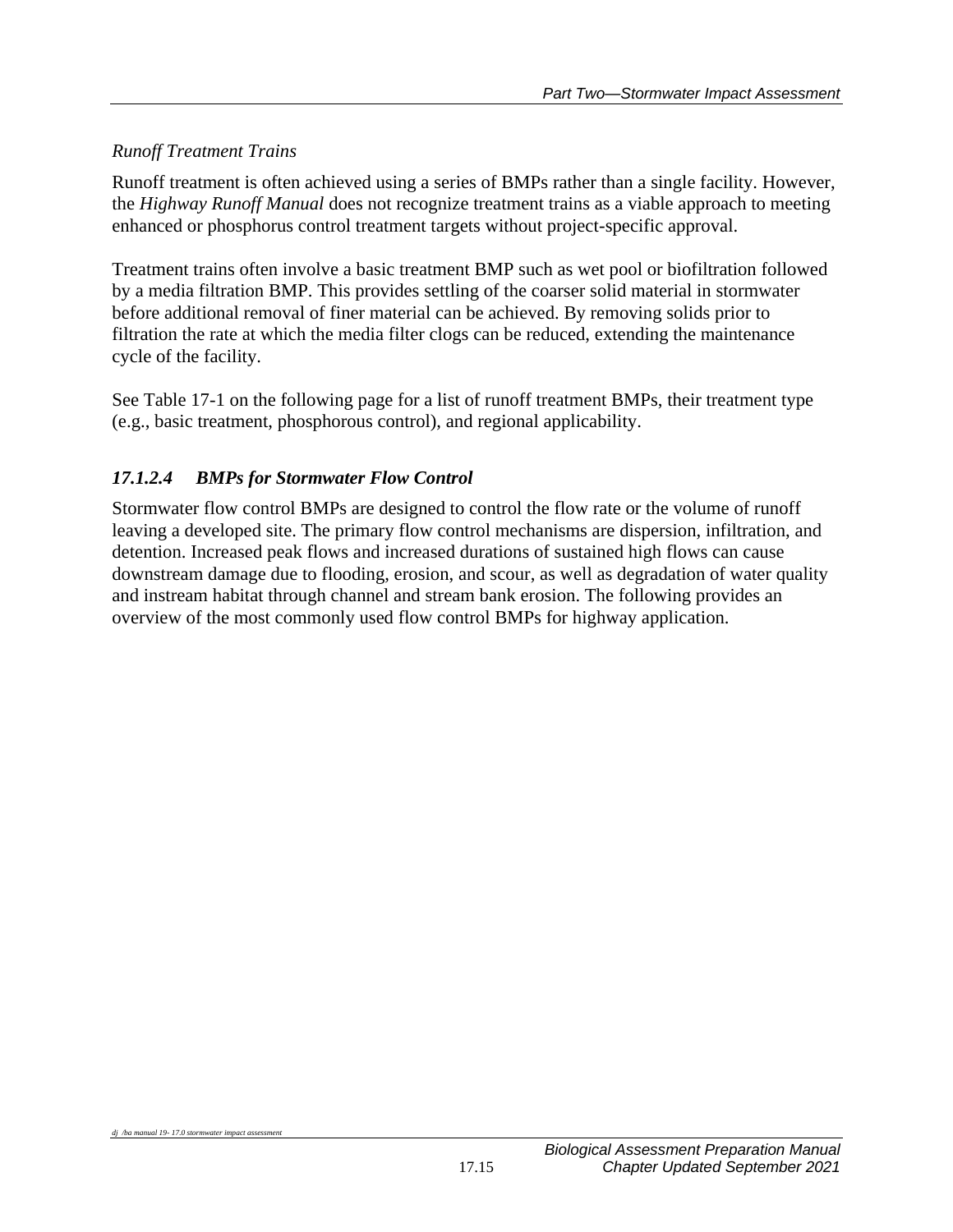#### *Part Two—Stormwater Impact Assessment*

|              |                                                      | <b>Treatment Type</b>     |                       |                       |             | Regional Applicability |                       |
|--------------|------------------------------------------------------|---------------------------|-----------------------|-----------------------|-------------|------------------------|-----------------------|
| BMP#         | <b>Runoff Treatment BMP</b>                          | <b>Basic</b><br>Treatment | Enhanced<br>Treatment | Phosphorus<br>Control | Oil Control | Western<br>Washington  | Eastern<br>Washington |
| IN.01        | <b>Bioinfiltration Ponds</b>                         | X                         | X                     |                       | X           |                        | X                     |
| IN.02        | <b>Infiltration Ponds</b>                            | $\ast$                    | $\ast$                | $\ast$                |             | $\mathbf X$            | $\mathbf X$           |
| IN.03        | <b>Infiltration Trenches</b>                         | $\ast$                    | $\ast$                | $\ast$                |             | $\mathbf X$            | $\mathbf X$           |
| <b>IN.04</b> | <b>Infiltration Vaults</b>                           | $\ast$                    | $\ast$                | $\ast$                |             | $\mathbf X$            | $\mathbf X$           |
| FC.01        | <b>Natural Dispersion</b>                            | $\mathbf X$               | $\mathbf X$           |                       |             |                        |                       |
| FC.02        | <b>Engineered Dispersion</b>                         | $\mathbf X$               | $\mathbf X$           |                       |             |                        |                       |
| RT.02        | <b>Basic Vegetated Filter Strip</b>                  | $\mathbf X$               |                       |                       |             | $\mathbf X$            | $\mathbf X$           |
| RT.02        | Narrow Area Vegetated Filter Strip                   | $\mathbf X$               |                       |                       |             | X                      | $\mathbf X$           |
| RT.02        | Compost-Amended Vegetated Filter Strip               | $\mathbf X$               | X                     | $\mathbf X$           | $\mathbf X$ | $\mathbf X$            | $\mathbf X$           |
| RT.04        | <b>Biofiltration Swale</b>                           | $\mathbf X$               |                       |                       |             | $\mathbf X$            | $\mathbf X$           |
| RT.05        | Wet Biofiltration Swale                              | $\mathbf X$               |                       |                       |             | $\mathbf X$            | $\mathbf X$           |
| RT.06        | <b>Continuous Inflow Biofiltration Swale</b>         | $\mathbf X$               |                       |                       |             | X                      | $\mathbf X$           |
| RT.07        | Media Filter Drain                                   | $\mathbf X$               | $\mathbf X$           | $\mathbf X$           |             | $\mathbf X$            | $\mathbf X$           |
| <b>RT.08</b> | <b>Bioretention Area</b>                             | $\mathbf X$               | X                     |                       |             | $\mathbf X$            |                       |
| RT.12        | Wet Pond (basic)                                     | $\mathbf X$               |                       |                       |             | $\mathbf X$            | $\mathbf X$           |
| RT.12        | Wet Pond (large)                                     | $\mathbf X$               |                       | $\mathbf X$           |             | $\mathbf X$            | $\mathbf X$           |
| CO.01        | Combined Wet/Detention Pond (basic)                  | $\mathbf X$               |                       |                       |             | $\mathbf X$            | $\mathbf X$           |
| CO.01        | Combined Wet/Detention Pond (large)                  | $\mathbf X$               |                       | $\mathbf X$           |             | $\mathbf X$            | $\mathbf X$           |
| RT.13        | <b>Constructed Stormwater treatment wetlands</b>     | $\mathbf X$               | $\mathbf X$           |                       |             | $\mathbf X$            | $\mathbf X$           |
| CO.02        | Combined stormwater treatment wetland/detention pond | $\mathbf X$               | X                     |                       |             | $\mathbf X$            | $\mathbf X$           |
| <b>RT.14</b> | Sand Filter Basin (basic)                            | $\mathbf X$               |                       |                       |             | CAT <sub>1</sub>       | CAT <sub>1</sub>      |
| RT.14        | Sand Filter Basin (large)                            | $\mathbf X$               | $\mathbf X$           | $\mathbf X$           |             | CAT <sub>1</sub>       | CAT <sub>1</sub>      |
| RT.15        | Linear Sand Filter (basic)                           | $\mathbf X$               |                       |                       | $\mathbf X$ | CAT <sub>1</sub>       | CAT <sub>1</sub>      |
| RT.15        | Linear Sand Filter (large)                           | $\mathbf X$               | $\mathbf X$           |                       | X           | CAT <sub>1</sub>       | CAT <sub>1</sub>      |
| RT.16        | Sand Filter Vault (basic)                            | $\mathbf X$               |                       |                       |             | CAT <sub>1</sub>       | CAT <sub>1</sub>      |
| RT.16        | Sand Filter Vault (large)                            | $\mathbf X$               |                       | $\mathbf X$           |             | CAT <sub>1</sub>       | CAT <sub>1</sub>      |

#### **Table 17-1. Runoff treatment Best Management Practices.**

 $X = BMP$  meets this treatment type

\* = BMP does not discharge to surface water – runoff treatment goals are not applicable.

CAT 1 = this BMP is approved by Ecology, but are not included in the Highway Runoff Manual because they are not considered viable options for treatment of highway runoff. Project-specific approval is needed to use these BMPs on WSDOT projects.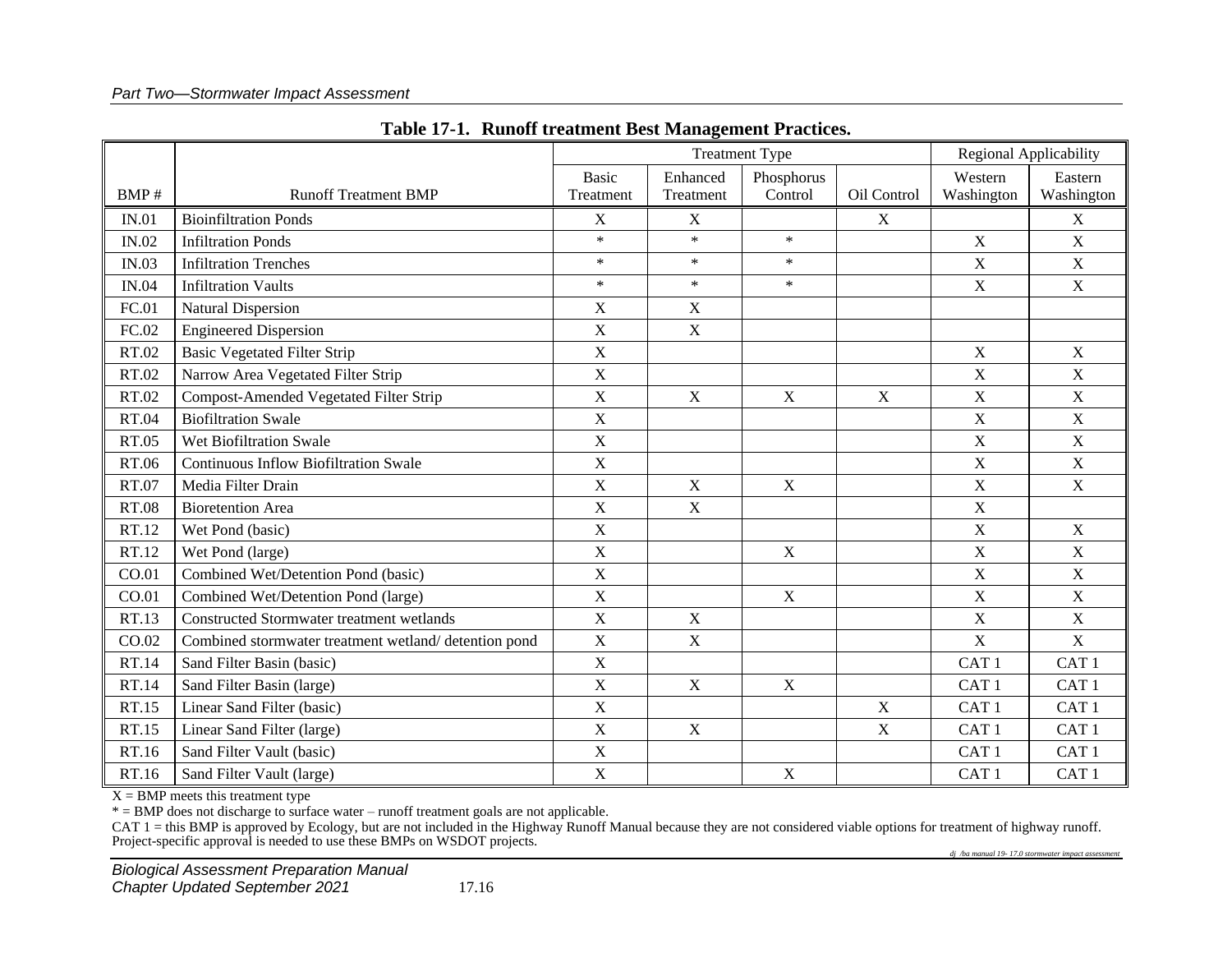## *Infiltration BMPs*

Infiltration BMPs reduce the volume of runoff discharged to surface waters from a site. If surface discharge is not completely eliminated, infiltration BMPs can reduce the flow rates and the durations of sustained high flows. The *Highway Runoff Manual* includes the following six infiltration BMPs for flow control:

- 1. Bioinfiltration pond (eastern Washington only)
- 2. Infiltration pond
- 3. Infiltration trench
- 4. Infiltration vault
- 5. Drywell
- 6. Permeable pavement systems

**Bioinfiltration ponds**, **infiltration ponds**, **infiltration trenches**, and **infiltration vaults** are described in Section 17.1.2.3 BMPs for Stormwater Runoff Treatment. **Bioinfiltration ponds** are restricted to eastern Washington, and may not be able to fully meet flow control criteria.

**Drywells**, which function similar to infiltration trenches, are subsurface concrete structures that convey stormwater runoff into the soil matrix. Drywells can be used to meet flow control requirements, but do not provide runoff treatment. Uncontaminated or properly treated stormwater must be discharged to drywells in accordance with the Ecology Underground Injection Control (UIC) program.

**Permeable pavement systems** are alternative paving materials that allow infiltration of rainfall directly to the pavement base. Permeable pavement types include permeable concrete, permeable asphalt, and paver systems. Permeable pavement cannot be used alone to meet flow control criteria, but can reduce the size of downstream BMPs.

## *Dispersion BMPs*

*dj /ba manual 19- 17.0 stormwater impact assessment*

Dispersion BMPs control flows through shallow infiltration, which reduces the volume of surface runoff. Sheet flow in the dispersion area increases the runoff travel time, decreasing flow rates. The *Highway Runoff Manual* includes the following two dispersion BMPs for flow control:

- 1. Natural dispersion
- 2. Engineered dispersion

Natural dispersion and engineered dispersion are described in Section 17.1.2.3, BMPs for Stormwater Runoff Treatment.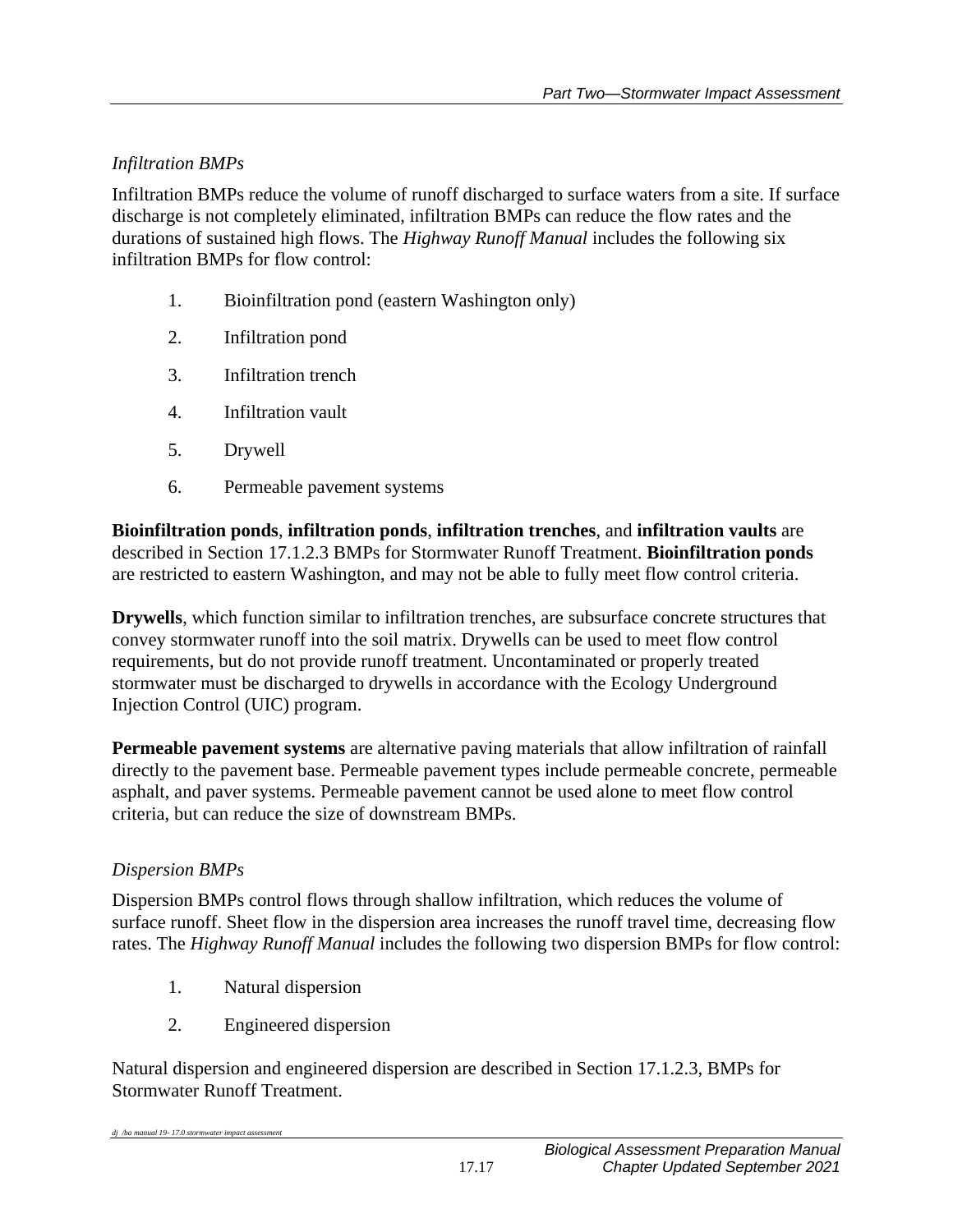### *Detention BMPs*

Detention BMPs control flows by storing runoff and releasing it at reduced rates. The three detention BMPs included in the *Highway Runoff Manual* are the following:

- 1. Detention pond
- 2. Detention vault
- 3. Detention tank

**Detention ponds** are open-water basins that store runoff and release it at reduced rates. These BMPs can be configured as a dry pond to control flow only, or it can be combined with a wet pond or constructed stormwater treatment wetland to also provide runoff treatment within the same footprint. These combined facilities, called combined wet/detention ponds and combined stormwater wetland/detention ponds, are described in Section 17.1.2.3, BMPs for Stormwater Runoff Treatment. Detention ponds generally require a substantial area of land.

**Detention vaults** and **detention tanks** are below-ground storage facilities that are commonly used for projects that have limited space and thus cannot accommodate a pond. Although vaults and tanks require minimal right-of-way, they are difficult to maintain due to poor accessibility and effort required for visual inspection. Typically, the increased construction and maintenance expenses quickly offset any initial cost benefits derived from smaller right-of-way purchases. Consequently, underground detention is the least preferred method of flow control.

## **17.2 Stepping through a Stormwater Analysis**

The project biologist should integrate the discussion about stormwater and the stormwater BMPs into the various sections of the BA, including project description, existing environmental conditions, action area, effects analysis, and effect determinations. Other sections of the BA such as the species and critical habitat section contain relevant information that will be incorporated into the stormwater analysis. The species and critical habitat section provides information on the presence and timing of various life stages of species within the action area that will be used to help to identify the potential for exposure, and limit the stormwater modeling to those months when each of the species may be present. Some species and lifestages exhibit distinct seasonality whereas others may be present year-round. It is important to note that stormwater discharges generally cause long-term effects to receiving waterbody conditions. Discharges may be episodic in nature, but occur in perpetuity. The analysis of effects must take these persistent indirect effects into account in order to understand long-term project effects on habitat, habitat formingprocesses and the functionality of habitat characteristics or existing environmental conditions. The potential exposure(s) of individual fish to these discharges over time hinges upon the life history strategy and timing of various life stages of species within the action area.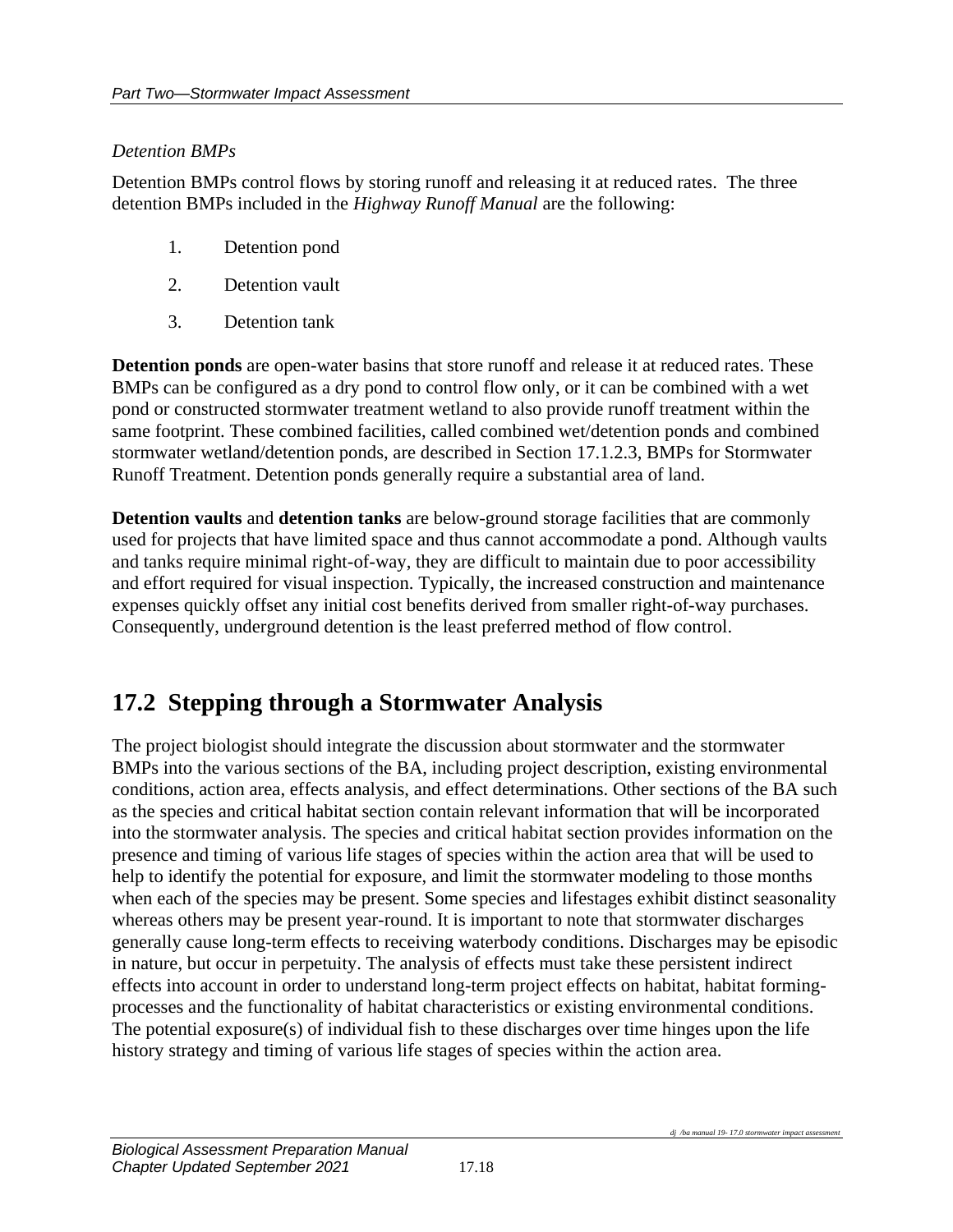The following sections describe the appropriate documentation of stormwater elements and impacts within the BA and step through the process of evaluating stormwater and stormwater BMP effects on species and habitat for eastern and western Washington. Ten steps are outlined below for completing a stormwater analysis:

- 1. Step 1: Obtain the Endangered Species Act Stormwater Design Checklist (Section 17.2.1)
- 2. Step 2: Incorporate information about the selected BMPs into the project description (Section 17.2.2)
- 3. Step 3: Incorporate stormwater effects into the action area analysis (Section 17.2.3)
- 4. Step 4: Determine species use and presence of critical habitat within the action area (Section 17.2.4)
- 5. Step 5: Describe existing environmental conditions (Section 17.2.5)
- 6. Step 6: Determine the extent of stormwater related effects to species and critical habitat – separate protocols for analyzing flow impacts and for analyzing water quality impacts in Eastern (Section 17.2.6.1) and Western Washington (Section 17.2.6.2) are described
- 7. Step 7: Examine site-specific conditions that may affect stormwaterrelated effects but that are not reflected in modeling results (Section 17.2.7)
- 8. Step 8: Re-evaluate the action area to ensure it incorporates all anticipated physical, biological, chemical effects (Section 17.2.8)
- 9. Step 9: Pull it all together: complete a comprehensive exposure-response analysis for listed species and critical habitat (Section 17.2.9)
- 10. Step 10: Quantify stormwater-related effects and make effect determinations in accordance with Section 7 of the ESA (Section 17.2.10).

## **17.2.1 Step 1: Obtain the Endangered Species Act Stormwater Design Checklist and Review Project Plans**

The project biologist describes stormwater management plans in the BA based on the information presented by the project engineer in the ESA stormwater design checklist and project plans. The project biologist should request the project engineer to fill out this checklist. Checklist templates (one for western Washington and one for eastern Washington) are available, along with other stormwater-related guidance, on WSDOT's Biological Assessment website at: < [http://www.wsdot.wa.gov/environment/technical/fish-wildlife/policies-and-procedures/esa](http://www.wsdot.wa.gov/environment/technical/fish-wildlife/policies-and-procedures/esa-ba/preparation-manual)[ba/preparation-manual](http://www.wsdot.wa.gov/environment/technical/fish-wildlife/policies-and-procedures/esa-ba/preparation-manual) >.

*dj /ba manual 19- 17.0 stormwater impact assessment*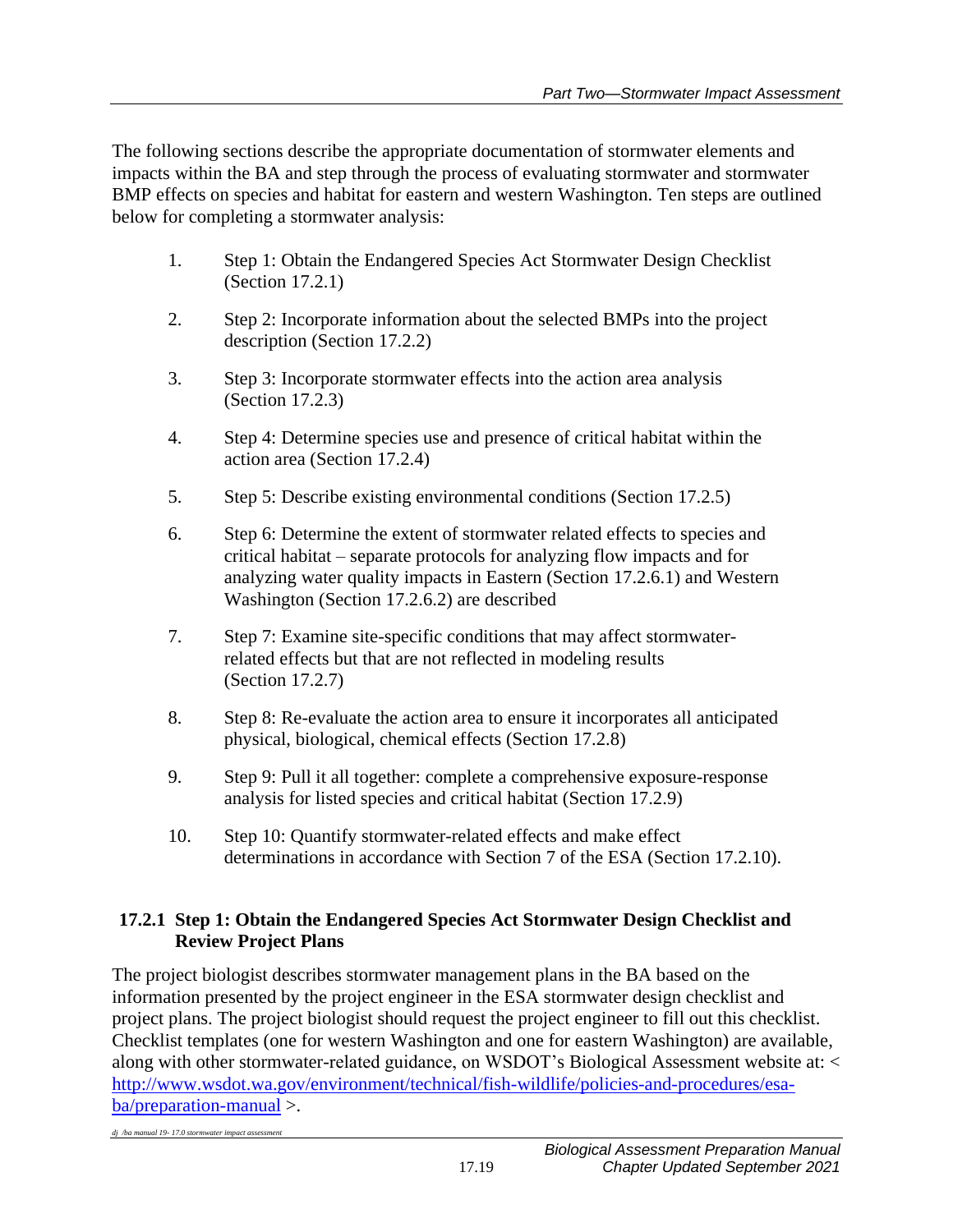The checklist breaks down the analysis of stormwater elements and impacts into areas draining to specific outfalls or into "threshold discharge areas" or TDAs. The *Highway Runoff Manual* defines TDAs as follows: *An on-site area draining to a single natural discharge location or multiple natural discharge locations that combine within 1/4 mile downstream (as determined by the shortest flow path)*.

Project plans may also be useful in determining locations of proposed BMPs and outfalls. These locations must be known in order to assess environmental impacts of the BMPs themselves, and in order to accurately describe the proposed conveyance system how its configuration influences the potential for exposure. The project biologist should be prepared to ask for additional information during or before site visits, because the location of the displaced habitat must be identified in the field.

The completed checklist should not be attached to the BA; rather, the information summarized in the checklist should be incorporated into the appropriate sections of the BA.

# **17.2.2 Step 2: Incorporate Stormwater Information into the Project Description**

## *17.2.2.1 Describe Proposed Changes to Impervious Surface*

For each TDA, the project description should clearly convey how the project plans to change the existing configuration of impervious surface within the action area. For projects with numerous TDAs (i.e., more than 10 TDAs), information should be compiled and presented by waterbody or subwatershed.

Following is a list of information that should be included in the project description in the BA. The bulk of this information will be provided to the biologist via the ESA stormwater design checklist.

- Existing impervious surface area (acres) and treatment
	- □ Acreage receiving runoff treatment (basic; enhanced)
	- □ Acreage receiving no runoff treatment
	- $\Box$  Acreage receiving flow control prior to discharge
	- $\Box$  Acreage that infiltrates
	- $\Box$  Acreage receiving no flow control prior to discharge
- New impervious surface area (acres) and treatment
	- Total area of impervious surface draining into each proposed BMP (acres), outfall, and/or TDA.
	- □ Acreage that will receive runoff treatment (basic; enhanced)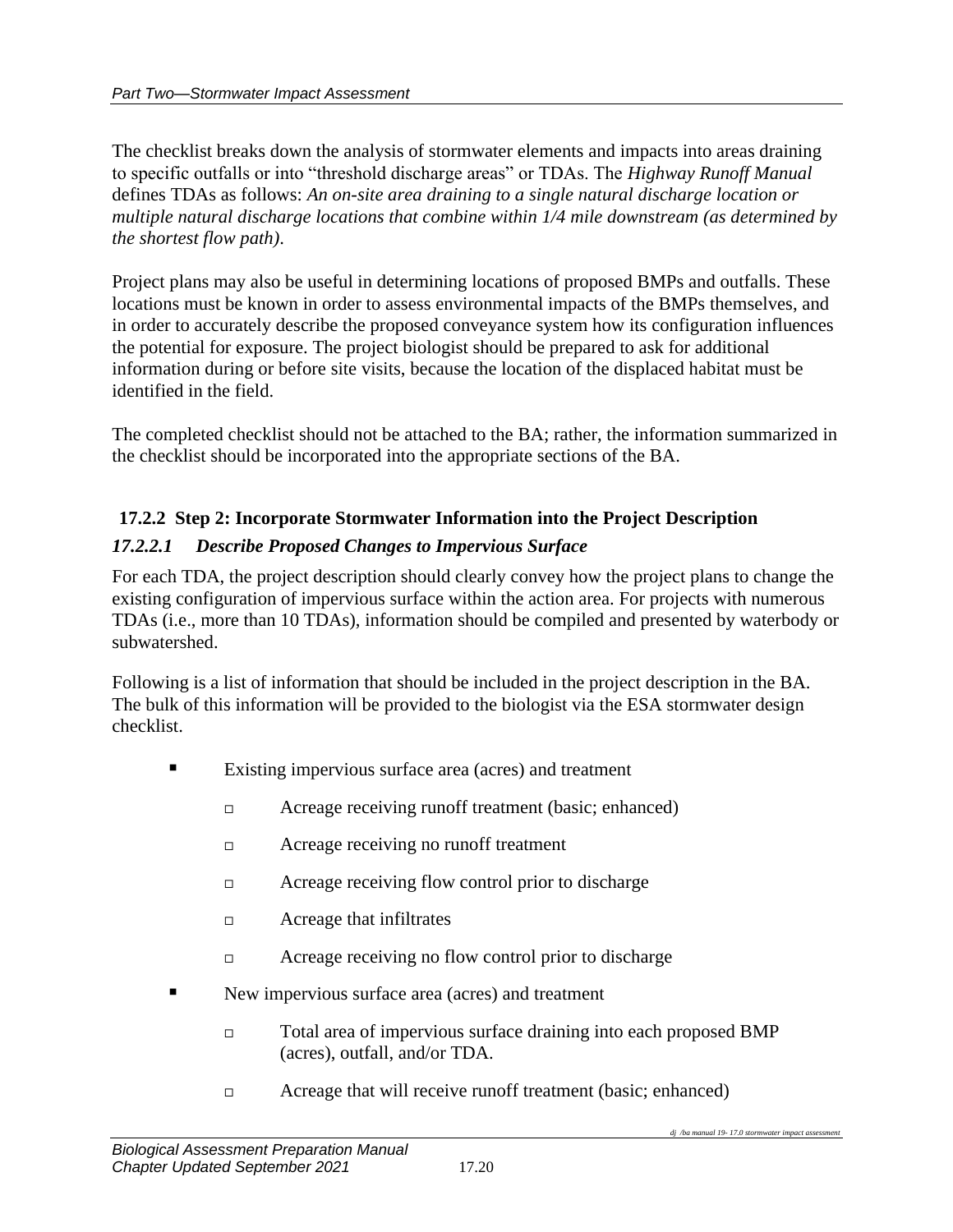- □ Acreage that will receive no runoff treatment
- Acreage that will receive flow control prior to discharge
- $\Box$  Acreage that infiltrates
- $\Box$  Acreage that will receive no flow control prior to discharge
- Impervious surface area to be removed (acres) as a result of the proposed project, and anticipated final condition of the areas where it will be removed
	- $\Box$  If a project will remove a large quantity of impervious surface in one or more TDAs, this should be clearly described in the BA and these changes should be quantified.
	- $\Box$  It may be appropriate to summarize "net new" impervious surface for these projects. Net New Impervious = New Impervious Area – Removed Impervious Area
- Existing impervious surface area that will be retrofitted as a result of the proposed project
	- Existing acreage retrofitted for runoff treatment
	- Existing acreage retrofitted for flow control
- **Example 1** Identify the receiving water(s) for flow or runoff from each BMP/outfall and/or TDA

The project description should also identify and describe all project-related changes or improvements to arterial or surface streets, frontage roads, and facilities.

Occasionally, transportation projects are associated with indirect effects in the form of urban and suburban development or changes in land use. As a result, the biologist may also need to characterize, more generally or qualitatively, the existing conditions within these additional areas. See CHAPTER 10, INDIRECT EFFECTS and Section 17.3for more information on completing this assessment.

## *17.2.2.2 Describe Proposed Stormwater BMPs*

*dj /ba manual 19- 17.0 stormwater impact assessment*

Linear projects such as highways often span several drainage basins or watersheds. As a result, different methods of stormwater treatment may be proposed for new impervious surfaces in different basins. The project engineer will likely refer to these different drainage areas as threshold discharge areas, and will summarize each TDA in the ESA stormwater design checklist prepared for the project. The project engineer will identify an appropriate BMP(s) for each TDA as necessary.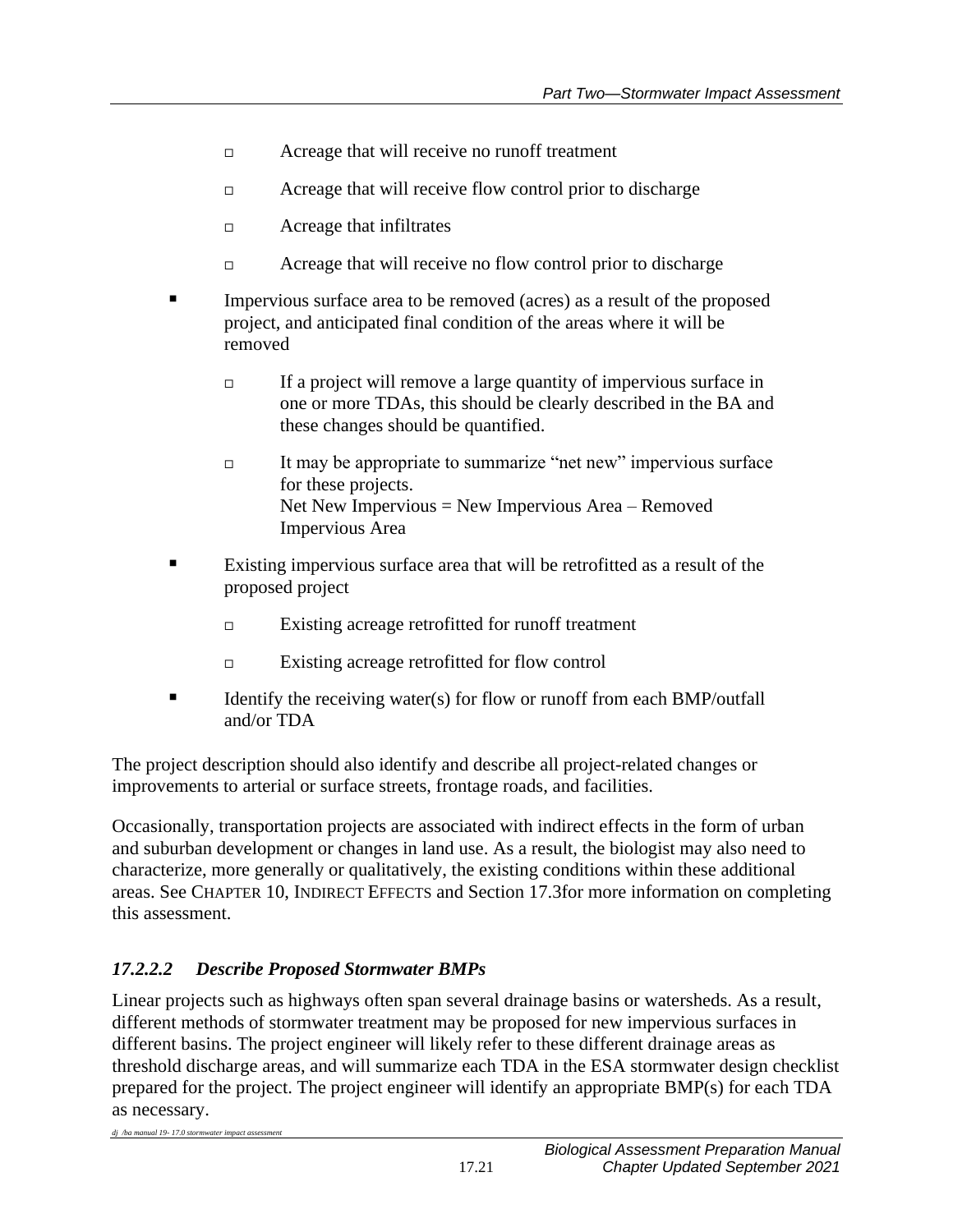The project description should first fully describe existing runoff treatment and flow control BMPs. Name and describe the existing BMPs and indicate where they are located. The general information on BMPs provided earlier (Section 17.1.2) may inform this description. For projects using unconventional or experimental stormwater designs, BAs should clearly describe the proposed designs and how they will manage water quality or flow control. Also describe the existing stormwater conveyance system (i.e., is it an open like an unlined ditch or closed system like a pipe). When describing the conveyance system, clearly describe the distance to and/or conveyance channel characteristics from discharge points or outfalls to receiving waterbodies. Most of this information is supplied to the project biologist through the ESA stormwater design checklist. In summary:

- Describe the existing runoff treatment and flow control
- **Describe the existing BMPs and their locations**
- **EXECRED** Describe the existing conveyance system and discharge points or outfalls

Next the project biologist should describe the proposed runoff treatment and flow control BMPs. If BMPs already exist at a project site and will not be altered or retrofitted in any way, this should be disclosed. Similarly, if removal, alteration, discontinuation or retrofitting of existing BMPs is proposed, this must be clearly explained in the project description. For new stormwater elements (BMPs, conveyance, outfalls, etc.), name and describe the proposed element and indicate where are they located, whether they are temporary or permanent, and how they are to be constructed (e.g., heavy equipment, or installed below the surface). For those stormwater elements that will partially or completely infiltrate runoff, the project engineer should provide the project biologist with justification for the anticipated level of infiltration to include in the project description of the BA. This justification must be included in the BA and should properly account for and address all of the following conditions:

- Seasonal variations in precipitation intensity and soil moisture
- **•** Permeability of embankment fill and native soils
- Seasonal variations in depth to groundwater
- Vegetation present to provide evapotranspiration

The project biologist should work with the project engineer or designer to determine the anticipated infiltration rates and hydrologic performance of media filter drains (previously called ecology embankments) and compost-amended vegetated filter strips if these BMPs are components of a project's design. The performance of these BMPs will vary based upon sitespecific designs and conditions. Monitoring data can provide the justification for assumed infiltration / water loss for other BMPs as well. The infiltration performance of these and other BMPs is being continually studied, and additional information may exist.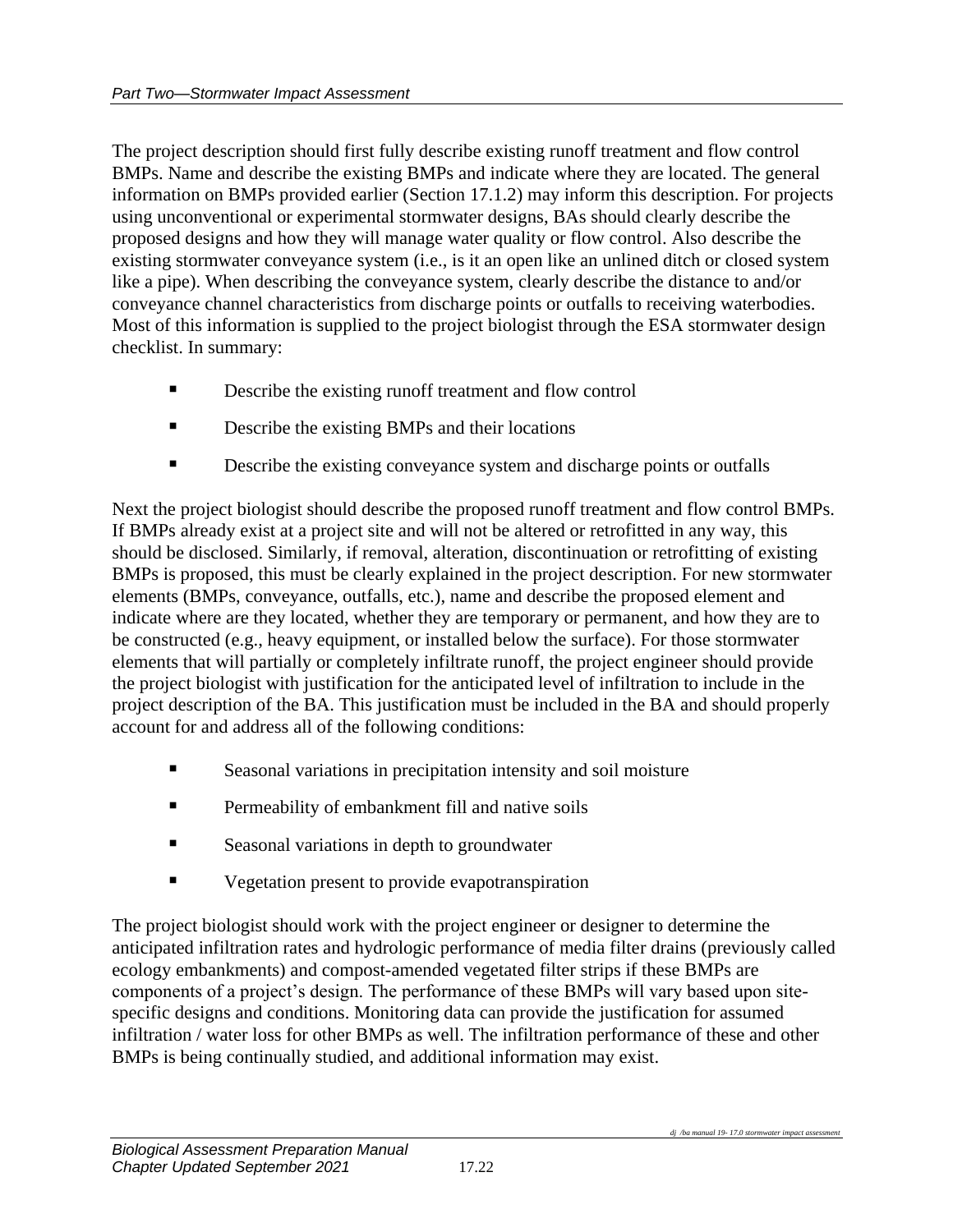The project description should also explain how the proposed stormwater treatment is consistent with the *Highway Runoff Manual*, as represented by the project engineer in the ESA stormwater design checklist.

The project description should describe all stormwater elements (BMPs, conveyance, outfalls, etc.), construction activities associated with them, and related impact minimization measures. Examples include the excavation to install underground pipe that directs runoff from the roadway, construction of a swale that directs runoff from the roadway to the point of discharge, installation of a new outfall or discharge site, installation of riprap at the outlet pipe, or upgrades of an existing detention pond.

The project biologist should also accurately describe the proposed stormwater conveyance system (i.e., is it an open or closed system). When describing the conveyance system, provide the distance to and/or conveyance channel characteristics from discharge points or outfalls to receiving waterbodies. The project designer, via the ESA stormwater design checklist, will provide the biologist with this information.

The project description should characterize any flow control or runoff treatment exemptions the project qualifies for, in accordance with the *Highway Runoff Manual* and as presented in the ESA stormwater design checklist. If the project designer indicates that proposed stormwater BMPs will drain to any of the following waterbodies: **Puget Sound; Columbia River; and Lakes Sammamish, Silver, Union, Washington and Whatcom**, the biologist may not need to evaluate potential project effects to flow conditions or hydrology in the BA, because these are waterbodies considered flow exempt by USFWS and some of them are also considered flow exempt by NMFS.

- USFWS considers all the waterbodies listed above as flow exempt.
- NMFS only considers Puget Sound, the Columbia River, and Lake Washington flow exempt.

If the discharge is to an HRM exempt waterbody but not on the USFWS or NMFS list above, the project biologist should work with project designers and hydrologists to provide rationale as to why the flow effects are minor or work with project designers to analyze or model anticipated project effects on flow in the analysis of effects section of the BA. In summary:

■ Describe the proposed runoff treatment and flow control

*dj /ba manual 19-17.0 stormwater impact as* 

- **EXECUTE:** Describe the proposed stormwater elements and their locations
- Justify incidental infiltration rates chosen for each proposed BMP or other stormwater element
	- $\Box$  Justification should be based on soil infiltration rates and abilities, presence or absence of a lining in the BMP or stormwater element, depth to ground water table, slope, and vegetation.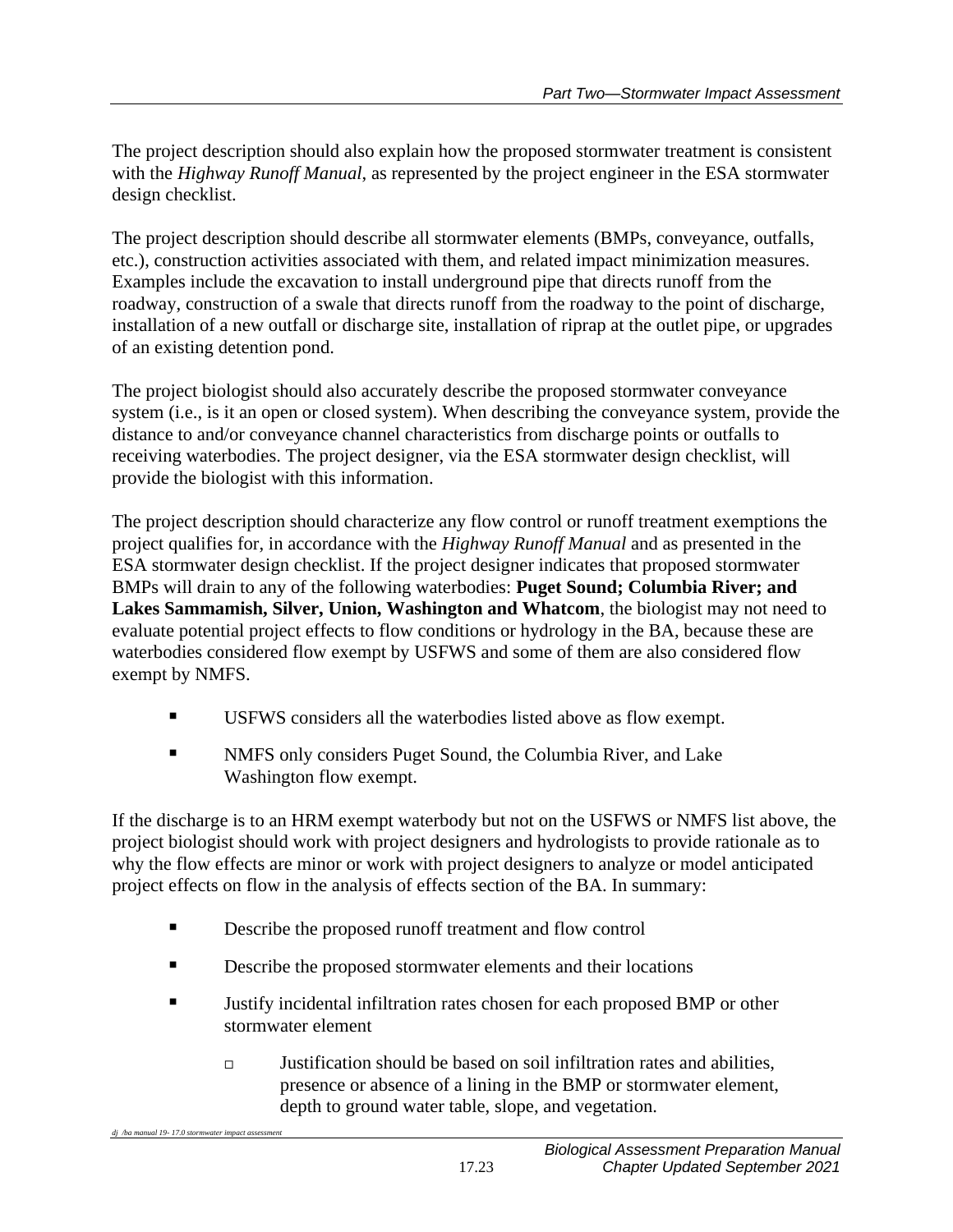- Justification should properly account for and address seasonal variation and conditions in excess of the "design storm."
- **EXECUTE:** Describe construction sequence, activities, and impact minimization measures for installing proposed stormwater elements
- Describe the proposed conveyance system and points of discharge (or outfalls) to receiving waterbodies
- Determine if runoff will discharge to waterbodies that are considered exempt (by the Services) from flow control requirements. If discharge is to a waterbody requiring flow control, coordinate with project designers to generate description of proposed flow control and assess effects to hydrology and flow conditions.

## *17.2.2.3 Quantify and Describe Habitat Impacts from Construction*

The installation of several project elements, including stormwater components may require clearing of existing vegetation, in-water work to install an outfall, placement of rock to inhibit erosion or scour at the outfall location, alteration of the landscape or topography, or temporary disturbance to habitat while equipment is placed underground.

For each project element, it is important to quantify the extent of anticipated impacts, indicate whether the habitat displacement will be temporary or permanent, and provide enough detail to support later discussions of how the impacts may affect listed species and habitat. For projects with indirect effects, see CHAPTER 10, INDIRECT EFFECTS and Section 17.3 for guidance on determining the extent of impacts. Additional guidance for quantifying project impacts is discussed in detail in the ACTION AREA section (8.0) of this manual. The project description should quantify anticipated impacts on habitat in terms of:

- **EXECUTE:** Approximate habitat area affected by the activity
- Location of impacts relative to sensitive habitats or species
- Habitat and/or vegetation type
- **Example 1** Terrain and how topography might enhance or inhibit potential project impacts extending to sensitive habitats or species

### **17.2.3 Step 3: Define the Action Area for the Proposed Project: Describe the Project's Stormwater Related Effects**

The action area represents the geographic extent of anticipated physical, biological and chemical effects stemming from the proposed project. The direct and indirect effects from proposed stormwater elements constitute one component of this larger action area defined for the project in its entirety. The geographic extent of water quality effects and changes in flow or hydrology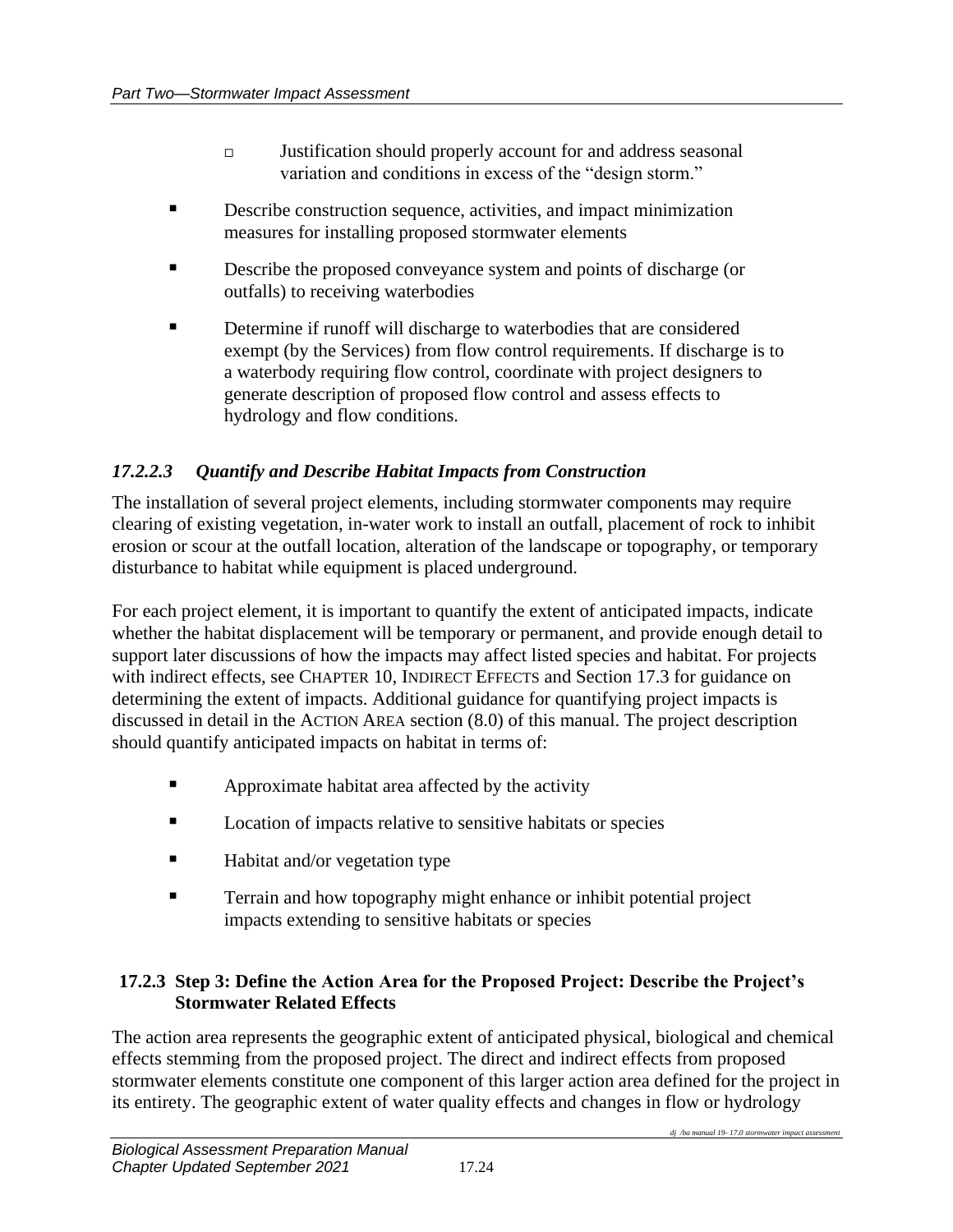would define the stormwater-related component of the action area. Procedures for determining the extent of changes in flow or hydrology are described in the *Analyzing Effects on Flow and Duration* subsections of 17.2.6.1 (eastern Washington) and 17.2.6.2 (western Washington). In these same sections, the protocols for analyzing water quality effects are focused specifically on defining stormwater effects on listed species or proposed or designated critical habitat NOT on defining the geographic extent of water quality effects. In other words, the HI-RUN dilution subroutine does not predict the full extent of project-related effects on water quality relative to existing conditions. This is because the HI-RUN dilution model calculates the distances at which project stormwater run-off pollutant concentrations of dissolved metals will reach established behavioral thresholds for fish rather than reach existing conditions in the receiving waterbody. In order to estimate the full extent of water quality impacts to help delineate the action area, the biologist will need to work with project stormwater engineers and hydrologists to estimate the full extent of short- and long-term project-related water quality effects to the environment (turbidity, pollutant loading, pollutant concentrations, etc.). This area may be larger than the area identified in the water quality analysis described in subsections of 17.2.6.1 (eastern Washington) and 17.2.6.2 (western Washington).

Similarly, development(s) identified as an indirect effect of transportation projects may affect the size of the action area and therefore extent of the water quality and quantity impacts to be analyzed. Guidance for determining whether development can be attributed to a transportation project is provided in the INDIRECT EFFECTS (CHAPTER 10.0) of the manual, and for assessing water quality impacts generated by development and changes in land use is provided in Section 17.3 below.

## **17.2.4Step 4: Determine Species Use and Presence of Critical Habitat within the Action Area and in the Vicinity of Each TDA Discharge Point or Outfall**

Within receiving waters in the action area, and in the vicinity of the discharge location(s) or outfall(s) associated with each TDA, the biologist should determine the potential use and presence of species, the presence of suitable habitat for various life stages, critical habitat, and the related primary constituent elements. The biologist should identify the timing of various life stages to determine what months are of interest (a key input in the western Washington HI-RUN model) for the stormwater analysis for each species and to determine what the potential for exposure to stormwater discharge from project BMPs. Ultimately this information, coupled with information from steps 4, 5, and 6 will help the biologist assess how and where listed species or their habitat may be exposed to the project's stormwater-related effects. Step 9 (Section 17.2.9) describes the synthesis of this information as part of the exposure-response analysis.

## **17.2.5 Step 5: Describe Water Quality Indicators and Relevant Habitat Characteristics in the Existing Environmental Conditions**

Existing environmental conditions in the project's receiving waters may influence the type of analysis that will be required. Stormwater effects are generally more pronounced in small receiving water bodies, and/or in water bodies that already exhibit signs of impairment. BAs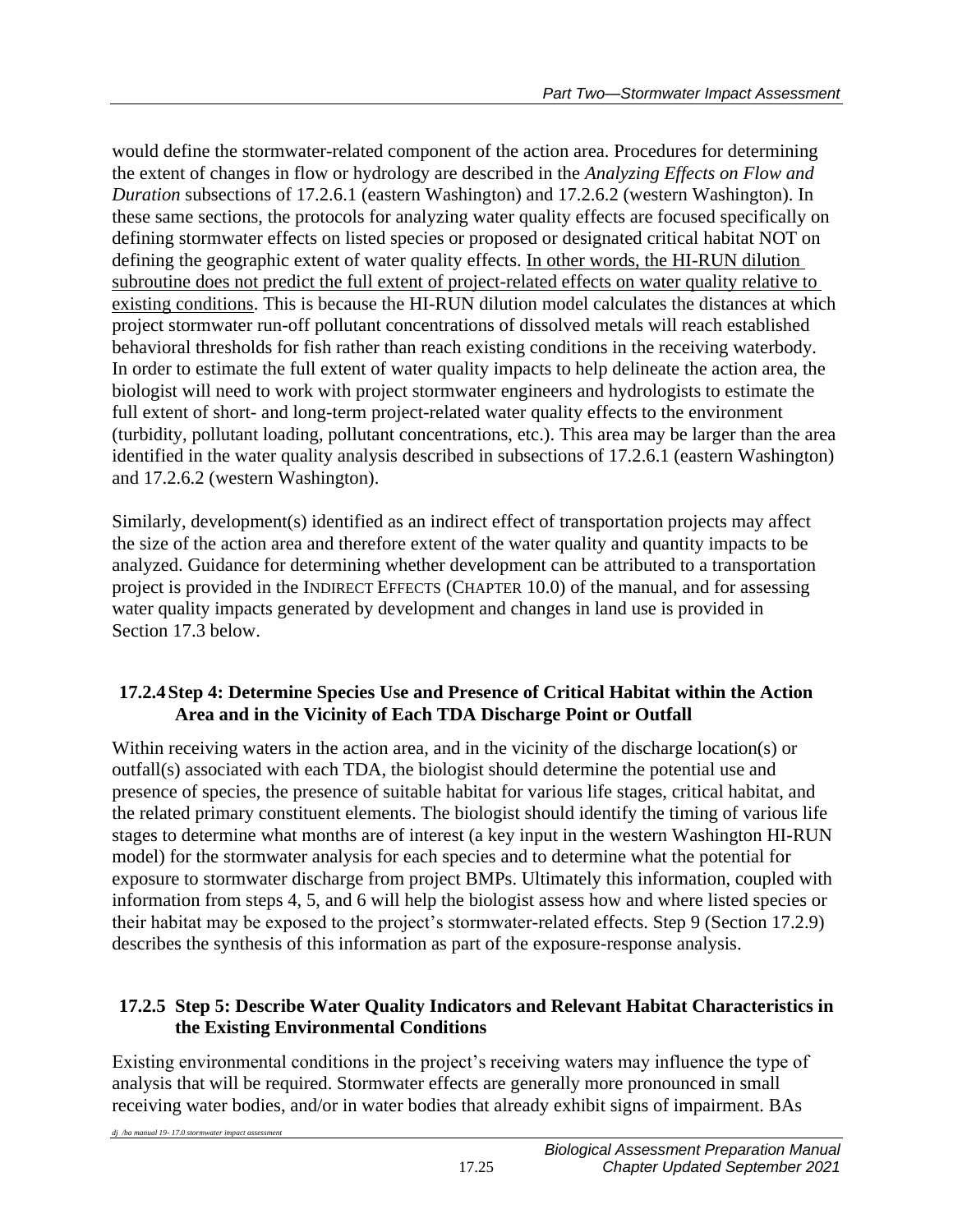must characterize the conditions that prevail in any water bodies (including wetlands) to which stormwater will be discharged.

Conditions within receiving waterbodies should be clearly described in the existing environmental conditions section. The NMFS and USFWS matrices of Pathways and Indicators (NOAA 1996; USFWS 1998) provide useful frameworks for completing this task. NMFS no longer requires inclusion of its matrix within biological assessments that are submitted to them for consultation, but relevant components of their matrix have been provided below for reference (Tables 17-2 and 17-4). USFWS still requires inclusion of its matrix in biological assessments submitted for consultation (Tables 17-3 and 17-5). For projects with potential water quality impacts, existing conditions for temperature, sediment/turbidity, and chemical contamination/nutrients should be established. A summary of these criteria is provided in the tables below (Tables 17-2 and 17-3).

For projects with potential impacts to habitat (i.e., effects from BMP construction or alteration of flows) it is important to include information on the existing conditions of the habitat types or characteristics within the action area, including stream type and aquatic habitat features, descriptions of substrate conditions, flow conditions (seasonal or perennial), and riparian habitat. In addition, the biologist should describe the suitability of habitat within the action area for a given species and life stage. All of this information helps the biologist to gauge whether there is potential for listed species to be exposed to stormwater impacts, and if there is exposure, what possible responses can be anticipated. If critical habitat is addressed in the BA, describe the primary constituent elements that currently exist within the action area and their condition. This information helps the biologist gauge whether there is the potential for impacts to critical habitat.

Providing a thorough description of existing conditions in the BA will help better explain what changes might take place and better support the effects analysis and effect determinations.

A summary of information that should be included is provided in the list below:

- 1. Describe existing habitat conditions within the action area paying particular attention to those habitat features and receiving water characteristics that may be affected by the proposed project. For bull trout describe existing conditions as specified in the USFWS Matrices of Pathways and Indicators.
	- $\Box$  For those indicators that will be potentially affected by the proposed project, include a detailed description within the text of the BA (in addition to the USFWS Pathways and Indicators summary matrix or checklist [described in CHAPTER 9 – ENVIRONMENTAL BASELINE ]).
	- $\Box$  For those projects addressing stormwater impacts to receiving water quality, be sure to address the water quality criteria summarized in Tables 17-2 and 17-3 below.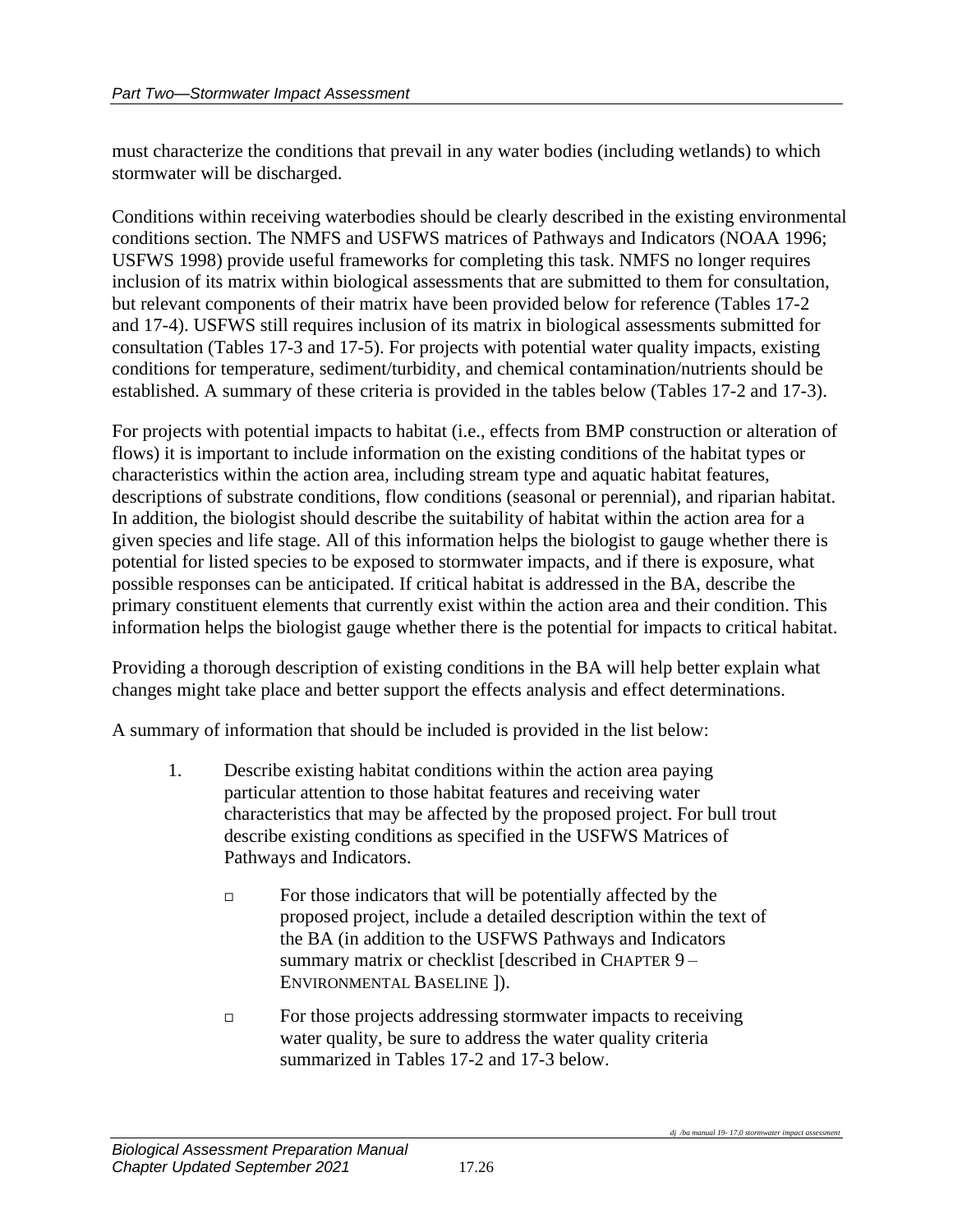|               | Indicators <sup>a</sup>                 | <b>Properly Functioning</b>                                                                                                                                      | At Risk                                                                                                                                                                              | Not Properly Functioning                                                                                                                                                                                |
|---------------|-----------------------------------------|------------------------------------------------------------------------------------------------------------------------------------------------------------------|--------------------------------------------------------------------------------------------------------------------------------------------------------------------------------------|---------------------------------------------------------------------------------------------------------------------------------------------------------------------------------------------------------|
| Water Quality | Temperature                             | 50–57 $\rm{P}^{\rm b}$                                                                                                                                           | $57-60^\circ$ (spawning)<br>57-64 $\degree$ (migration & rearing) $\degree$                                                                                                          | $> 60^{\circ}$ (spawning)<br>$>64^{\circ}$ (migration & rearing) <sup>c</sup>                                                                                                                           |
|               | Sediment/turbidity                      | <12% fines (<0.85 mm) in gravel $\frac{d}{dx}$ ,<br>turbidity low                                                                                                | 12-17% (west-side), $d$<br>12-20% (east-side), $\degree$<br>turbidity moderate                                                                                                       | $>17\%$ (west-side), <sup>d</sup><br>$>20\%$ (east side) <sup>c</sup> fines at surface or<br>depth in spawning habitat <sup>c</sup> , turbidity<br>high                                                 |
|               | Chemical contamination<br>and nutrients | Low levels of chemical contamination<br>from agricultural, industrial and other<br>sources, no excess nutrients, no Clean<br>Water Act 303(d) designated reaches | Moderate levels of chemical<br>contamination from agricultural,<br>industrial and other sources, some<br>excess nutrients, one Clean Water Act<br>303(d) designated reach. $\degree$ | High levels of chemical contamination<br>from agricultural, industrial and other<br>sources, high levels of excess nutrients,<br>more than one Clean Water Act 303(d)<br>designated reach. <sup>e</sup> |

### **Table 17-2. Water quality indicators identified in the NMFS matrix of pathways and indicators.**

<sup>a</sup> The ranges of criteria presented here are not absolute; they may be adjusted for unique watersheds.

<sup>b</sup> Bjornn, T.C. and D.W. Reiser. 1991. Habitat Requirements of Salmonids in Streams. American Fisheries Society Special Publication 19:83-138. Meehan, W.R., ed.

<sup>c</sup> Biological Opinion on Land and Resource Management Plans for the: Boise, Challis, Nez Perce, Payette, Salmon, Sawtooth, Umatilla, and Wallowa-Whitman National Forests. March 1, 1995.

d Washington Timber/Fish Wildlife Cooperative Monitoring Evaluation and Research Committee. 1993. Watershed Analysis Manual (Version 2.0). Washington Department of Natural Resources.

<sup>e</sup> A Federal Agency Guide for Pilot Watershed Analysis (Version 1.2), 1994.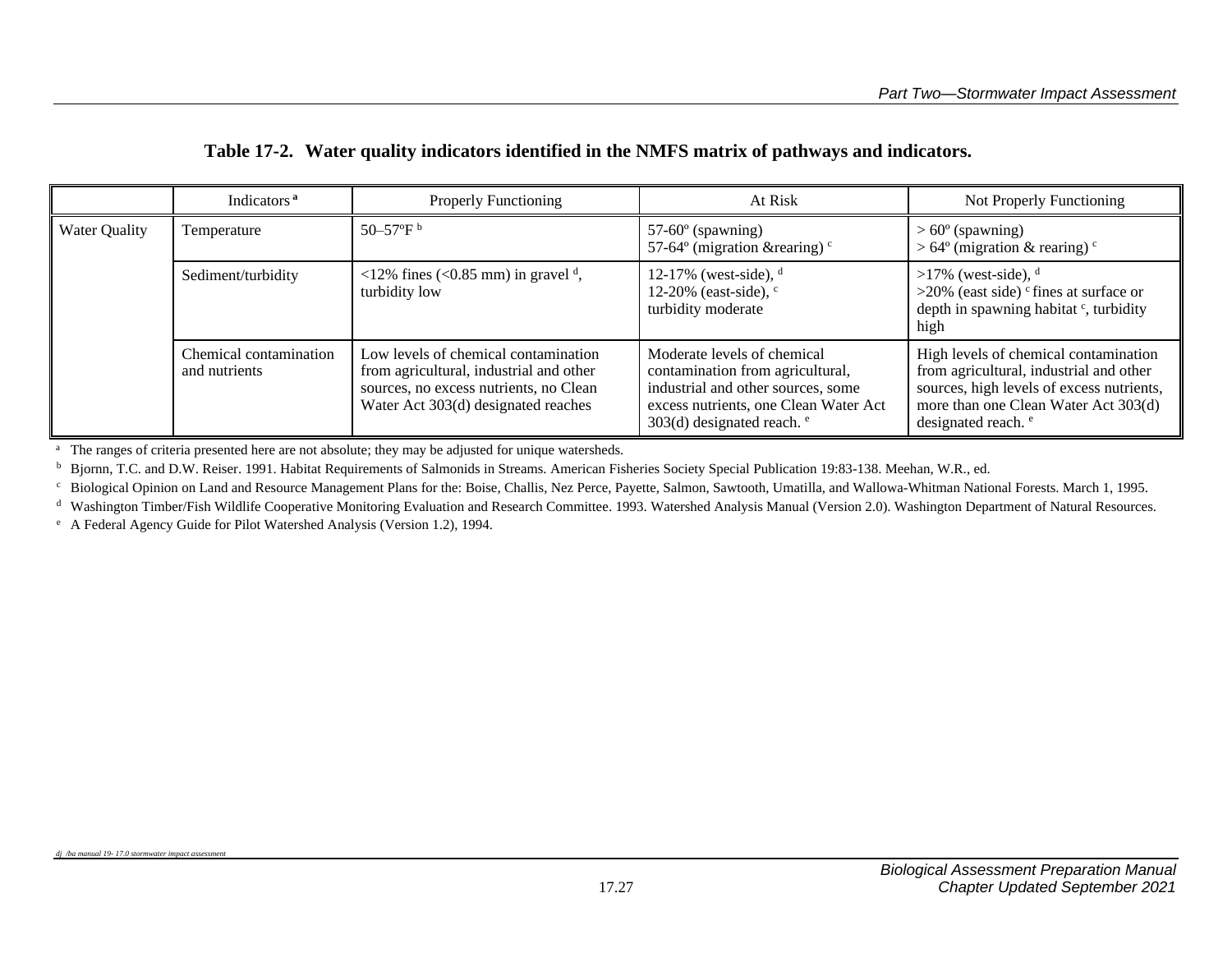| Diagnostic or<br>Pathway | Indicators                                                                                                      | Functioning Appropriately                                                                                                                                                                                                                                                                          | Functioning at Risk                                                                                                                                                                                                                                                                                                                                      | Functioning at Unacceptable Risk                                                                                                                                                                                                                                                                                                                                                                |
|--------------------------|-----------------------------------------------------------------------------------------------------------------|----------------------------------------------------------------------------------------------------------------------------------------------------------------------------------------------------------------------------------------------------------------------------------------------------|----------------------------------------------------------------------------------------------------------------------------------------------------------------------------------------------------------------------------------------------------------------------------------------------------------------------------------------------------------|-------------------------------------------------------------------------------------------------------------------------------------------------------------------------------------------------------------------------------------------------------------------------------------------------------------------------------------------------------------------------------------------------|
| <b>Water Quality</b>     | Temperature                                                                                                     | 7-day average maximum temperature in a<br>reach during these life history stages: b, c<br>Incubation $2 - 5^{\circ}C$<br>$4 - 12$ <sup>o</sup> C<br>Rearing<br>$4-9$ °C<br>Spawning<br>Also, temperatures do not exceed 15°C in<br>areas used by adults during migration (no<br>thermal barriers). | 7-day average maximum temperature in<br>a reach during the following life history<br>stages: b, c<br>Incubation $\langle 2^{\circ}$ C or 6 <sup>o</sup> C<br>$<$ 4°C or 13 - 15°C<br>Rearing<br>Spawning $\langle 4^{\circ}$ C or 10 $^{\circ}$ C<br>Also, temperatures in areas used by<br>adults during migration sometimes<br>exceeds $15^{\circ}$ C. | 7-day average maximum temperature in<br>a reach during the following life history<br>stages: $b, c$<br>Incubation $\langle 1^{\circ}$ C or $>6^{\circ}$ C<br>$>15^{\circ}C$<br>Rearing<br>Spawning $\langle 4^{\circ} \text{C} \text{ or } > 10^{\circ} \text{C} \rangle$<br>also temperatures in areas used by adults<br>during migration regularly exceed 15°C<br>(thermal barriers present). |
|                          | Sediment<br>(in areas of spawning $\&$<br>incubation; address<br>rearing areas under<br>substrate embeddedness) | Similar to Chinook salmon, <sup>b</sup> for example:<br><12% fines (<0.85 mm) in gravel, $d$<br><20% surface fines <6 mm. $e, f$                                                                                                                                                                   | Similar to Chinook salmon: b e.g., 12-<br>17% fines (<0.85mm) in gravel, $d$ e.g.,<br>12-20% surface fines. <sup>g</sup>                                                                                                                                                                                                                                 | Similar to Chinook salmon $\frac{b}{c}$ : e.g., >17%<br>fines (<0.85mm) in gravel; <sup>d</sup> e.g., >20%<br>fines at surface or depth in spawning<br>habitat. <sup>g</sup>                                                                                                                                                                                                                    |
|                          | Chemical contamination<br>& nutrients                                                                           | Low levels of chemical contamination<br>from agricultural, industrial, and other<br>sources; no excess nutrients; no Clean<br>Water Act $303(d)$ designated reaches. $h$                                                                                                                           | Moderate levels of chemical<br>contamination from agricultural,<br>industrial and other sources, some<br>excess nutrients, one Clean Water Act<br>$303(d)$ designated reach. $^h$                                                                                                                                                                        | High levels of chemical contamination<br>from agricultural, industrial and other<br>sources, high levels of excess nutrients,<br>more than one Clean Water Act 303(d)<br>designated reach. h                                                                                                                                                                                                    |

| Table 17-3. Water quality indicators identified in the USFWS matrix of pathways and indicators. |  |  |  |
|-------------------------------------------------------------------------------------------------|--|--|--|

<sup>a</sup> The values of criteria presented here are not absolute; they may be adjusted for local watersheds given supportive documentation.

<sup>b</sup> Rieman, B.E. and J.D. McIntyre. 1993. Demographic and habitat requirements for conservation of bull trout. USDA Forest Service, Intermountain Research Station, Boise, ID.

<sup>c</sup> Buchanan, D.V. and S.V. Gregory. 1997. Development of water temperature standards to protect and restore habitat for bull trout and other cold water species in Oregon. In W.C. Mackay, M.K. Brewin, and M. Monita, eds. Friends of the Bull Trout Conference Proceedings. P8.

<sup>d</sup> Washington Timber/Fish Wildlife Cooperative Monitoring Evaluation and Research Committee, 1993. Watershed Analysis Manual (Version 2.0). Washington Department of Natural Resources.

<sup>e</sup> Overton, C.K., J.D. McIntyre, R. Armstrong, S.L. Whitewell, and K.A. Duncan. 1995. User's guide to fish habitat: descriptions that represent natural conditions in the Salmon River Basin, Idaho. U.S. Department of Agriculture, Forest Service, Intermountain Research Station, Gen Tech. Rep. INT-GTR-322.

<sup>f</sup> Overton, C.K., S.P. Wollrab, B.C. Roberts, and M.A. Radko. 1997. R1/R4 (Northern/Intermountain regions) Fish and Fish Habitat Standard Inventory Procedures Handbook. U.S. Department of Agriculture, Forest Service, Intermountain Research Station, Gen Tech. Rep. INT-GTR-346.

<sup>g</sup> Biological Opinion on Land and Resource Management Plans for the: Boise, Challis, Nez Perce, Payette, Salmon, Sawtooth, Umatilla, and Wallowa-Whitman National Forests. March 1, 1995.

h A Federal Agency Guide for Pilot Watershed Analysis (Version 1.2), 1994.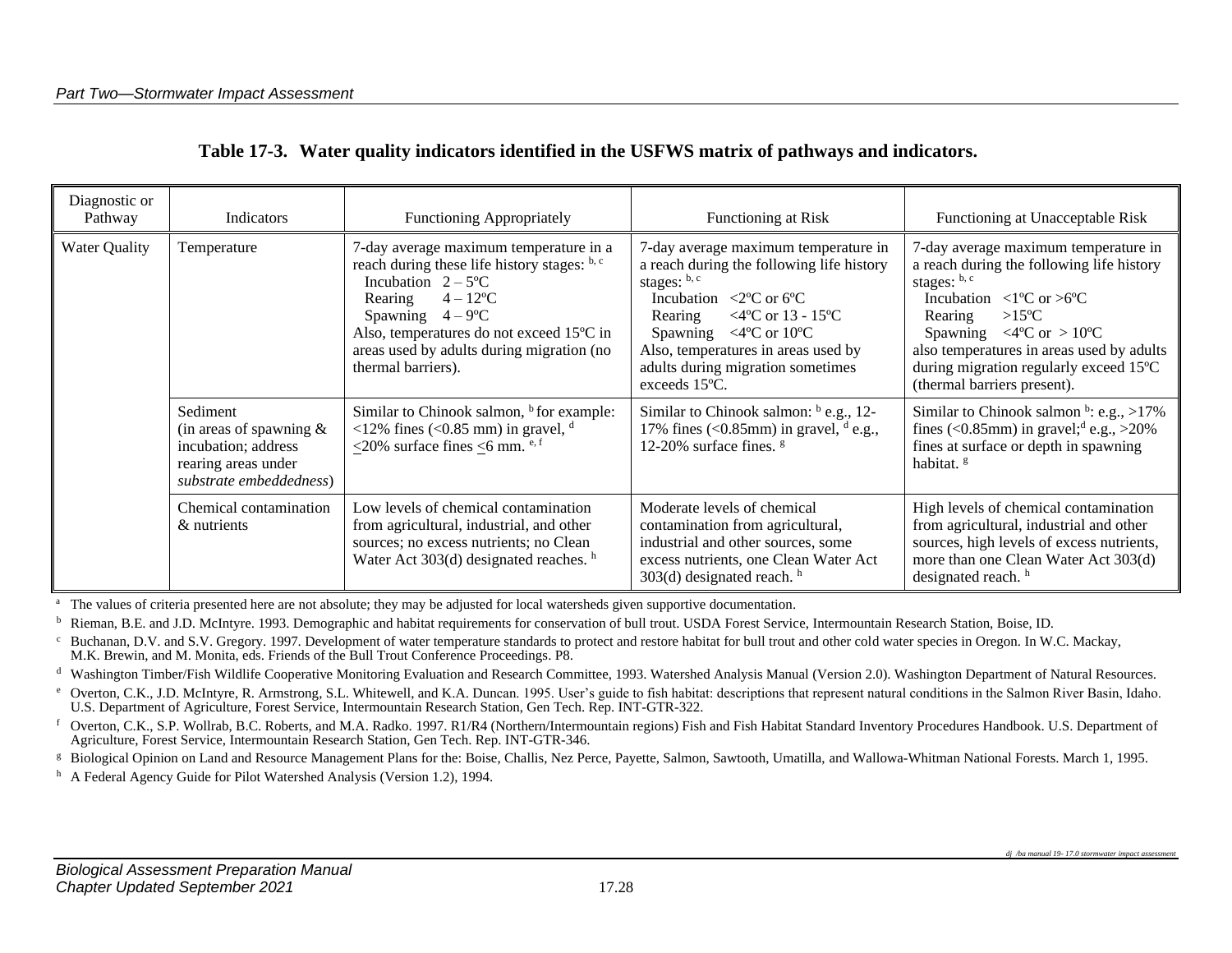|                          | Indicators <sup>a</sup>         | Properly Functioning                                                                                                                                                          | At Risk                                                                                                                                                                                                                                        | Not Properly Functioning                                                                                                                                                                                            |
|--------------------------|---------------------------------|-------------------------------------------------------------------------------------------------------------------------------------------------------------------------------|------------------------------------------------------------------------------------------------------------------------------------------------------------------------------------------------------------------------------------------------|---------------------------------------------------------------------------------------------------------------------------------------------------------------------------------------------------------------------|
| Channel                  | Width/depth ratio               | ${<}10^{c,e}$                                                                                                                                                                 | $10 - 12$                                                                                                                                                                                                                                      | >12                                                                                                                                                                                                                 |
| Condition &<br>Dynamics: | Stream bank condition           | >90% stable; i.e., on average, less than<br>10% of banks are actively eroding $\degree$                                                                                       | 80-90% stable                                                                                                                                                                                                                                  | $<80\%$ stable                                                                                                                                                                                                      |
|                          | Floodplain connectivity         | Off-channel areas are frequently<br>hydrologically linked to main channel;<br>overbank flows occur and maintain<br>wetland functions, riparian vegetation and<br>succession   | Reduced linkage of wetland, floodplains<br>and riparian areas to main channel;<br>overbank flows are reduced relative to<br>historic frequency, as evidenced by<br>moderate degradation of wetland<br>function, riparian vegetation/succession | Severe reduction in hydrologic<br>connectivity between off-channel,<br>wetland, floodplain and riparian areas;<br>wetland extent drastically reduced and<br>riparian vegetation/succession altered<br>significantly |
| Flow/Hydrology:          | Change in peak/base<br>flows    | Watershed hydrograph indicates peak<br>flow, base flow and flow timing<br>characteristics comparable to an<br>undisturbed watershed of similar size,<br>geology and geography | Some evidence of altered peak flow,<br>base flow and/or flow timing relative to<br>an undisturbed watershed of similar<br>size, geology and geography                                                                                          | Pronounced changes in peak flow, base<br>flow and/or flow timing relative to an<br>undisturbed watershed of similar size,<br>geology and geography                                                                  |
|                          | Increase in drainage<br>network | Zero or minimum increases in drainage<br>network density due to roads i,j                                                                                                     | Moderate increases in drainage network<br>density due to roads (e.g., $5\%$ ) <sup>i,j</sup>                                                                                                                                                   | Significant increases in drainage<br>network density due to roads (e.g.,<br>$20-25\%$ ) $^{i,j}$                                                                                                                    |

### **Table 17-4. Channel condition and hydrology indicators identified in the NMFS matrix of pathways and indicators.**

<sup>a</sup> The ranges of criteria presented here are not absolute; they may be adjusted for unique watersheds.

<sup>c</sup> Biological Opinion on Land and Resource Management Plans for the: Boise, Challis, Nez Perce, Payette, Salmon, Sawtooth, Umatilla, and Wallowa-Whitman National Forests. March 1, 1995.

<sup>e</sup> A Federal Agency Guide for Pilot Watershed Analysis (Version 1.2), 1994.

<sup>i</sup> Wemple, B.C. 1994. Hydrologic Integration of Forest Roads with Stream Networks in Two Basins, Western Cascades, Oregon. M.S. Thesis, Geosciences Department, Oregon State University.

<sup>j</sup> e.g., see Elk River Watershed Analysis Report, 1995. Siskiyou National Forest, Oregon.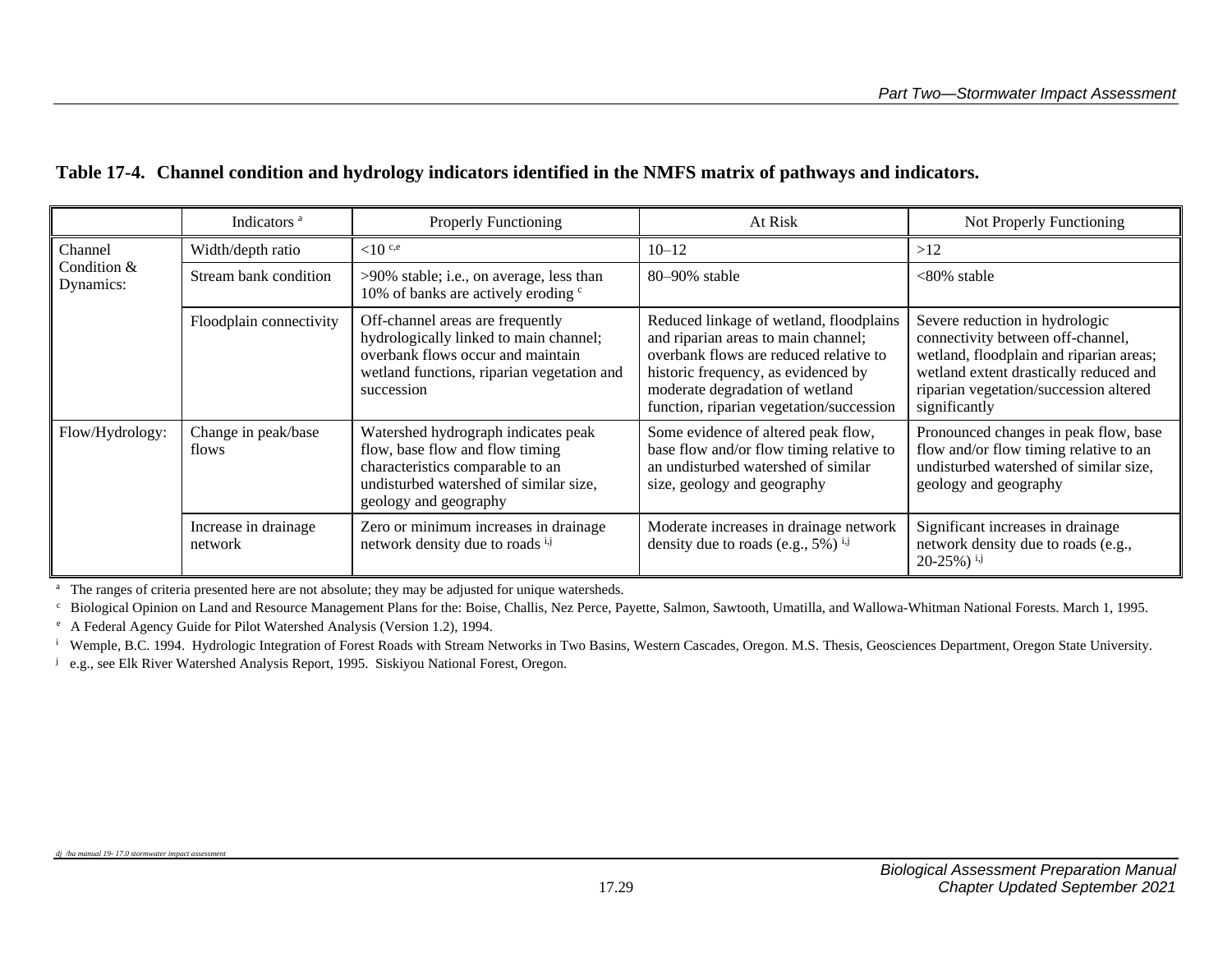|  |  |  |  |  | Table 17-5. Channel condition and hydrology indicators identified in the USFWS matrix of pathways and indicators. |
|--|--|--|--|--|-------------------------------------------------------------------------------------------------------------------|
|--|--|--|--|--|-------------------------------------------------------------------------------------------------------------------|

| Diagnostic or<br>Pathway           | Indicators <sup>a</sup>                                                      | <b>Functioning Appropriately</b>                                                                                                                                                | Functioning at Risk                                                                                                                                                                                                                            | Functioning at Unacceptable Risk                                                                                                                                                                                    |
|------------------------------------|------------------------------------------------------------------------------|---------------------------------------------------------------------------------------------------------------------------------------------------------------------------------|------------------------------------------------------------------------------------------------------------------------------------------------------------------------------------------------------------------------------------------------|---------------------------------------------------------------------------------------------------------------------------------------------------------------------------------------------------------------------|
| Channel<br>Condition &<br>Dynamics | Average wetted width/<br>maximum depth ratio<br>in scour pools in a<br>reach | $\leq$ 10 <sup>h, f</sup>                                                                                                                                                       | $11 - 20$ <sup>f</sup>                                                                                                                                                                                                                         | $>20$ <sup>f</sup>                                                                                                                                                                                                  |
|                                    | Stream bank condition                                                        | $>80\%$ of any stream reach has $\geq 90\%$<br>stability. <sup>f</sup>                                                                                                          | 50–80% of any stream reach has $\geq$ 90%<br>stability f                                                                                                                                                                                       | $<50\%$ of any stream reach has $>90\%$<br>stability f                                                                                                                                                              |
|                                    | Floodplain connectivity                                                      | Off-channel areas are frequently<br>hydrologically linked to main channel;<br>overbank flows occur and maintain<br>wetland functions, riparian vegetation and<br>succession.    | Reduced linkage of wetland, floodplains<br>and riparian areas to main channel;<br>overbank flows are reduced relative to<br>historic frequency, as evidenced by<br>moderate degradation of wetland<br>function, riparian vegetation/succession | Severe reduction in hydrologic<br>connectivity between off-channel,<br>wetland, floodplain and riparian areas;<br>wetland extent drastically reduced and<br>riparian vegetation/succession altered<br>significantly |
| Flow/Hydrology                     | Change in peak & base<br>flows                                               | Watershed hydrograph indicates peak<br>flow, base flow and flow timing<br>characteristics comparable to an<br>undisturbed watershed of similar size,<br>geology, and geography. | Some evidence of altered peak flow,<br>base flow and/or flow timing relative to<br>an undisturbed watershed of similar size,<br>geology and geography                                                                                          | Pronounced changes in peak flow, base<br>flow and/or flow timing relative to an<br>undisturbed watershed of similar size,<br>geology and geography                                                                  |
|                                    | Increase in drainage<br>network                                              | Zero or minimum increases in active<br>channel length correlated with human<br>caused disturbance.                                                                              | Low to moderate increase in active<br>channel length correlated with human<br>caused disturbance                                                                                                                                               | Greater than moderate increase in<br>active channel length correlated with<br>human caused disturbance                                                                                                              |

<sup>a</sup> The values of criteria presented here are not absolute; they may be adjusted for local watersheds given supportive documentation.

f Overton, C.K., S.P. Wollrab, B.C. Roberts, and M.A. Radko. 1997. R1/R4 (Northern/Intermountain regions) Fish and Fish Habitat Standard Inventory Procedures Handbook. U.S. Department of Agriculture, Forest Service, Intermountain Research Station, Gen Tech. Rep. INT-GTR-346.

h A Federal Agency Guide for Pilot Watershed Analysis (Version 1.2), 1994.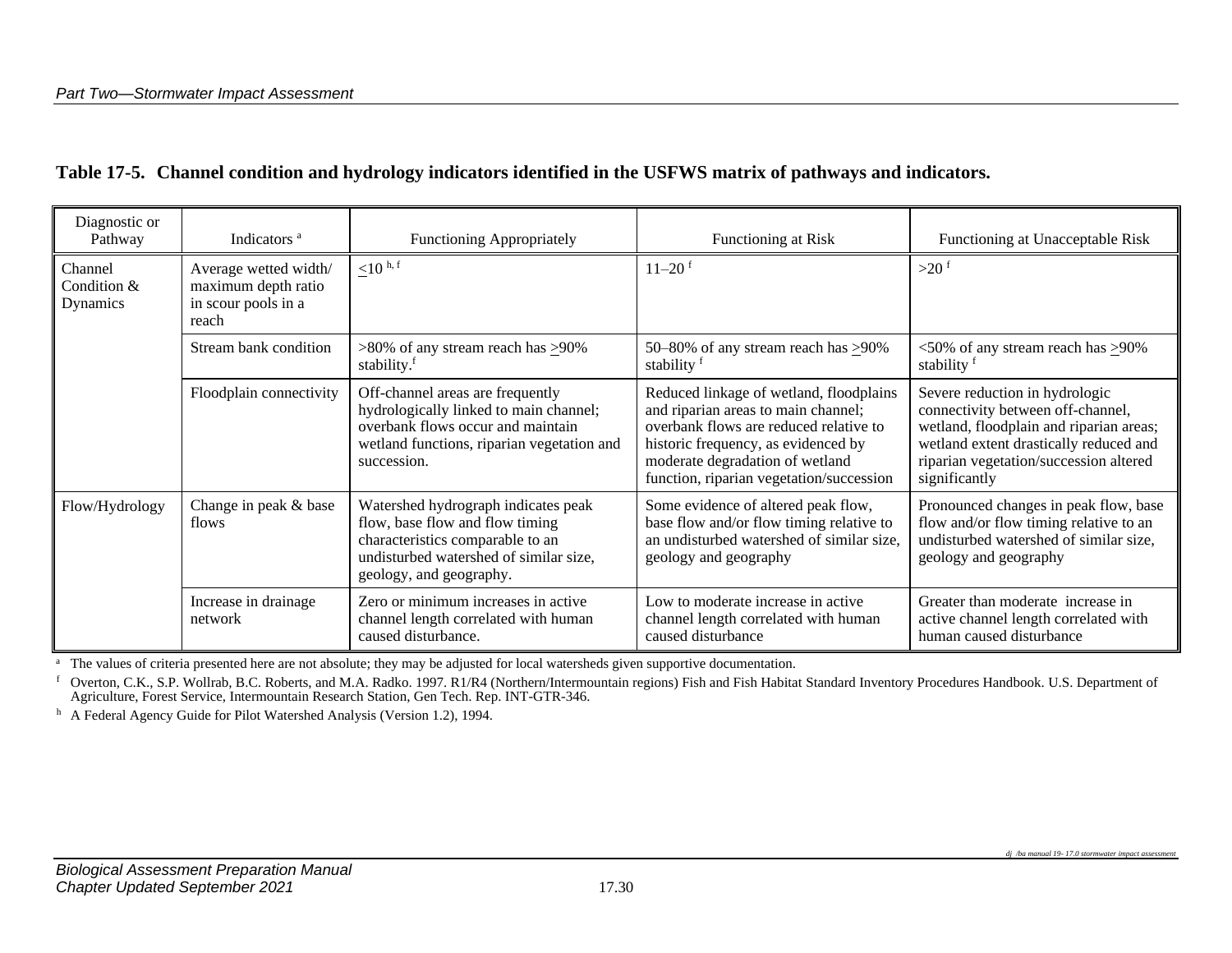- $\Box$  For those projects addressing stormwater impacts to flow, be sure to address the habitat and hydrology criteria summarized in the Tables 17-4 and 17-5 below.
- $\Box$  For those indicators that will not be affected by the project, provide a summary of their condition in the matrix with a brief textual summary, and include your more detailed write-up of the indicator in an appendix of the BA.
- 2. Describe the condition of the habitat relative to the species' habitat needs. Describe suitability for each species and lifestages that may occur within the action area. For example, is it suitable rearing or spawning habitat? Is the habitat FMO (foraging, migratory or overwintering habitat) for bull trout? By establishing clearly what habitat types are present within the action area and whether or not they are suitable for various life stages, the biologist can more clearly define the scope of their effects analysis for each species.
- 3. For critical habitat, evaluate the existing condition for each of the identified Primary Constituent Elements that occur within the project action area.
- 4. When/where a dilution modeling is required (see Section 17.2.6.1 for eastern Washington protocol and Section 17.2.6.2 for western Washington protocol), gather additional information on the receiving waterbodies' characteristics. The biologist may need to request support from the project hydrologist in gathering this information:
	- Channel geometry (e.g., stream depth, stream velocity, channel width, slope, or Mannings Roughness)
	- □ Water chemistry (e.g., hardness, representative background concentrations for each water quality parameter of interest. Currently the following stormwater pollutants are being analyzed: Total Suspended Solids, dissolved and total copper, dissolved and total zinc).
	- $\Box$  Water quality (i.e., temperature, other potential pollutants such as pesticides, dissolved oxygen, etc).

If there is no data available, you will not be able to document the existing conditions in the receiving body. In this case, it may be possible to find existing data for a comparable system. Check with the WSDOT Stormwater and Watersheds Program Manager before using data from a comparable system. In addition, WSDOT liaisons at NMFS and USFWS should be consulted to ensure there is mutual agreement regarding the surrogate system that is chosen for analysis.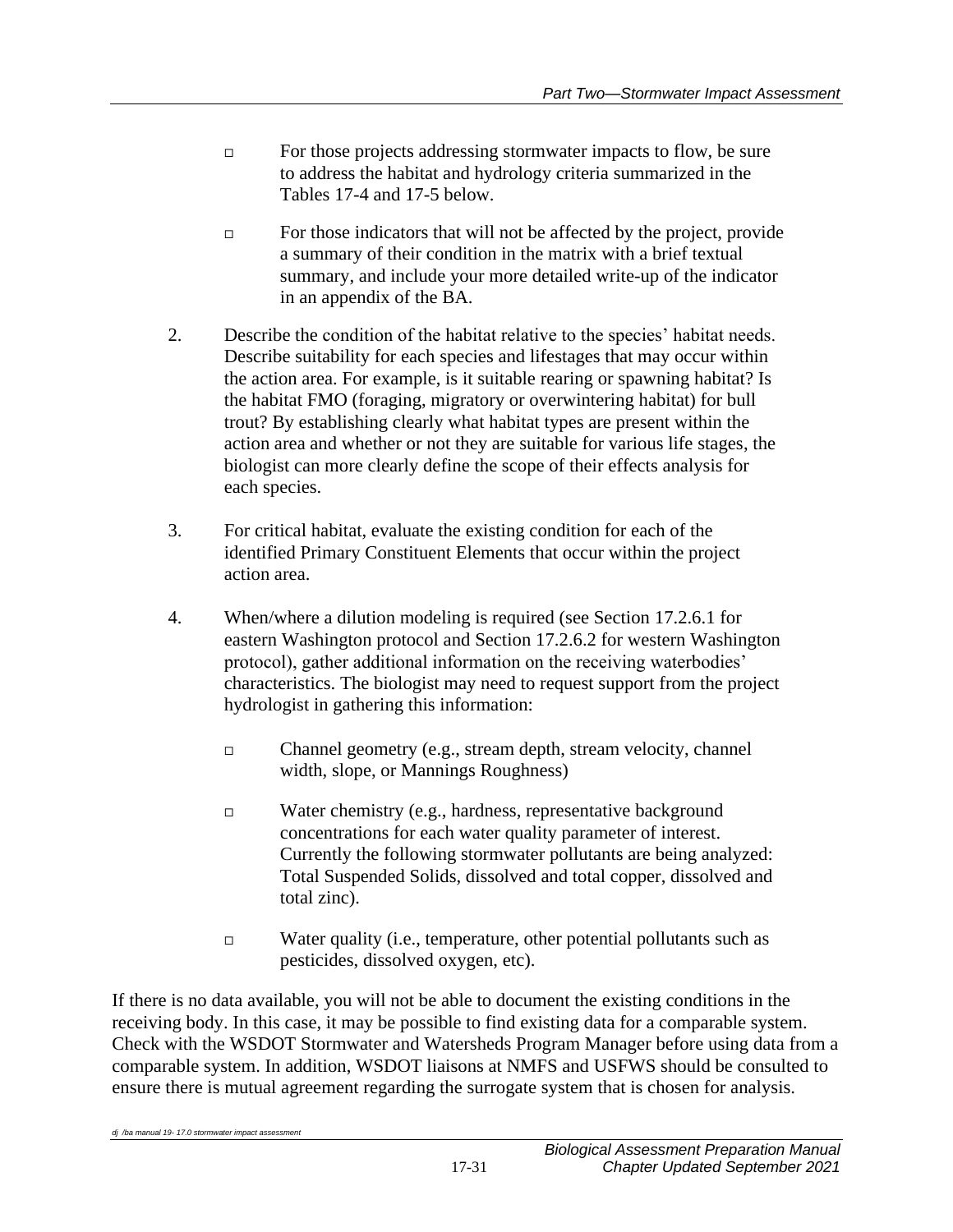When selecting data sources, strive to utilize data that has been quality controlled. Potential information sources include:

- MGSFlood Hydrologic Model for precipitation data
- Department of Ecology (DOE) 303(d) list
- **Department of Ecology Environmental Information Management (EIM)** system for water quality data: < <http://www.ecy.wa.gov/eim/>>
- The Limiting Factors Analysis by Washington State Conservation **Commission**
- Local agencies
- **USGS Annual Washington State Data Reports:** [<http://wa.water.usgs.gov/data>](http://wa.water.usgs.gov/data)
- Additional water quality information may be available from the Environmental Protection Agency and the United States Geological Survey.

The last section of this chapter provides a list of on-line resources that provide existing information on existing receiving water conditions including, water quality, flow, and if it is an exempt waterbody.

#### **17.2.6 Step 6: Determine the Extent of Effects Associated with Stormwater and Stormwater BMPs**

This section provides guidance for analyzing stormwater effects for eastern (Section 17.2.6.1) and western Washington (Section 17.2.6.2). The guidance provided for analyzing effects on flow and duration can be used both for the delineation of the action area, as well as for an assessment of direct and indirect project effects upon listed species and critical habitat. The protocols outlined for analyzing stormwater quality are more focused in that they provide guidance specifically for assessing direct and indirect project water quality effects upon listed species and critical habitat and not for describing the full geographic extent of project-related water quality effects.

Projects that will not have stormwater effects on listed species or proposed or designated critical habitat due to location, absence of the species and habitats, or a project type that does not have new impervious surface and does not alter flow conditions (e.g., bridge seismic retrofit, ACP overlay, guardrail installation, a project area that is located a great distance from surface water, a project that can infiltrate all runoff due to highly permeable soils, etc.) need not complete a detailed stormwater analysis. These projects are expected to include a brief stormwater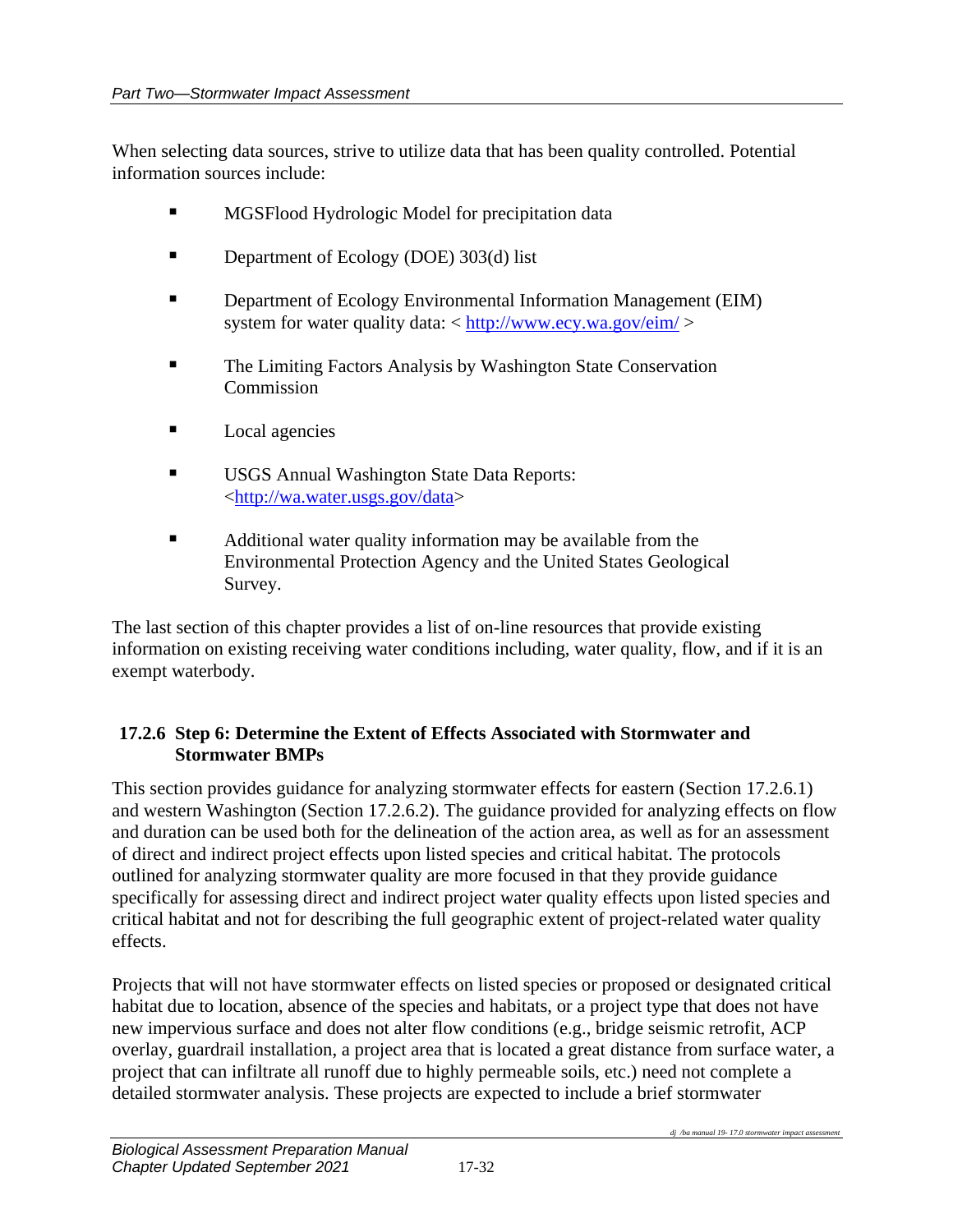discussion as part of the project description and to document project effects (or lack thereof) on listed species along with supporting rationale in the effects analysis section of the BA.

Stormwater BMPs reduce impacts resulting from the development of pollution-generating impervious surface. Although BMPs reduce the effects of impervious surface, they do not completely eliminate the effects to either flow (base, peak or duration) or water quality for many projects.

For those projects that could expose and potentially affect listed species or proposed or designated critical habitat, documentation and analysis is required. A BA's stormwater analysis consists of two parts:

- 1. An analysis of the effects of changes in flow
- 2. An analysis of the effects of changes in water quality

While the flow analysis protocols are similar for projects in eastern and western Washington, two distinct procedures have been developed for analyzing the water quality aspects of stormwater effects in eastern Washington and western Washington. In addition, supplemental guidance has been developed to address water quality impacts resulting from stormwater runoff associated with development identified as an indirect effect of transportation projects in western Washington (see Section 17.3). A step by step description of how to implement the two components of a BA stormwater analysis for eastern and western Washington is outlined in the subsections below.

# *17.2.6.1 Eastern Washington Stormwater Analytical Process*

# *Analyzing Effects on Flow Conditions and Local Hydrology*

Changes in flow conditions and local hydrology can result in direct and indirect effects to species and critical habitats including: Changes to channel characteristics (pool/riffle/run configuration; bank stability; etc.) due to scour, substrate impacts due to fines introduced via bank destabilization or scour depositional areas, introduction of excess fines and related effects to substrate conditions or the food base, direct effects to active redds, eggs, or emerging fry resulting from scour and/or deposition, indirect effects to temperature associated with reduced base flows.

To analyze potential effects on peak flow rates, the rational method or single event hydrograph methods (Soil Conservation Service [SCS] or Santa Barbara Unit Hydrograph [SBUH]) can be used. To provide a detailed quantitative analysis of potential project effects on flow durations, a continuous hydrologic simulation model would be needed but no such model is available for use in eastern Washington and therefore a surrogate analysis method using a single event hydrograph method should be employed. The *Highway Runoff Manual* provides flow control design guidance for eastern Washington for use with a unit hydrograph model that approximates the peak flow reduction needed to prevent an increase in the durations of channel-forming peak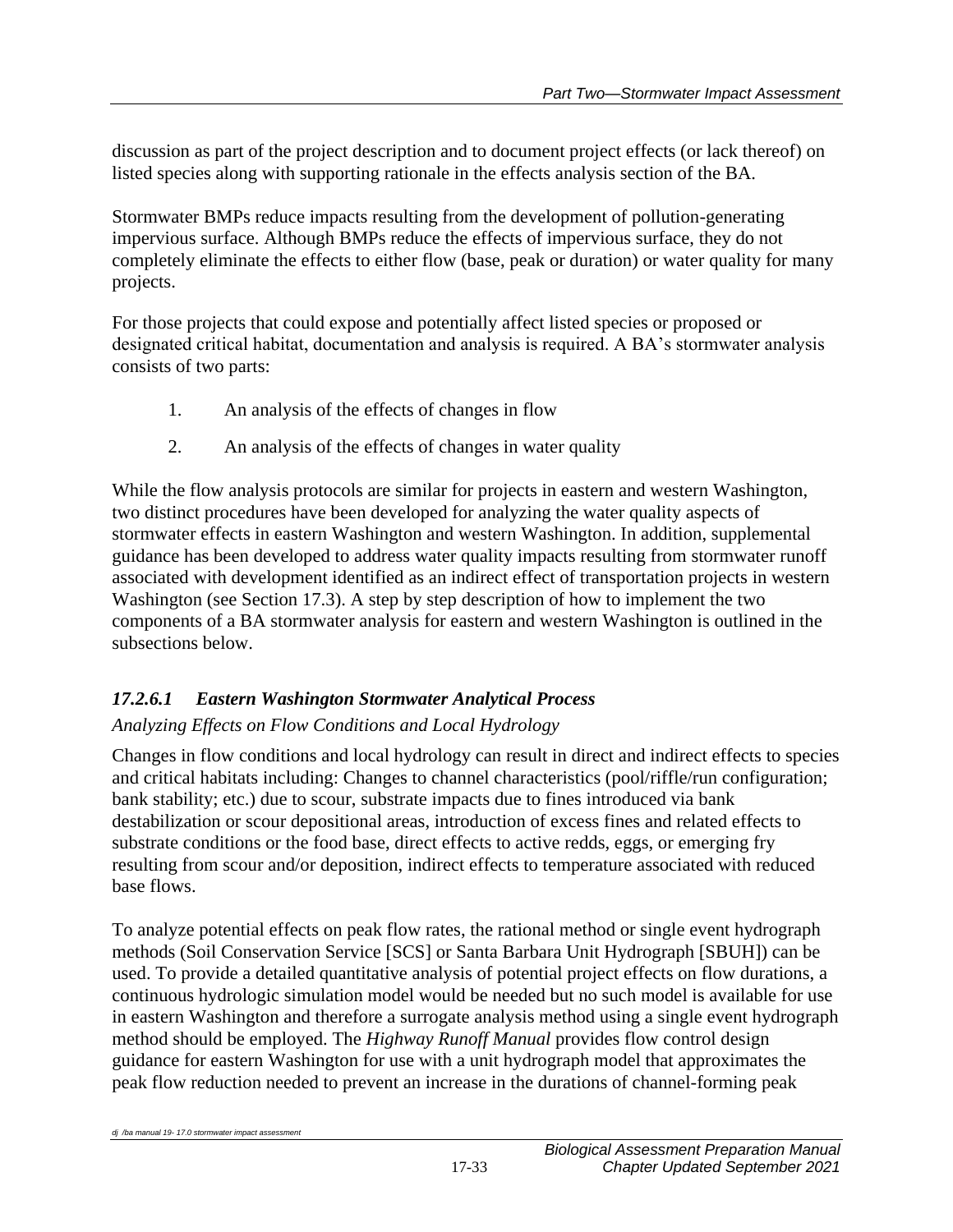flows. This guidance can be used as a surrogate threshold to determine if proposed flow control measures are adequate to prevent this impact.

Occasionally, transportation projects are associated with indirect effects in the form of urban and suburban development or changes in land use. As a result, the biologist may also need to characterize, how these associated changes could affect flow patterns within these additional areas, and in turn how these changes would affect conditions within receiving water bodies.

This analysis should be completed by qualified WSDOT or consultant staff as determined by the WSDOT project manager. The project biologist will need to coordinate with the WSDOT project manager to ensure that they receive results from this analysis for inclusion in the biological assessment.

Once the project biologist has received the results of the analysis described above, they should work with the hydrologist or modeler to describe the following:

- What changes to flows are anticipated (base, peak)?
- How do anticipated flows compare to, and how will they affect existing conditions?
- How may changes in flow potentially affect habitat characteristics, and conditions in the project's receiving waterbodies?
- Will altered flows or local hydrology affect habitat for listed species (or habitat forming processes) in a manner that impairs function, reduces suitability, or otherwise disrupts normal behavior (feeding, moving, sheltering, etc.)?

The BA must evaluate the effects associated with the proposed flow control measures over time, including describing the expected performance standards (at and below the design storm event) and known limitations of the proposed flow control measures if storm events exceed or greatly exceed the design storm event. For stormwater runoff that runs through an infiltration BMP, water will only be discharged into receiving water when the rainfall event exceeds the capacity of the BMP. Some BMPs discharge at their designed discharge storm events.

A project will minimize its effects on flow if it can fully disperse or infiltrate all runoff from new impervious area, without discharging this runoff either directly or indirectly through a conveyance system to surface waters. Most of the projects occurring in eastern Washington are expected to use infiltration or dispersion for flow control. Very few projects will require a detailed flow analysis.

The NMFS and USFWS consider there will be no effect to flow of the receiving waters for projects discharging to the Columbia River. NMFS considers there will be no effect to flow only when water is not transferred from contributing watersheds with ESA or EFH resources.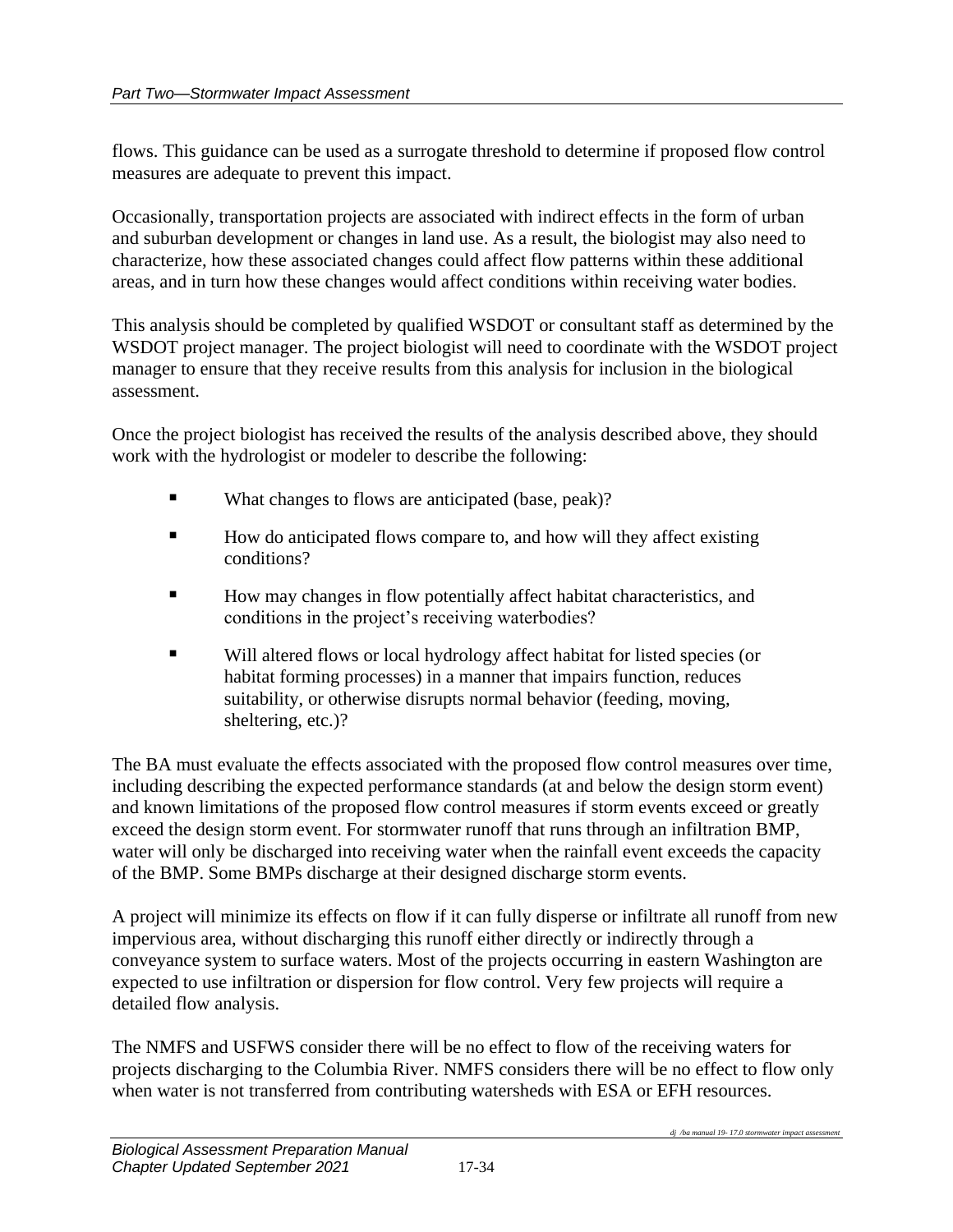Discharges to any HRM exempt waterbody (except the Columbia River) requires providing in the BA either the rationale as to why there is no effect on flow or a detailed description of anticipated project impacts to flow. Use the Exempt Surface Waters List (see Online Resources in Section 17.4) to determine if your water body is exempt from flow control requirements and the farthest upstream point and/or reach for the exemption (if applicable). A project may have discountable flow effects on listed species if the project discharges to an HRM exempt water body and the project engineers can provide sufficient rationale or documentation that the project will have insignificant effects on flow within a receiving water body.

If a project could measurably affect flow in a receiving water body, the biologist must evaluate whether the anticipated changes to habitat will have any effect on the suitability of habitat or the quality and/or functionality of any primary constituent elements of critical habitat. Factors to consider that may reduce habitat quality or functionality include:

- Changes to channel characteristics (pool/riffle/run configuration; bank stability; etc.) due to scour
- Substrate impacts due to fines introduced via bank destabilization or scour depositional areas
- Introduction of excess fines and related effects to substrate conditions or the food base
- **EXECUTE:** Direct effects to active redds, eggs, or emerging fry resulting from scour and/or deposition
- Indirect effects to temperature associated with reduced base flows

The impacts to habitat resulting in direct or indirect effects to the listed species or critical habitat will influence the stormwater-related effect determination(s) for the project. The project biologist must also determine whether specific life-stages could be exposed to the effects generated by altered flows. If exposure could occur, determining the anticipated response of affected fish will also help to form the stormwater-related effect determination.

# *Analyzing Effects on Water Quality*

Stormwater runoff from roads conveys pollutants, sometimes at concentrations that are toxic to fish (Spence et al. 1996). The main pollutants of concern are heavy metals from vehicle sources (EPA 1980). Additionally, Polycyclic Aromatic Hydrocarbons (PAHs) from urbanized areas (Van Metre et al. 2000; Kayhanian et al. 2003) can have long-term deleterious effects on salmonids (Peterson et al. 2003). Finally, roads can also deliver pesticides to surface waters (Kayhanian et al. 2003). The relative success of removing pollutants from stormwater runoff depends upon the treatment technology used, and maintenance of treatment facilities. Studies indicate variability among different treatment applications (Schueler 1987; Hayes et al. 1996; Young et al. 1996).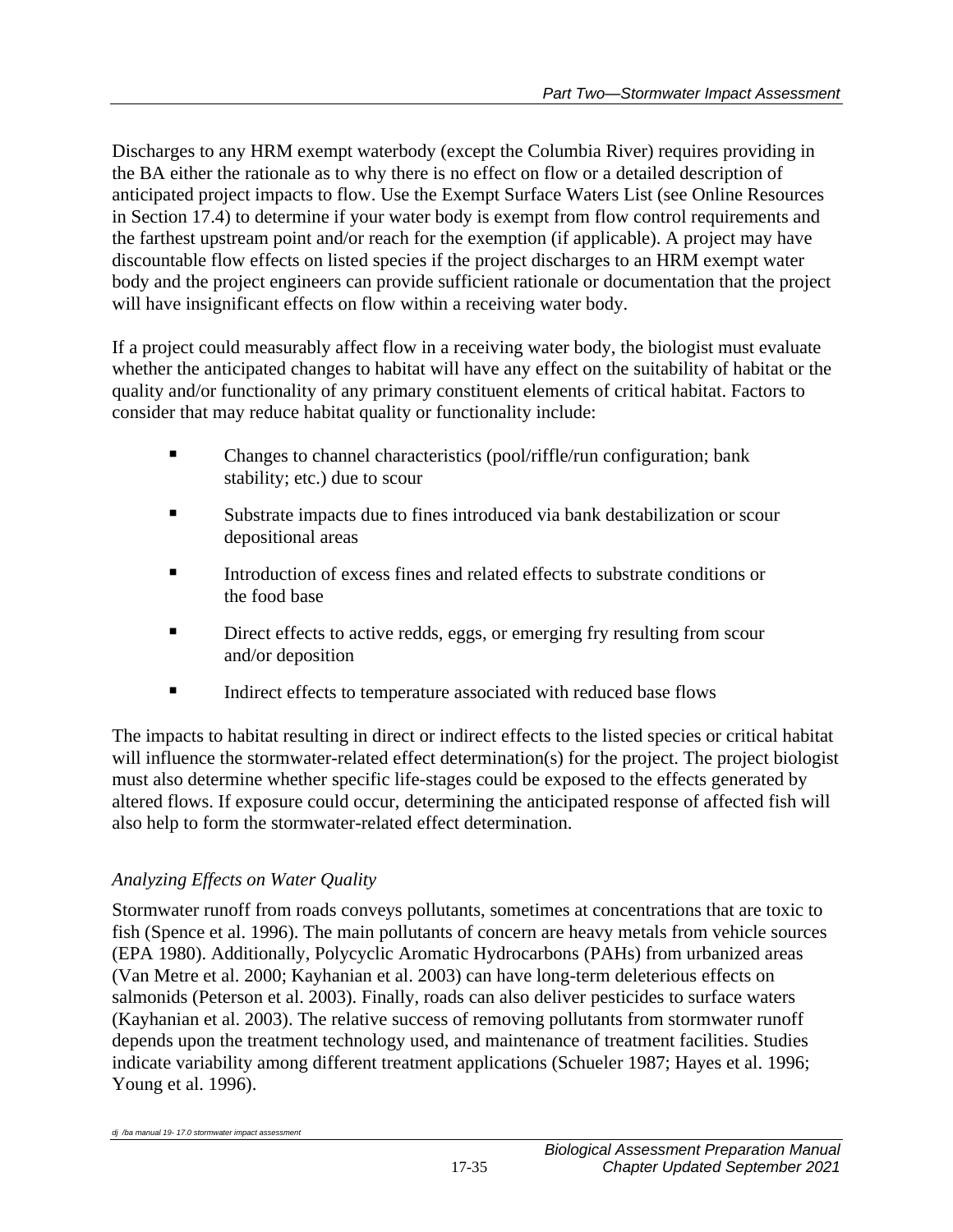Stormwater-delivered pollutants can affect the physiological or behavioral performance of salmonids in ways that reduce growth, migratory success, reproduction, and cause death (Blair et al. 2021; Scholz et al 2011. Water quality degradation can contribute to a reduction of growth and immune system function that reduce growth and subsequent ocean survival. The likelihood and extent of effects on fish from the discharge of roadway pollutants to surface waters can vary spatially and temporally. Effects are influenced by background water quality conditions, life stage of the fish, duration of exposure, concentration and relative toxicity of the pollutants, and concurrent discharges and/or background levels of other contaminants.

Currently stormwater assessments in biological assessments focus upon total suspended solids and total and dissolved copper and zinc. The potential effects associated with each of these is summarized below.

#### *Sediment*

Sediment introduced into streams can degrade spawning and incubation habitat, and negatively affect primary and secondary productivity. This may disrupt feeding and territorial behavior through short-term exposure to turbid water. Research indicates that chronic exposure can cause physiological stress responses that can increase maintenance energy and reduce feeding and growth (Lloyd et al. 1987; Servizi and Martens 1991).

Quantifying turbidity levels and their effects on listed fish is complicated by several factors. First, turbidity from an activity will typically decrease as distance from the activity increases. How quickly turbidity levels attenuate within the water column is dependent upon the quantity of materials in suspension (e.g., mass or volume), the particle size of suspended sediments, the amount and velocity of receiving water (dilution factor), and the physical and chemical properties of the sediments. Second, the impact of turbidity on fish is not only related to the turbidity levels, but also the particle size of the suspended sediments. Also, the lifestage of the fish at exposure, and water temperature influence the effects that fish will experience.

Effects of suspended sediment, either as turbidity or suspended solids, on fish are well documented (Bash et al. 2001). Suspended sediments can affect fish behavior and physiology and result in stress and reduced survival. Temperature acts synergistically to increase the effect of suspended sediment. The severity of effect of suspended sediment increases as a function of the sediment concentration and exposure time, or dose (Newcombe and Jensen 1996; Bash et al. 2001). Suspended sediments can cause sublethal effects such as elevated blood sugars and cough rates (Servizi and Martens 1991), physiological stress, and reduced growth rates. Elevated turbidity levels can reduce the ability of salmonids to detect prey, cause gill damage (Sigler et al. 1984; Lloyd et al. 1987; Bash et al. 2001), and cause juvenile steelhead to leave rearing areas (Sigler et al. 1984). Additionally, studies indicate that short-term pulses of suspended sediment influence territorial, gill-flaring, and feeding behavior of salmon under laboratory conditions (Berg and Northcote 1985). Also, a potentially positive reported effect is providing refuge and cover from predation, though this circumstance is considered to be limited. Salmonids have evolved in systems that periodically experience short-term pulses (days to weeks) of high suspended sediment loads, often associated with flood events, and are adapted to such high pulse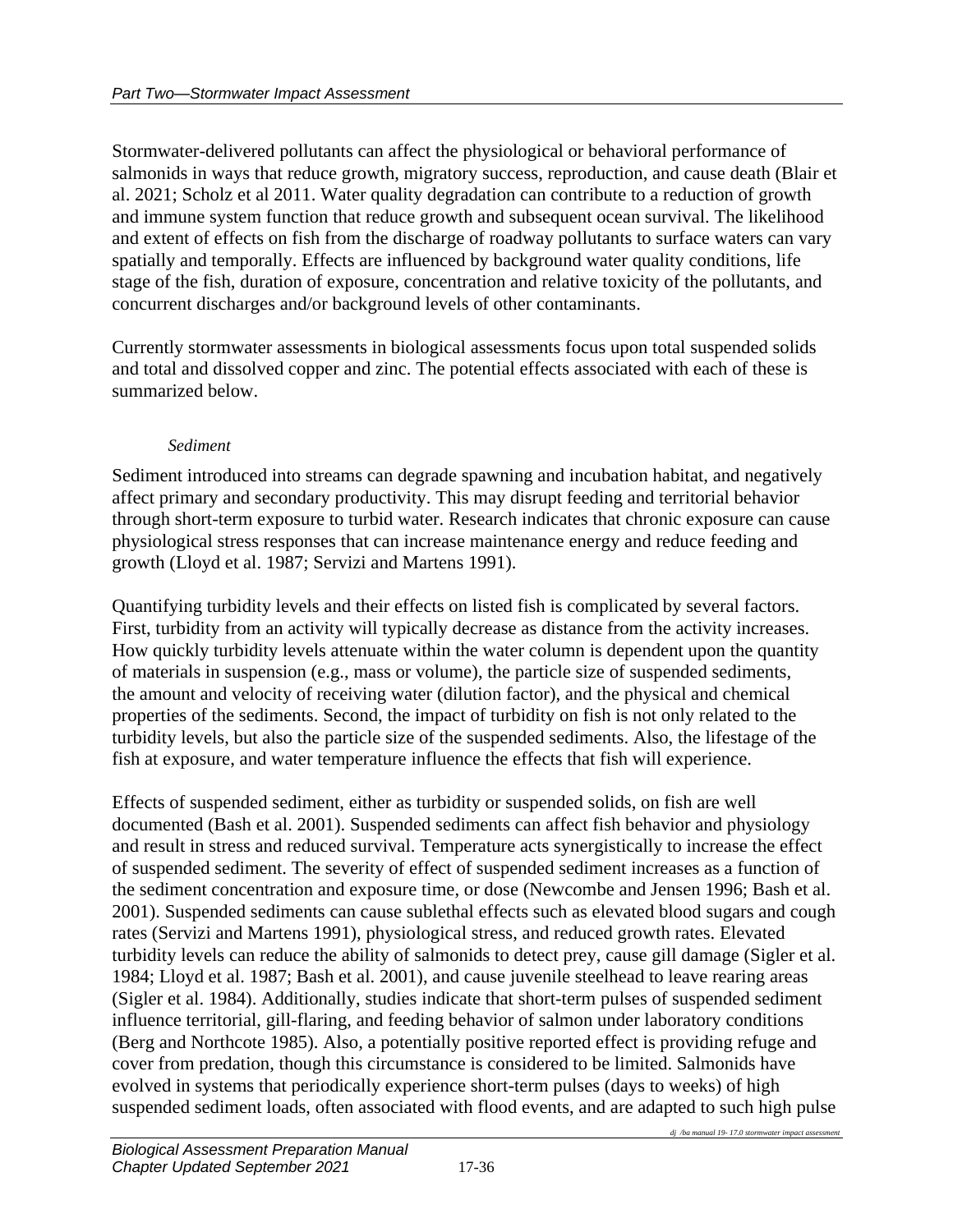exposures. Adult and larger juvenile salmonids appear to be little affected by the high concentrations of suspended sediments that occur during storm and snowmelt runoff episodes (Bjornn and Reiser 1991).

Fine sediment can also affect food for juvenile salmonids. Embedded gravel and cobble reduce access to microhabitats (Brusven and Prather 1974), entombing and suffocating benthic organisms. When fine sediment is deposited on gravel and cobble, benthic species diversity and densities have been documented to drop significantly (Cordone and Pennoyer 1960; Herbert et al. 1961; Bullard, Jr. 1965; Reed and Elliot 1972; Nuttall and Bilby 1973; Bjornn et al. 1974; Cederholm et al. 1978). Predictive models of egg-to-fry survival in Chinook, coho, chum and steelhead show survival dropping rapidly when percent fines less than 0.85 mm exceeeded 10 percent, with coho survival declining more rapidly per unit sediment increase (Jensen et al. 2009).

## *Metals*

There are three known physiological pathways of metal exposure and uptake within salmonids: (1) gill surfaces can uptake metal ions which are then rapidly delivered to biological proteins (Niyogi et al. 2004); (2) olfaction (sense of smell) receptor neurons (Baldwin et al. 2003), and; (3) dietary uptake. Of these three pathways, the mechanism of dietary uptake of metals is least understood. For dissolved metals, the most direct pathway to aquatic organisms is through the gills (Kerwin and Nelson 2000).

Relative toxicity of metals can be altered by hardness, water temperature, pH, suspended solids, and presence of other metals. Water hardness affects the bio-available fraction of metals from gill surfaces; as hardness increases; metals are less bio-available, and therefore less toxic (Kerwin and Nelson 2000; Hansen et al. 2002; Niyogi et al. 2004). However, Baldwin et al. (2003) did not find any influence of water hardness on the inhibiting effect of copper on salmon olfactory functions. Olfactory inhibition can decrease the ability of salmon to recognize and avoid predators and navigate back to natal streams for spawning, resulting in reduced spawning success, and increased predation (Baldwin et al. 2003). To address the limitations of past approaches for determining bioavailability in metals criteria, EPA introduced a Biotic Ligand Model to account for the bioavailability of copper (EPA 2007). This approach can be used to develop standards that predict the bioavailability and toxicity of copper to aquatic organisms under site-specific conditions by accounting for all important inorganic and organic ligand interactions of copper and competing interactions that influence copper binding (EPA 2007).

The annual loadings of water quality contaminants from untreated or poorly treated road stormwater runoff can result in sublethal effects that occur sooner and/or more often relative to existing conditions. Exposure to metal mixtures may result in sublethal effects that reduce growth or immune system functions that could persist after Chinook leave their natal streams. Arkoosh et al. (1998) determined that alteration in disease resistance was sustained even after Chinook were removed from the source of pollutants for 2 months (and kept in hatcheries), and concluded that immune alteration in early life stages may persist into early ocean residency of Chinook.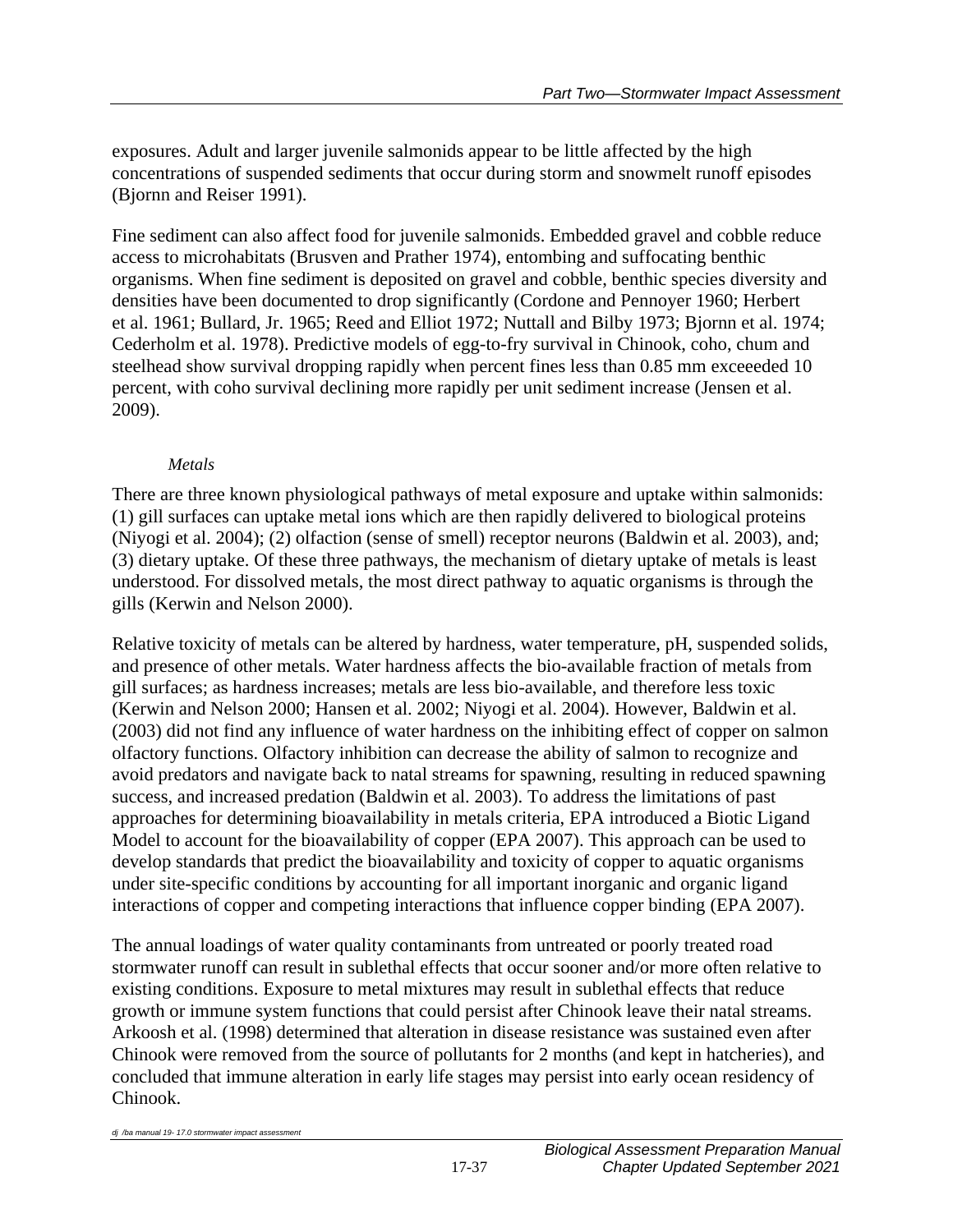Most published literature concerns the acute toxicity of most metals on an individual basis, though in aquatic receiving bodies most metals typically exist in mixtures, and are known to interact with each other (Niyogi et al. 2004). These mixtures interacting at gill (and olfaction) mediums likely result in adverse effects, and the physiological consequence of metal mixtures is a continuing area of study (Niyogi et al. 2004). However, individual metal concentrations, and some mixture concentrations and combinations have been tested with a variety of *Oncorhynchus* (i.e., Chinook, coho, and rainbow trout), and *Salvelinus* (bull and brook trout) species. Tested endpoints range from lethal to sublethal effects, which include reduced growth, fecundity, avoidance, reduced stamina, and neurophysiological and histological effects on the olfactory system. For example, mixtures containing copper and zinc were found to have greater than additive toxicity to a wide variety of aquatic organisms including freshwater fish (Eisler 1998), and other metal mixtures also yielded greater than additive toxic effects at low dissolved metal concentrations (Playle 2004).

The steps for completing a water quality analysis in eastern Washington are depicted in Figure 17.1 below.

In order to answer the first question, "Can the proposed stormwater system be designed to prevent surface water discharges?" the biologist must work with the project hydrologist and stormwater engineer to fully describe the treatment strategy and anticipated discharges from the proposed project.

The second question states, "Is the project so far from receiving water that runoff will effectively infiltrate before reaching it?" This may be the case in unlined channel conveyances that have adequate soils, surface area, and contact time to allow for complete infiltration before surface water discharge. Answering yes to this question will require a discussion of the following items in the BA for justification:

- Type of conveyance Conveyance must be an unlined open channel or ditch, not a pipe or lined conveyance ditch. Describe the general configuration.
- Distance to receiving water This will affect the contact time and the capacity of the channel base to infiltrate runoff.
- Other inputs Does the unlined open channel or ditch collect and/or convey substantial flow from off-site areas?
- **Example 1** Infiltratability of soil Soils at the unlined open channel or ditch must have relatively high infiltration rate (Hydrologic Type A or B). See Section 17.4 Online Resources for Stormwater for sources of existing soil information.
- **Depth to groundwater Seasonal high groundwater table must not meet** the unlined open channel or ditch base or be shallow. As a guideline,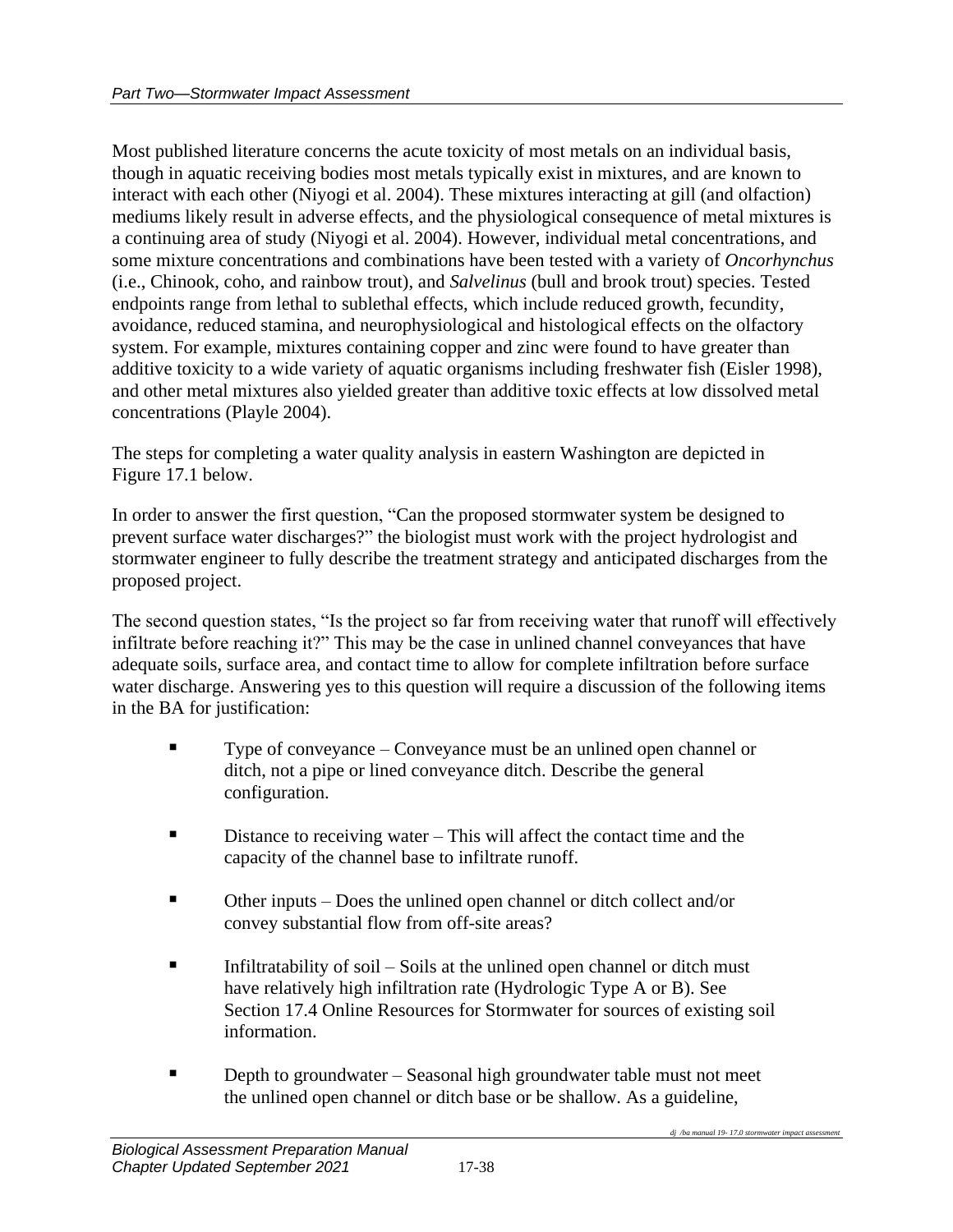separation between seasonal high groundwater and the unlined open channel flow line should be 5 feet or greater for acceptable infiltration (criteria for infiltration BMPs – see Section 5-4.2.1 of the *Highway Runoff Manual* for more information).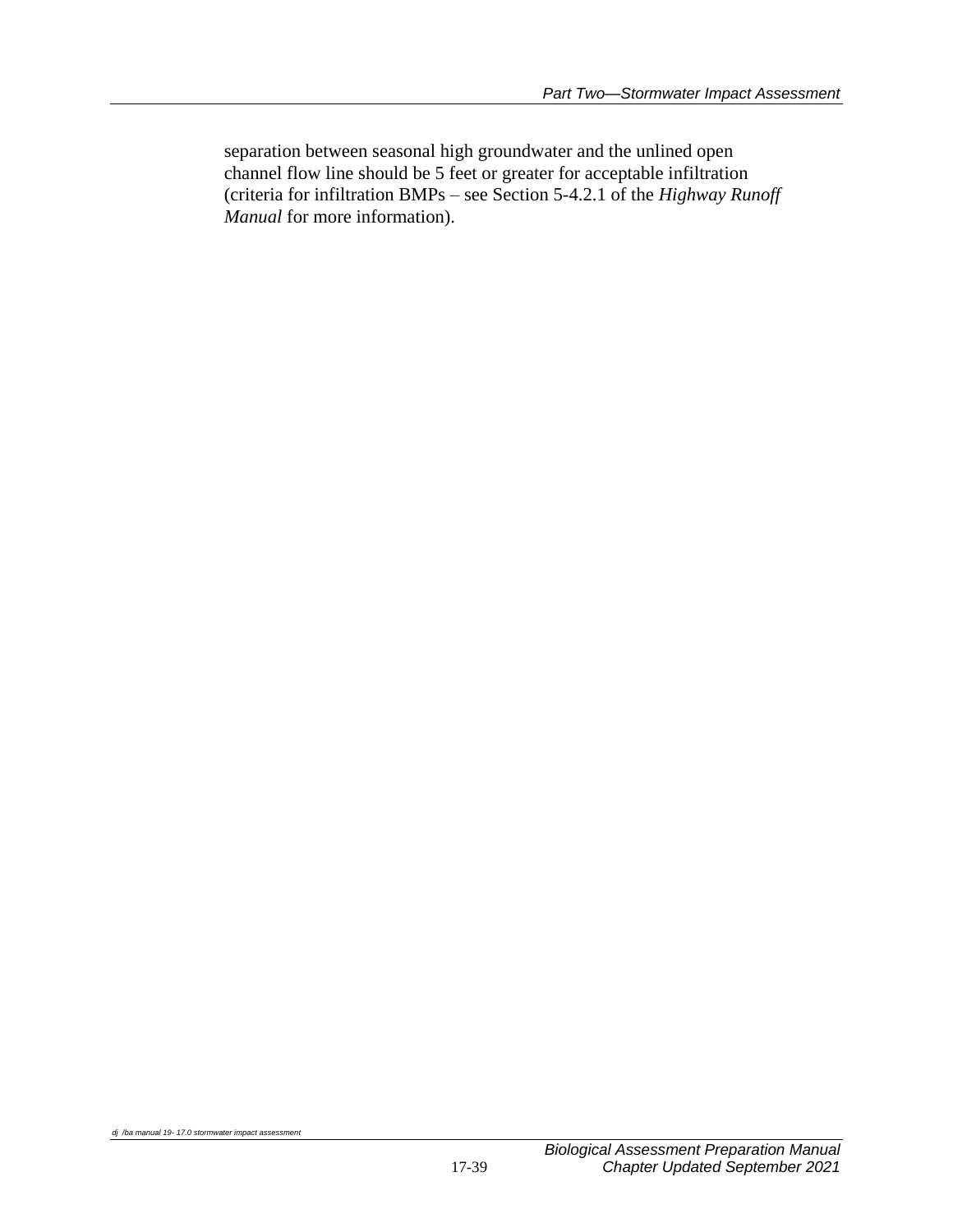

**Figure 17.1. Stormwater water quality analysis process for Eastern Washington.**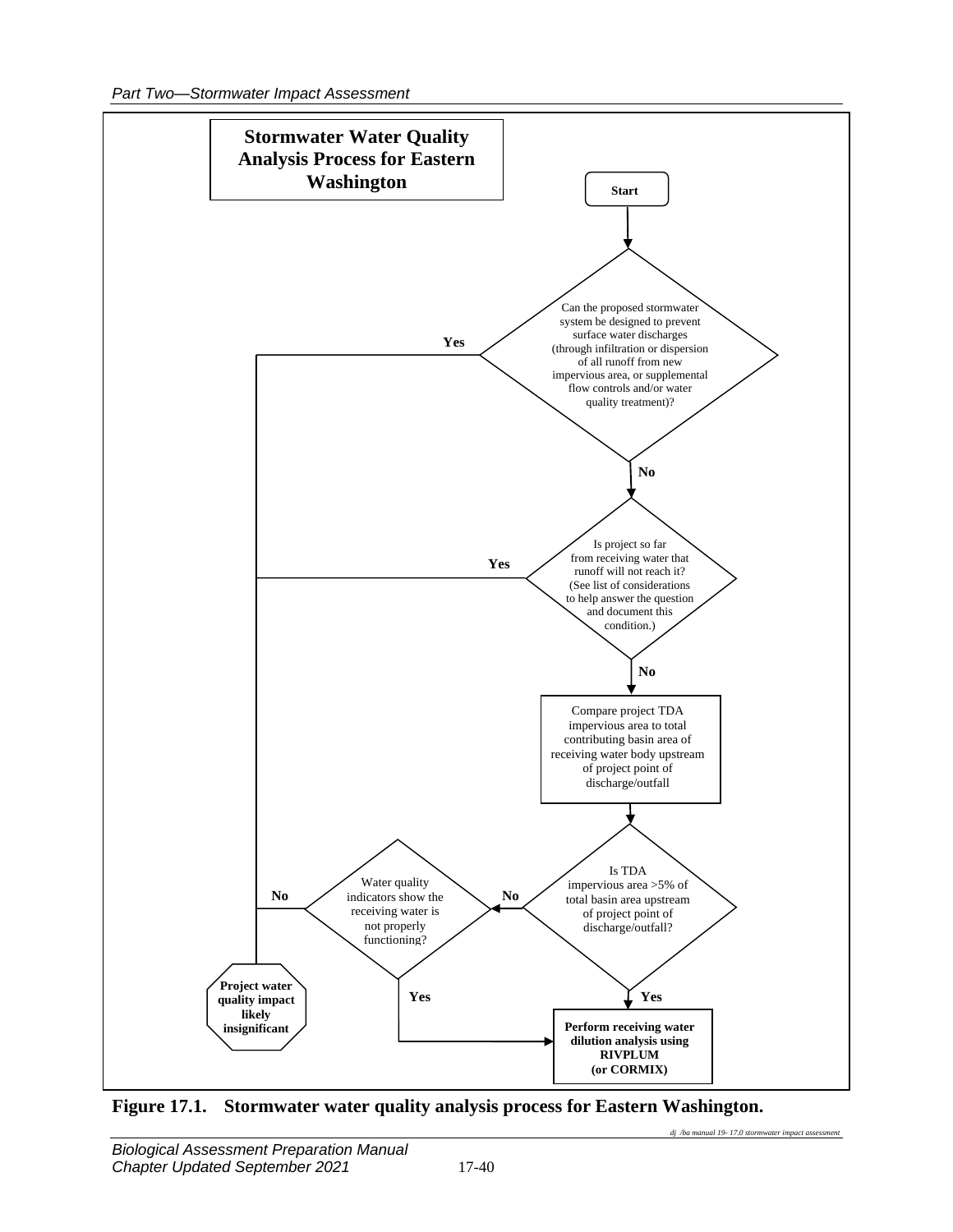Observations of existing flow conditions – Document any observations of flow during a storm event or evidence of flow conditions in the unlined open channel or ditch during conditions that could potentially deliver stormwater to receiving waters (e.g., excessive snow melt during seasonally high groundwater period). If surface discharge of runoff to the receiving water is evident, answer "no" to the question.

The project biologist, hydrologist and stormwater engineer would need to work together to ensure this information was included in the BA.

The third question states, "Is TDA impervious area > 5% of the total basin area upstream of the project point of discharge/outfall?"

To perform the land-area based dilution analysis, the contributing impervious area for the project is compared to the total contributing basin area for the receiving water upstream of the project discharge. This analysis may be based on a TDA or project drainage basin approach depending on the length of the project, and the number and location of the receiving waterbodies. If the project drainage basin represents 5 percent or less of the total upstream basin area, it is assumed that the receiving water will have sufficient dilution capacity to mitigate potential impacts from the project **if** background water quality conditions are not degraded.

The following steps outline how the land-area based dilution analysis is completed:

- 1. Using the project's ESA stormwater checklist, determine the project's TDA impervious area or the projects total impervious area.
- 2. To determine if the TDA or project drainage basin is greater than 5 percent of the total basin area (contributing drainage area upstream of project discharge point in receiving water), the total basin area can be delineated using the on-line GIS-based tool StreamStats, developed by USGS: [<http://water.usgs.gov/osw/streamstats/Washington.html>](http://water.usgs.gov/osw/streamstats/Washington.html).
- 3. If the TDA or project drainage basin represents:
	- $\Box$  MORE than 5 percent of the receiving water drainage basin, then a receiving water dilution analysis using RIVPLUM for streams and rivers or CORMIX for lakes must be completed. Contact the Fish and Wildlife Program at WSDOT Headquarters for assistance in determining the annual load numbers for the calculations.
	- LESS than 5 percent of the receiving water drainage basin, then an analysis of the water quality conditions in the receiving waterbody must be completed. Water quality conditions in the receiving water are described by the water quality indicators in the NMFS or USFWS Pathways and Indicators Matrices.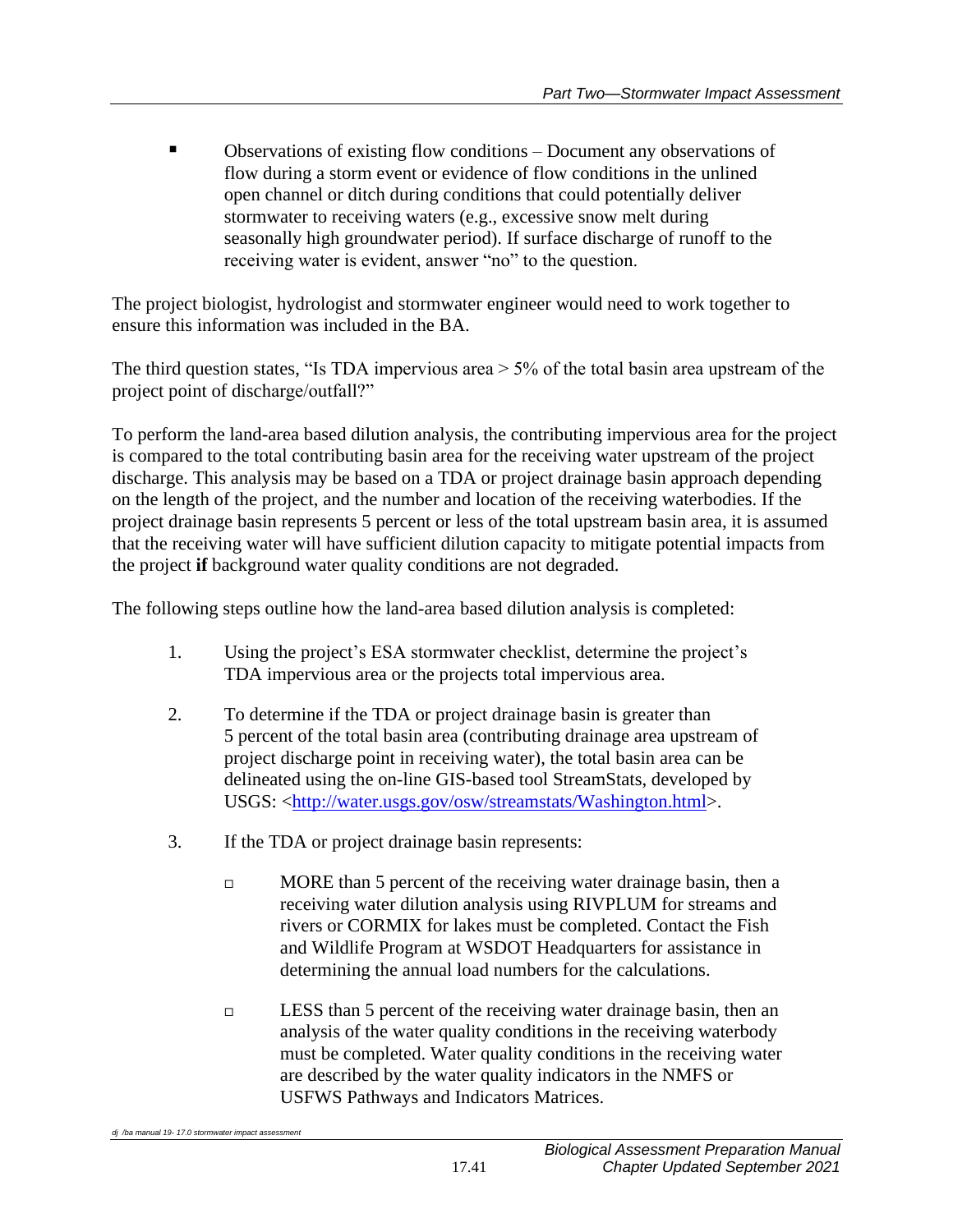- i. If the water quality indicators show the receiving water is *not properly functioning*, then a receiving water dilution analysis using RIVPLUM for streams and rivers or CORMIX for lakes must be completed.
- ii. If the water quality indicators show the receiving water is *at risk* or *properly functioning*, then a water quality impacts are likely to be insignificant.

# *17.2.6.2 Western Washington Analytical Process*

### *Analyzing Effects on Flow Conditions and Local Hydrology*

Changes in flow conditions and local hydrology can result in direct and indirect effects to species and critical habitats including: Changes to channel characteristics (pool/riffle/run configuration; bank stability; etc.) due to scour, substrate impacts due to fines introduced via bank destabilization or scour depositional areas, introduction of excess fines and related effects to substrate conditions or the food base, direct effects to active redds, eggs, or emerging fry resulting from scour and/or deposition, indirect effects to temperature associated with reduced base flows.

To analyze potential project effects on flow and duration, a continuous simulation model can be used. MGSFlood is the primary continuous simulation model for use with WSDOT projects in western Washington, and is used to design flow control and runoff treatment BMPs. Other continuous simulation models that can be used to analyze flow and durations include the Western Washington Hydrology Model (WWHM) and King County Runoff Time Series (KCRTS).

This analysis should be completed by qualified WSDOT or consultant staff as determined by the WSDOT project manager. The project biologist will need to coordinate with the WSDOT project manager to ensure that they receive results from this analysis for inclusion in the biological assessment.

Occasionally, transportation projects are associated with indirect effects in the form of urban and suburban development or changes in land use. As a result, the biologist may also need to characterize, more generally or qualitatively, how these associated changes could affect flow patterns within these additional areas, and in turn how these changes would affect conditions within receiving water bodies. Guidance for addressing changes in flow patterns or hydrology for indirect effects has not been developed by the PMT due to the site-specific and project-specific considerations that would influence the assessment approach for characterizing these impacts. Analysis of hydrologic changes stemming from indirect effects requires coordination with WSDOT on a project by project basis.

Once the project biologist has received the results of the analysis described above, they should work with the hydrologist or modeler to describe the following: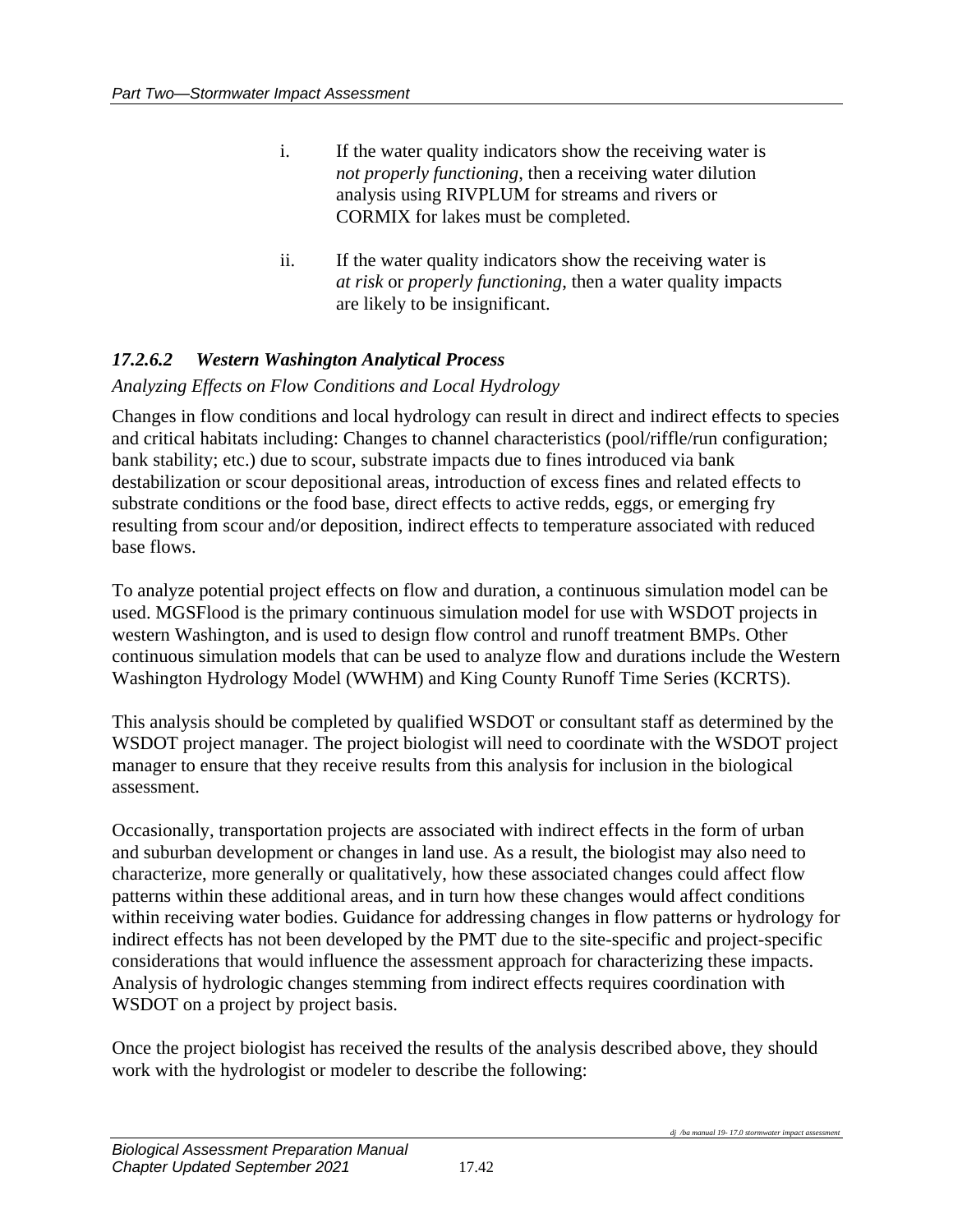- What changes to flows are anticipated (base, peak, duration)?
- How do anticipated flows compare to, and how will they affect existing conditions?
- How may changes in flow potentially affect habitat characteristics, and conditions in the project's receiving waterbodies?
- Will altered flows or local hydrology affect habitat for listed species (or habitat forming processes) in a manner that impairs function, reduces suitability, or otherwise disrupts normal behavior (feeding, moving, sheltering, etc.)?
- Will altered flows or local hydrology affect habitat conditions in a way that measurably affects the suitability and function of habitat for the listed species?

The BA must evaluate the effects associated with the proposed flow control measures over time, including describing the expected performance standards (at and below the design storm event) and known limitations of the proposed flow control measures if storm events exceed or greatly exceed the design storm event. For stormwater runoff that runs through an infiltration BMP, water will only be discharged into receiving water when the rainfall event exceeds the capacity of the BMP. Some BMPs discharge at their designed discharge storm events.

A project will minimize its effects on flow if it can fully disperse or infiltrate all runoff from new impervious area, without discharging this runoff either directly or indirectly through a conveyance system to surface waters.

The USFWS consider there will be no effect to flow of the receiving waters, for projects discharging to the following western Washington waterbodies: Puget Sound; Columbia River; and Lakes Sammamish, Silver, Union, Washington, and Whatcom. NMFS considers there will be no effect to flow of the receiving waters for projects discharging to the following western Washington waterbodies: Puget Sound, Columbia River, and Lake Washington, and only when water is not transferred from contributing watersheds with ESA or EFH resources. Discharges to any HRM exempt waterbody not on the USFWS and/or NMFS list requires providing in the BA either the rationale as to why there is no effect on flow or a detailed description of anticipated project impacts to flow. Use the Exempt Surface Waters List (see ONLINE RESOURCES in Section 17.4) to determine if your water body is exempt and the farthest upstream point and/or reach for the exemption (if applicable).

The biologist must evaluate whether the anticipated changes to habitat will have any effect on the suitability of habitat or the quality and/or functionality of any primary constituent elements of critical habitat. Factors to consider that may reduce habitat quality or functionality include: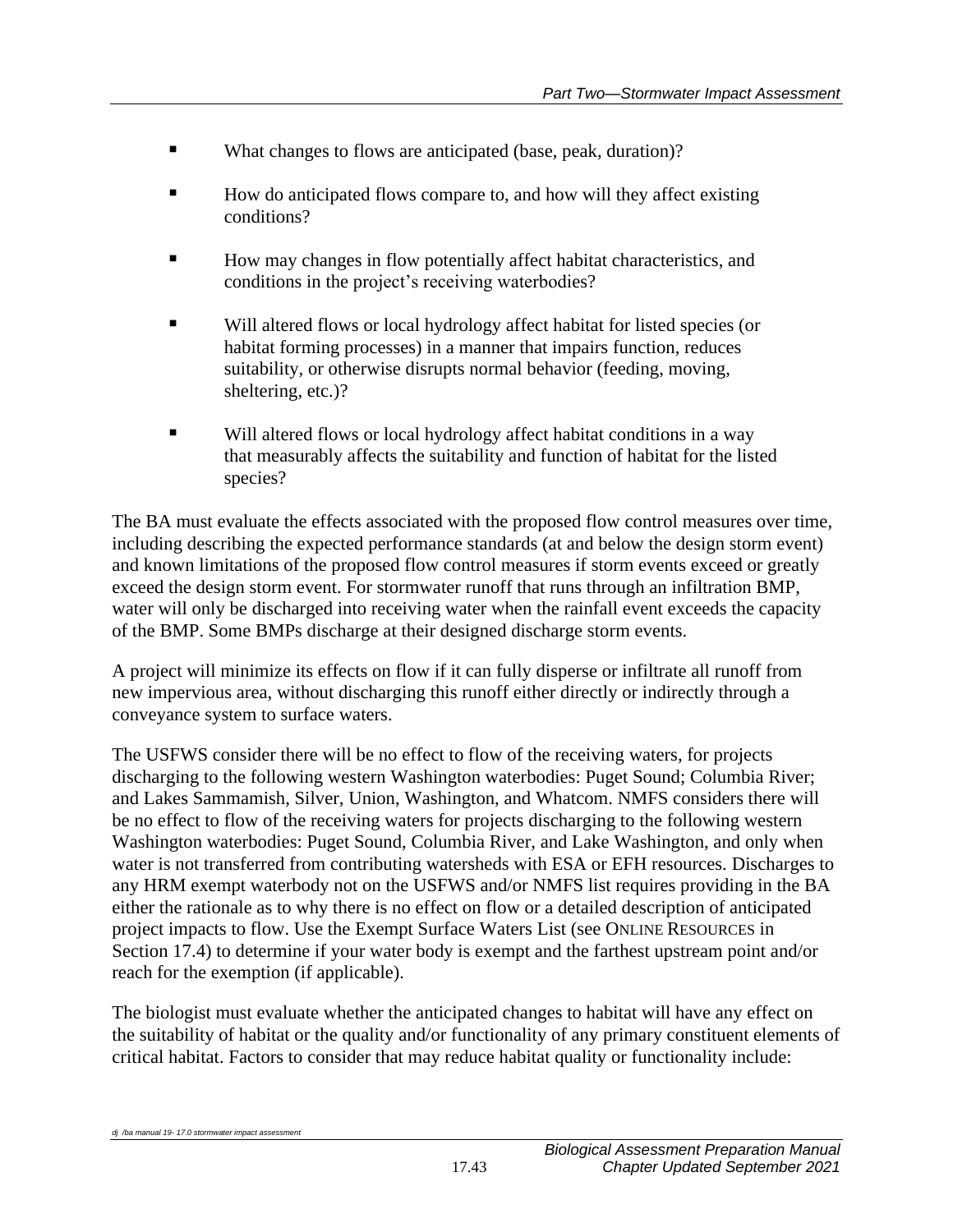- Changes to channel characteristics (pool/riffle/run configuration; bank stability; etc.) due to scour
- Substrate impacts due to fines introduced via bank destabilization or scour depositional areas
- Introduction of excess fines and related effects to substrate conditions or the food base
- **EXECUTE:** Direct effects to active redds, eggs, or emerging fry resulting from scour and/or deposition
- **IF** Indirect effects to temperature associated with reduced base flows

The impacts to habitat resulting in direct or indirect effects to the listed species or critical habitat will also influence the stormwater-related effect determination(s) for the project. The project biologist must also determine whether specific life-stages could be exposed to the effects generated by altered flows. If exposure could occur, determining the anticipated response of affected fish will also help to inform the stormwater-related effect determination.

## *Analyzing Effects on Water Quality*

Stormwater runoff from roads conveys pollutants, sometimes at concentrations that are toxic to fish (Spence et al. 1996). The main pollutants of concern are heavy metals from vehicle sources (EPA 1980). Additionally PAHs from urbanized areas (Van Metre et al. 2000; Kayhanian et al. 2003) can have long-term deleterious effects on salmonids (Peterson et al. 2003). Finally, roads can also deliver pesticides to surface waters (Kayhanian et al. 2003). The relative success of removing pollutants from stormwater runoff depends upon the treatment technology used, and maintenance of treatment facilities. Studies indicate variability among different treatment applications (Schueler 1987; Hayes et al. 1996; Young et al. 1996).

Stormwater-delivered pollutants can affect the physiological or behavioral performance of salmonids in ways that reduce growth, migratory success, reproduction, and cause death. Waterquality degradation can contribute to a reduction of growth and immune system function that reduce growth and subsequent ocean survival. The likelihood and extent of effects on fish from the discharge of roadway pollutants to surface waters can vary spatially and temporally. Effects are influenced by background water quality conditions, life stage of the fish, duration of exposure, concentration and relative toxicity of the pollutants, and concurrent discharges and/or background levels of other contaminants.

Currently, stormwater assessments in biological assessments focus on total suspended solids and total and dissolved copper and zinc. The potential effects associated with these pollutants are summarized below.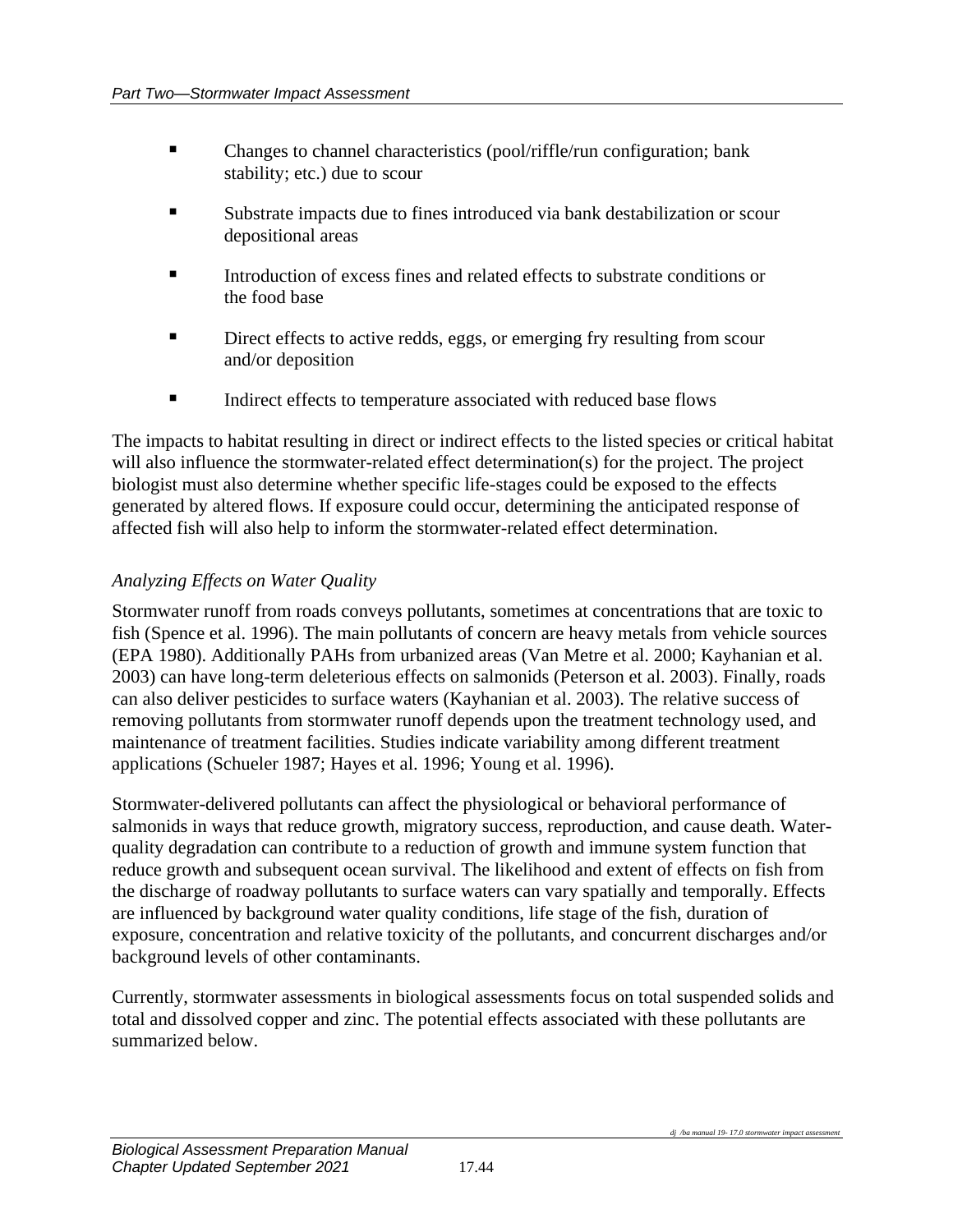### *Sediment*

Sediment introduced into streams can degrade spawning and incubation habitat, and negatively affect primary and secondary productivity. This may disrupt feeding and territorial behavior through short-term exposure to turbid water. Research indicates that chronic exposure can cause physiological stress responses that can increase maintenance energy and reduce feeding and growth (Lloyd et al. 1987; Servizi and Martens 1991).

Quantifying turbidity levels and their effects on listed fish is complicated by several factors. First, turbidity from an activity will typically decrease as distance from the activity increases. How quickly turbidity levels attenuate within the water column is dependent upon the quantity of materials in suspension (e.g., mass or volume), the particle size of suspended sediments, the amount and velocity of ambient water (dilution factor), and the physical and chemical properties of the sediments. Second, the impact of turbidity on fish is not only related to the turbidity levels, but also the particle size of the suspended sediments. Also, the lifestage of the fish at exposure, and water temperature influence the effects that fish will experience.

Effects of suspended sediment, either as turbidity or suspended solids, on fish are well documented (Bash et al. 2001). Suspended sediments can affect fish behavior and physiology and result in stress and reduced survival. Temperature acts synergistically to increase the effect of suspended sediment. The severity of effect of suspended sediment increases as a function of the sediment concentration and exposure time, or dose (Newcombe and Jensen 1996; Bash et al. 2001). Suspended sediments can cause sublethal effects such as elevated blood sugars and cough rates (Servizi and Martens 1991), physiological stress, and reduced growth rates. Elevated turbidity levels can reduce the ability of salmonids to detect prey, cause gill damage (Sigler et al. 1984; Lloyd et al. 1987; Bash et al. 2001), and cause juvenile steelhead to leave rearing areas (Sigler et al. 1984). Additionally, studies indicate that short-term pulses of suspended sediment influence territorial, gill-flaring, and feeding behavior of salmon under laboratory conditions (Berg and Northcote 1985). Also, a potentially positive reported effect is providing refuge and cover from predation, though this circumstance is considered to be limited. Salmonids have evolved in systems that periodically experience short-term pulses (days to weeks) of high suspended sediment loads, often associated with flood events, and are adapted to such high pulse exposures. Adult and larger juvenile salmonids appear to be little affected by the high concentrations of suspended sediments that occur during storm and snowmelt runoff episodes (Bjornn and Reiser 1991).

Fine sediment can also affect food for juvenile salmonids. Embedded gravel and cobble reduce access to microhabitats (Brusven and Prather 1974), entombing and suffocating benthic organisms. When fine sediment is deposited on gravel and cobble, benthic species diversity and densities have been documented to drop significantly (Cordone and Pennoyer 1960; Herbert et al. 1961; Bullard, Jr. 1965; Reed and Elliot 1972; Nuttall and Bilby 1973; Bjornn et al. 1974; Cederholm et al. 1978).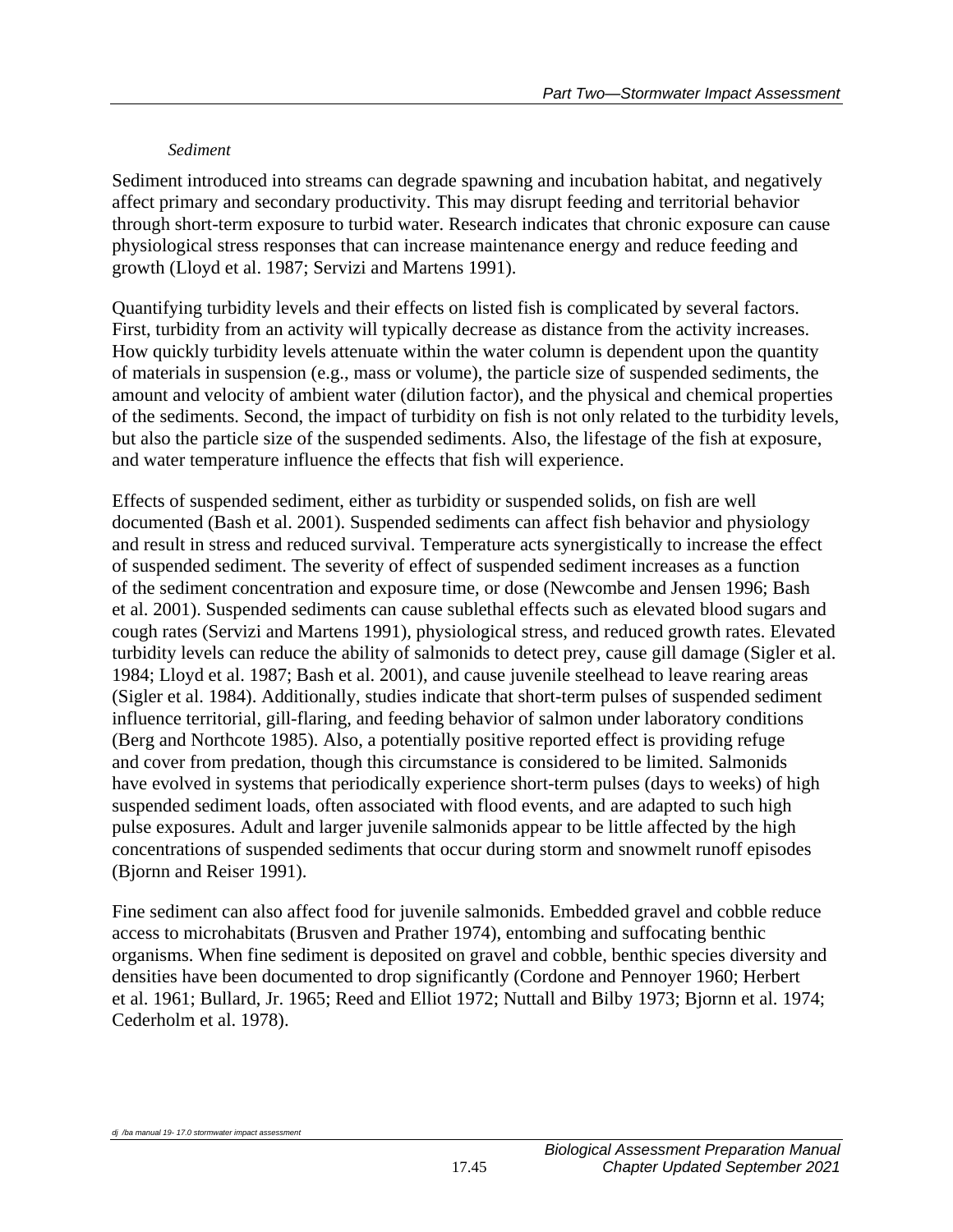### *6PPD-quinone*

In the Puget Sound area, stormwater exposure annually causes acute mortality to coho salmon when adults migrate to some urban streams to reproduce. By investigating this phenomenon, researchers identified a highly toxic quinone transformation product of *N*-(1,3-dimethylbutyl)-*N*′ phenyl-p-phenylenediamine (6PPD), a globally ubiquitous tire rubber antioxidant (Tian et al. 2020). Retrospective analysis of representative roadway runoff and stormwater-affected streams of the U.S. West Coast indicated widespread occurrence of 6PPD-quinone (<0.3 to 19 micrograms per liter) at toxic concentrations (median lethal concentration of  $0.8 \pm 0.16$ micrograms per liter).

WSDOT acknowledges the emerging research related to urban runoff mortality syndrome (URMS) caused by 6PPD-quinone. FHWA, WSDOT, and Ecology are closely tracking efforts to gather critical additional information on this topic, such as 6PPD-quinone's fate and transport in the environment, concentration thresholds for acute and sublethal toxicity and the extent of potential effects on other salmonids. Currently, what is known about 6PPD-quinone is it is an ubiquitous chemical in tires that is introduced to streams in road runoff. Effective treatment occurs from applying bioinfiltration techniques using compost. Not much else is known about BMP efficacy for this pollutant's removal. To support the analysis of potential effects associated with stormwater runoff, WSDOT's Western Washington Highway Runoff Dilution and Loading Stormwater Model (HI RUN Model) will continue to be used to calculate modeled changes in loadings of dissolved copper and dissolved zinc directed to receiving waters. The modeling results will continue to be used as a proxy for other contaminants of concern, such as 6PPDquinone until a more specific approach is negotiated between FHWA, WSDOT and NMFS.

#### *Metals*

There are three known physiological pathways of metal exposure and uptake within salmonids: (1) gill surfaces can uptake metal ions which are then rapidly delivered to biological proteins (Niyogi et al. 2004); (2) olfaction (sense of smell) receptor neurons (Baldwin et al. 2003); and (3) dietary uptake. Of these three pathways, the mechanism of dietary uptake of metals is least understood. For dissolved metals, the most direct pathway to aquatic organisms is through the gills (Kerwin and Nelson 2000).

Relative toxicity of metals can be altered by hardness, water temperature, pH, suspended solids, and presence of other metals. Water hardness affects the bio-available fraction of metals from gill surfaces; as hardness increases; metals are less bio-available, and therefore less toxic (Kerwin and Nelson 2000; Hansen et al. 2002; Niyogi et al. 2004). However, Baldwin et al. (2003) did not find any influence of water hardness on the inhibiting effect of copper on salmon olfactory functions. Olfactory inhibition can decrease the ability of salmon to recognize and avoid predators and navigate back to natal streams for spawning, resulting in reduced spawning success, and increased predation (Baldwin et al. 2003).

Exposure to metal mixtures may result in sublethal effects that reduce growth or immune system functions that could persist after fish leave their natal streams. Arkoosh et al. (1998) determined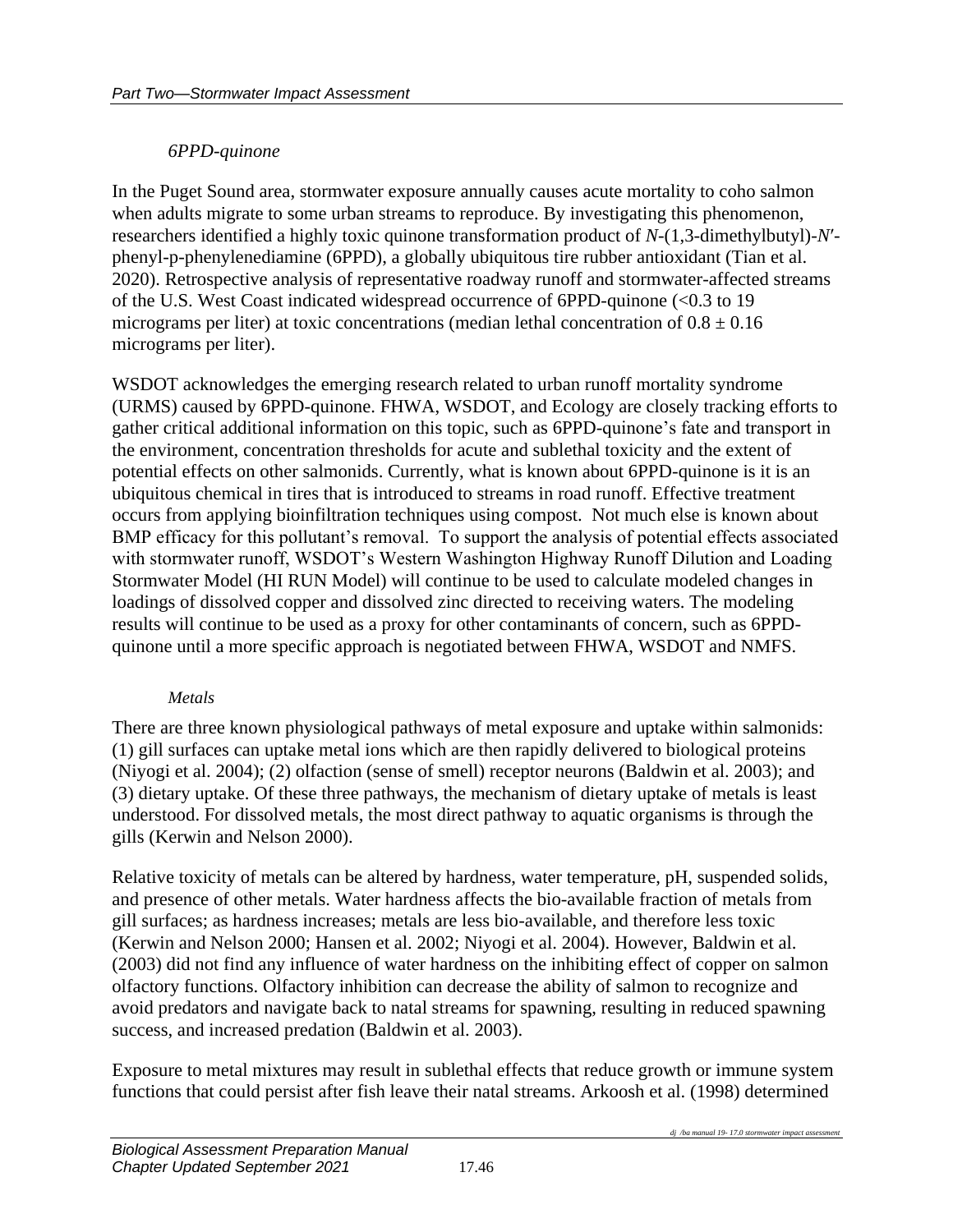that alteration in disease resistance was sustained even after Chinook were removed from the source of pollutants for 2 months (and kept in hatcheries), and concluded that immune alteration in early life stages may persist into early ocean residency of Chinook.

Most published literature concerns the acute toxicity of most metals on an individual basis, though in aquatic receiving bodies most metals typically exist in mixtures, and are known to interact with each other (Niyogi et al. 2004). These mixtures interacting at gill (and olfaction) mediums likely result in adverse effects, and the physiological consequence of metal mixtures is a continuing area of study (Niyogi et al. 2004). However, individual metal concentrations, and some mixture concentrations and combinations have been tested with a variety of *Oncorhynchus* (i.e., Chinook, coho, and rainbow trout), and *Salvelinus* (bull and brook trout) species. Tested endpoints range from lethal to sublethal effects, which include reduced growth, fecundity, avoidance, reduced stamina and neurophysiological and histological effects on the olfactory system. For example, mixtures containing copper and zinc were found to have greater than additive toxicity to a wide variety of aquatic organisms including freshwater fish (Eisler 1998), and other metal mixtures also yielded greater than additive toxic effects at low dissolved metal concentrations (Playle 2004).

In western Washington, a model has been developed for analyzing project-specific water quality impacts; the *Highway Runoff Dilution and Loading Model* (HI-RUN). The HI-RUN model provides a risk-based tool for evaluating exposure and potential effects on listed species. All BAs must include a rationale explaining if and how this analytical tool has been used, and a reference to the version/date of the model used in preparation of the BA. HI-RUN model can be used to conduct two primary analyses using separate subroutines:

- 1. End-of-pipe loading subroutine Evaluation of existing and proposed pollutant loading values from a specific TDA, or the entire project area. Evaluation of existing and proposed pollutant concentrations at specific outfall discharge locations is also provided as output from this routine.
- 2. Receiving water dilution subroutine Relative to the effects threshold, evaluation of existing and proposed pollutant concentrations at specific outfall discharge locations after mixing within the associated receiving water.

The procedure for analyzing potential water quality effects (western Washington) requires an examination of the anticipated dissolved zinc loadings at end-of-pipe. As mentioned in the existing environmental conditions section above, the existing environmental conditions (i.e., conditions within the receiving waterbody) may influence what analytical steps and model outputs are required for a given project. If existing conditions in the action area are "properly functioning" or "functioning at acceptable levels of risk" and if the end-of-pipe loading subroutine indicates the project will likely decrease annual pollutant loadings, it may be unnecessary to run or provide outputs from the HI-RUN dilution subroutine.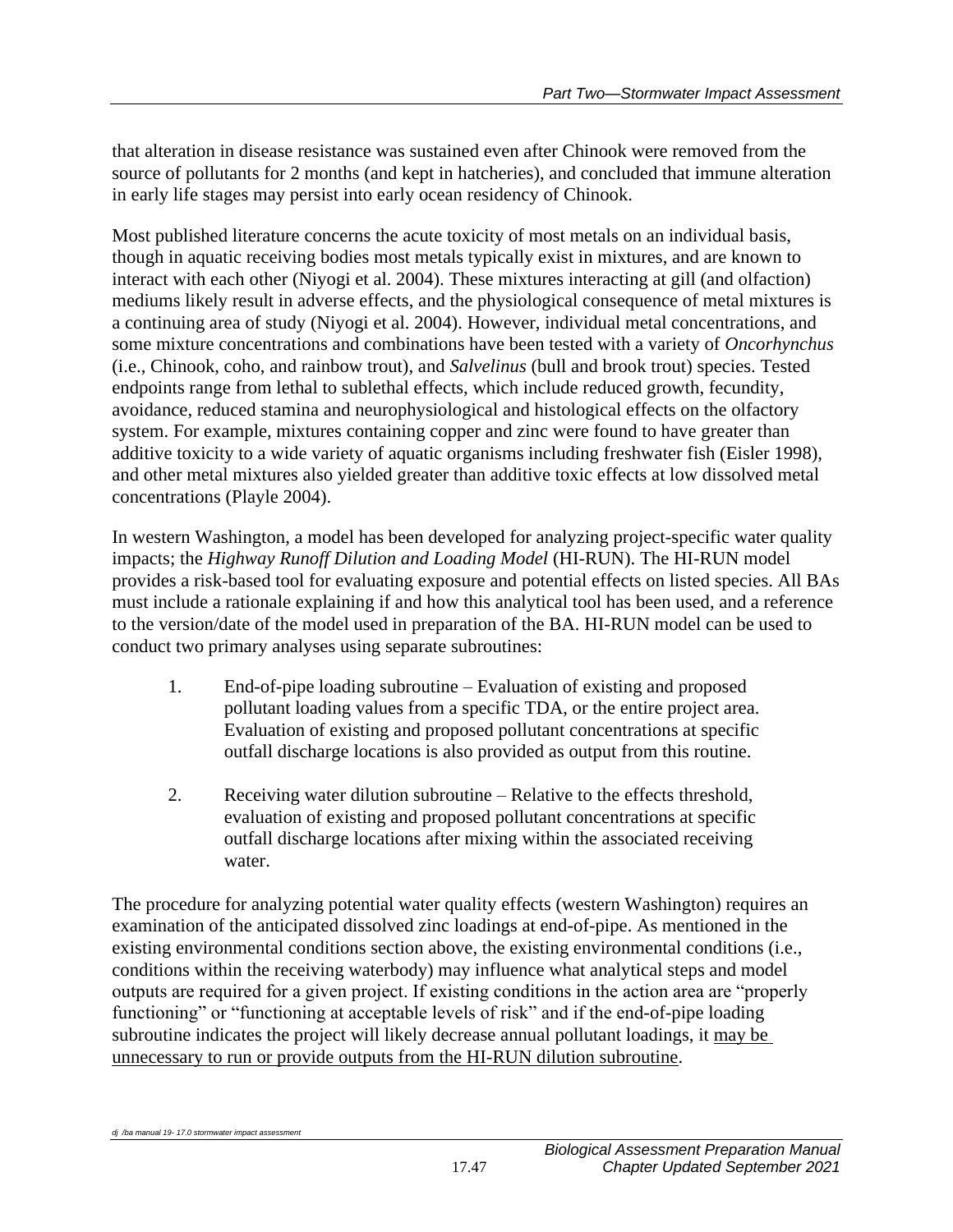The HI-RUN Users Guide provides detailed step-by-step guidance to this procedure, but a brief summary is included here so that biologists can use this distilled guidance to begin their stormwater analysis and refer to the Users Guide only if additional information or clarification is needed.

Occasionally, transportation projects are associated with indirect effects in the form of urban and suburban development or changes in land use. The HI-RUN model only addresses water quality impacts resulting from highway runoff and cannot be used to address water quality impacts stemming from these other land cover types and impervious surfaces. For this reason, a separate procedure, summarized in Section 17.3, has been developed to characterize potential water quality effects resulting from these changes and is available on the WSDOT website. The method for analyzing water quality changes stemming from development that is indirectly related to a transportation project is intended to provide a coarse scale analysis of the changes in annual load for three stormwater pollutants from changes in land use and or impervious surface. This method uses a simple "wash-off" model that relies upon unit area annual pollutant loads (pounds/acre/year) for individual land uses to predict annual pollutant yields (pounds/year) from the changes in land use associated with the indirect effects of the project for the existing and projected conditions following completion of the transportation project. It is only applicable to projects in Western Washington and is only capable of predicting changes in pollutant loading, not changes in concentration or potential dilution zones.

The first step in using HI-RUN to evaluate water quality effects is to run the end-of-pipe loading subroutine to assess the potential of the proposed project to increase the delivery of pollutant loads to the receiving water when compared to the existing condition. The HI-RUN end-of-pipe loading subroutine can estimate loadings of five pollutants (total suspended solids, total copper, dissolved copper, total zinc, and dissolved zinc), and all five should be analyzed and reported in the BA. Model outputs from this subroutine provide estimates of pollutant loadings and a set of probabilities that may be used to assess whether the project is likely to increase or decrease annual pollutant loadings in each TDA (or receiving waterbody). The end-of-pipe subroutine should be run for the following:

- Run the end-of-pipe subroutine for each individual project TDA.
- If multiple TDAs discharge to the same receiving waterbody, the end-ofpipe subroutine can be run for the aggregate (combined) area of those TDAs to get a summary of overall loading to the system. However, results from this analysis should not be used as the basis for an analysis using the receiving water dilution subroutine. The dilution analysis is run for individual outfalls only.
	- □ For example, if three TDAs in a single project discharge to Hylebos Creek, calculating aggregate loading from all three TDAs to Hylebos Creek will help summarize total impacts to the fish populations utilizing that system.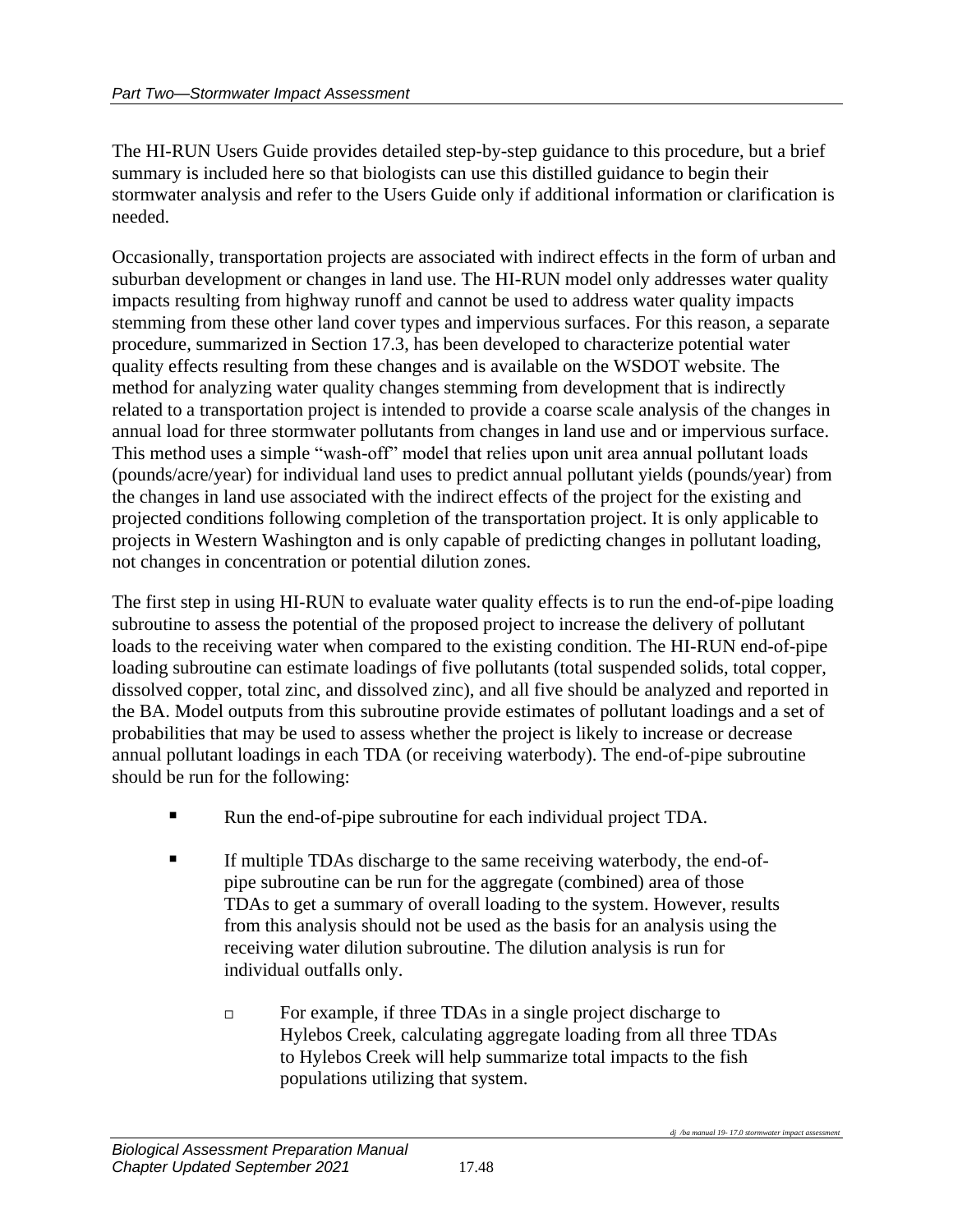To analyze multiple TDAs in aggregate, conduct an additional end-of-pipe loading analysis model run where:

- All the baseline area information from each individual TDA is added to together and entered into the corresponding rows in the model input page, and
- All the proposed area information from each individual TDA is added together and entered into the corresponding rows in the model input page.
	- As a hypothetical example, the three Hylebos Creek TDAs mentioned above have 2.5 acres, 1.3 acres, and 0 acres respectively of impervious area in the baseline condition that receive basic treatment with no incidental infiltration. To analyze aggregate loading to Hylebos Creek, conduct a new model run where 3.8 acres would be entered in the "Subbasin 1" cell of the input spreadsheet, corresponding to this treatment/infiltration combination. This combination of values would be repeated for each row (i.e., applicable treatment type and incidental infiltration category) for the baseline and proposed conditions tables.

If requested during consultation, or if it is considered useful by the project or Services biologist, the model can also be run for all project TDAs to summarize the overall loading associated with the project. The results from this analysis should not be used as the basis for a receiving water dilution analysis, but should simply provide a "big picture" summary of project related loading.

Once this step has been completed, the biologist follows the process outlined in Figure 17-2 below to determine whether the HI-RUN dilution subroutine is required. Once the outputs from the HI-RUN end-of-pipe loading subroutine are available, the biologist completes the following steps:

- The biologist reviews the results of the TDA-specific end-of-pipe loading subroutine (comparison of dissolved zinc [DZn], in particular the probability statistics [P(exceed)] for loading, to thresholds displayed in Figure 17-1) to determine the need for a detailed mixing zone analysis in the receiving water (HI-RUN receiving water dilution subroutine).
	- $\Box$  If the P(exceed) value for loading in a single TDA is greater than the 0.45 threshold, outputs from the HI-RUN receiving water dilution subroutine are required for the outfalls in that TDA.
	- $\Box$  If the P(exceed) value obtained from the end-of-pipe loading subroutine for DZn in the TDA is less than or equal to the 0.45 threshold value identified above, a second P(exceed) threshold value of 0.35 is examined.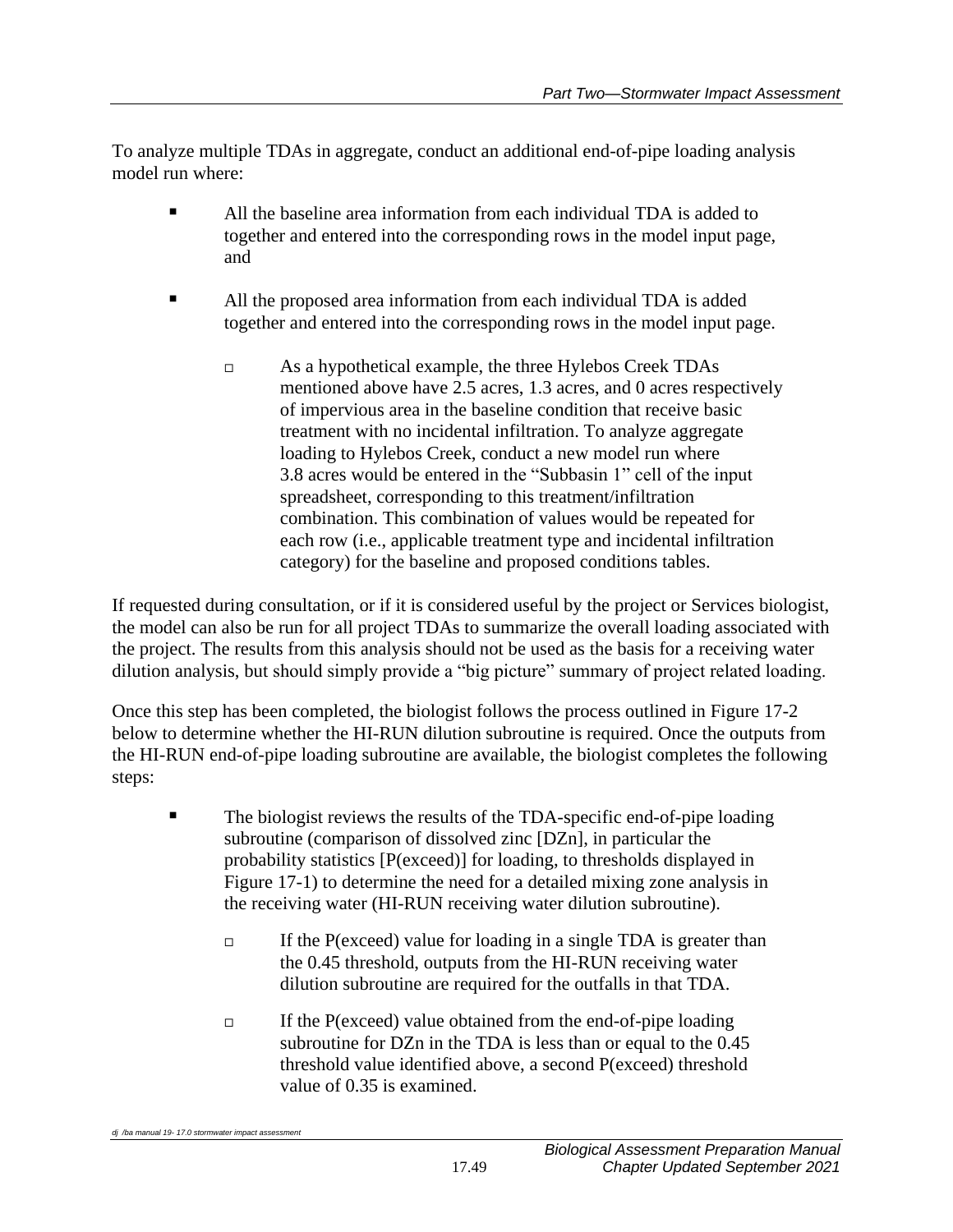- $\Box$  If the P(exceed) value for loading in the TDA is greater than the 0.35 threshold, an alternate, less rigorous "land-area based" dilution analysis must be performed.
	- To perform the land-area based dilution analysis, the contributing impervious area for a TDA or the project drainage basin is compared to the total contributing basin area for the receiving water upstream of the project discharge.
		- If the TDA or project drainage basin represents 5 percent or less of the total upstream basin area, it is assumed that the receiving water will have sufficient dilution capacity to mitigate potential impacts from the project **if** background water quality conditions are not degraded. To determine if the project drainage basin is greater than 5 percent of the total basin area (contributing drainage area upstream of project discharge point in receiving water), the total basin area can be delineated using the on-line GIS-based tool StreamStats, developed by USGS: [<http://water.usgs.gov/osw/streamstats/index.html>](http://water.usgs.gov/osw/streamstats/index.html). It is important when using StreamStats to review the delineated drainage basin and confirm that it is accurate.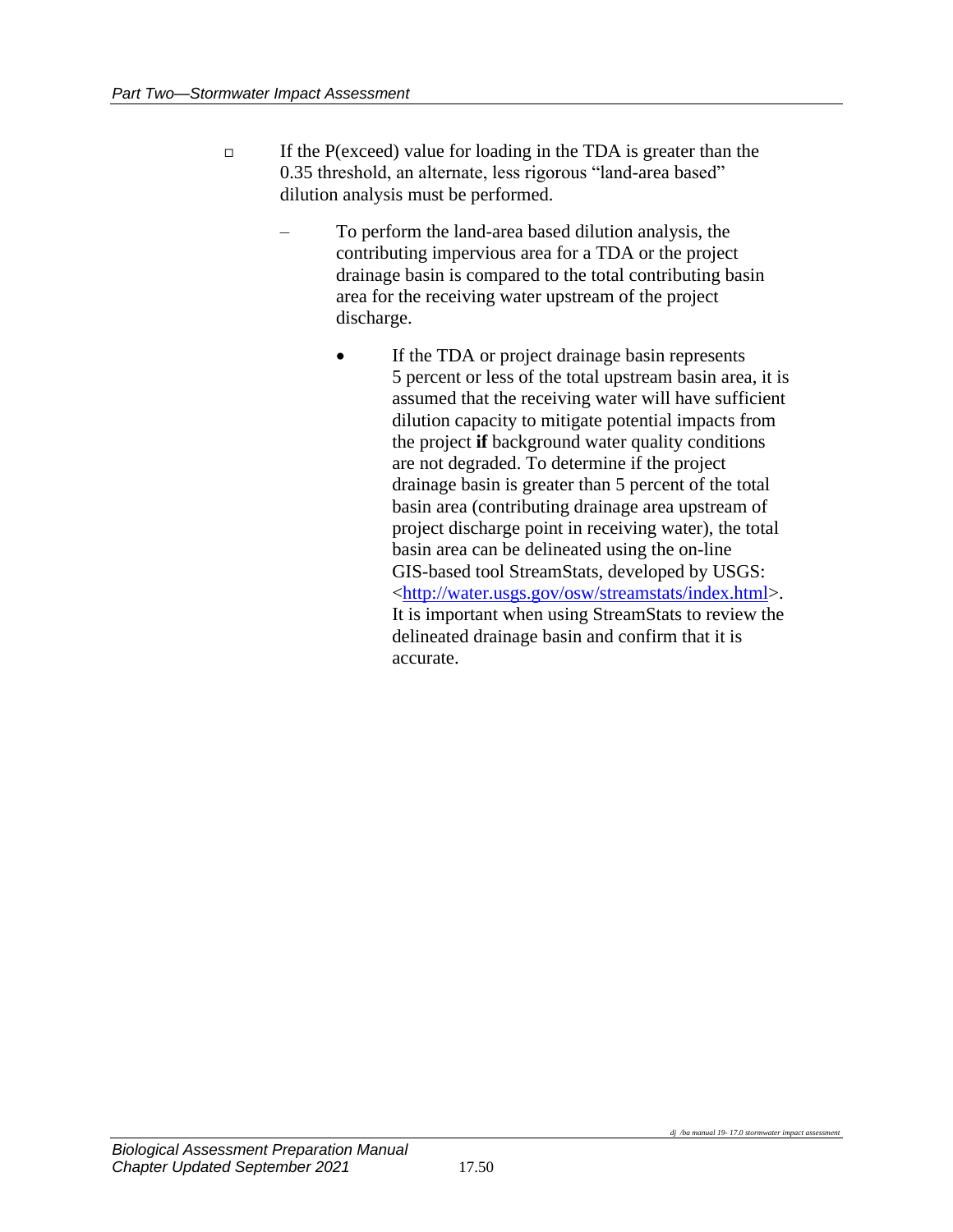

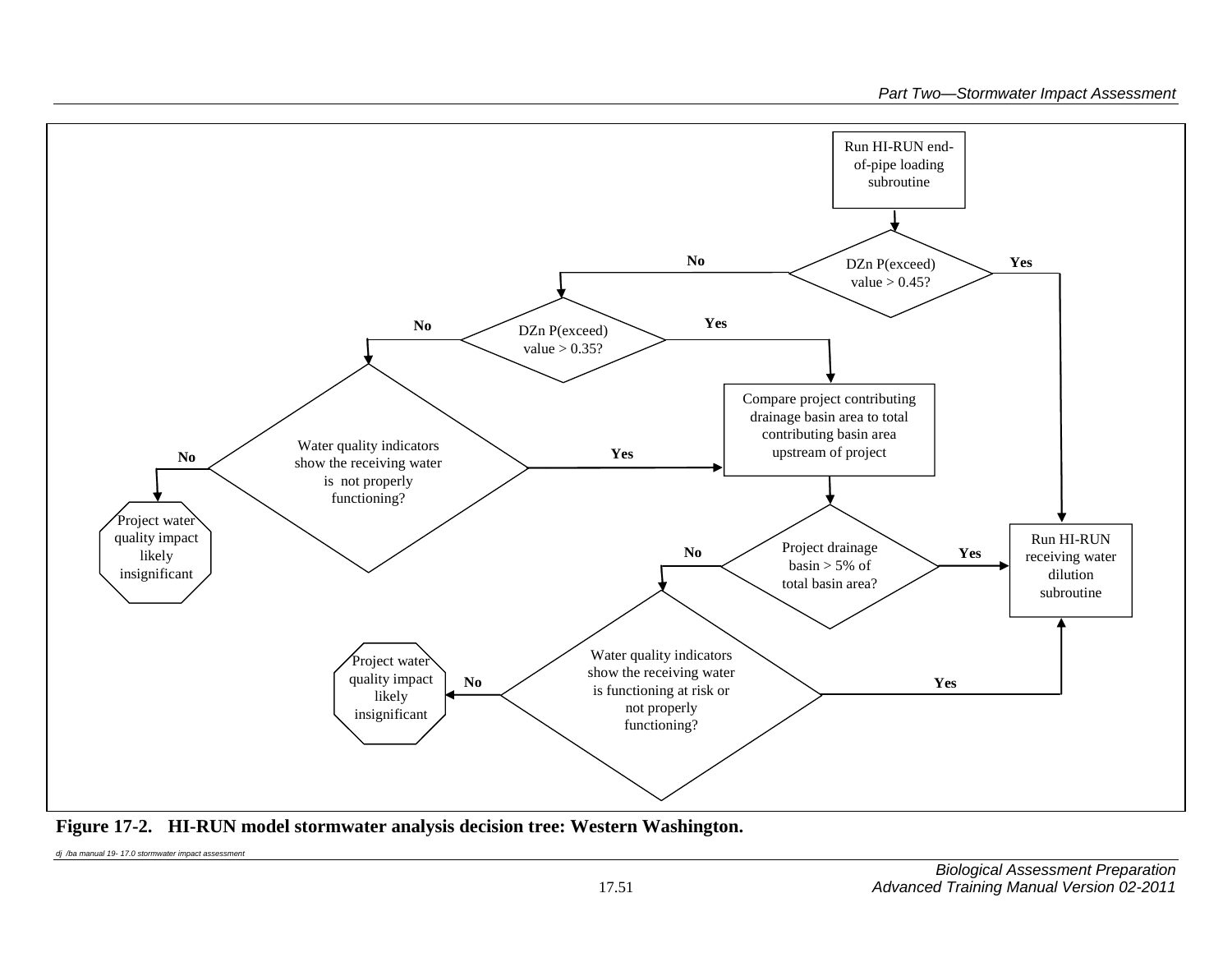- Analyses using the receiving water dilution subroutine would still be required if the water quality indicators show the receiving water is functioning *at risk* or *not properly functioning*. Water quality conditions in the receiving water are described by the water quality indicators in the NMFS or USFWS Pathways and Indicators Matrices.
- $\Box$  If the P(exceed) value for loading is less than or equal to the 0.35 threshold, the background water quality conditions of the receiving waterbody must be examined.
	- If the water quality criteria are *not properly functioning*, then the alternate, "land-area based" dilution analysis must be performed as described above.
	- If the water quality criteria are *at risk* or *properly functioning*, then the project-related water quality impacts are likely insignificant and the biologist would need to document why this is the case (see Step 4 above for how to document).

The annual loadings of water quality contaminants from untreated or treated road stormwater runoff can result in sublethal effects to fish. Projects that can demonstrate that they will reliably achieve a reduction of pollutant loadings (for all pollutants of interest and in all or most TDAs) should use this information in a discussion in the BA on the general adequacy of the proposed stormwater design. For projects that cannot demonstrate that they will reliably achieve a reduction of pollutant loadings (for all pollutants of interest and in all or most TDAs), additional steps must be taken to assess exposure and potential effects to listed species and their habitat.

If HI-RUN receiving water dilution subroutine modeling predicts exposure above the established biological thresholds for zinc and copper could occur, or that there is an increase in the area of potential exposure when comparing baseline versus proposed conditions, the biologist must then evaluate whether site-specific conditions could potentially mitigate or reduce these estimated impacts (i.e., does runoff flow directly to treatment BMPs or is there flow over vegetated or permeable surfaces prior to reaching the BMP, are there unlined conveyance elements or ditches that could result in additional infiltration, etc.). This may be a qualitative or quantitative analysis that accompanies modeling results. Factors to consider in this analysis are summarized in Step 7 below.

In order to assess impacts to species and critical habitat, the project biologist should work with the project engineer or water quality modeler to describe the following:

When project related changes to water quality are anticipated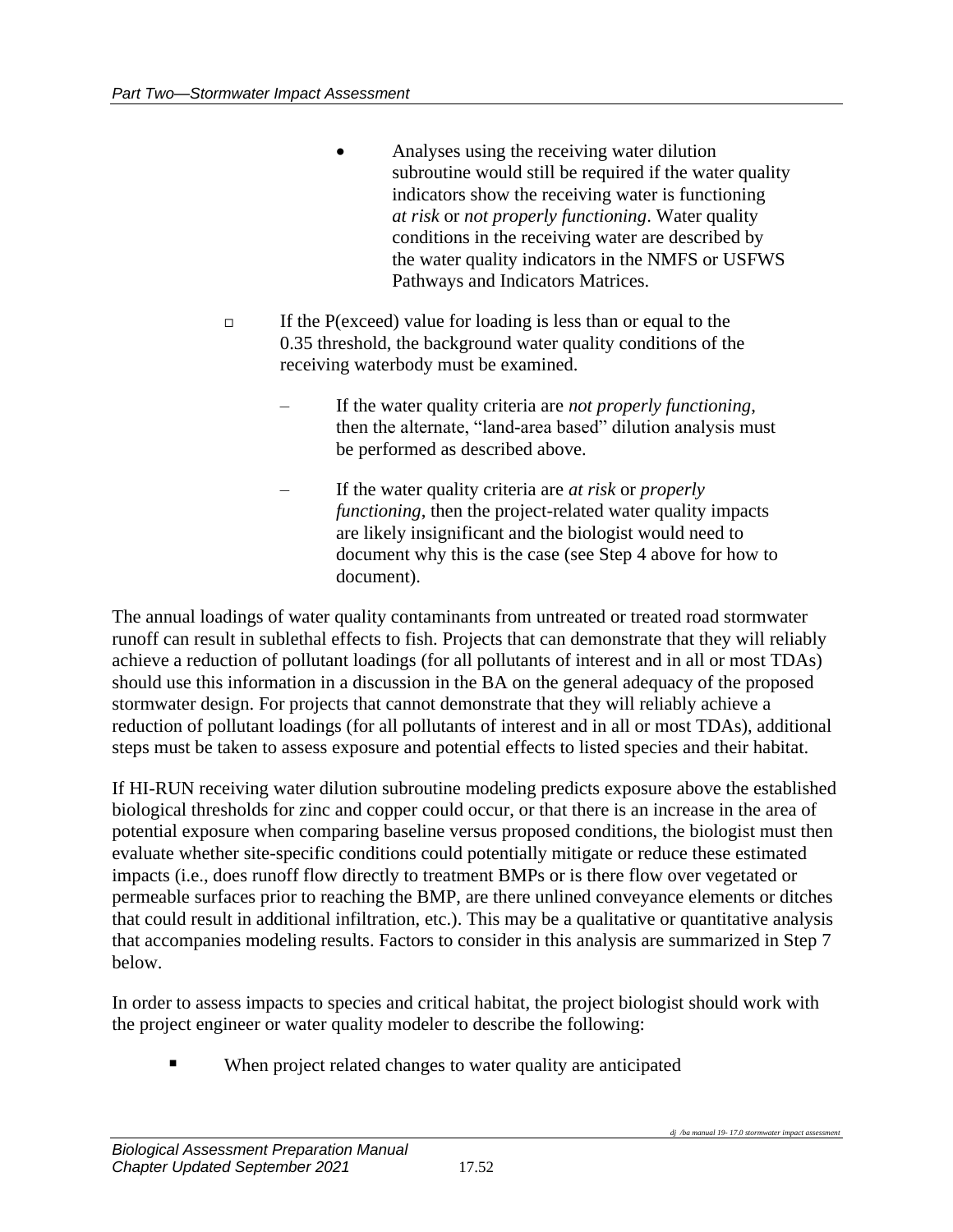- How anticipated changes to water quality compare to and affect existing conditions
- How changes to water quality will potentially affect habitat suitability and species

The project biologist must determine whether listed species (individuals) and specific life-stages are potentially present (temporally or spatially) and could be exposed to the water quality effects of the proposed project. If exposure could occur, determining the geographic extent and timing of this exposure will help the biologist determine the anticipated response of affected fish. The biologist must also evaluate whether the anticipated changes to water quality will have any shortor long-term effect on the suitability of habitat or the quality or functioning of any primary constituent elements.

Two case studies are presented below, based upon the case studies contained in the HI-RUN Users Guide, to demonstrate use of the HI-RUN model in the stormwater quality effects analysis process and how to interpret model results for analyzing stormwater effects on species and critical habitat. Case Study #1 involves using the end-of-pipe loading subroutine, but not the receiving water dilution subroutine. Case Study #2 involves the use of both routines. The case studies below differ from what is presented in the User's Guide in that they provide additional detail regarding how model outputs are interpreted.

## *Case Study #1. Completing the End-of-Pipe Loading Subroutine*

The hypothetical project evaluated in Case Study #1 has the following characteristics:

- Existing roadway area: 10 acres
- Existing treatment: none
- Proposed roadway area: 12 acres (2 additional acres)
- **•** Proposed treatment: biofiltration swale (sized for 2 acres) and media filter drain (previously referred to as ecology embankments) sized for 4 additional acres (retrofit)
- Outfall: All runoff in the TDA discharges through a single outfall (only one subbasin)
- Incidental infiltration: Due to sufficient separation between the base of the media filter drain and the seasonal high water table elevation, it is determined that the facility will achieve approximately 60 percent infiltration on an annual runoff volume basis. The biofiltration swale is not expected to have substantial incidental infiltration. The project biologist should work with the project engineer or designer to determine the anticipated infiltration rates and hydrologic performance of media filter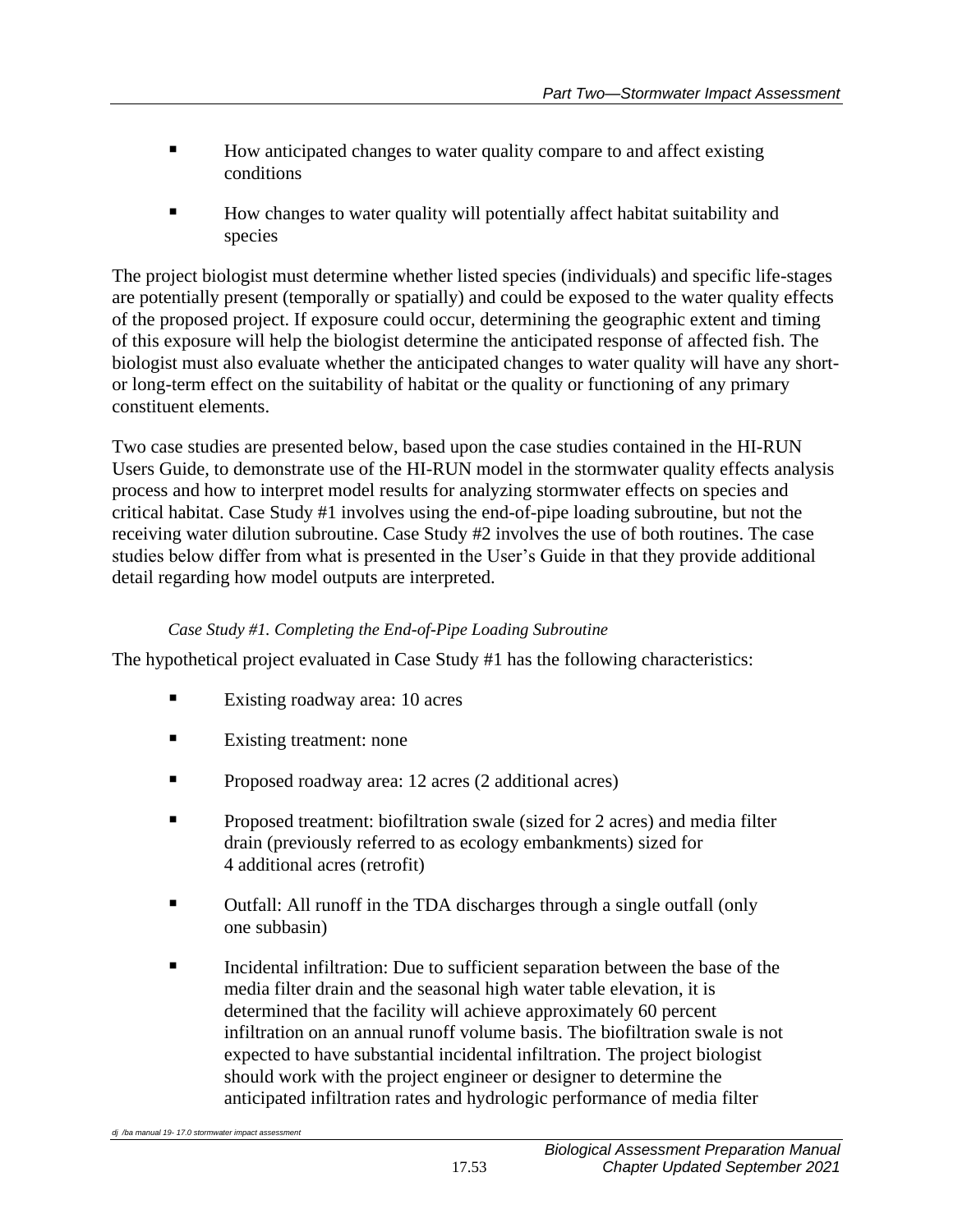drains (previously called ecology embankments) and compost-amended vegetated filter strips if these BMPs are components of a project's design. The performance of these BMPs will vary based upon site-specific designs and conditions.

■ Detention: Detention is not planned for this TDA because the receiving water is exempt from flow control requirements.

ESA-listed fish species present in the project receiving water include Puget Sound Chinook salmon and Puget Sound steelhead. The example focuses on evaluating the potential water quality effects of highway runoff on rearing steelhead in the month of February. However, the determination of which months to run the model for must be based on the potential presence of both steelhead and Chinook in the action area. If they are expected to be present year round, then the model should be run for all 12 months. If the action area is rearing habitat for both species, and they are not expected to be present during July, August, and September due to low or no flow conditions and temperature, then the model would only need to be run for the other 9 months. Complete documentation for why only 9 months was analyzed must be included in the document.

The model inputs for Case Study #1 are described in detail in the HI-RUN Users Guide, and the resulting output for the End-of-Pipe Loading Subroutine for Case Study #1 appears in Figure 17-3 below.

The P(exceed) value for dissolved zinc loading is used to determine what level of analysis (if any) is needed of water quality effects in the receiving water. Based upon the thresholds for dissolved zinc described in the flow chart (Figure 17-2), the resulting P(exceed) value (0.438) is less than the upper threshold value of 0.45, but greater than the lower threshold value of 0.35. Therefore, a simplified dilution analysis must be conducted as a next step.

The model output should be provided in an appendix to the BA. But the results from the model output should be summarized within the BA. For a biologist, the P(exceed) values for all of the pollutants evaluated can be used in the BA to describe the general effect of the project on annual loads relative to existing conditions. In this case, the loads for dissolved zinc occurring post project are higher than existing loads 44 percent of the time and lower than existing conditions 56 percent of the time, indicating there is a slight improvement in water quality conditions resulting from the proposed project on dissolved zinc. The loads for dissolved copper occurring post project are higher than existing loads 46 percent of the time and lower than existing conditions 54 percent of the time, indicating there is a slight improvement in water quality conditions resulting from the proposed project. The results for the annual load analysis for all five pollutants of concern (TSS, total and dissolved copper and zinc) should be included in a summary table in the BA. Table 17-6 provides a generalized format summarizing these data. Note this table presents purely hypothetical data and does not directly incorporate results from Case Study #1. The actual model output/report should be placed in an appendix.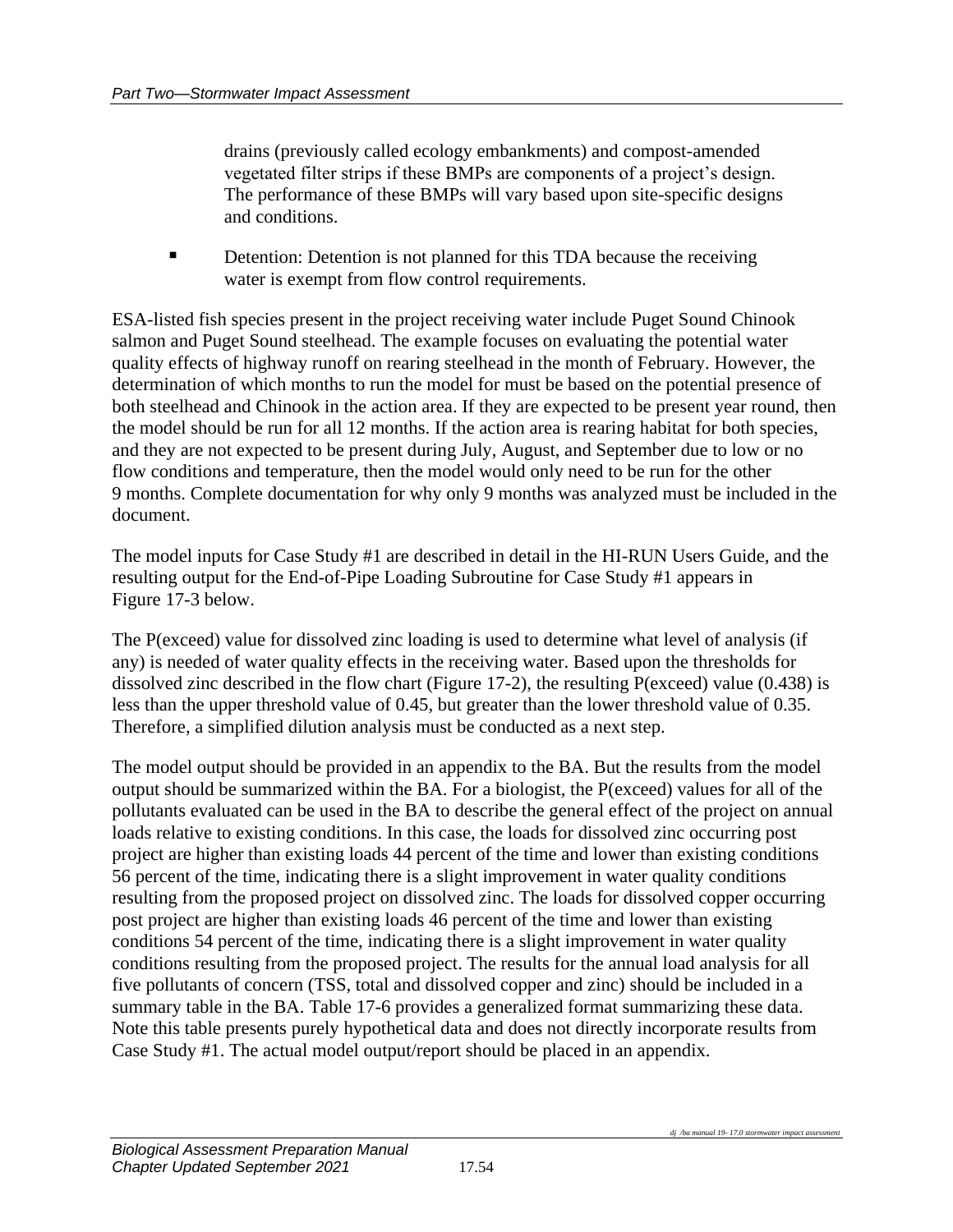

**Figure 17-3. End-of-pipe loading subroutine results – Case Study #1.**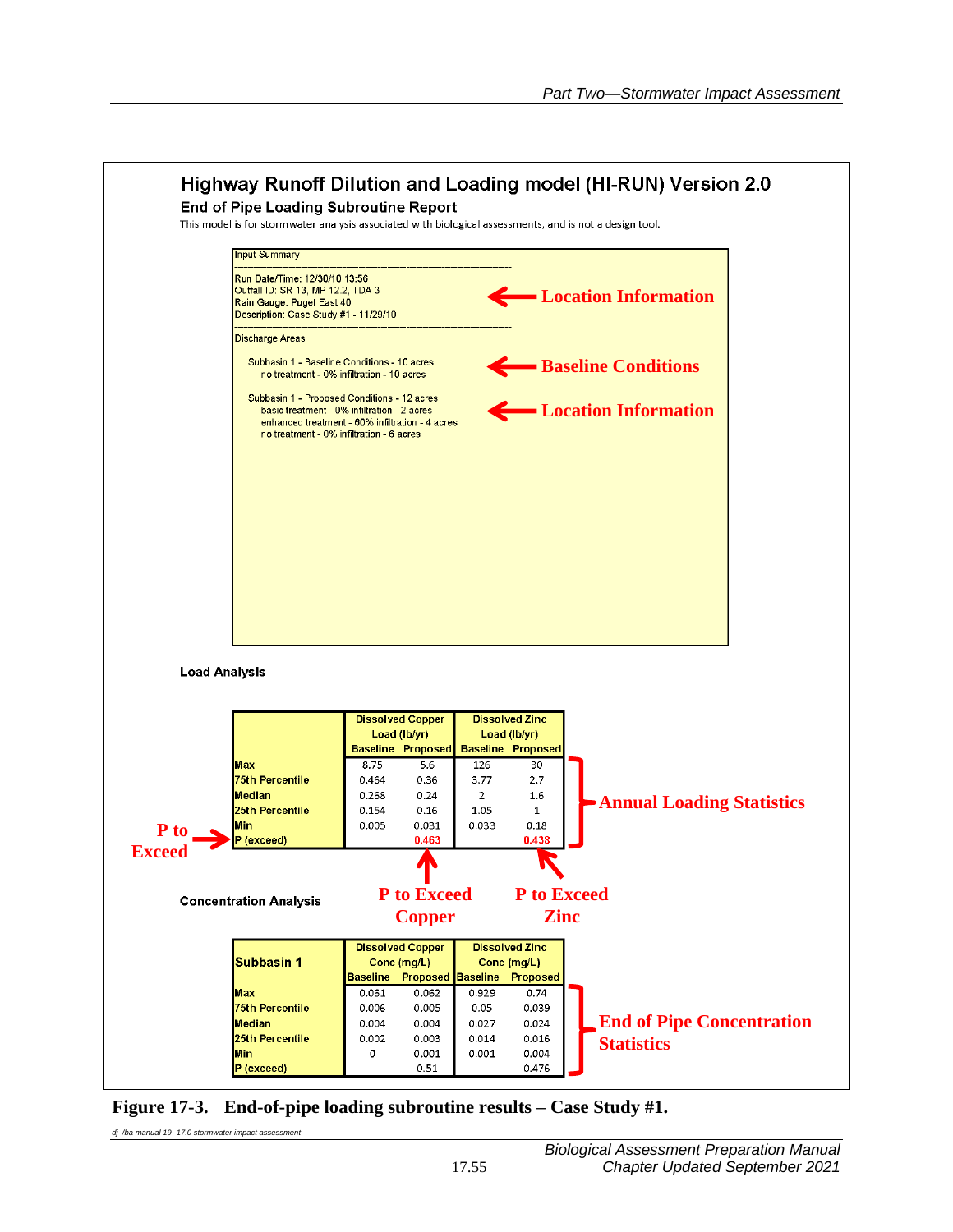| Parameter       | Median Existing Load<br>(lbs/year) | Median Proposed Load<br>(lbs/year) | P(exceed)<br>Value |
|-----------------|------------------------------------|------------------------------------|--------------------|
| <b>TSS</b>      | 4,513                              | 2927                               | 0.39               |
| TCu             | 1.16                               | 0.81                               | 0.38               |
| DCu             | 0.268                              | 0.230                              | 0.46               |
| TZ <sub>n</sub> | 7.03                               | 4.80                               | 0.38               |
| DZn             | 1.99                               | 1.60                               | 0.44               |

### **Table 17-6. Example table format for summarizing results from annual pollutant load analysis from the HI-RUN end-of-pipe subroutine.**

The results provided in the highlighted column indicate the following:

- 39 percent of the time, total suspended solids associated with the proposed condition exceed the existing condition (end-of-pipe). This indicates the proposed project will generally result in improved conditions.
- 38 percent of the time, total copper levels associated with the proposed condition exceed the existing condition (end-of-pipe). This indicates the proposed project will generally result in improved conditions.
- 46 percent of the time, dissolved copper levels associated with the proposed condition exceed the existing condition (end-of-pipe). This indicates the proposed project may result in improved conditions. Completing a dilution analysis, if this analytical step is triggered by the P(exceed) values for dissolved zinc exceeding HI-RUN thresholds, would help to determine the extent of potential improvements.
- 38 percent of the time, total zinc levels associated with the proposed condition exceed the existing condition (end-of-pipe). This indicates the proposed project will generally result in improved conditions.
- 44 percent of the time, dissolved zinc levels associated with the proposed condition exceed the existing condition (end-of-pipe). Note that the resulting P(exceed) value (0.44) is less than the upper threshold value of 0.45, but greater than the lower threshold value of 0.35. Therefore, a simplified dilution analysis must be conducted as a next step.

In addition, the biologist might use the other summary statistics provided to describe the effect of the proposed project on existing conditions. The maximum values provide a worst-case load estimate for comparing the existing and proposed conditions. Similarly, the median values provide the most likely load estimate for comparing the proposed and existing conditions. The percentile values provide an indication of the overall distribution of the loading estimates. For example, the 75<sup>th</sup> percentile value represents the load estimate at which 75 percent of the values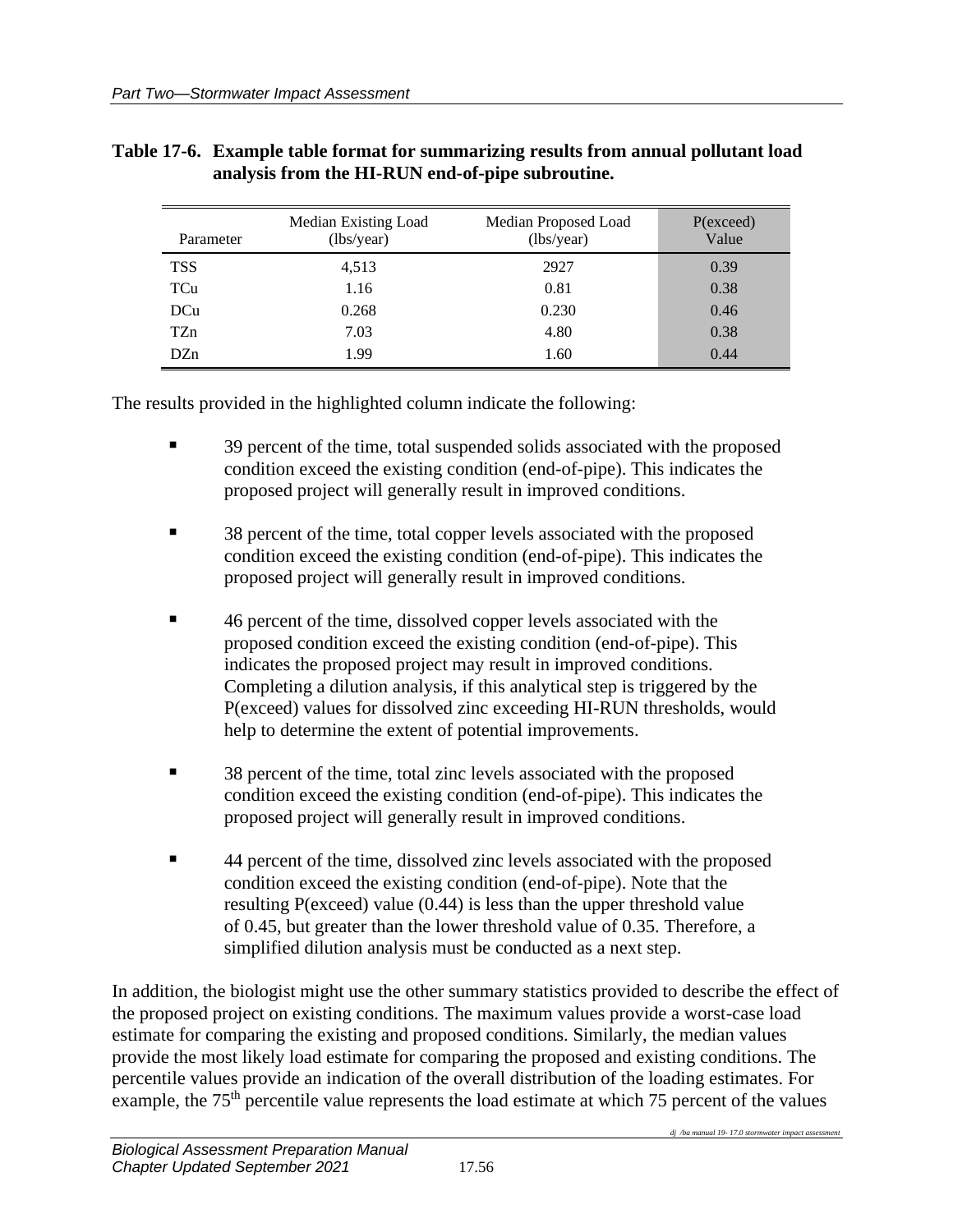will be lower and 25 percent will be higher. These statistics can help the biologist describe the relative risk associated with impacts resulting from the proposed project. In this case study, the proposed project will reduce the load of both dissolved copper and dissolved zinc in all cases except the 25<sup>th</sup> percentile for dissolved copper and the minimum for both dissolved copper and dissolved zinc indicating that there is a very low risk that the project will increase annual loads for both dissolved copper and zinc.

In addition, the end of pipe loading routine provides end-of-pipe concentrations summary statistics and concentrations for various durations of storm/discharge. The end-of-pipe concentrations do not accurately reflect the conditions fish would be exposed to within the receiving waterbody. As a result, concentration output from the end-of-pipe loading subroutine should be used to describe the quality of stormwater discharged to the receiving waterbody not to support any detailed discussions regarding effects of stormwater to species or habitat within the receiving waterbody itself.

Case Study #1 then completes a simplified dilution analysis that indicates that the impervious surface area within this project TDA is less than 5 percent of the receiving water drainage basin. To complete this analysis, complete the following steps:

- Estimate the area (in square miles or acres) of the receiving water drainage basin upstream of the project discharge point.
	- Receiving water drainage basin area can be estimated using StreamStats, an online tool developed by USGS (<http://water.usgs.gov/osw/streamstats/Washington.html>).
	- $\Box$  Other topographic mapping could also be used to determine this area.
- The simplified dilution analysis consists of a simple comparison of the project drainage area (TDA) to this greater receiving water drainage basin.
	- $\Box$  If the impervious area of the TDA being analyzed represents more than 5 percent of the receiving water drainage basin, then the receiving water dilution subroutine must be conducted (see Case Study #2 for step-by-step instructions).
	- $\Box$  If not, a final check of receiving water indicators must be conducted.

This outcome requires the project biologist to revisit the water quality criteria to determine if the water quality indicators are functioning at risk or not properly functioning (see Figure 17-2). In this case, the receiving water existing conditions are properly functioning, and there is no additional stormwater dilution modeling required.

The biologist should summarize and discuss the results of the stormwater analysis in the "Analysis of Effects" section as follows: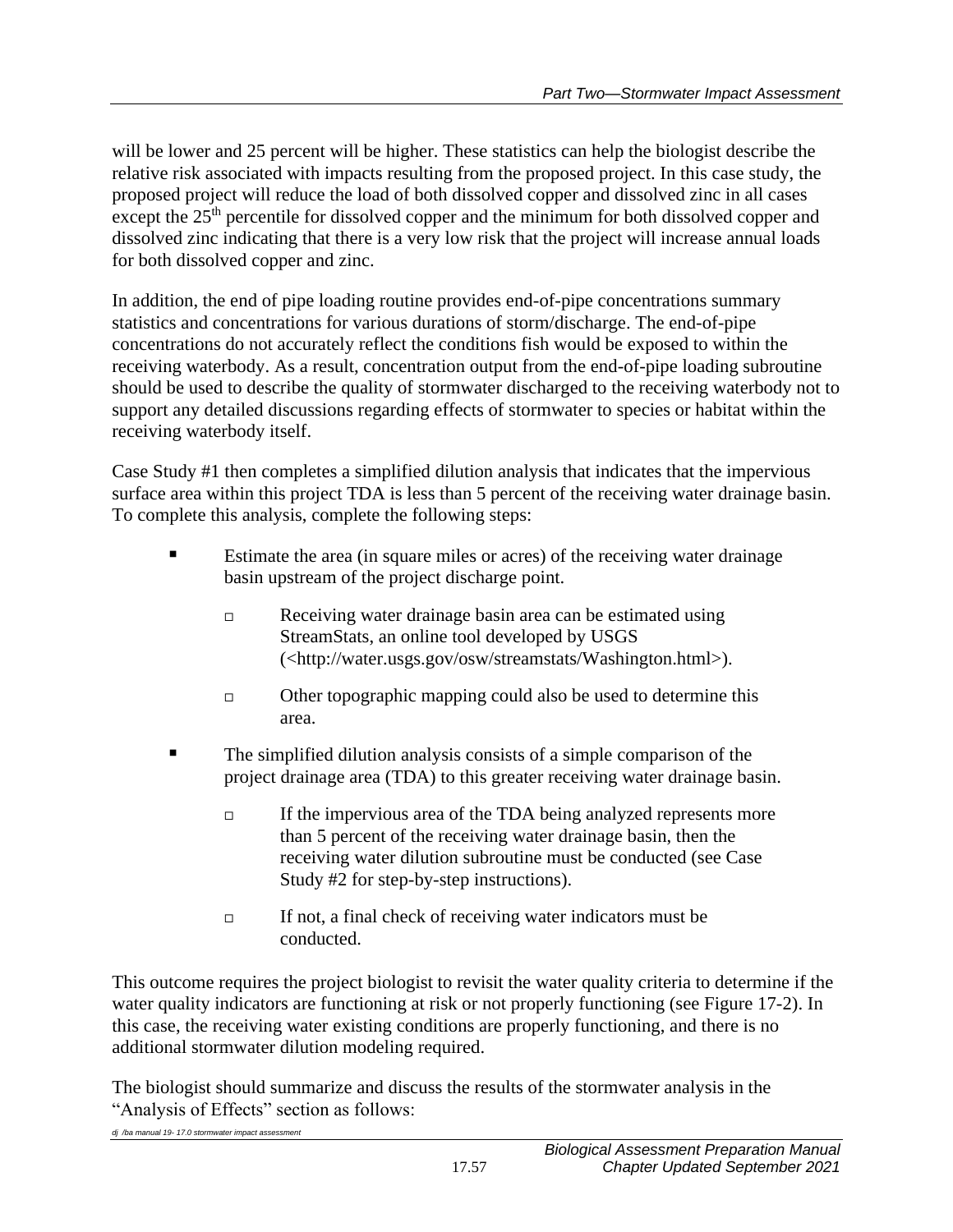- Describe project-generated differences in the pre- and post-project loading; compare loading estimates (Table 17-6 provides a generalized format for presenting these results).
- $\blacksquare$  Describe the location of the outfall(s)/ point(s) of discharge with reference to habitat suitability, species occurrence, and potential for exposure.
- Report the results of the simplified dilution analysis by including the results of the watershed analysis. Include information like the size of the watershed in relation to the size of the TDA, and any information about the watershed (e.g., the amount of impervious surface) that may be available and relevant to discussion of water quality in the watershed. Include a discussion of the water quality existing indicators. Stormwater effects are generally more pronounced in small receiving waterbodies and/or in watersheds that already exhibit signs of impairment.
- Discuss the potential for exposure of listed fish to stormwater discharge. Include information on the lifestage that may be exposed. If there is a potential for exposure, include a general discussion on potential responses (of species or lifestage) to increased or decreased pollutant loads.

In general, changes in loading affect baseline conditions in the receiving water body, which in turn may affect the suitability of habitat for listed species. Increased pollutant loads contribute to the continued or increased degradation of baseline water quality conditions. Though changes in loading may contribute to sublethal effects to listed aquatic species via ingestion or food chain interactions, these changes can rarely be linked directly to injury of listed aquatic species.

The fate of stormwater constituents in the receiving water will vary based on their chemistry and the chemistry of the receiving water. Some chemicals may bind tightly to sediment and eventually settle into the substrate. Only fish species and habitat components that are closely associated with the substrate during periods of stability or those that are present during events that resuspend sediments are likely to be exposed through absorption or ingestion. Depending on the environmental and biological fate of the stormwater constituent, exposure to other species may occur through food web interactions.

Some stormwater constituents may remain in the water column and be more available to species that use the site. Depending on the species length of time at the site and their life stage, they may be exposed through absorption and ingestion. Again, depending on the environmental and biological fate of the chemical of concern, exposure to other species may occur through food web interactions. Though the HI-RUN model does not include cadmium, lead, chromium and PAHs, these are other pollutants that can potentially affect fish. Lead levels in stormwater runoff have declined to extremely low levels following the removal of lead from gasoline.

WSDOT is currently not analyzing for these other pollutants in their stormwater runoff. The five pollutants of concern (TSS, total and dissolved zinc and copper) are serving as indicators of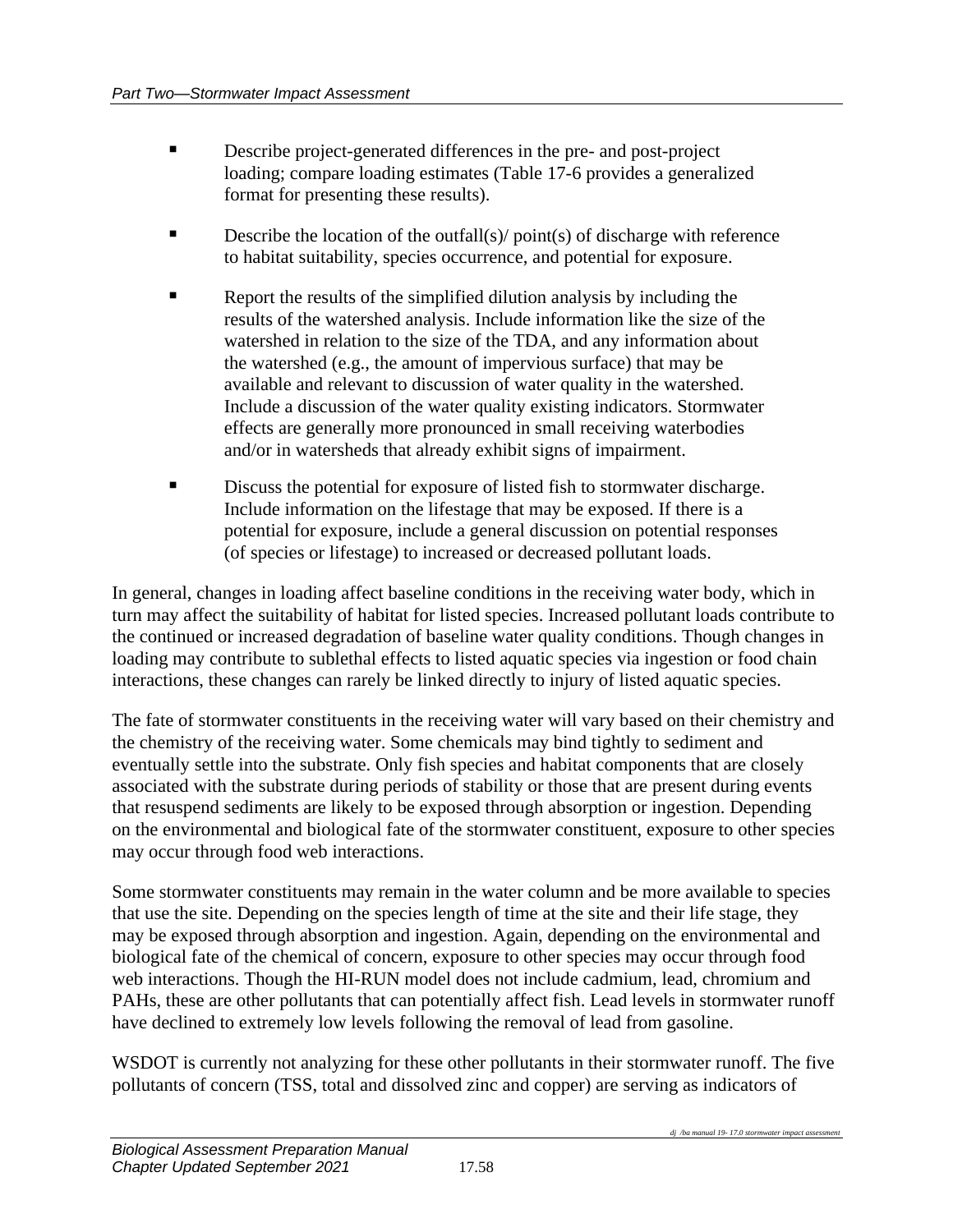pollutant loads for all stormwater pollutants and for evaluating removal efficiencies of the stormwater treatment BMPs until new information becomes available.

### *Case Study #2. Completing the Dilution Subroutine*

The hypothetical project evaluated in Case Study #2 has the following characteristics:

- Existing roadway area: 24.8 acres
- Existing treatment: biofiltration swale (sized for 4.3 acres)
- Proposed roadway area: 31.1 acres (6.3 additional acres)
- **Proposed treatment: media filter drain (previously referred to as ecology** embankments) sized for 6.3 new acres. Existing biofiltration swale remains (sized for 4.3 acres).
- Outfall: All runoff in the TDA discharges through a single outfall (only one subbasin).
- Incidental infiltration: Due to sufficient separation between the base of the media filter drain and the seasonal high water table elevation, it is determined that the facility will achieve approximately 60 percent infiltration on an annual runoff volume basis. The biofiltration swale is not expected to have substantial incidental infiltration.
- Detention: Detention is planned for this TDA to meet the Highway Runoff Manual flow control requirements.
- ESA-listed fish species present in the project receiving water includes Puget Sound Chinook salmon. An analysis will be performed to evaluate the potential water quality effects of highway runoff on rearing Chinook salmon in the months of August and September. If rearing Chinook are expected to be present during other months, those months should also be included in the analysis.
- Background water quality data from a site upstream of the project outfall is available from a previous watershed assessment effort. The median values for DCu and DZn are 0.002 and 0.003 mg/L, respectively.
- Receiving water quality indicators are properly functioning.

The model inputs for Case Study #2 are described in detail in the HI-RUN Users Guide, and the resulting output for the End-of-Pipe Loading Subroutine for Case Study #2 appears in Figure 17-4 below.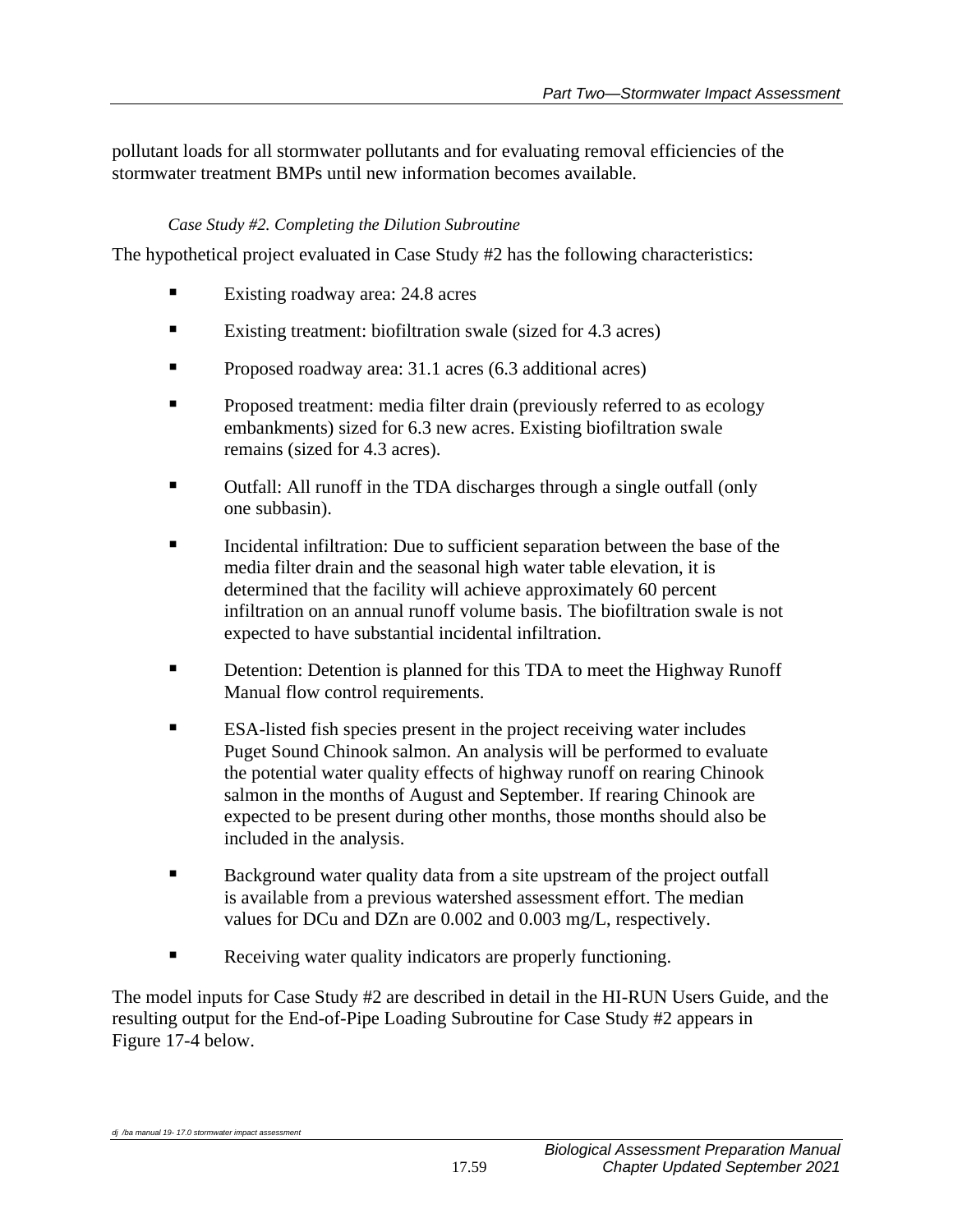

**Figure 17-4. End-of-pipe loading subroutine summary results – Case Study #2.**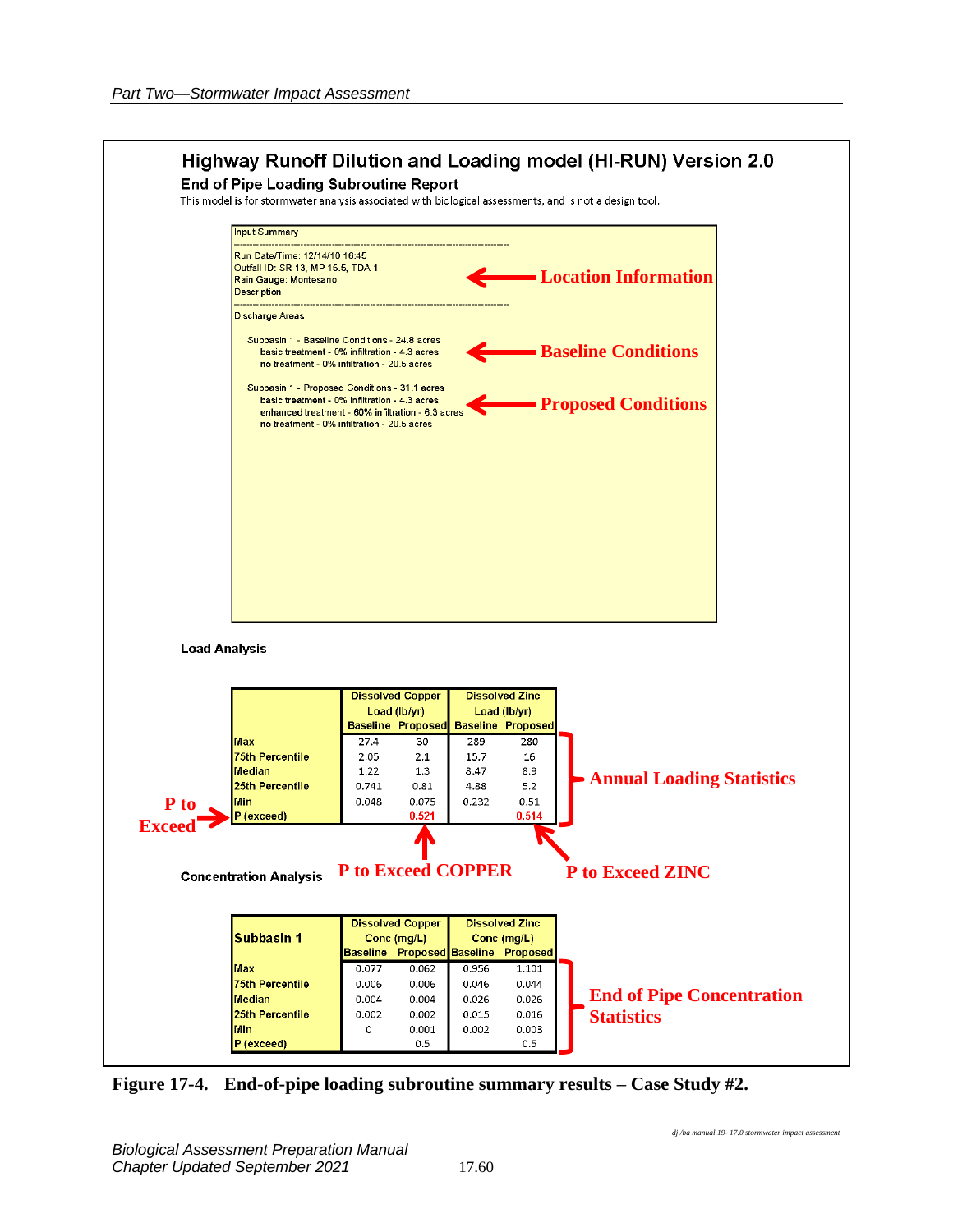The P(exceed) value for dissolved zinc loading is 0.514. Because this P(exceed) value is greater than the 0.45 threshold depicted on Figure 17-2 , a detailed dilution analysis using the receiving water dilution subroutine must be conducted as a next step.

The model output should be provided in an appendix to the BA. But the results from the model output should be summarized within the BA. The P(exceed) values and additional summary statistics would be used by the biologist in the BA as described in Case Study #1 to generally describe the difference between the post-project and existing conditions with regard to water quality. This discussion would be followed by a more rigorous description of project-related effects generated from the HI-RUN Receiving Water Dilution Subroutine results.

The inputs for the HI-RUN Receiving Water Dilution Subroutine, are provided for Case Study #2 in the HI-RUN Users Guide. The summary output generated by the model (Figure 17-5), indicates that the biological threshold for zinc would be exceeded at distance of up to 17 feet downstream of the outfall in both existing and proposed conditions during the month of September, while the biological thresholds would only be exceeded at a distance of up to 7 feet was for both conditions during the month of August. The biological threshold for dissolved copper is not estimated to be exceeded at distance of greater than 1 foot from the outfall for both the existing and proposed conditions; this is the minimum distance that HI-RUN will evaluate. A modified version of the HI-RUN model is available upon request for providing water quality input data to the CORMIX model. For contact information, see the WSDOT website: <

[http://www.wsdot.wa.gov/environment/technical/fish-wildlife/policies-and-procedures/esa](http://www.wsdot.wa.gov/environment/technical/fish-wildlife/policies-and-procedures/esa-ba/stormwater-guidance)[ba/stormwater-guidance](http://www.wsdot.wa.gov/environment/technical/fish-wildlife/policies-and-procedures/esa-ba/stormwater-guidance) >.

The maximum distance downstream during any month defines the area within which ESA-listed aquatic species could be exposed to pollutant concentrations sufficient to cause adverse sublethal effects. In the example output from Case Study #2 (Figure 17-5), this distance is 17 feet for the month of September. This information would then be considered by the author of the biological assessment when making a stormwater-related effect determination. However, it must be stressed that this output is intended to provide a general assessment of the risk for pollutant exposure for ESA-listed species from highway runoff. Other potential stormwater effects (e.g., loading impacts and flow-related effects) are identified in the HI-RUN end-of-pipe loading subroutine and in the procedure outlined above for analyzing effects on flow conditions and local hydrology, respectively.

Where this assessment indicates a potential risk exists, a more detailed assessment (quantitative or qualitative) of the project should be performed to determine whether there are mitigating factors that are not reflected in the output of the HI-RUN model (see Step 7 below). Step 7 below summarizes factors that would be considered when completing this assessment. In general this assessment would examine potential site characteristics not addressed in the HI-RUN model that influence water quality or flow impacts (i.e., open conveyance, distance from outfall to receiving waterbody), quality and suitability of habitat within the receiving waterbody for various lifestages of species, and anticipated timing of discharges relative to the anticipated use and timing of species in the receiving waterbody.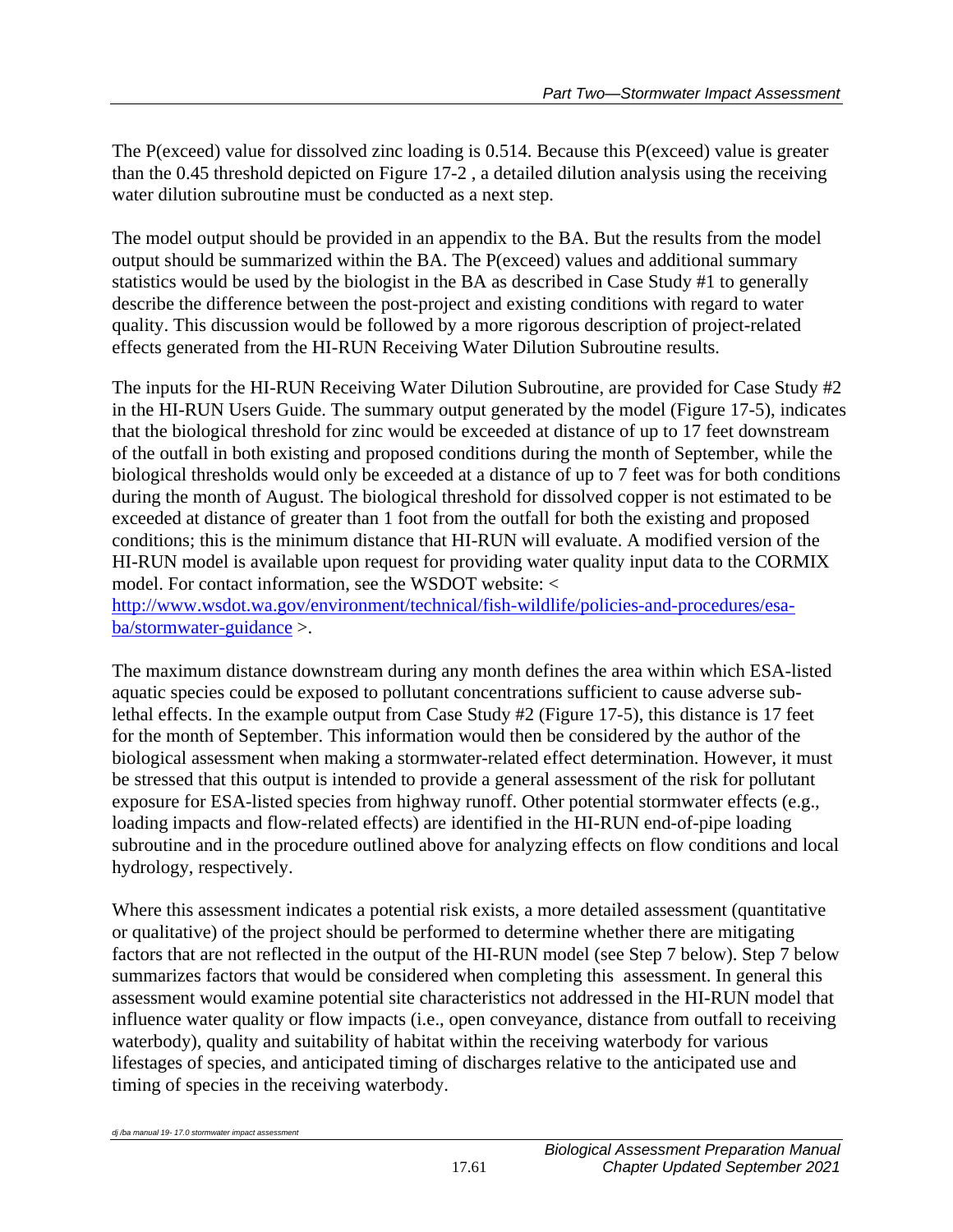

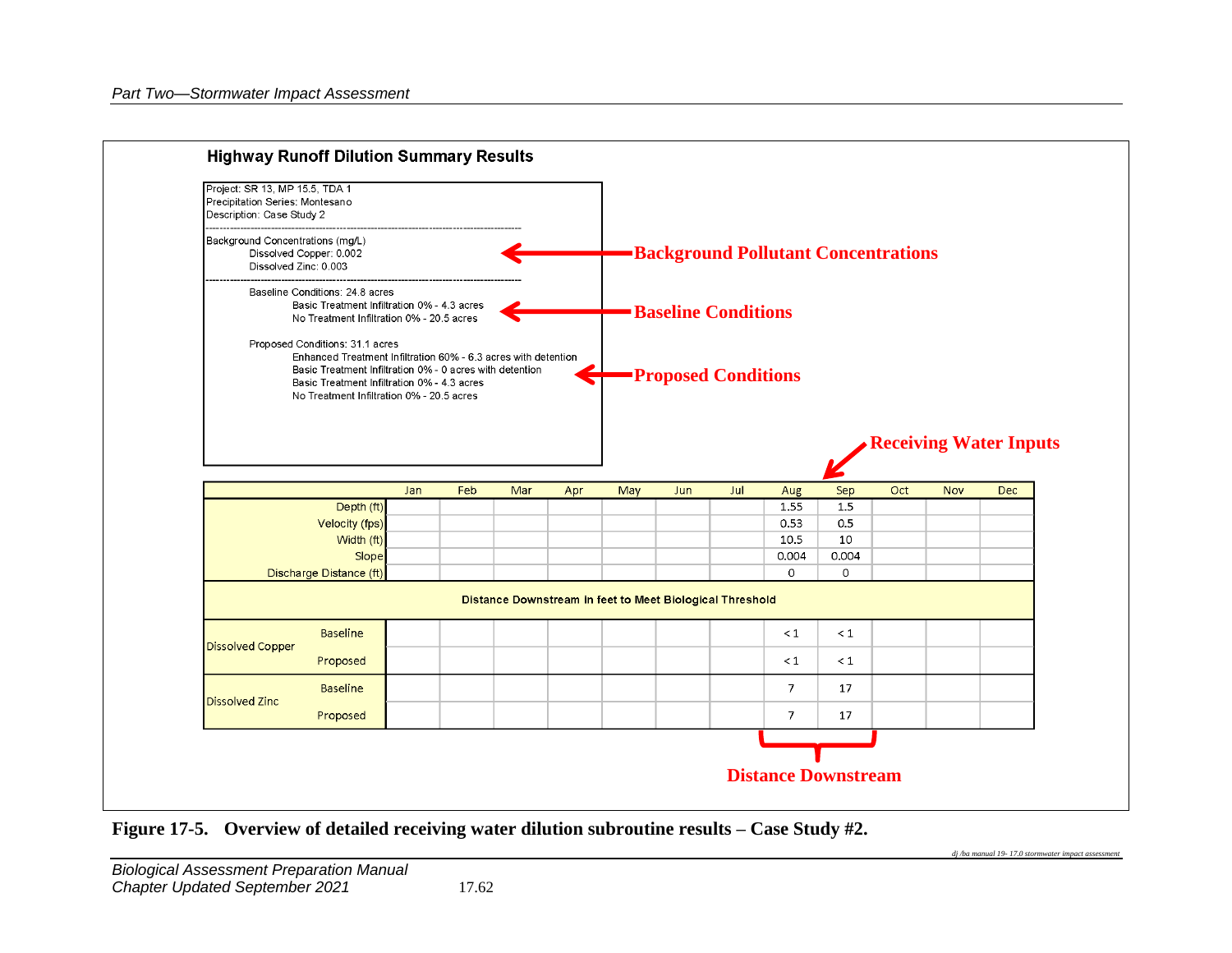The HI-RUN model automatically calculates the adverse sub-lethal effect thresholds for dissolved zinc and copper, based upon the background concentrations of these metals in the receiving waterbody (Figure 17-5). The dissolved copper and dissolved zinc existing concentrations and concentrations resulting in the post-project condition are presented relative to the adverse sub-lethal effect thresholds, above which, adverse sub-lethal effects may occur:

- The current adverse sub-lethal effect threshold for  $DZn$  is 5.6  $\mu$ g/L over background zinc concentrations between 3.0  $\mu$ g/L and 13  $\mu$ g/L (Sprague) 1968).
- The HI-RUN model currently calibrates to the receiving water's actual background concentration regardless of whether it falls within the range provided by the threshold described above. Model outputs will automatically calculate a 0.0056 mg/L (5.6 microgram/liter) increase in DZn over the receiving water's background concentration.
- The adverse sub-lethal effect threshold for DCu is  $2.0 \mu$ g/L over background levels of 3.0  $\mu$ g/L or less (Sandahl et al. 2007).
- The HI-RUN model currently calibrates to the receiving water's actual background concentration regardless of whether it falls below a background of 3.0 µg/L or less. Model outputs will automatically calculate a 0.002 mg/L (2.0 microgram/liter) increase in DCu over the receiving water's background concentration.
- 1 mg/L (milligram per liter) =  $1,000 \mu$ g/L (micrograms per liter). To convert model outputs from mg/l to µg/L, move the decimal place three places to the right.

The model output should be provided in an appendix to the BA. But the results from the model output should be summarized within the BA. Table 17-7 provides a generalized format summarizing these data for each individual parameter. Note this table presents purely hypothetical data and does not directly incorporate results from Case Study #2. Values in this table represent distances downstream from the outfall (in feet) where receiving water concentrations will exceed the applicable threshold for biological effects with a 5 percent probability. Separate values are presented for the proposed and existing conditions, respectively.

| Table 17-7. Example table format for summarizing results from dilution analyses |
|---------------------------------------------------------------------------------|
| performed using the HI-RUN dilution subroutine.                                 |

|           | Jan | Feb | Mar | Apr | May | Jun  | Jul | Aug | <b>Sep</b> | Oct | <b>Nov</b> | <b>Dec</b> | <b>MAX</b> |
|-----------|-----|-----|-----|-----|-----|------|-----|-----|------------|-----|------------|------------|------------|
| Species A | 7/6 | 5/4 | 4/3 | 8/7 |     |      |     |     |            |     | 7/6        | 8/7        | 8/7        |
| Species B |     |     | 4/3 | 8/7 | 9/7 | 10/9 |     |     |            |     |            |            | 10/9       |
| Species C | 7/6 | 5/4 | 4/3 | 8/7 | 9/7 | 10/9 | 8/7 | 5/4 | 6/5        | 5/4 | 7/6        | 8/7        | 10/9       |
| Species D | 7/6 | 5/4 | 4/3 | 8/7 |     |      |     |     |            |     | 7/6        | 8/7        | 8/7        |

Existing condition/proposed condition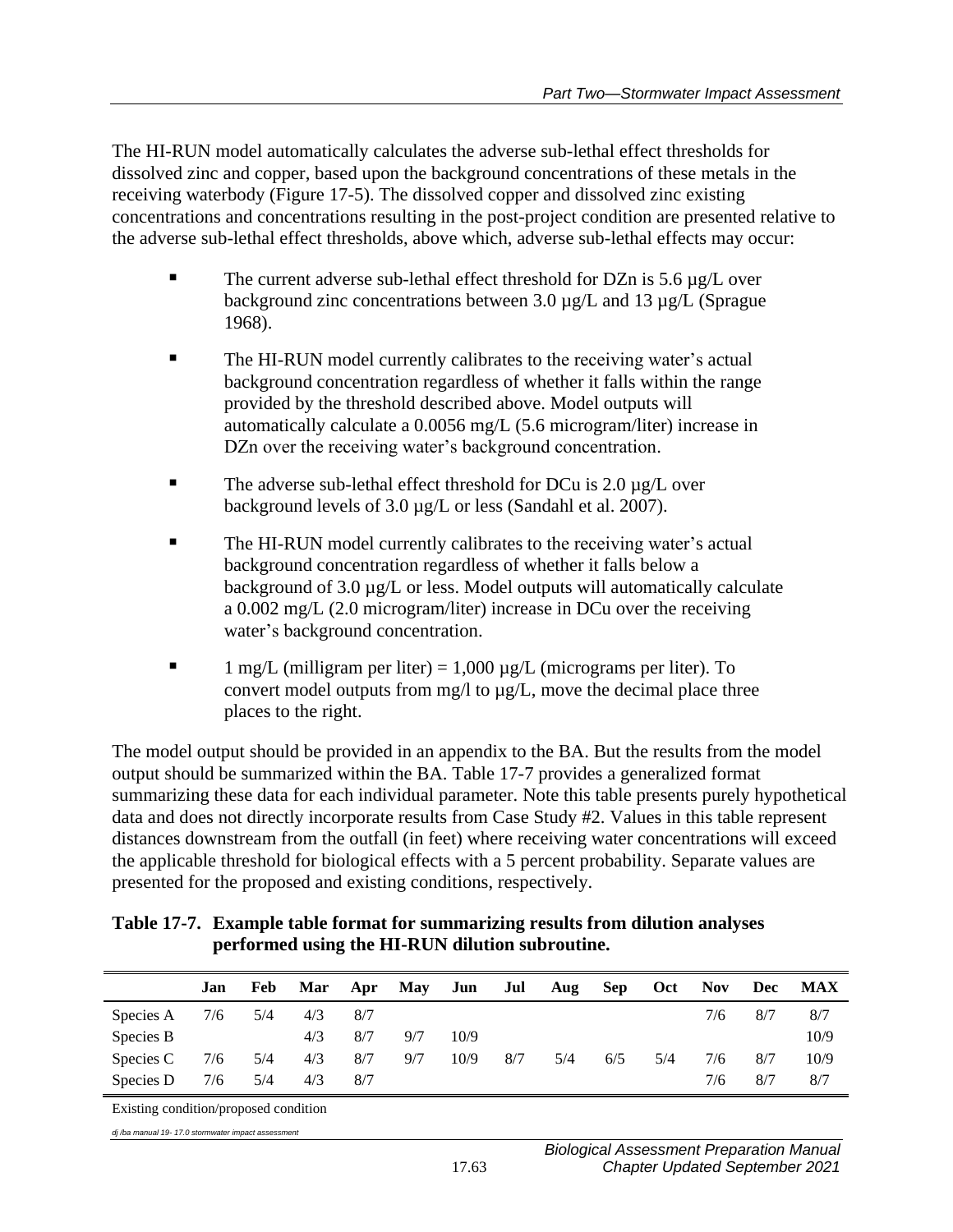In the detailed model output, the left-hand column for both existing and proposed conditions is highlighted in green. This column depicts the probability of concentrations falling within the following ranges:

- The bottom row: Zero to the background (established by the biologist and/or project hydrologist based upon available existing water quality data) (Figure 17-6)
- The middle row: Background to the biological threshold (for dissolved copper or zinc) (Figure 17-6)
- The top row: Above the biological threshold (for dissolved copper or zinc) (Figure 17-6)

By providing summary data for pollutant concentrations in this way, the model allows the biologist to effectively describe the potential for biological thresholds to be exceeded between the established point of interest downstream of the project and the discharge point or outfall. For example, based upon the output provided above, concentrations of dissolved copper in a given runoff event during the month of August have a 4.7 percent probability of exceeding the biological threshold under baseline conditions, and a 4.6 percent probability under proposed conditions (Figure 17-6). Similarly, for dissolved zinc, there is a 4.9 percent probability that concentrations will exceed the biological threshold during a runoff event in the month of August under both baseline and proposed conditions (Figure 17-6).

The model outputs also describe the potential for different ranges of discharge durations (the cells along the bottom of the output tables highlighted in green) occurring in a given month (taking into account the proposed BMPs and how they affect discharge within the TDA). The biologist can use this information to help describe the likelihood that a discharge event of a given duration will occur. The biologist can also examine the probability of certain concentration ranges occurring during discharge events of specific duration. This helps to describe how long fish may be exposed.

The biologist should summarize and discuss the results of the stormwater analysis in the "Analysis of Effects" section as follows:

- **EXECRED** Describe project-generated differences in the pre- and post-project loading; compare loading estimates
- Analyze the location of the outfall/discharge point and the modeled zone of effect (distance downstream to the point of interest) relative to habitat suitability, species occurrence, and timing of the species relative to when and where stormwater discharges are anticipated to evaluate the potential for exposure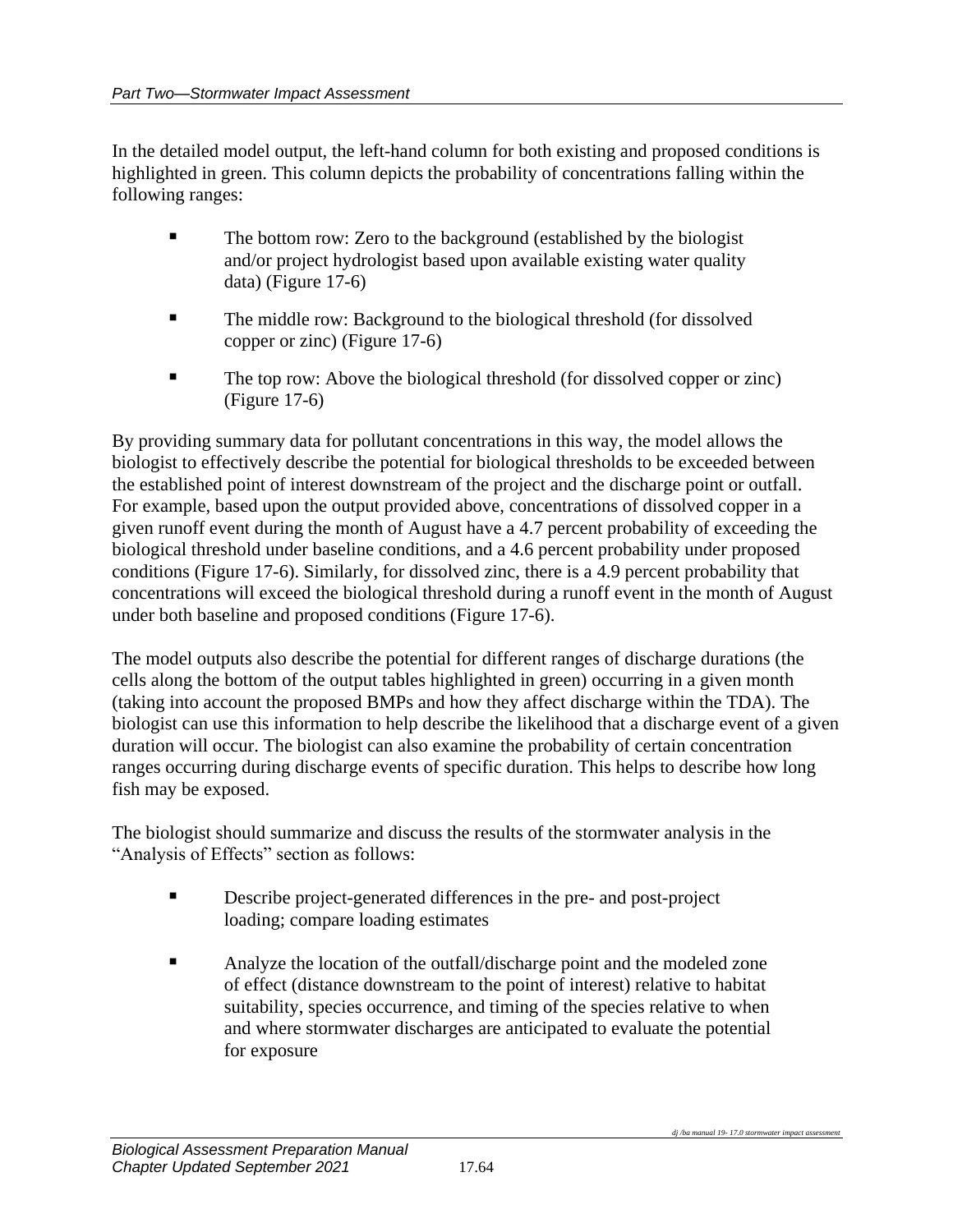

**Figure 17-6. Detailed receiving water dilution subroutine results – Case Study #2.**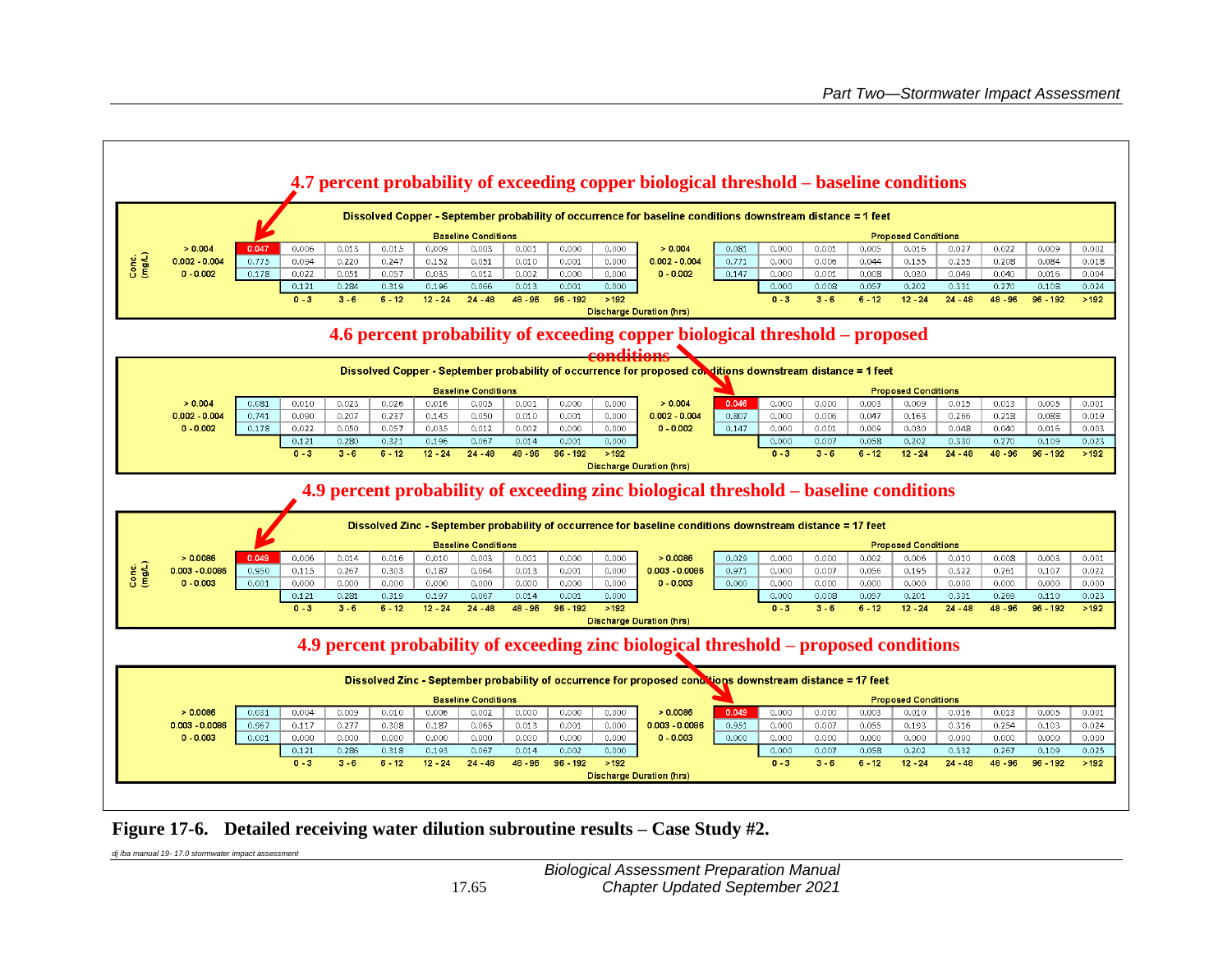■ If there is potential for exposure, the biologist would include general discussions on 1) the anticipated timing and duration of exposure (based upon the HI-RUN model outputs regarding probability of occurrence for storm events of various durations – see Figure 17-6), 2) the potential response of species or critical habitat to increased or decreased pollutant loads (based upon guidance provided in Case Study #1 regarding loading), and 3) toxicity related to the anticipated pollutant concentrations (based upon general information regarding effects of stormwater constituents on fish provided earlier in this chapter and the guidance provided in the paragraph immediately below).

In general, changes in pollutant concentrations can result in direct lethal and sublethal effects to listed aquatic species via absorption from gill surfaces, olfactory inhibition, and ingestion. If a project alters the concentrations of pollutants, the biologist must first compare projected concentrations to known biological threshold concentrations for dissolved zinc and copper to determine if there is potential for injury to an individual fish. The biologist then considers any changes in concentrations in an environmental context (see Step 7 below) to further define or characterize the potential for exposure or injury to occur. For example the biologist would consider current baseline water quality conditions in relation to the projected concentrations; the anticipated extent of altered concentrations in the receiving water body (the dilution zone) in relation to the habitat type(s) that would be exposed to altered concentration; and finally what life stage(s) could be exposed to altered concentrations based upon when, how long, and how frequently exposure would occur.

The toxicity of the stormwater constituents is species-specific and effects may be visible at various levels of biological organization (i.e., on a molecular, cellular, tissue, or whole-organism level). Often, research has not been conducted on ESA-listed species and results must be extrapolated based on physiological and environmental similarities. Laboratory studies are useful due to the ability to control for multiple variables, thus providing the ability to determine causeand-effect relationships.

However, the laboratory studies have not been verified with field studies. Currently there is limited peer reviewed science on the effects of pollutants of concern on listed species in the natural environment. The focus of the BA analysis will be on the changes the project is having on the existing conditions and on the potential for exposure for listed species to concentrations exceeding the established biological thresholds.

#### **17.2.7 Step 7: Examine Site-Specific Conditions that May Lessen or Magnify Stormwater Effects**

In some cases, site-specific conditions may help to lessen or may magnify the predicted effects. Qualitative or quantitative factors to consider and that may influence potential stormwater impacts include: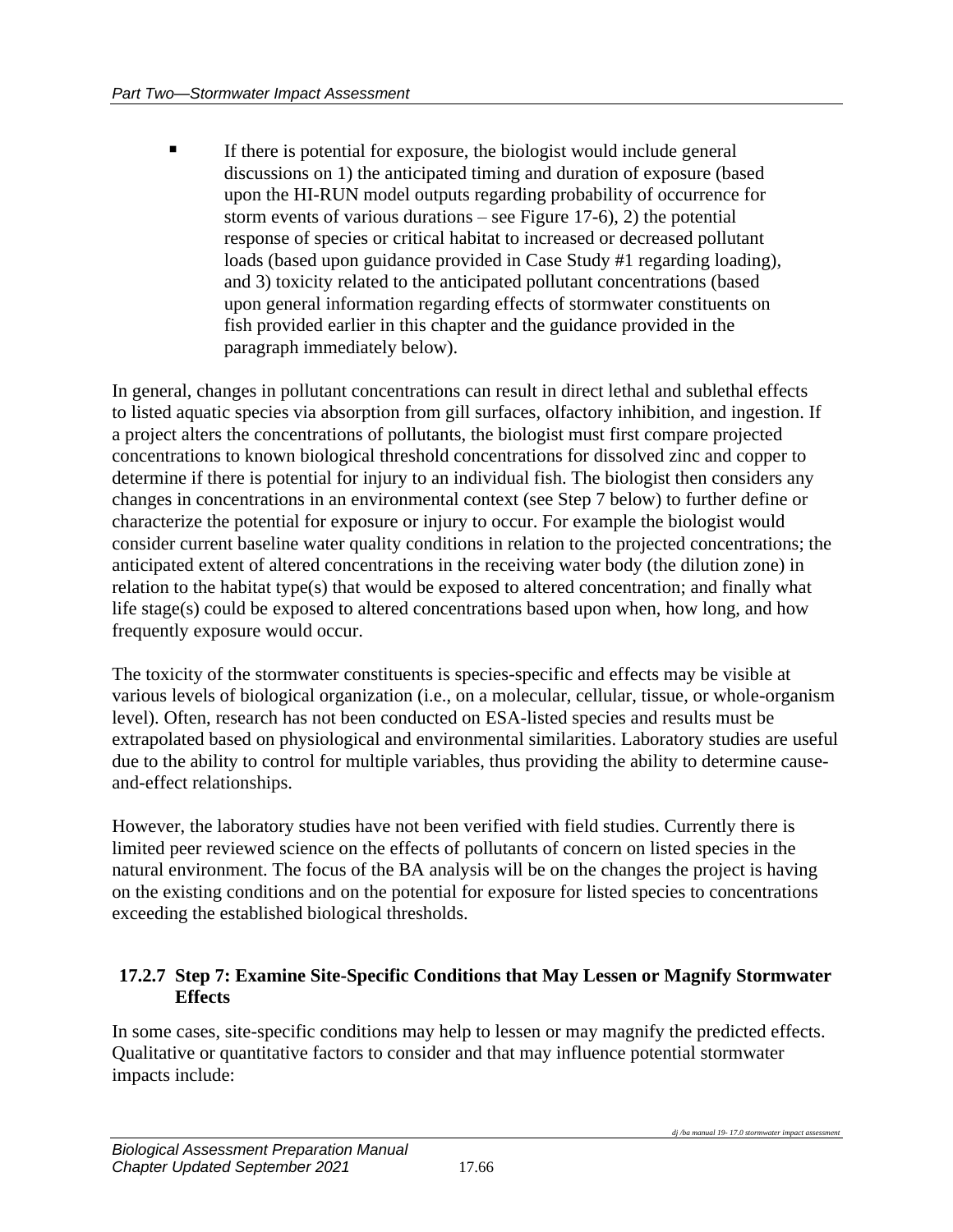- Soils that support infiltration: Soils that support infiltration will reduce the amount of stormwater that reaches the receiving waterbody. Soil information can be accessed at the following websites: <http://classes.engr.oregonstate.edu/cce/winter2012/ce492/state\_informati on/04\_design\_parameters/soil\_types.htm > and <http://soils.usda.gov/survey/printed\_surveys/state.asp?state=Washington  $&abbr=WA>$ .
- Outfall configuration: Is it a single pipe? Does it end in a diffuser or flow spreader that could increase dilution (and therefore decrease pollutant concentrations) within the receiving waterbody?
- Runoff conveyance characteristics: Is it a closed system with no opportunity for evapo-transportation or infiltration, or does runoff flow through a broad/unlined/open channel?
- **EXECUTE:** Distance from the outfall to a receiving waterbody: If the outlet does not end directly at a riprap pad within the OHWL of the receiving waterbody, then there is the opportunity for dispersion and infiltration of flows. The longer the distance from the receiving waterbody, the greater the opportunity for dispersion, evaporation, infiltration and even additional treatment through the interaction of the stormwater with soils and vegetation. This factor may be considerably less important under "wet season" conditions when soils are saturated.
- Characteristics of the receiving waterbody: Is it an ephemeral channel? Is the point of discharge within a wetland or riparian buffer? Is the wetland reliant upon stormwater discharges to maintain its hydrology? Is it an emergent wetland that will provide additional treatment and mixing prior to discharging to the receiving water body? Is the wetland and/or receiving waterbody used by fish for habitat? All of these considerations will influence potential effects and exposure.
- Does the outfall or project discharge to a dynamic fast moving receiving water body or to a slower moving receiving waterbody? If the outfall or project discharge is to a slow moving or tidally influenced waterbody, a different mixing model (i.e., CORMIX) will need to be used to determine the potential for exposure to stormwater concentrations in exceedance of biological effect thresholds. Describe the temporal and spatial effects this condition could have on potential exposure.

All of these factors working individually or together can influence the amount and quality of the stormwater prior to it entering the receiving water.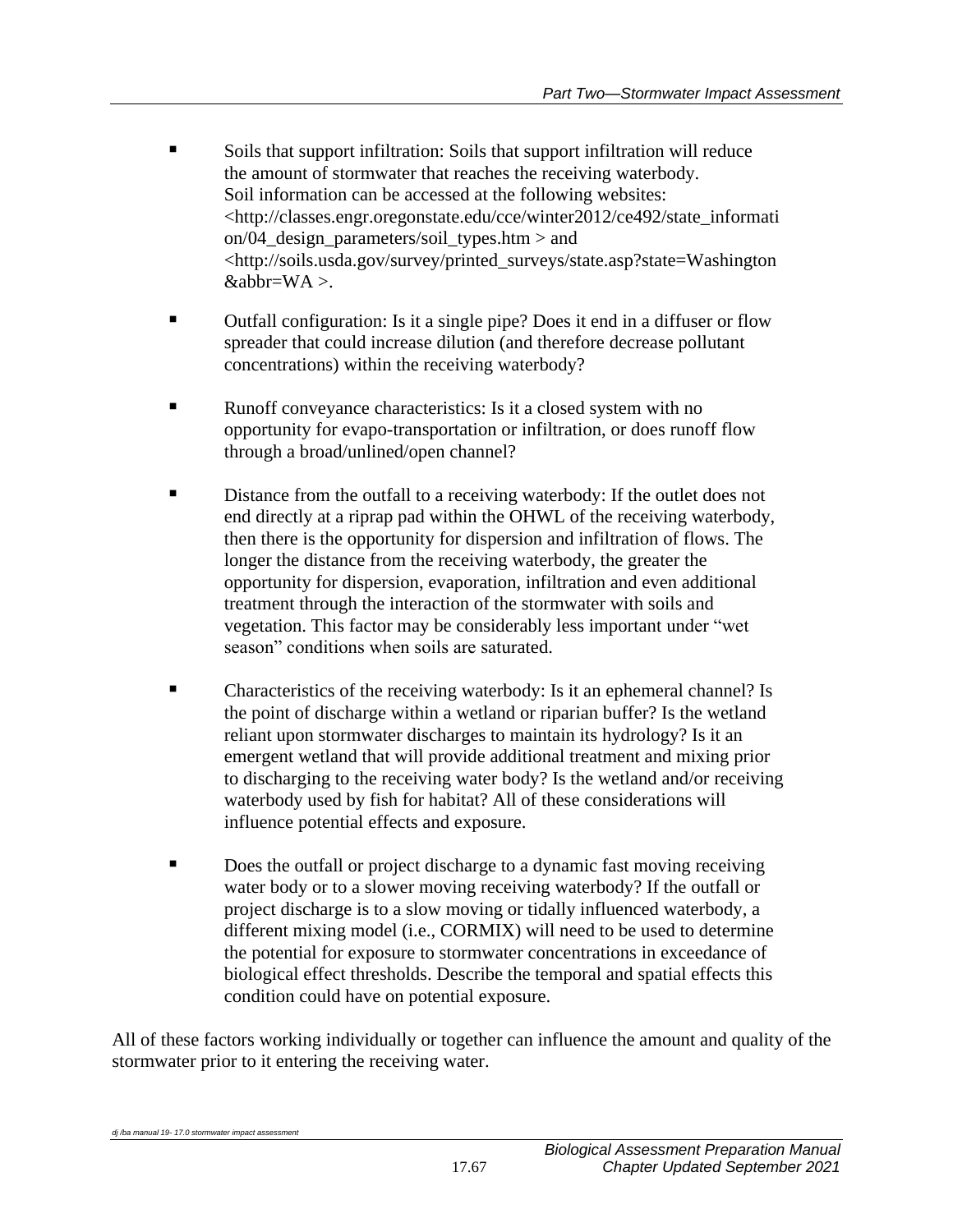Similarly, site-specific factors related to habitat and species in the receiving water need to be reconsidered in light of this additional information in order to accurately assess and describe anticipated exposures. The significance of these site-specific factors is that they potentially affect:

- Quality and suitability of habitat within the receiving waterbody for various lifestages of species resulting from project-related impacts to water quality, flow, or local hydrology
- Anticipated timing of discharges relative to the anticipated use and timing of species in the receiving waterbody
- Potential exposure(s) and anticipated response(s) of fish to stormwater concentrations in exceedance of biological effect thresholds.

## **17.2.8 Step 8: Revisit Action Area Extent to Reflect Effects from Stormwater BMP Construction and Stormwater Runoff.**

The project biologist will not be able to complete this step until after stormwater effects have been identified and their physical, chemical and biological effects assessed. This includes the stormwater effects associated with the induced growth. It is important to remember from the outset that stormwater is only one component used in defining the action area. The project biologist will need to revisit how the action area has been defined as the anticipated effects associated with various project elements are more fully understood or more accurately estimated (see CHAPTER 8 – ACTION AREA).

## **17.2.9 Step 9: Assess Potential Exposure and Response of Species and Critical Habitat**

The biologist must evaluate all of the direct and indirect effects resulting from the proposed stormwater management and designs when providing rationale in support of stormwater-related effect determinations for listed species and critical habitat. This requires the biologist fully integrate all of the preceding steps into a coherent analysis and discussion. The biologist must consider all of the stormwater effects and risks for exposure identified in Step 6 (Section 17.2.6) and modified in Step 7 (Section 17.2.7), taking into consideration the biology of the species and habitat (Step 4 – Section 17.2.4), within the context of existing conditions identified in Step 5 (Section 17.2.5).

- The project may result in insignificant, incremental or significant effects, and may persistently or episodically affect pollutant loads, pollutant concentrations, flow and/or local hydrology. The biologist must consider all of these short- and long-term effects.
- **The biologist must assess whether, how, and where listed species or their** habitat may be exposed (temporally and spatially) to these direct and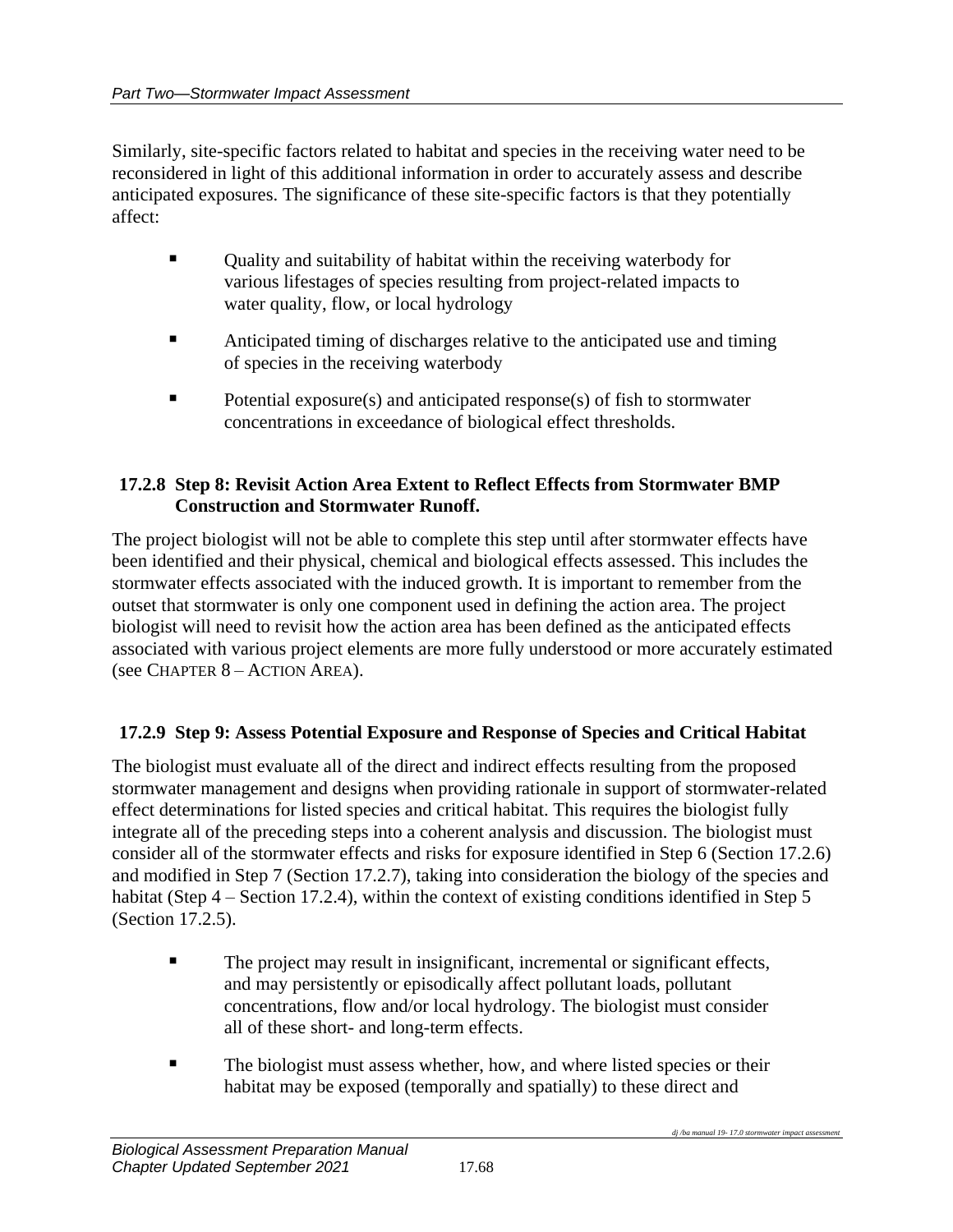indirect effects and how they affect conditions in the receiving waters over time.

- The biologist must describe how listed species (individuals) or their habitat will respond to exposure:
	- $\Box$  Will individuals experience significant disruption to their normal behaviors (feeding, moving, or sheltering) or essential behaviors (spawning, egg incubation, etc.)?
	- $\Box$  Will habitat conditions be altered in a way(s) that measurably affect suitability and function for the listed species?
- The biologist must evaluate whether anticipated project-related effects to existing conditions within the receiving waterbody will influence the potential for exposure, and the projected responses of listed species and their habitat.

## **17.2.10Step 10: Factor Stormwater Impacts into Effect Determinations**

The BA provides a single effect determination for each listed species, which take into account the effects of the entire project including stormwater discharges and new and modified stormwater elements. As a preliminary step in reaching that determination, the project biologist focuses on assessing just the stormwater effects (i.e., changes to the pattern or rate of runoff, peak flows, flow durations, and base flow, as well as changes in pollutant loads and pollutant concentrations) and makes an effect determination for each species or habitat related to anticipated stormwater effects. However, these stormwater-specific effect determinations are then considered in conjunction with all of the effect determinations generated for other project elements (e.g., noise, in-water work, indirect effects, etc.) to arrive at a single overall effect determination for each species addressed in the BA.

# *17.2.10.1 Effect Determinations for Listed Species and Designated Critical Habitat Determination of No-Effect Based on No Exposure*

If listed habitat and species utilization areas do not temporally or spatially overlap with the areas that will be affected by changes in stormwater pollutant loading, water quality, flow, local hydrology or areas that lie within the BMP or conveyance system footprint (including the outfall), then the species and habitat will not be exposed. Projects that result in no net increase of pollutants to the receiving water and have no effect on flow and local hydrology in the receiving water will have no stormwater impacts on listed species or habitat. If species or habitat is not exposed to the stormwater discharges or new or modified BMPs and related infrastructure, a *noeffect* determination is warranted for this element of the project. Remember that the overall effect determination for each species is based on effects of the entire project, not just the stormwater discharges and stormwater and infrastructure.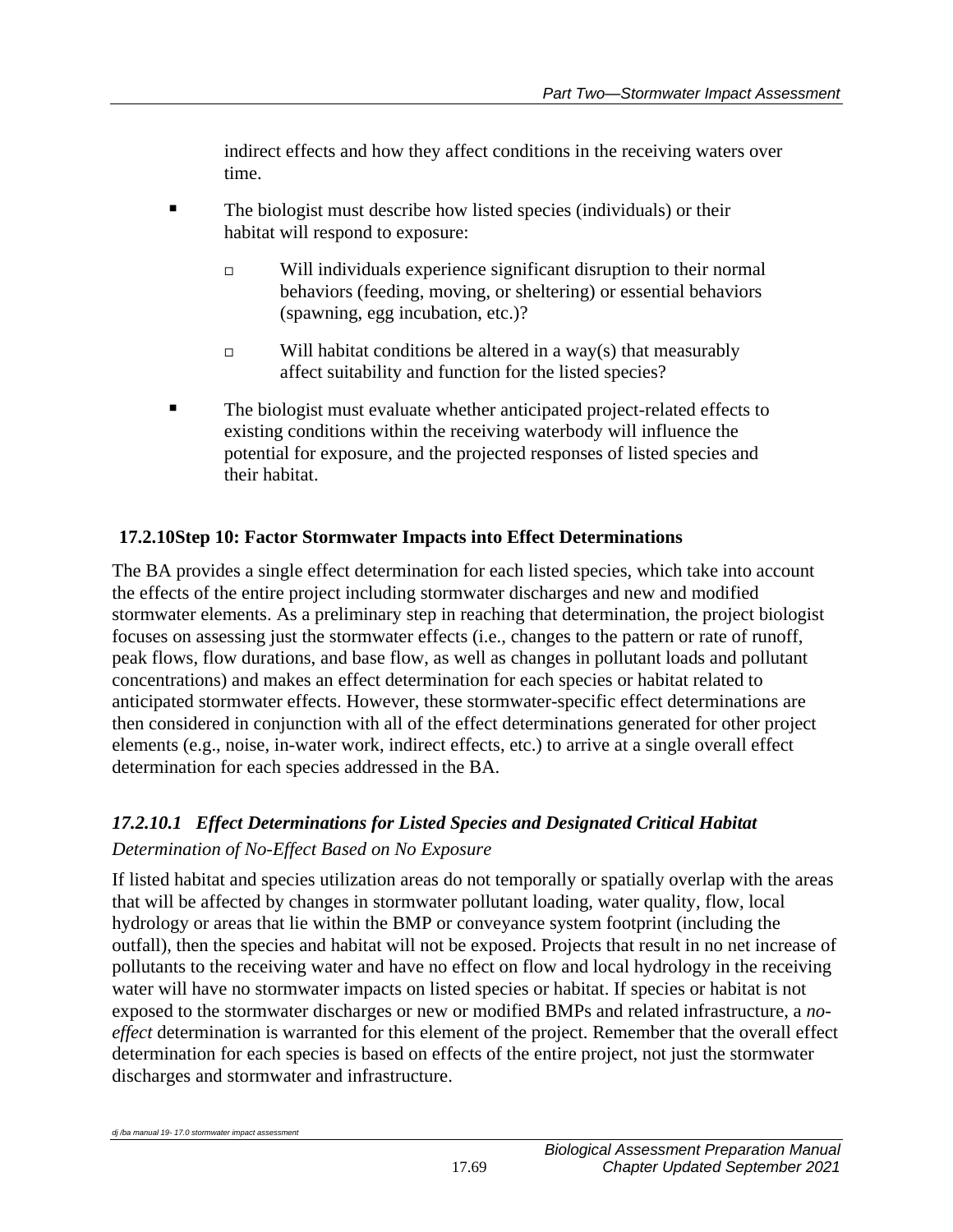# *Determination of May Affect, Not Likely to Adversely Affect*

Where the effects of the stormwater discharges and proposed stormwater designs (i.e., BMPs, conveyance, points-of-discharge) on a listed species or habitat are judged to be beneficial, discountable, or insignificant, a *may affect, not likely to adversely affect* determination is warranted for the stormwater element of the project. Stormwater effects that are beneficial, discountable, or insignificant will be dependent upon project conditions, receiving waterbodies, stormwater treatment levels, existing conditions, and presence of species or habitat.

A project biologist who has reached this effect determination has provided all the analysis required and has clearly outlined any stormwater effects (i.e., changes in water quality, flow and local hydrology), the footprint of the BMPs, outfall locations, conveyance system characteristics and potential for influencing project stormwater effects, and temporary and permanent effects. The project biologist has also identified the habitat availability and historical use by the species in the action area and relative to the anticipated temporal and spatial extent of stormwater effects, and has documented the extent of exposure in the effects analysis. All predicted effects have been adequately supported and identified as beneficial, discountable, or insignificant (see discussion of each of these terms below) in the effects analysis.

## *Beneficial Effects*

A beneficial effect (without any adverse effects) does not qualify for a *no-effect* determination. If the proposed stormwater design will have only beneficial effects and no adverse effects on a listed species or habitat, then a *may affect, not likely to adversely affect* determination is warranted for the stormwater element of the project. For example, if a project will result in decreases in both pollutant loadings and concentrations, the project would provide a beneficial effect related to water quality.

## *Discountable Effects*

If the project biologist determines that exposure to stormwater-related effects is extremely unlikely to occur, and this can be supported with best available science, then the effect is discountable. For example, effects related to changes in water quality may be discountable if the species is extremely unlikely to be present when stormwater discharges will occur (i.e., there is little chance for exposure to occur). The rationale for concluding that the effects are discountable must be explained in the effects analysis. Where the effects are discountable, *a may affect, not likely to adversely affect* determination is warranted for the stormwater element of the project.

## *Insignificant Effects*

Perhaps exposure to the stormwater-related effects is likely, but the response of the listed species or habitat is expected to be so small that it cannot be meaningfully measured, detected, or evaluated. The project biologist could infer this if the probability of pollutant concentrations exceeding the established biological thresholds is extremely low (i.e., less than 1 percent),and/or if changes to annual pollutant loads, flows or local hydrology relative to existing conditions are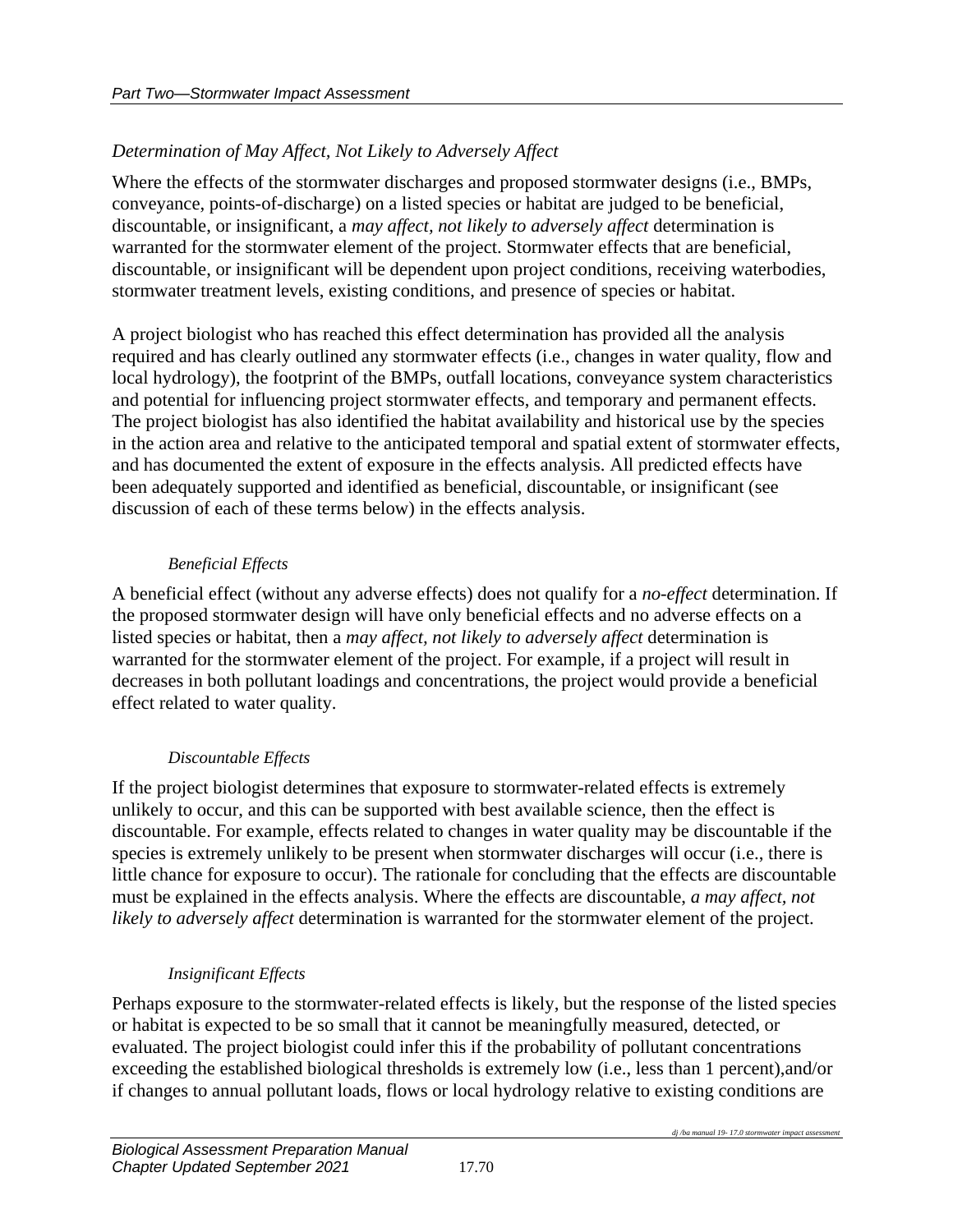negligible (i.e., predicted plume size is extremely small or discharges will be infrequent). In each of these cases, the project biologist should explain the rationale for concluding that the effects are insignificant in the effects analysis. Where the effects are insignificant, a *may affect, not likely to adversely affect* determination is warranted.

# *Determination of May Affect, Likely to Adversely Affect*

Effects on listed species and critical habitat that are not beneficial, discountable, or insignificant warrant a *may affect, likely to adversely affect* determination for the stormwater element of the project.

## *Quantifying Adverse Effects on Species*

If an effect is not beneficial, discountable, or insignificant, then it is an adverse effect. Adverse effects can be either direct impacts on the listed species or indirect impacts on its habitat or prey species. Stormwater impacts that result in measurable adverse effects to listed species or critical habitat may include changes to the pattern or rate of runoff, peak flows, flow durations, and base flow, as well as changes in pollutant loads and pollutant concentrations that result from projects that create significant amounts of pollution generating impervious surface and/or projects that occur in watersheds with degraded baseline or existing conditions. These assessments must be supported by pertinent existing information on the habitat elements, species life history, and number of individuals and life stages that may be affected.

Stormwater-related effects that are likely to affect an individual animal's ability to seek shelter, forage, move freely, reproduce, or survive result in *take*. These are the endpoints used to quantify or describe the adverse effect on a species.

A project biologist who has reached this effect determination has provided all the content recommended in Section 17.2 and has clearly outlined the existing and proposed stormwater treatment and design in the project description, including temporary and permanent facilities, outfall locations, and existing and proposed conveyance. The project biologist has also identified the habitat availability and historical use by the species, and has described the relevant water quality indicators and habitat characteristics in the existing environmental conditions, and has documented the spatial and temporal extent of exposure of the stormwater and proposed stormwater discharges and BMPs in the effects analysis. All predicted impacts on an individual animal's ability to survive, reproduce, move freely, forage, or seek shelter are supported with best available science and are addressed in the effects analysis.

# *17.2.10.2 Effect Determinations for Proposed Species or Proposed Critical Habitats Jeopardy Determination*

If an adverse effect is significant enough (i.e., if an entire subpopulation will be adversely affected), then the proposed action may jeopardize the continued existence of the species. A jeopardy determination applies only to species that are *proposed* for listing under the ESA. For a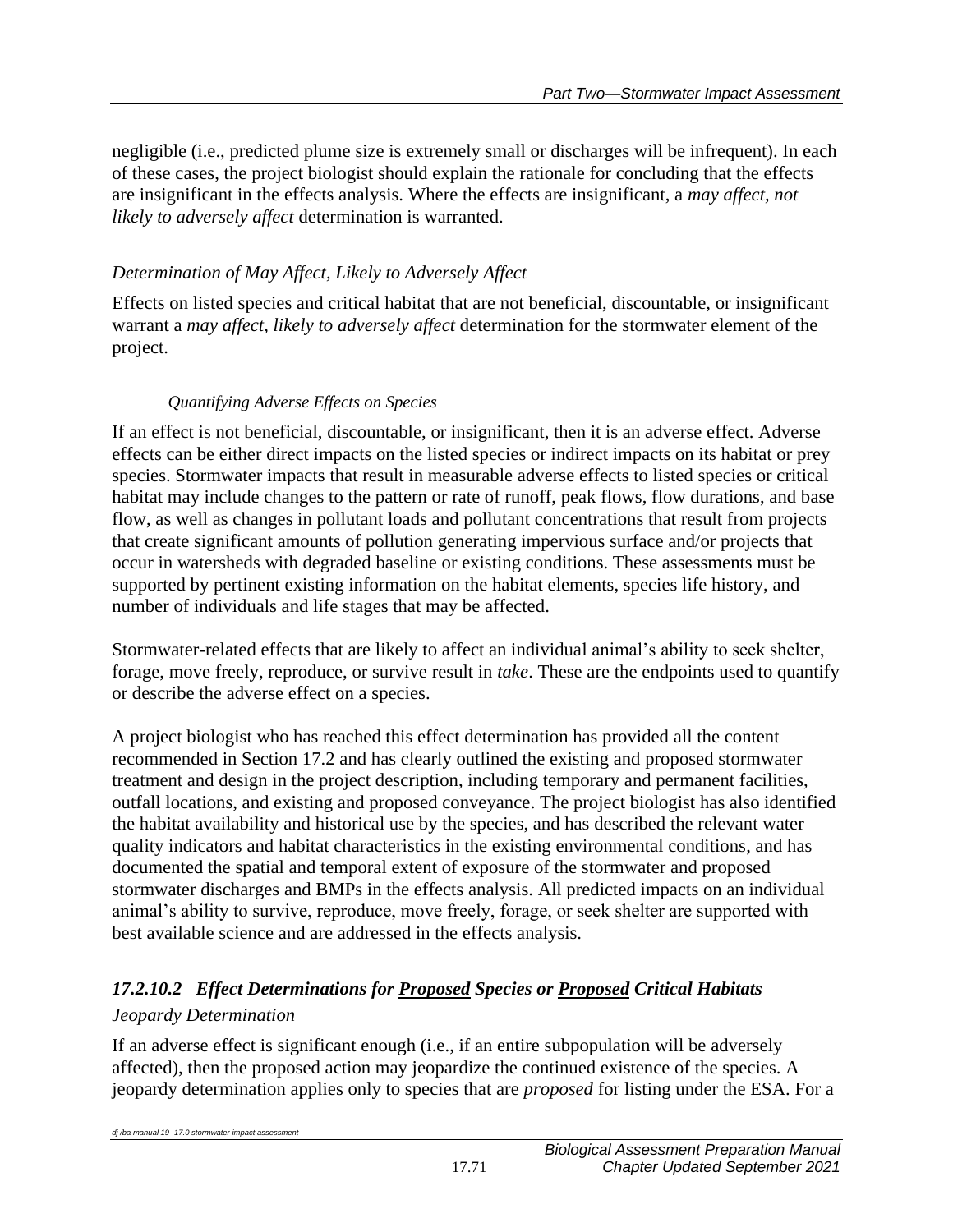negative jeopardy determination, the BA includes the statement "The project is not likely to jeopardize the continued existence of the species."

A project biologist who believes that a project might jeopardize a proposed species should consult the WSDOT Environmental Office.

#### *Adverse Modification Determination*

An adverse effect is considered an *adverse modification* if it destroys the conservation role of the critical habitat for a species. An adverse modification determination applies to proposed or designated critical habitat units. For a negative adverse modification determination, the BA includes the statement "The project is not likely to adversely modify the critical habitat unit."

It is possible for a project to have an adverse effect on any or all of the primary constituent elements yet not reach the level of an adverse modification to the critical habitat unit. A project biologist who believes that a project might adversely modify a critical habitat unit should consult the WSDOT Environmental Office.

# **17.3 Indirect Effects Stormwater Runoff Analytical Method**

In January 2011, the multi-agency Project Management Team (PMT) (consisting of representatives from U.S. Fish and Wildlife Service, National Marine Fisheries Service, Federal Highway Administration, and Washington State Department of Transportation (WSDOT) developed guidance for assessing stormwater quality impacts from development-related indirect effects that can be directly associated with a transportation project. The *Indirect Effects Stormwater Runoff Analytical Method* serves as an addition to the guidance presented in the technical memorandum issued on June 17, 2009 by the PMT titled *Endangered Species Act (ESA), Transportation and Development; Assessing Indirect Effects in Biological Assessments*.

The method is intended to provide a coarse scale analysis of the changes in annual loads for three stormwater pollutants from changes in land use and or impervious surface. This method should only be used to assess development related indirect effects that can be directly associated with a transportation project per the Project Management Team technical memorandum. It should also be noted that this method does not address potential changes in stormwater quantity from development related indirect effects.

This method is a simple "wash-off" model that relies upon unit area annual pollutant loads (pounds/acre/year) for individual land uses to predict annual pollutant yields (pounds/year) from the changes in land use associated with the indirect effects of the project for the existing and projected conditions following completion of the transportation project. It is based upon Method 2: Applying Literature Values as described in the 2009 WSDOT guidance document, *Quantitative Procedures for Surface Water Impact Assessments*, but it replaces the land use type categories and annual pollutant loading rates used in Method 2 with more current data that is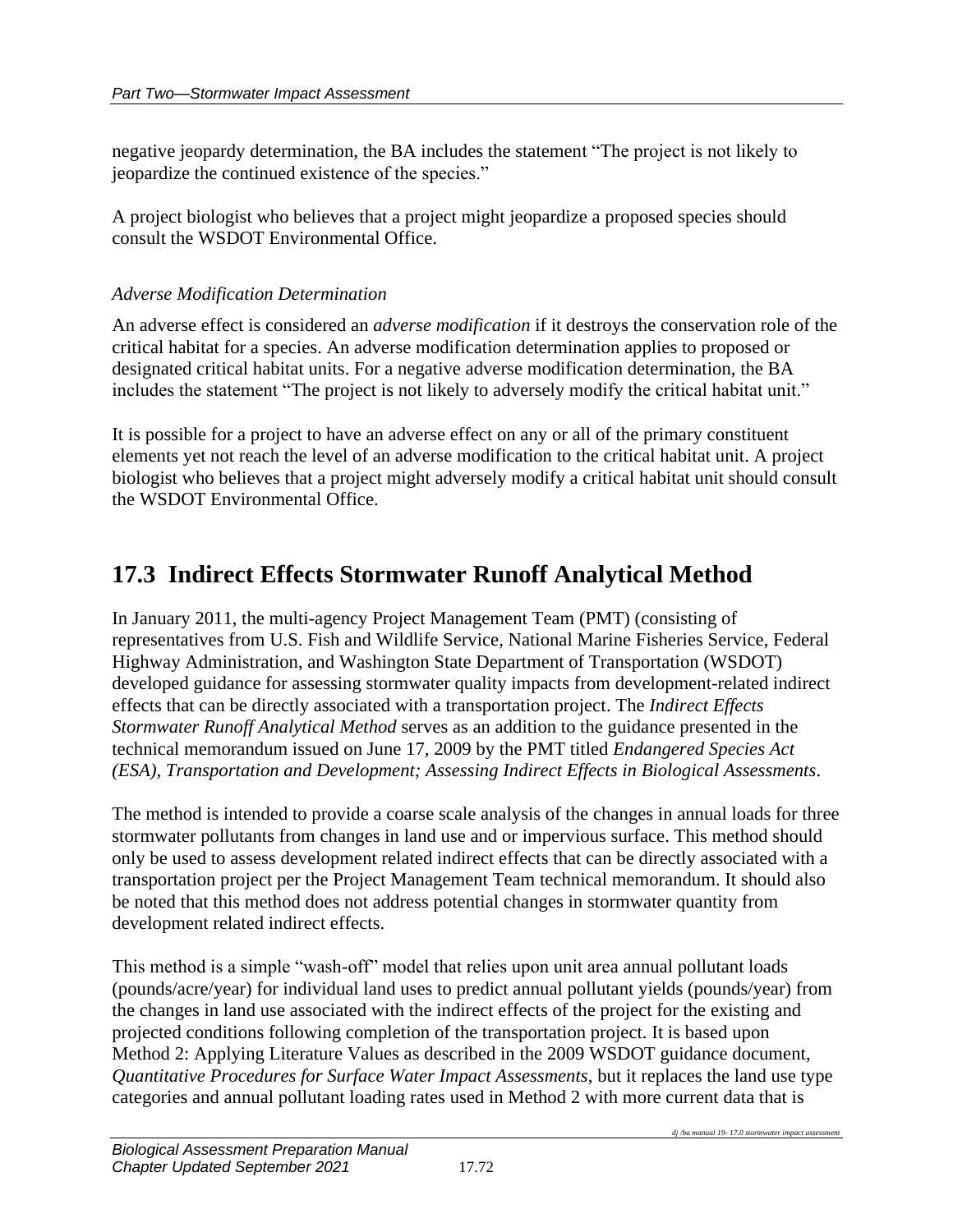specific to Western Washington. As a result, this method is only applicable to projects in Western Washington.

The model utilizes unit area annual pollutant loads for three parameters (total suspended solids, total zinc, and total copper) and the following four land use types:

- Forest: generally refers to second growth coniferous forests with only minor commercial timber harvesting activities.
- **Example 3** Agricultural: generally refers to irrigated cropland for food production and low to medium density livestock grazing.
- Low- to Medium Density Development: generally refers to low and medium density single family residential development with one to six dwellings per acre.
- High-Density Development: generally refers to commercial, industrial, multi-family residential development and/or high density single family residential development (> six dwellings per acre).

The method is available on the WSDOT website at < [http://www.wsdot.wa.gov/environment/technical/fish-wildlife/policies-and-procedures/esa](http://www.wsdot.wa.gov/environment/technical/fish-wildlife/policies-and-procedures/esa-ba/stormwater-guidance)[ba/stormwater-guidance](http://www.wsdot.wa.gov/environment/technical/fish-wildlife/policies-and-procedures/esa-ba/stormwater-guidance) >.

#### **17.3.1 Steps for Analyzing Annual Pollutant Loadings Associated with Development Related Indirect Effects**

- 1. First identify the areas within the action area that will be changed as an indirect effect of the proposed project (see PMT technical memorandum cited above).
- 2. For the existing condition, estimate the area (in acres) of land, within the portion of the action area that will be changed that is currently represented by each land use type in Table 1.
- 3. Multiply the area for each land use type by the appropriate unit area loading rate in Table 1 for that land use to obtain annual load estimates for each land use type under the existing condition. An example of how these calculations are performed is provided in Attachment B.
- 4. Add the annual load estimates for all land use types to produce an estimate of the total load from changed portion of the action area under the existing condition.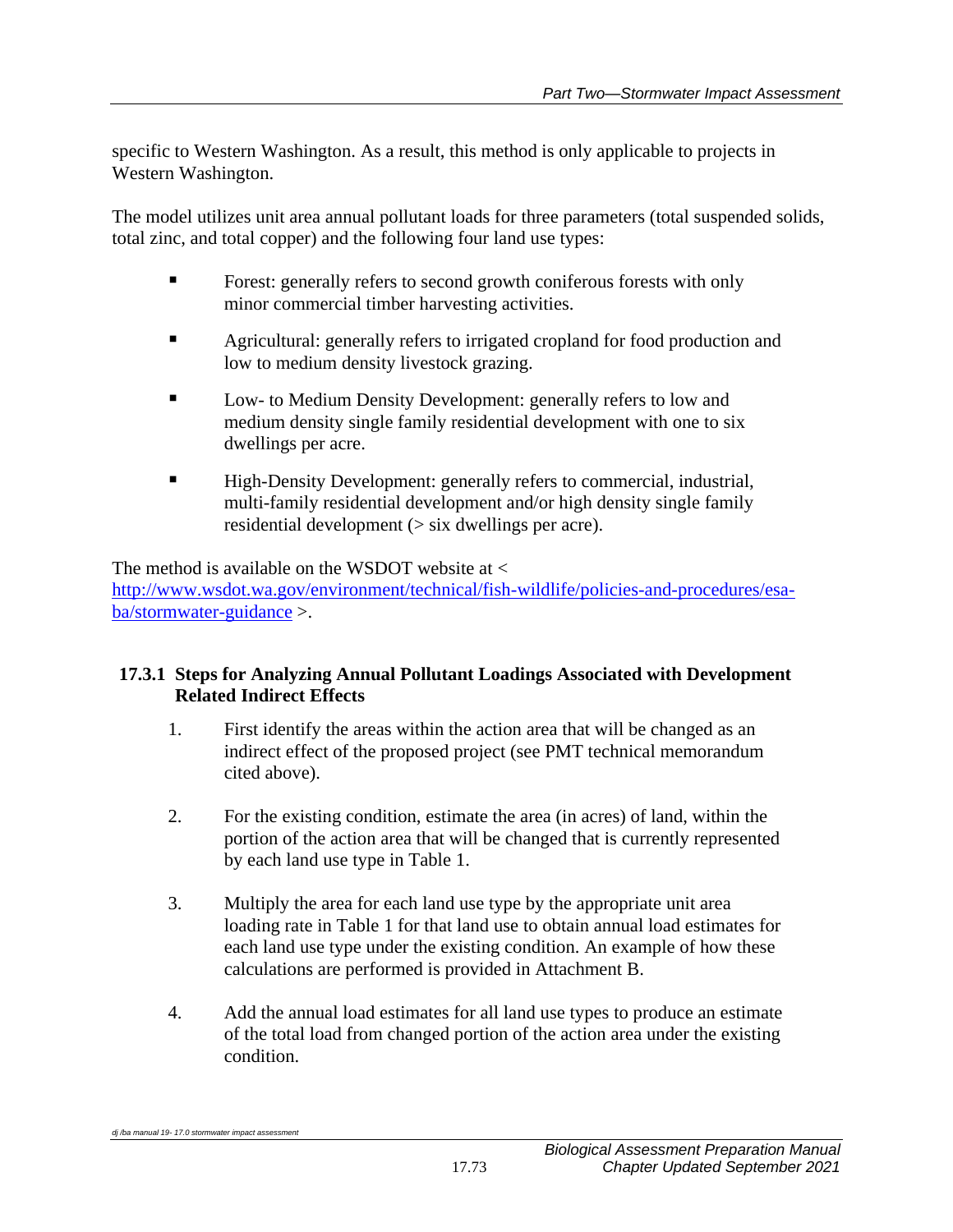- 5. For the projected condition following completion of the transportation project (or each proposed alternative for the project), estimate the number of acres of land, within the portion of the action area that will be changed, that will be represented by each land use type in Table 1. An example of how these calculations are performed is provided in Attachment B.
- 6. Multiply the area for each land use type by the appropriate unit area loading rate in Table 1 for that land use to obtain annual load estimates for each land use type under the projected condition.
- 7. Add the annual load estimates for all land use types to produce an estimate of the total load from the changed portion of the action area under the projected condition.

Note, if there are multiple basins or receiving waters within the action area that will be affected by development-related indirect effects from the proposed transportation project or project alternatives, it may be necessary to provide additional tables depicting how many acres will be affected in each of these individual basins and to quantify the annual loading effects of each alternative on each basin, in addition to the overall action area. To do this, the biologist would need to complete the following additional steps:

- 8. In order to calculate areas for each land use type by basin, the biologist would need to determine the extent of the drainage basin /receiving water basin. The total basin area, for each basin, can be delineated using the online GIS-based tool StreamStats, developed by USGS: [<http://water.usgs.gov/osw/streamstats/index.html>](http://water.usgs.gov/osw/streamstats/index.html).
- 9. Once the extent of the basin(s) has been established, the biologist would then determine the extent of each land use type within each basin.
- 10. As described in steps 1 through 6 above, calculations would be completed, by basin (rather than action area) for existing and projected conditions to discern the changes between existing and projected land use and loading conditions by basin.

Once the project-specific loading rates have been established for the existing and projected conditions within the action area, the biologist can analyze changes in land use and loading by comparing the differences between the areal extent of land uses and associated loading within the action area between the existing and projected conditions. The biologist should summarize these results within the indirect effects section of the biological assessment and provide a qualitative discussion regarding chemical, biological and ecological effects of stormwater runoff pollutant loadings.

In general, changes in loading affect baseline conditions in the receiving water body, which in turn may affect the suitability of habitat for listed species. Increased pollutant loads contribute

*dj /ba manual 19- 17.0 stormwater impact assessment*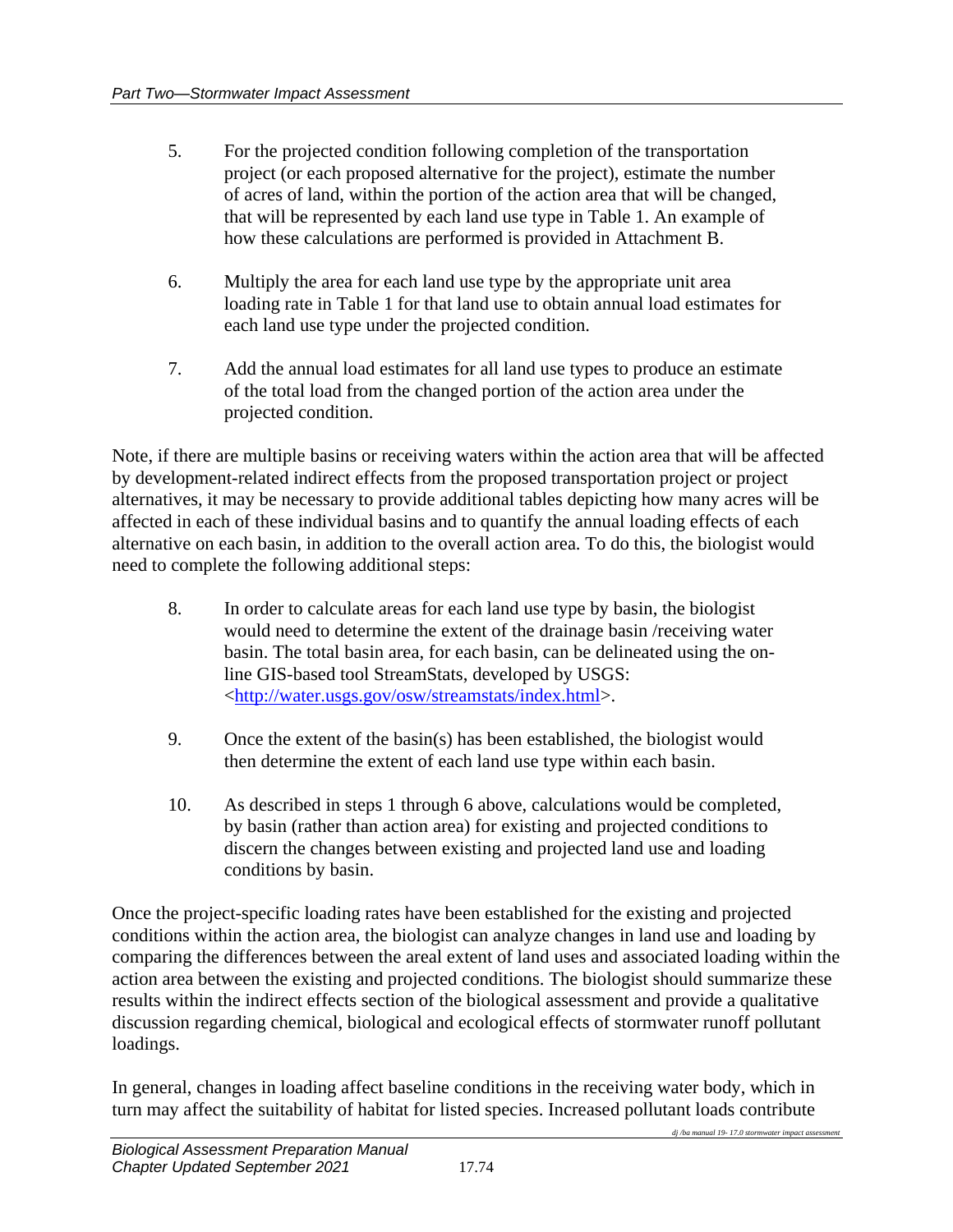to the continued or increased degradation of baseline water quality conditions. Conversely, decreased loads contribute to improvement of baseline conditions. Though changes in loading may contribute to sublethal effects to listed aquatic species via ingestion or food chain interactions, these changes can rarely be linked directly to injury of listed aquatic species. As a result, the indirect effects analysis above will allow the biologist to generally characterize potential changes to baseline conditions not to describe potential direct effects to fish.

# **17.4 On-line Resources for Stormwater**

# **17.4.1 WSDOT Resources**

WSDOT *Highway Runoff Manual* < <http://www.wsdot.wa.gov/Publications/Manuals/M31-16.htm> >.

Exempt Surface Waters List (see table 3-5 in the WSDOT *Highway Runoff Manual*)

## WSDOT NPDES Progress Reports

< [https://www.wsdot.wa.gov/environment/technical/permits-approvals/clean-water-act-section-](https://www.wsdot.wa.gov/environment/technical/permits-approvals/clean-water-act-section-402) $402$ .

# **17.4.2 Existing Soil/Water Quality and Stream Flow Information**

Washington Ecology – River and Stream Water Quality Monitoring < [http://www.ecy.wa.gov/programs/eap/fw\\_riv/index.html](http://www.ecy.wa.gov/programs/eap/fw_riv/index.html) >.

Washington Ecology – Environmental Information Management [<http://www.ecy.wa.gov/eim/>](http://www.ecy.wa.gov/eim/)

Snohomish County – Surface Water On-line Data <http://www.snohomishcountywa.gov/1058/Data>

USGS National Water Quality Assessment Program – Data Warehouse [http://cida.usgs.gov/nawqa\\_public/apex/f?p=136:1:0](http://cida.usgs.gov/nawqa_public/apex/f?p=136:1:0)

Washington State's Water Quality Assessment [<http://www.ecy.wa.gov/programs/wq/303d/2002/2002-index.html>](http://www.ecy.wa.gov/programs/wq/303d/2002/2002-index.html).

Department of Ecology 303d List < [http://www.ecy.wa.gov/programs/wq/303d/index.html>](http://www.ecy.wa.gov/programs/wq/303d/index.html).

Limiting Factors Analysis (example) by Washington State Conservation Commission < [http://www.co.snohomish.wa.us/documents/Departments/Public\\_Works/surfacewatermanageme](http://www.co.snohomish.wa.us/documents/Departments/Public_Works/surfacewatermanagement/watershed/fr_cr_wshed_mgmt_plan_tech_sup/FC_Limtng_Factors_Analysis_8.pdf) [nt/watershed/fr\\_cr\\_wshed\\_mgmt\\_plan\\_tech\\_sup/FC\\_Limtng\\_Factors\\_Analysis\\_8.pdf](http://www.co.snohomish.wa.us/documents/Departments/Public_Works/surfacewatermanagement/watershed/fr_cr_wshed_mgmt_plan_tech_sup/FC_Limtng_Factors_Analysis_8.pdf) >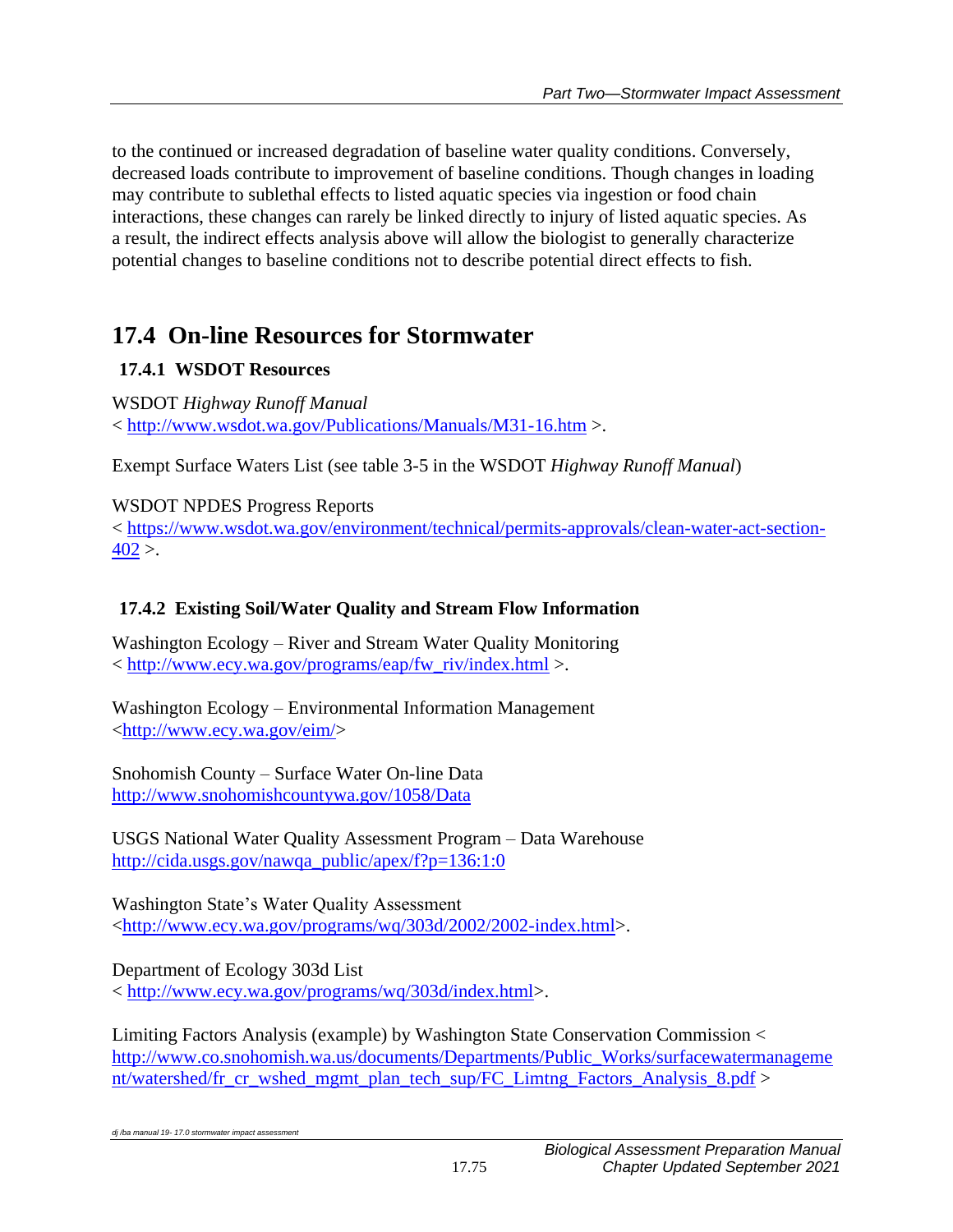Background Soil Metals Concentrations for Washington State Publication #94-115 [<http://www.ecy.wa.gov/biblio/94115.html>](http://www.ecy.wa.gov/biblio/94115.html).

#### **17.4.3 Water Quality Standards**

U.S. EPA Water Quality Standards [<http://www.epa.gov/waterscience/standards/>](http://www.epa.gov/waterscience/standards/).

State Water Quality Standards [<http://www.ecy.wa.gov/programs/wq/swqs/new-rule.html>](http://www.ecy.wa.gov/programs/wq/swqs/new-rule.html).

#### **17.4.4 Current Research**

WSDOT –Stormwater Research < <https://www.wsdot.wa.gov/environment/technical/disciplines/water-erosion/reports-research> >.

USGS National Water Quality Assessment Program [<http://water.usgs.gov/nawqa/>](http://water.usgs.gov/nawqa/).

Washington Ecology – Whole Effluent Toxicity (WET) Testing [<http://www.epa.gov/waterscience/standards/>](http://www.epa.gov/waterscience/standards/).

Northwest Fisheries Science Center [<http://www.nwfsc.noaa.gov/publications/index.cfm>](http://www.nwfsc.noaa.gov/publications/index.cfm).

Society of Environmental Toxicology and Chemistry (SETAC) [<http://www.setac.org/>](http://www.setac.org/).

Aquatic Toxicology journals – no specific on-line ability

Also see references provided in the HI-RUN Users Guide available on the WSDOT Environmental Website.